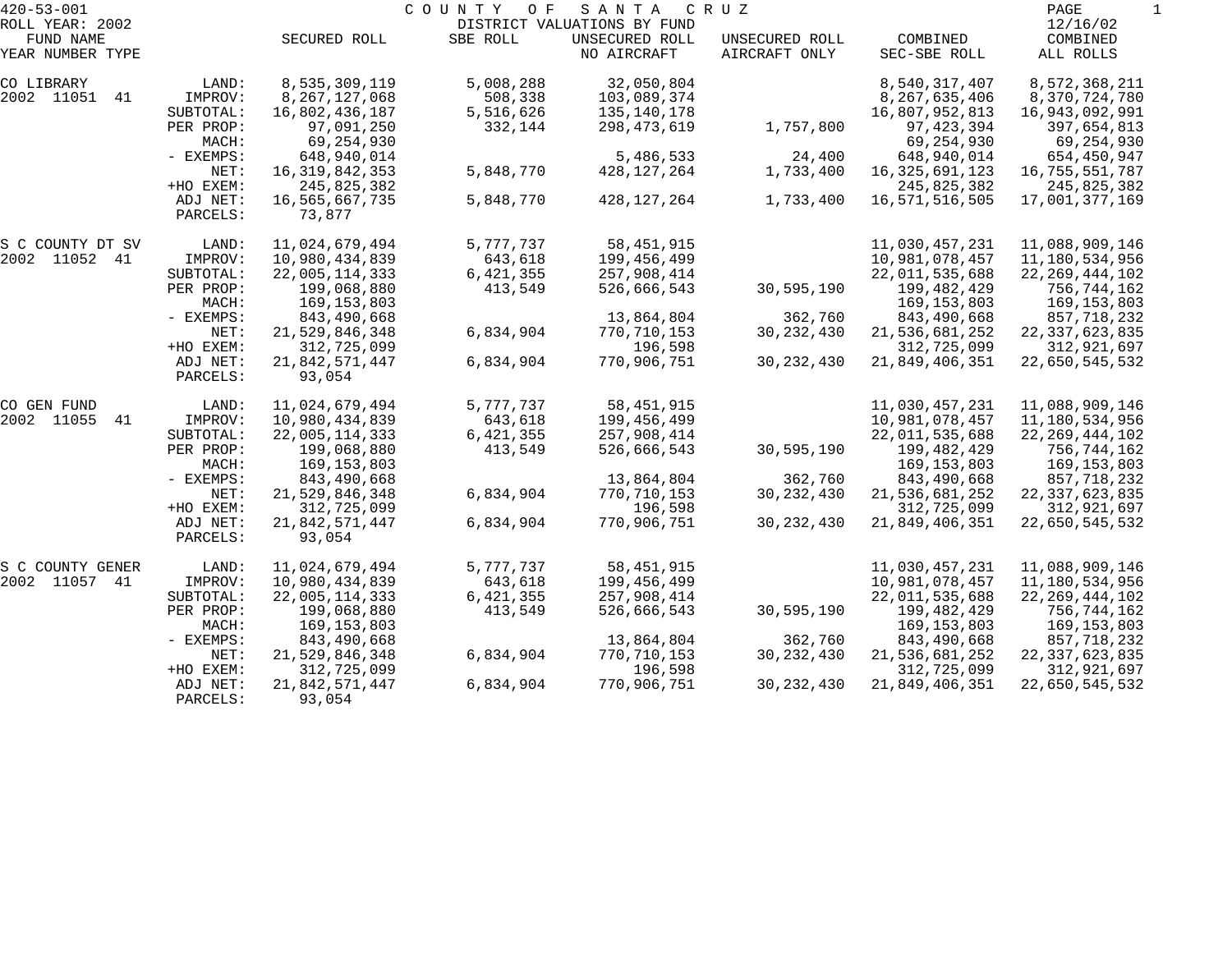| $420 - 53 - 001$                                 |                      | COUNTY<br>O F<br>SANTA<br>C R U Z<br>DISTRICT VALUATIONS BY FUND |             |                               |                                 |                          |                                   |  |
|--------------------------------------------------|----------------------|------------------------------------------------------------------|-------------|-------------------------------|---------------------------------|--------------------------|-----------------------------------|--|
| ROLL YEAR: 2002<br>FUND NAME<br>YEAR NUMBER TYPE |                      | SECURED ROLL                                                     | SBE ROLL    | UNSECURED ROLL<br>NO AIRCRAFT | UNSECURED ROLL<br>AIRCRAFT ONLY | COMBINED<br>SEC-SBE ROLL | 12/16/02<br>COMBINED<br>ALL ROLLS |  |
| UNITARY TAX RATE                                 | LAND:                |                                                                  | 17,465,239  |                               |                                 | 17,465,239               | 17,465,239                        |  |
| 2002 11058<br>41                                 | IMPROV:              |                                                                  | 180,582,528 |                               |                                 | 180,582,528              | 180,582,528                       |  |
|                                                  | SUBTOTAL:            |                                                                  | 198,047,767 |                               |                                 | 198,047,767              | 198,047,767                       |  |
|                                                  | PER PROP:            |                                                                  | 65,719,244  |                               |                                 | 65,719,244               | 65,719,244                        |  |
|                                                  | MACH:                |                                                                  |             |                               |                                 |                          |                                   |  |
|                                                  | - EXEMPS:            |                                                                  |             |                               |                                 |                          |                                   |  |
|                                                  | NET:                 |                                                                  | 263,767,011 |                               |                                 | 263,767,011              | 263,767,011                       |  |
|                                                  | +HO EXEM:            |                                                                  |             |                               |                                 |                          |                                   |  |
|                                                  | ADJ NET:             |                                                                  | 263,767,011 |                               |                                 | 263,767,011              | 263,767,011                       |  |
|                                                  | PARCELS:             |                                                                  |             |                               |                                 |                          |                                   |  |
| UNITARY DEBT SVC                                 | LAND:                |                                                                  | 17,465,239  |                               |                                 | 17,465,239               | 17,465,239                        |  |
| 2002 11059<br>41                                 | IMPROV:              |                                                                  | 180,582,528 |                               |                                 | 180,582,528              | 180,582,528                       |  |
|                                                  | SUBTOTAL:            |                                                                  | 198,047,767 |                               |                                 | 198,047,767              | 198,047,767                       |  |
|                                                  | PER PROP:            |                                                                  | 65,719,244  |                               |                                 | 65,719,244               | 65,719,244                        |  |
|                                                  | MACH:                |                                                                  |             |                               |                                 |                          |                                   |  |
|                                                  | - EXEMPS:            |                                                                  |             |                               |                                 |                          |                                   |  |
|                                                  | NET:                 |                                                                  | 263,767,011 |                               |                                 | 263,767,011              | 263,767,011                       |  |
|                                                  | +HO EXEM:            |                                                                  |             |                               |                                 |                          |                                   |  |
|                                                  | ADJ NET:<br>PARCELS: |                                                                  | 263,767,011 |                               |                                 | 263,767,011              | 263,767,011                       |  |
|                                                  |                      |                                                                  |             |                               |                                 |                          |                                   |  |
| CO FIRE                                          | LAND:                | 1,110,233,291                                                    | 206,435     | 1,385,373                     |                                 | 1,110,439,726            | 1,111,825,099                     |  |
| 2002 23600<br>41                                 | IMPROV:              | 1,033,526,863                                                    | 49,248      | 18,120,731                    |                                 | 1,033,576,111            | 1,051,696,842                     |  |
|                                                  | SUBTOTAL:            | 2, 143, 760, 154                                                 | 255,683     | 19,506,104                    |                                 | 2, 144, 015, 837         | 2,163,521,941                     |  |
|                                                  | PER PROP:            | 18,544,490                                                       | 28,192      | 25,918,290                    | 487,200                         | 18,572,682               | 44,978,172                        |  |
|                                                  | MACH:                | 61, 221, 862                                                     |             |                               |                                 | 61,221,862               | 61,221,862                        |  |
|                                                  | - EXEMPS:            | 79,109,987                                                       |             | 6,888                         |                                 | 79,109,987               | 79,116,875                        |  |
|                                                  | NET:                 | 2, 144, 416, 519                                                 | 283,875     | 45, 417, 506                  | 487,200                         | 2, 144, 700, 394         | 2,190,605,100                     |  |
|                                                  | +HO EXEM:            | 30, 125, 657                                                     |             |                               |                                 | 30, 125, 657             | 30,125,657                        |  |
|                                                  | ADJ NET:             | 2, 174, 542, 176                                                 | 283,875     | 45, 417, 506                  | 487,200                         | 2, 174, 826, 051         | 2, 220, 730, 757                  |  |
|                                                  | PARCELS:             | 9,683                                                            |             |                               |                                 |                          |                                   |  |
| SALSIPUEDES SNTA                                 | LAND:                | 40,396,515                                                       |             | 175,033                       |                                 | 40,396,515               | 40,571,548                        |  |
| 76000<br>2002<br>44                              | IMPROV:              | 44,901,656                                                       |             | 585,009                       |                                 | 44,901,656               | 45,486,665                        |  |
|                                                  | SUBTOTAL:            | 85, 298, 171                                                     |             | 760,042                       |                                 | 85,298,171               | 86,058,213                        |  |
|                                                  | PER PROP:<br>MACH:   | 129,410                                                          |             | 717,928                       |                                 | 129,410                  | 847,338                           |  |
|                                                  | - EXEMPS:            | 2,959,880                                                        |             |                               |                                 | 2,959,880                | 2,959,880                         |  |
|                                                  | NET:                 | 82,467,701                                                       |             | 1,477,970                     |                                 | 82,467,701               | 83,945,671                        |  |
|                                                  | +HO EXEM:            | 2,359,000                                                        |             |                               |                                 | 2,359,000                | 2,359,000                         |  |
|                                                  | ADJ NET:             | 84,826,701                                                       |             | 1,477,970                     |                                 | 84,826,701               | 86,304,671                        |  |
|                                                  | PARCELS:             | 492                                                              |             |                               |                                 |                          |                                   |  |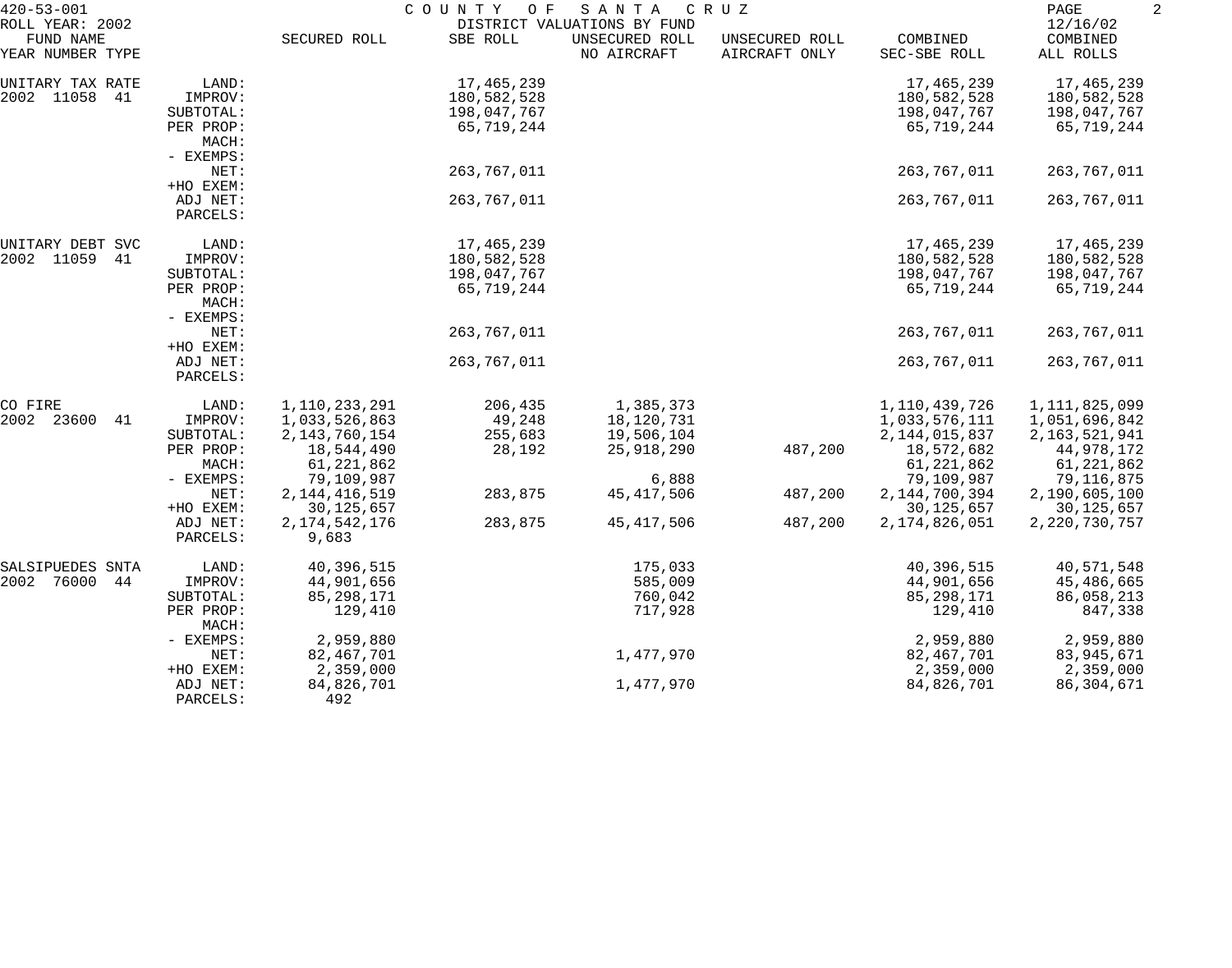| $420 - 53 - 001$                                 |                      |                      | COUNTY<br>O F | SANTA                                                        | C R U Z                         |                          |                                   |
|--------------------------------------------------|----------------------|----------------------|---------------|--------------------------------------------------------------|---------------------------------|--------------------------|-----------------------------------|
| ROLL YEAR: 2002<br>FUND NAME<br>YEAR NUMBER TYPE |                      | SECURED ROLL         | SBE ROLL      | DISTRICT VALUATIONS BY FUND<br>UNSECURED ROLL<br>NO AIRCRAFT | UNSECURED ROLL<br>AIRCRAFT ONLY | COMBINED<br>SEC-SBE ROLL | 12/16/02<br>COMBINED<br>ALL ROLLS |
| APTOS SCH DT SV                                  | LAND:                | 10,438,825           |               |                                                              |                                 | 10,438,825               | 10,438,825                        |
| 2002 77076<br>43                                 | IMPROV:              | 8,193,163            |               |                                                              |                                 | 8,193,163                | 8,193,163                         |
|                                                  | SUBTOTAL:            | 18,631,988           |               |                                                              |                                 | 18,631,988               | 18,631,988                        |
|                                                  | PER PROP:<br>MACH:   | 4,000                |               | 45,388                                                       |                                 | 4,000                    | 49,388                            |
|                                                  | - EXEMPS:            | 500,613              |               | 34,988                                                       |                                 | 500,613                  | 535,601                           |
|                                                  | NET:                 | 18, 135, 375         |               | 10,400                                                       |                                 | 18, 135, 375             | 18, 145, 775                      |
|                                                  | +HO EXEM:            | 196,000              |               |                                                              |                                 | 196,000                  | 196,000                           |
|                                                  | ADJ NET:<br>PARCELS: | 18, 331, 375<br>44   |               | 10,400                                                       |                                 | 18, 331, 375             | 18,341,775                        |
| AROMAS 2002 A                                    | LAND:                | 5,244,499            | 23,234        |                                                              |                                 | 5, 267, 733              | 5, 267, 733                       |
| 2002 77120<br>43                                 | IMPROV:              | 3, 222, 195          | 17,443        | 36,400                                                       |                                 | 3,239,638                | 3,276,038                         |
|                                                  | SUBTOTAL:            | 8,466,694            | 40,677        | 36,400                                                       |                                 | 8,507,371                | 8,543,771                         |
|                                                  | PER PROP:<br>MACH:   | 97,562               | 9,986         | 260,174                                                      |                                 | 107,548                  | 367,722                           |
|                                                  | - EXEMPS:            | 100,544              |               |                                                              |                                 | 100,544                  | 100,544                           |
|                                                  | NET:                 | 8,463,712            | 50,663        | 296,574                                                      |                                 | 8,514,375                | 8,810,949                         |
|                                                  | +HO EXEM:            | 98,000               |               |                                                              |                                 | 98,000                   | 98,000                            |
|                                                  | ADJ NET:<br>PARCELS: | 8,561,712<br>67      | 50,663        | 296,574                                                      |                                 | 8,612,375                | 8,908,949                         |
| BNY DN SCH DIST                                  | LAND:                | 160,607,501          |               | 79,591                                                       |                                 | 160,607,501              | 160,687,092                       |
| 2002 77126 43                                    | IMPROV:              | 166,993,000          |               | 2,350,703                                                    |                                 | 166,993,000              | 169,343,703                       |
|                                                  | SUBTOTAL:            | 327,600,501          |               | 2,430,294                                                    |                                 | 327,600,501              | 330,030,795                       |
|                                                  | PER PROP:            | 3,791,191            |               | 1,705,732                                                    | 7,200                           | 3,791,191                | 5,504,123                         |
|                                                  | MACH:                | 5,894,293            |               |                                                              |                                 | 5,894,293                | 5,894,293                         |
|                                                  | - EXEMPS:            | 8,520,753            |               |                                                              |                                 | 8,520,753                | 8,520,753                         |
|                                                  | NET:                 | 328,765,232          |               | 4,136,026                                                    | 7,200                           | 328,765,232              | 332,908,458                       |
|                                                  | +HO EXEM:            | 5,058,200            |               |                                                              |                                 | 5,058,200                | 5,058,200                         |
|                                                  | ADJ NET:<br>PARCELS: | 333,823,432<br>1,291 |               | 4,136,026                                                    | 7,200                           | 333,823,432              | 337,966,658                       |
| BONNY DOON DS 19                                 | LAND:                | 160,607,501          |               | 79,591                                                       |                                 | 160,607,501              | 160,687,092                       |
| 2002 77128<br>43                                 | IMPROV:              | 166,993,000          |               | 2,350,703                                                    |                                 | 166,993,000              | 169,343,703                       |
|                                                  | SUBTOTAL:            | 327,600,501          |               | 2,430,294                                                    |                                 | 327,600,501              | 330,030,795                       |
|                                                  | PER PROP:            | 3,791,191            |               | 1,705,732                                                    | 7,200                           | 3,791,191                | 5,504,123                         |
|                                                  | MACH:                | 5,894,293            |               |                                                              |                                 | 5,894,293                | 5,894,293                         |
|                                                  | - EXEMPS:            | 8,520,753            |               |                                                              |                                 | 8,520,753                | 8,520,753                         |
|                                                  | NET:                 | 328,765,232          |               | 4,136,026                                                    | 7,200                           | 328,765,232              | 332,908,458                       |
|                                                  | +HO EXEM:            | 5,058,200            |               |                                                              |                                 | 5,058,200                | 5,058,200                         |
|                                                  | ADJ NET:<br>PARCELS: | 333,823,432<br>1,291 |               | 4,136,026                                                    | 7,200                           | 333,823,432              | 337,966,658                       |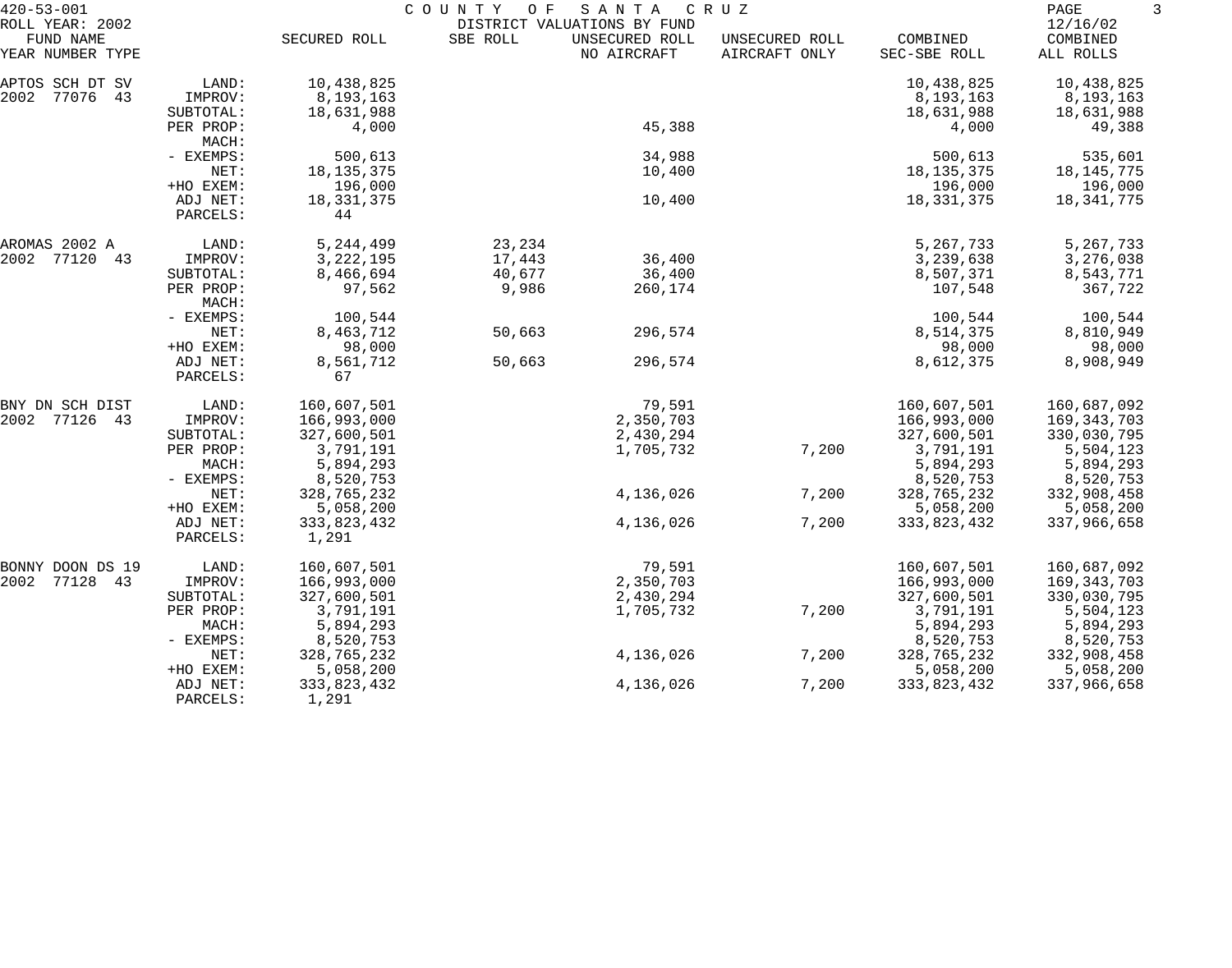| $420 - 53 - 001$                                 |                       | COUNTY<br>SANTA<br>O F<br>C R U Z<br>DISTRICT VALUATIONS BY FUND |          |                               |                                 |                             |                                   |
|--------------------------------------------------|-----------------------|------------------------------------------------------------------|----------|-------------------------------|---------------------------------|-----------------------------|-----------------------------------|
| ROLL YEAR: 2002<br>FUND NAME<br>YEAR NUMBER TYPE |                       | SECURED ROLL                                                     | SBE ROLL | UNSECURED ROLL<br>NO AIRCRAFT | UNSECURED ROLL<br>AIRCRAFT ONLY | COMBINED<br>SEC-SBE ROLL    | 12/16/02<br>COMBINED<br>ALL ROLLS |
| HPY VLY SCH DST<br>2002 77214 43                 | LAND:<br>IMPROV:      | 80,867,273<br>81,919,296                                         |          |                               |                                 | 80,867,273<br>81,919,296    | 80,867,273<br>81,919,296          |
|                                                  | SUBTOTAL:             | 162,786,569                                                      |          |                               |                                 | 162,786,569                 | 162,786,569                       |
|                                                  | PER PROP:<br>MACH:    | 108,086                                                          |          | 277,438                       |                                 | 108,086                     | 385,524                           |
|                                                  | - EXEMPS:             | 3,714,397                                                        |          |                               |                                 | 3,714,397                   | 3,714,397                         |
|                                                  | NET:                  | 159,180,258                                                      |          | 277,438                       |                                 | 159,180,258                 | 159,457,696                       |
|                                                  | +HO EXEM:             | 2,357,600                                                        |          |                               |                                 | 2,357,600                   | 2,357,600                         |
|                                                  | ADJ NET:<br>PARCELS:  | 161,537,858<br>574                                               |          | 277,438                       |                                 | 161,537,858                 | 161,815,296                       |
| LIVE OAK DS 92 S                                 | LAND:                 | 960, 270, 226                                                    | 277,106  | 8,209,651                     |                                 | 960, 547, 332               | 968,756,983                       |
| 2002 77259 43                                    | IMPROV:               | 821, 511, 614                                                    | 23,578   | 25,984,635                    |                                 | 821, 535, 192               | 847,519,827                       |
|                                                  | SUBTOTAL:             | 1,781,781,840                                                    | 300,684  | 34, 194, 286                  |                                 | 1,782,082,524               | 1,816,276,810                     |
|                                                  | PER PROP:             | 5,471,904                                                        | 13,498   | 42,616,806                    |                                 | 5,485,402                   | 48,102,208                        |
|                                                  | MACH:                 | 670,303                                                          |          |                               |                                 | 670,303                     | 670,303                           |
|                                                  | - EXEMPS:<br>NET:     | 50,678,999                                                       |          | 3, 213, 958                   |                                 | 50,678,999                  | 53,892,957                        |
|                                                  | +HO EXEM:             | 1,737,245,048<br>24,542,000                                      | 314,182  | 73,597,134<br>136,425         |                                 | 1,737,559,230<br>24,542,000 | 1,811,156,364<br>24,678,425       |
|                                                  | ADJ NET:              | 1,761,787,048                                                    | 314,182  | 73, 733, 559                  |                                 | 1,762,101,230               | 1,835,834,789                     |
|                                                  | PARCELS:              | 6,934                                                            |          |                               |                                 |                             |                                   |
| LVE OAK DS 92 SR                                 | LAND:                 | 960, 270, 226                                                    | 277,106  | 8,209,651                     |                                 | 960, 547, 332               | 968,756,983                       |
| 2002 77260 43                                    | IMPROV:               | 821, 511, 614                                                    | 23,578   | 25,984,635                    |                                 | 821, 535, 192               | 847,519,827                       |
|                                                  | SUBTOTAL:             | 1,781,781,840                                                    | 300,684  | 34, 194, 286                  |                                 | 1,782,082,524               | 1,816,276,810                     |
|                                                  | PER PROP:             | 5,471,904                                                        | 13,498   | 42,616,806                    |                                 | 5,485,402                   | 48,102,208                        |
|                                                  | MACH:                 | 670,303                                                          |          |                               |                                 | 670,303                     | 670,303                           |
|                                                  | - EXEMPS:             | 50,678,999                                                       |          | 3, 213, 958                   |                                 | 50,678,999                  | 53,892,957                        |
|                                                  | NET:<br>+HO EXEM:     | 1,737,245,048<br>24,542,000                                      | 314,182  | 73,597,134<br>136,425         |                                 | 1,737,559,230<br>24,542,000 | 1,811,156,364<br>24,678,425       |
|                                                  | ADJ NET:              | 1,761,787,048                                                    | 314,182  | 73, 733, 559                  |                                 | 1,762,101,230               | 1,835,834,789                     |
|                                                  | PARCELS:              | 6,934                                                            |          |                               |                                 |                             |                                   |
| LIVE OAK 2002                                    | LAND:                 | 960,270,226                                                      | 277,106  | 8,209,651                     |                                 | 960, 547, 332               | 968,756,983                       |
| 2002<br>77261 43                                 | IMPROV:               | 821,511,614                                                      | 23,578   | 25,984,635                    |                                 | 821,535,192                 | 847,519,827                       |
|                                                  | SUBTOTAL:             | 1,781,781,840                                                    | 300,684  | 34, 194, 286                  |                                 | 1,782,082,524               | 1,816,276,810                     |
|                                                  | PER PROP:             | 5,471,904                                                        | 13,498   | 42,616,806                    |                                 | 5,485,402                   | 48,102,208                        |
|                                                  | MACH:                 | 670,303                                                          |          |                               |                                 | 670,303                     | 670,303                           |
|                                                  | - EXEMPS:             | 50,678,999                                                       |          | 3, 213, 958                   |                                 | 50,678,999                  | 53,892,957                        |
|                                                  | NET:                  | 1,737,245,048                                                    | 314,182  | 73,597,134                    |                                 | 1,737,559,230               | 1,811,156,364                     |
|                                                  | +HO EXEM:<br>ADJ NET: | 24,542,000<br>1,761,787,048                                      | 314,182  | 136,425<br>73, 733, 559       |                                 | 24,542,000<br>1,762,101,230 | 24,678,425<br>1,835,834,789       |
|                                                  | PARCELS:              | 6,934                                                            |          |                               |                                 |                             |                                   |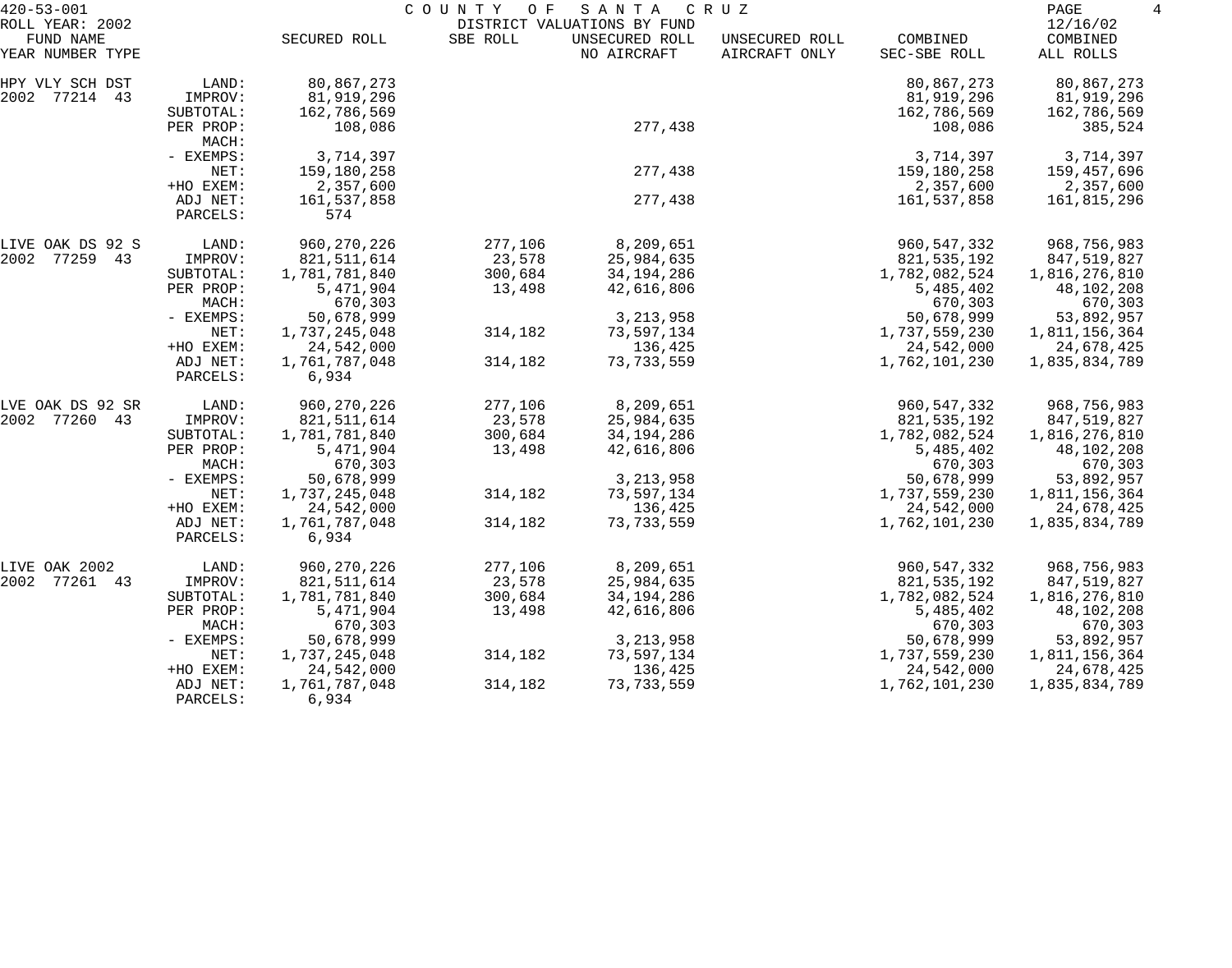| $420 - 53 - 001$                                 |                      |                         | COUNTY<br>O F | SANTA                                                        | C R U Z                         |                          | PAGE                              | 5 |
|--------------------------------------------------|----------------------|-------------------------|---------------|--------------------------------------------------------------|---------------------------------|--------------------------|-----------------------------------|---|
| ROLL YEAR: 2002<br>FUND NAME<br>YEAR NUMBER TYPE |                      | SECURED ROLL            | SBE ROLL      | DISTRICT VALUATIONS BY FUND<br>UNSECURED ROLL<br>NO AIRCRAFT | UNSECURED ROLL<br>AIRCRAFT ONLY | COMBINED<br>SEC-SBE ROLL | 12/16/02<br>COMBINED<br>ALL ROLLS |   |
|                                                  |                      |                         |               |                                                              |                                 |                          |                                   |   |
| MOUNTN SCH DIST                                  | LAND:                | 70,554,024              |               |                                                              |                                 | 70,554,024               | 70,554,024                        |   |
| 2002 77263 43                                    | IMPROV:              | 69,075,992              |               | 2,507,231                                                    |                                 | 69,075,992               | 71,583,223                        |   |
|                                                  | SUBTOTAL:            | 139,630,016             |               | 2,507,231                                                    |                                 | 139,630,016              | 142,137,247                       |   |
|                                                  | PER PROP:<br>MACH:   | 129,130                 |               | 1,609,263                                                    |                                 | 129,130                  | 1,738,393                         |   |
|                                                  | - EXEMPS:            | 3,798,782               |               |                                                              |                                 | 3,798,782                | 3,798,782                         |   |
|                                                  | NET:                 | 135,960,364             |               | 4,116,494                                                    |                                 | 135,960,364              | 140,076,858                       |   |
|                                                  | +HO EXEM:            | 2,170,000               |               |                                                              |                                 | 2,170,000                | 2,170,000                         |   |
|                                                  | ADJ NET:<br>PARCELS: | 138,130,364<br>552      |               | 4,116,494                                                    |                                 | 138,130,364              | 142,246,858                       |   |
| PACIFIC SCH DT S                                 | LAND:                | 35,809,964              | 70,075        | 28,078                                                       |                                 | 35,880,039               | 35,908,117                        |   |
| 2002 77268 43                                    | IMPROV:              | 25,020,138              | 6,064         | 7,850,012                                                    |                                 | 25,026,202               | 32,876,214                        |   |
|                                                  | SUBTOTAL:            | 60,830,102              | 76,139        | 7,878,090                                                    |                                 | 60,906,241               | 68,784,331                        |   |
|                                                  | PER PROP:            | 8,588,183               | 3,471         | 3,142,370                                                    |                                 | 8,591,654                | 11,734,024                        |   |
|                                                  | MACH:                | 53, 533, 520            |               |                                                              |                                 | 53, 533, 520             | 53, 533, 520                      |   |
|                                                  | - EXEMPS:            | 6,495,601               |               |                                                              |                                 | 6,495,601                | 6,495,601                         |   |
|                                                  | NET:                 | 116,456,204             | 79,610        | 11,020,460                                                   |                                 | 116,535,814              | 127,556,274                       |   |
|                                                  | +HO EXEM:            | 836,145                 |               |                                                              |                                 | 836,145                  | 836,145                           |   |
|                                                  | ADJ NET:<br>PARCELS: | 117,292,349<br>458      | 79,610        | 11,020,460                                                   |                                 | 117,371,959              | 128,392,419                       |   |
| SC ELEM DS 1998                                  | LAND:                | 2, 259, 134, 941        | 544,551       | 17,067,007                                                   |                                 | 2, 259, 679, 492         | 2, 276, 746, 499                  |   |
| 2002 77325 43                                    | IMPROV:              | 2,346,126,296           | 123,479       | 57,012,736                                                   |                                 | 2,346,249,775            | 2,403,262,511                     |   |
|                                                  | SUBTOTAL:            | 4,605,261,237           | 668,030       | 74,079,743                                                   |                                 | 4,605,929,267            | 4,680,009,010                     |   |
|                                                  | PER PROP:            | 59,633,062              | 74,650        | 145,973,250                                                  |                                 | 59,707,712               | 205,680,962                       |   |
|                                                  | MACH:                | 68,205,358              |               |                                                              |                                 | 68,205,358               | 68,205,358                        |   |
|                                                  | - EXEMPS:            | 164, 215, 583           |               | 5,700,316                                                    |                                 | 164, 215, 583            | 169,915,899                       |   |
|                                                  | NET:                 | 4,568,884,074           | 742,680       | 214, 352, 677                                                |                                 | 4,569,626,754            | 4,783,979,431                     |   |
|                                                  | +HO EXEM:            | 62,364,126              |               | 60,173                                                       |                                 | 62,364,126               | 62,424,299                        |   |
|                                                  | ADJ NET:<br>PARCELS: | 4,631,248,200<br>17,358 | 742,680       | 214, 412, 850                                                |                                 | 4,631,990,880            | 4,846,403,730                     |   |
| SC ELEM DS 1998                                  | LAND:                | 2, 259, 134, 941        | 544,551       | 17,067,007                                                   |                                 | 2, 259, 679, 492         | 2, 276, 746, 499                  |   |
| 2002 77328 43                                    | IMPROV:              | 2,346,126,296           | 123,479       | 57,012,736                                                   |                                 | 2,346,249,775            | 2,403,262,511                     |   |
|                                                  | SUBTOTAL:            | 4,605,261,237           | 668,030       | 74,079,743                                                   |                                 | 4,605,929,267            | 4,680,009,010                     |   |
|                                                  | PER PROP:            | 59,633,062              | 74,650        | 145,973,250                                                  |                                 | 59,707,712               | 205,680,962                       |   |
|                                                  | MACH:                | 68,205,358              |               |                                                              |                                 | 68, 205, 358             | 68,205,358                        |   |
|                                                  | - EXEMPS:            | 164, 215, 583           |               | 5,700,316                                                    |                                 | 164, 215, 583            | 169,915,899                       |   |
|                                                  | NET:                 | 4,568,884,074           | 742,680       | 214, 352, 677                                                |                                 | 4,569,626,754            | 4,783,979,431                     |   |
|                                                  | +HO EXEM:            | 62,364,126              |               | 60,173                                                       |                                 | 62,364,126               | 62,424,299                        |   |
|                                                  | ADJ NET:<br>PARCELS: | 4,631,248,200<br>17,358 | 742,680       | 214, 412, 850                                                |                                 | 4,631,990,880            | 4,846,403,730                     |   |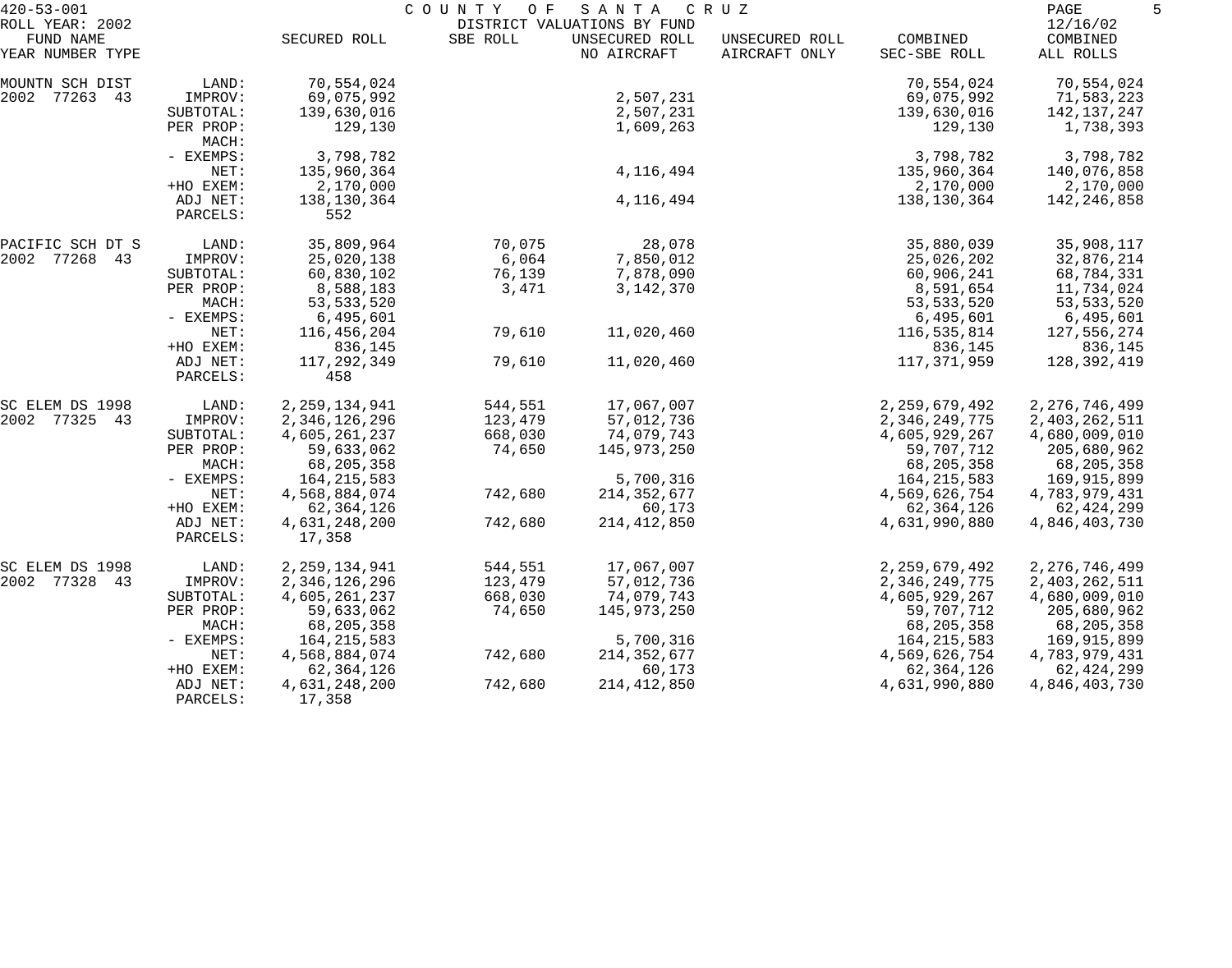| $420 - 53 - 001$             |                      |                         | COUNTY<br>O F | SANTA                                         | C R U Z        |                  | PAGE<br>6            |  |
|------------------------------|----------------------|-------------------------|---------------|-----------------------------------------------|----------------|------------------|----------------------|--|
| ROLL YEAR: 2002<br>FUND NAME |                      | SECURED ROLL            | SBE ROLL      | DISTRICT VALUATIONS BY FUND<br>UNSECURED ROLL | UNSECURED ROLL | COMBINED         | 12/16/02<br>COMBINED |  |
| YEAR NUMBER TYPE             |                      |                         |               | NO AIRCRAFT                                   | AIRCRAFT ONLY  | SEC-SBE ROLL     | ALL ROLLS            |  |
| SC ELEM DS 1998              | LAND:                | 2, 259, 134, 941        | 544,551       | 17,067,007                                    |                | 2, 259, 679, 492 | 2, 276, 746, 499     |  |
| 2002 77329 43                | IMPROV:              | 2,346,126,296           | 123,479       | 57,012,736                                    |                | 2,346,249,775    | 2,403,262,511        |  |
|                              | SUBTOTAL:            | 4,605,261,237           | 668,030       | 74,079,743                                    |                | 4,605,929,267    | 4,680,009,010        |  |
|                              | PER PROP:            | 59,633,062              | 74,650        | 145,973,250                                   |                | 59,707,712       | 205,680,962          |  |
|                              | MACH:                | 68,205,358              |               |                                               |                | 68,205,358       | 68,205,358           |  |
|                              | - EXEMPS:            | 164, 215, 583           |               | 5,700,316                                     |                | 164, 215, 583    | 169,915,899          |  |
|                              | NET:                 | 4,568,884,074           | 742,680       | 214, 352, 677                                 |                | 4,569,626,754    | 4,783,979,431        |  |
|                              | +HO EXEM:            | 62, 364, 126            |               | 60,173                                        |                | 62, 364, 126     | 62,424,299           |  |
|                              | ADJ NET:<br>PARCELS: | 4,631,248,200<br>17,358 | 742,680       | 214, 412, 850                                 |                | 4,631,990,880    | 4,846,403,730        |  |
| SCT VAL SCH DT S             | LAND:                | 1,018,348,323           | 55,000        | 3,443,620                                     |                | 1,018,403,323    | 1,021,846,943        |  |
| 2002 77341 43                | IMPROV:              | 1,151,695,154           |               | 16,098,741                                    |                | 1,151,695,154    | 1,167,793,895        |  |
|                              | SUBTOTAL:            | 2,170,043,477           | 55,000        | 19,542,361                                    |                | 2,170,098,477    | 2,189,640,838        |  |
|                              | PER PROP:            | 14,260,788              |               | 105,447,259                                   | 480,000        | 14,260,788       | 120,188,047          |  |
|                              | MACH:                | 2,584,661               |               |                                               |                | 2,584,661        | 2,584,661            |  |
|                              | - EXEMPS:            | 60,950,116              |               | 367,234                                       |                | 60,950,116       | 61,317,350           |  |
|                              | NET:                 | 2,125,938,810           | 55,000        | 124,622,386                                   | 480,000        | 2,125,993,810    | 2, 251, 096, 196     |  |
|                              | +HO EXEM:            | 27,899,200              |               |                                               |                | 27,899,200       | 27,899,200           |  |
|                              | ADJ NET:<br>PARCELS: | 2,153,838,010<br>7,012  | 55,000        | 124,622,386                                   | 480,000        | 2,153,893,010    | 2, 278, 995, 396     |  |
| SV USD DS 94 SER             | LAND:                | 1,018,348,323           | 55,000        | 3,443,620                                     |                | 1,018,403,323    | 1,021,846,943        |  |
| 2002 77344 43                | IMPROV:              | 1,151,695,154           |               | 16,098,741                                    |                | 1,151,695,154    | 1,167,793,895        |  |
|                              | SUBTOTAL:            | 2, 170, 043, 477        | 55,000        | 19,542,361                                    |                | 2,170,098,477    | 2,189,640,838        |  |
|                              | PER PROP:            | 14,260,788              |               | 105,447,259                                   | 480,000        | 14,260,788       | 120,188,047          |  |
|                              | MACH:                | 2,584,661               |               |                                               |                | 2,584,661        | 2,584,661            |  |
|                              | - EXEMPS:            | 60,950,116              |               | 367,234                                       |                | 60,950,116       | 61,317,350           |  |
|                              | NET:                 | 2,125,938,810           | 55,000        | 124,622,386                                   | 480,000        | 2,125,993,810    | 2, 251, 096, 196     |  |
|                              | +HO EXEM:            | 27,899,200              |               |                                               |                | 27,899,200       | 27,899,200           |  |
|                              | ADJ NET:<br>PARCELS: | 2,153,838,010<br>7,012  | 55,000        | 124,622,386                                   | 480,000        | 2,153,893,010    | 2, 278, 995, 396     |  |
| SV USD 94 DS SER             | LAND:                | 1,018,348,323           | 55,000        | 3,443,620                                     |                | 1,018,403,323    | 1,021,846,943        |  |
| 2002 77345<br>43             | IMPROV:              | 1,151,695,154           |               | 16,098,741                                    |                | 1,151,695,154    | 1,167,793,895        |  |
|                              | SUBTOTAL:            | 2,170,043,477           | 55,000        | 19,542,361                                    |                | 2,170,098,477    | 2,189,640,838        |  |
|                              | PER PROP:            | 14,260,788              |               | 105,447,259                                   | 480,000        | 14,260,788       | 120,188,047          |  |
|                              | MACH:                | 2,584,661               |               |                                               |                | 2,584,661        | 2,584,661            |  |
|                              | $-$ EXEMPS:          | 60,950,116              |               | 367,234                                       |                | 60,950,116       | 61,317,350           |  |
|                              | NET:                 | 2,125,938,810           | 55,000        | 124,622,386                                   | 480,000        | 2,125,993,810    | 2,251,096,196        |  |
|                              | +HO EXEM:            | 27,899,200              |               |                                               |                | 27,899,200       | 27,899,200           |  |
|                              | ADJ NET:             | 2,153,838,010           | 55,000        | 124,622,386                                   | 480,000        | 2,153,893,010    | 2, 278, 995, 396     |  |
|                              | PARCELS:             | 7,012                   |               |                                               |                |                  |                      |  |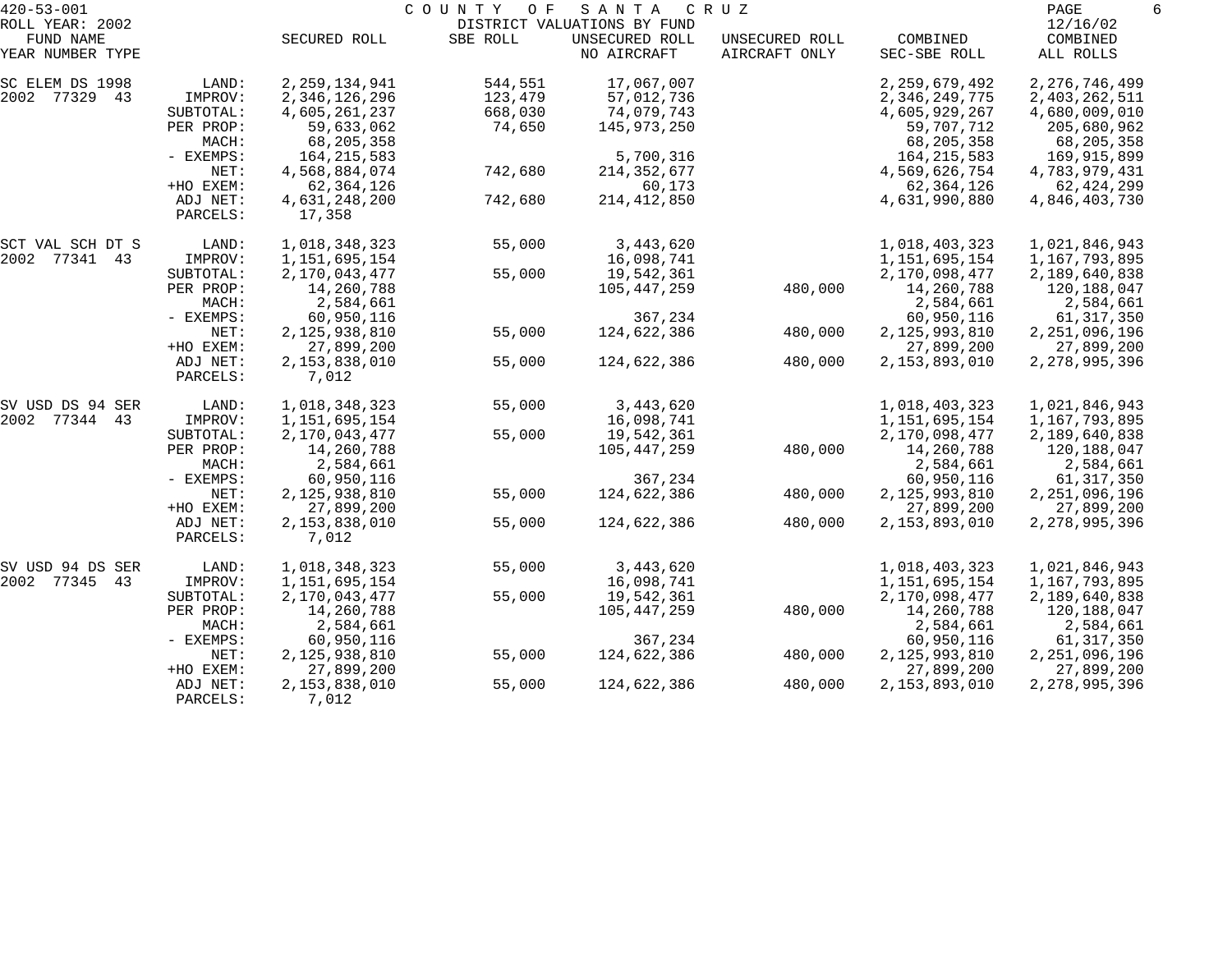| $420 - 53 - 001$                                 |                      |                         | COUNTY<br>O F | SANTA                                                        | C R U Z                         |                          | PAGE<br>7                         |
|--------------------------------------------------|----------------------|-------------------------|---------------|--------------------------------------------------------------|---------------------------------|--------------------------|-----------------------------------|
| ROLL YEAR: 2002<br>FUND NAME<br>YEAR NUMBER TYPE |                      | SECURED ROLL            | SBE ROLL      | DISTRICT VALUATIONS BY FUND<br>UNSECURED ROLL<br>NO AIRCRAFT | UNSECURED ROLL<br>AIRCRAFT ONLY | COMBINED<br>SEC-SBE ROLL | 12/16/02<br>COMBINED<br>ALL ROLLS |
| SOQUEL SCH 2002                                  | LAND:                | 1,390,024,213           | 3,665,927     | 7,599,184                                                    |                                 | 1,393,690,140            | 1,401,289,324                     |
| 2002 77362 43                                    | IMPROV:              | 1, 373, 443, 407        | 189,441       | 18,489,995                                                   |                                 | 1,373,632,848            | 1,392,122,843                     |
|                                                  | SUBTOTAL:            | 2,763,467,620           | 3,855,368     | 26,089,179                                                   |                                 | 2,767,322,988            | 2,793,412,167                     |
|                                                  | PER PROP:            | 25,059,906              | 108,448       | 63,039,133                                                   |                                 | 25, 168, 354             | 88, 207, 487                      |
|                                                  | MACH:                | 2,483,623               |               |                                                              |                                 | 2,483,623                | 2,483,623                         |
|                                                  | - EXEMPS:            | 186,675,089             |               | 1,245,468                                                    |                                 | 186,675,089              | 187,920,557                       |
|                                                  | NET:                 | 2,604,336,060           | 3,963,816     | 87,882,844                                                   |                                 | 2,608,299,876            | 2,696,182,720                     |
|                                                  | +HO EXEM:            | 36,166,200              |               |                                                              |                                 | 36,166,200               | 36,166,200                        |
|                                                  | ADJ NET:<br>PARCELS: | 2,640,502,260<br>10,286 | 3,963,816     | 87,882,844                                                   |                                 | 2,644,466,076            | 2,732,348,920                     |
| SC HI SCH 1998 A                                 | LAND:                | 4,957,268,142           | 4,557,659     | 32,983,511                                                   |                                 | 4,961,825,801            | 4,994,809,312                     |
| 2002 77400 43                                    | IMPROV:              | 4,884,089,743           | 342,562       | 114,195,312                                                  |                                 | 4,884,432,305            | 4,998,627,617                     |
|                                                  | SUBTOTAL:            | 9,841,357,885           | 4,900,221     | 147,178,823                                                  |                                 | 9,846,258,106            | 9,993,436,929                     |
|                                                  | PER PROP:            | 102,781,462             | 200,067       | 258,363,992                                                  | 7,200                           | 102,981,529              | 361, 352, 721                     |
|                                                  | MACH:                | 130,787,097             |               |                                                              |                                 | 130,787,097              | 130,787,097                       |
|                                                  | - EXEMPS:            | 424,099,204             |               | 10,159,742                                                   |                                 | 424,099,204              | 434, 258, 946                     |
|                                                  | NET:                 | 9,650,827,240           | 5,100,288     | 395, 383, 073                                                | 7,200                           | 9,655,927,528            | 10,051,317,801                    |
|                                                  | +HO EXEM:            | 133,494,271             |               | 196,598                                                      |                                 | 133, 494, 271            | 133,690,869                       |
|                                                  | ADJ NET:<br>PARCELS: | 9,784,321,511<br>37,453 | 5,100,288     | 395,579,671                                                  | 7,200                           | 9,789,421,799            | 10,185,008,670                    |
| SC HI SCH 1998 B                                 | LAND:                | 4,957,268,142           | 4,557,659     | 32,983,511                                                   |                                 | 4,961,825,801            | 4,994,809,312                     |
| 2002 77405 43                                    | IMPROV:              | 4,884,089,743           | 342,562       | 114,195,312                                                  |                                 | 4,884,432,305            | 4,998,627,617                     |
|                                                  | SUBTOTAL:            | 9,841,357,885           | 4,900,221     | 147,178,823                                                  |                                 | 9,846,258,106            | 9,993,436,929                     |
|                                                  | PER PROP:            | 102,781,462             | 200,067       | 258,363,992                                                  | 7,200                           | 102,981,529              | 361, 352, 721                     |
|                                                  | MACH:                | 130,787,097             |               |                                                              |                                 | 130,787,097              | 130,787,097                       |
|                                                  | - EXEMPS:            | 424,099,204             |               | 10,159,742                                                   |                                 | 424,099,204              | 434,258,946                       |
|                                                  | NET:                 | 9,650,827,240           | 5,100,288     | 395, 383, 073                                                | 7,200                           | 9,655,927,528            | 10,051,317,801                    |
|                                                  | +HO EXEM:            | 133, 494, 271           |               | 196,598                                                      |                                 | 133, 494, 271            | 133,690,869                       |
|                                                  | ADJ NET:<br>PARCELS: | 9,784,321,511<br>37,453 | 5,100,288     | 395,579,671                                                  | 7,200                           | 9,789,421,799            | 10,185,008,670                    |
| SC HI SCH 1998 C                                 | LAND:                | 4,957,268,142           | 4,557,659     | 32,983,511                                                   |                                 | 4,961,825,801            | 4,994,809,312                     |
| 2002<br>77408 43                                 | IMPROV:              | 4,884,089,743           | 342,562       | 114,195,312                                                  |                                 | 4,884,432,305            | 4,998,627,617                     |
|                                                  | SUBTOTAL:            | 9,841,357,885           | 4,900,221     | 147, 178, 823                                                |                                 | 9,846,258,106            | 9,993,436,929                     |
|                                                  | PER PROP:            | 102,781,462             | 200,067       | 258,363,992                                                  | 7,200                           | 102,981,529              | 361, 352, 721                     |
|                                                  | MACH:                | 130,787,097             |               |                                                              |                                 | 130,787,097              | 130,787,097                       |
|                                                  | - EXEMPS:            | 424,099,204             |               | 10,159,742                                                   |                                 | 424,099,204              | 434,258,946                       |
|                                                  | NET:                 | 9,650,827,240           | 5,100,288     | 395, 383, 073                                                | 7,200                           | 9,655,927,528            | 10,051,317,801                    |
|                                                  | +HO EXEM:            | 133, 494, 271           |               | 196,598                                                      |                                 | 133, 494, 271            | 133,690,869                       |
|                                                  | ADJ NET:             | 9,784,321,511           | 5,100,288     | 395,579,671                                                  | 7,200                           | 9,789,421,799            | 10,185,008,670                    |
|                                                  | PARCELS:             | 37,453                  |               |                                                              |                                 |                          |                                   |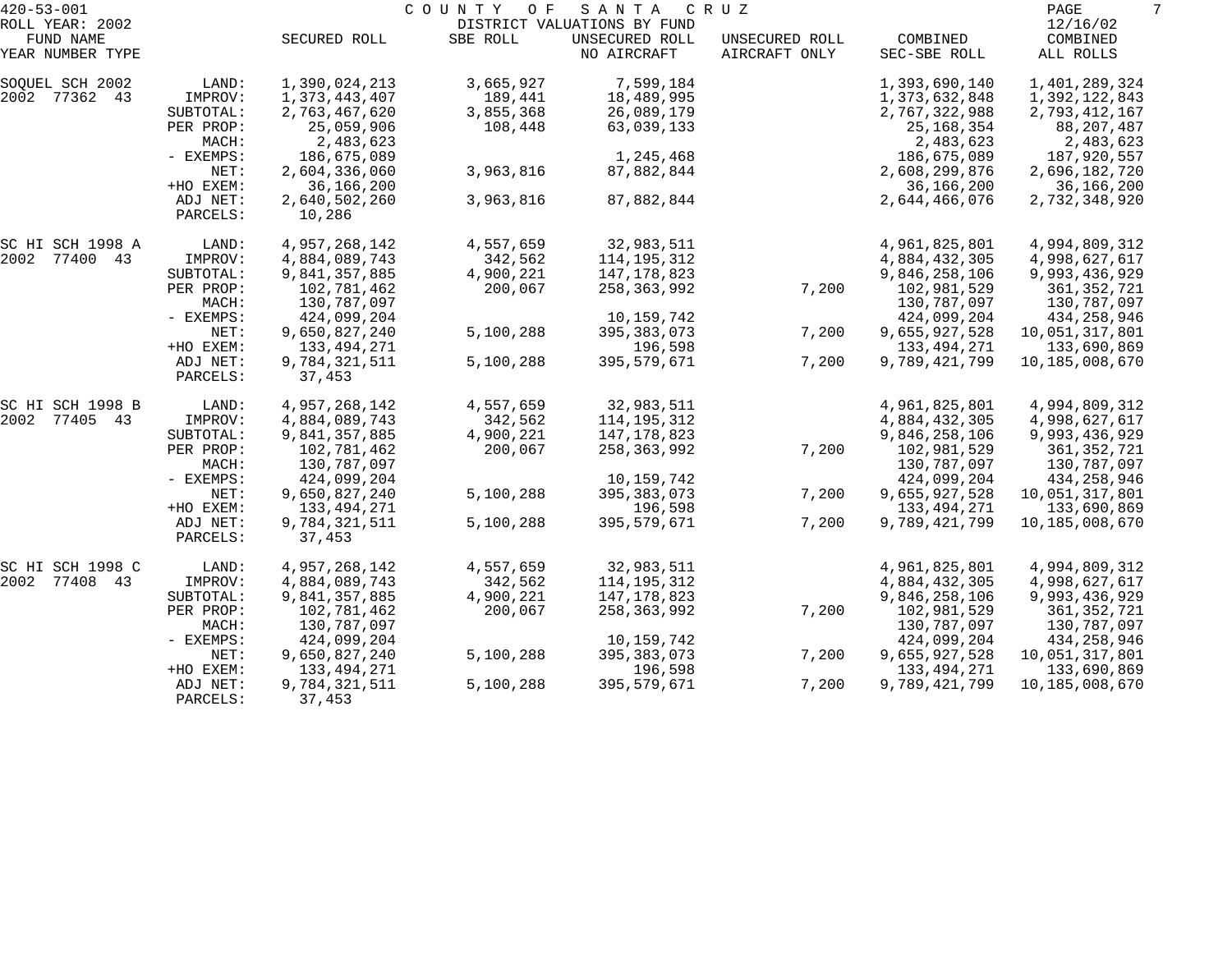| $420 - 53 - 001$             |                      |                         | COUNTY<br>O F | SANTA                                         | C R U Z        |                        | PAGE                    |
|------------------------------|----------------------|-------------------------|---------------|-----------------------------------------------|----------------|------------------------|-------------------------|
| ROLL YEAR: 2002<br>FUND NAME |                      | SECURED ROLL            | SBE ROLL      | DISTRICT VALUATIONS BY FUND<br>UNSECURED ROLL | UNSECURED ROLL | COMBINED               | 12/16/02<br>COMBINED    |
| YEAR NUMBER TYPE             |                      |                         |               | NO AIRCRAFT                                   | AIRCRAFT ONLY  | SEC-SBE ROLL           | ALL ROLLS               |
| SLV UNIF SCH DT              | LAND:                | 1,025,222,402           | 335,679       | 3,650,858                                     |                | 1,025,558,081          | 1,029,208,939           |
| 2002 77546 43                | IMPROV:              | 1,013,934,014           | 143,873       | 10,582,734                                    |                | 1,014,077,887          | 1,024,660,621           |
|                              | SUBTOTAL:            | 2,039,156,416           | 479,552       | 14,233,592                                    |                | 2,039,635,968          | 2,053,869,560           |
|                              | PER PROP:<br>MACH:   | 5,693,176<br>2,945,277  | 123,500       | 16,978,651                                    | 6,000          | 5,816,676<br>2,945,277 | 22,801,327<br>2,945,277 |
|                              | - EXEMPS:            | 92,546,163              |               | 45,047                                        |                | 92,546,163             | 92,591,210              |
|                              | NET:                 | 1,955,248,706           | 603,052       | 31, 167, 196                                  | 6,000          | 1,955,851,758          | 1,987,024,954           |
|                              | +HO EXEM:            | 41,091,612              |               |                                               |                | 41,091,612             | 41,091,612              |
|                              | ADJ NET:<br>PARCELS: | 1,996,340,318<br>17,606 | 603,052       | 31, 167, 196                                  | 6,000          | 1,996,943,370          | 2,028,116,566           |
| SLVSD 2000 SER A             | LAND:                | 1,025,222,402           | 335,679       | 3,650,858                                     |                | 1,025,558,081          | 1,029,208,939           |
| 77592 43<br>2002             | IMPROV:              | 1,013,934,014           | 143,873       | 10,582,734                                    |                | 1,014,077,887          | 1,024,660,621           |
|                              | SUBTOTAL:            | 2,039,156,416           | 479,552       | 14, 233, 592                                  |                | 2,039,635,968          | 2,053,869,560           |
|                              | PER PROP:            | 5,693,176               | 123,500       | 16,978,651                                    | 6,000          | 5,816,676              | 22,801,327              |
|                              | MACH:                | 2,945,277               |               |                                               |                | 2,945,277              | 2,945,277               |
|                              | - EXEMPS:            | 92,546,163              |               | 45,047                                        |                | 92,546,163             | 92,591,210              |
|                              | NET:                 | 1,955,248,706           | 603,052       | 31, 167, 196                                  | 6,000          | 1,955,851,758          | 1,987,024,954           |
|                              | +HO EXEM:            | 41,091,612              |               |                                               |                | 41,091,612             | 41,091,612              |
|                              | ADJ NET:<br>PARCELS: | 1,996,340,318<br>17,606 | 603,052       | 31, 167, 196                                  | 6,000          | 1,996,943,370          | 2,028,116,566           |
| SLV USD 2002 SER             | LAND:                | 1,025,222,402           | 335,679       | 3,650,858                                     |                | 1,025,558,081          | 1,029,208,939           |
| 2002 77593 43                | IMPROV:              | 1,013,934,014           | 143,873       | 10,582,734                                    |                | 1,014,077,887          | 1,024,660,621           |
|                              | SUBTOTAL:            | 2,039,156,416           | 479,552       | 14,233,592                                    |                | 2,039,635,968          | 2,053,869,560           |
|                              | PER PROP:            | 5,693,176               | 123,500       | 16,978,651                                    | 6,000          | 5,816,676              | 22,801,327              |
|                              | MACH:                | 2,945,277               |               |                                               |                | 2,945,277              | 2,945,277               |
|                              | - EXEMPS:            | 92,546,163              |               | 45,047                                        |                | 92,546,163             | 92,591,210              |
|                              | NET:                 | 1,955,248,706           | 603,052       | 31, 167, 196                                  | 6,000          | 1,955,851,758          | 1,987,024,954           |
|                              | +HO EXEM:            | 41,091,612              |               |                                               |                | 41,091,612             | 41,091,612              |
|                              | ADJ NET:<br>PARCELS: | 1,996,340,318<br>17,606 | 603,052       | 31, 167, 196                                  | 6,000          | 1,996,943,370          | 2,028,116,566           |
| CAB COL DS 98 SR             | LAND:                | 10,679,454,029          | 5,777,737     | 58,408,664                                    |                | 10,685,231,766         | 10,743,640,430          |
| 2002<br>77641<br>43          | IMPROV:              | 10,644,355,420          | 643,618       | 199,159,197                                   |                | 10,644,999,038         | 10,844,158,235          |
|                              | SUBTOTAL:            | 21, 323, 809, 449       | 6,421,355     | 257,567,861                                   |                | 21, 330, 230, 804      | 21,587,798,665          |
|                              | PER PROP:            | 197,981,012             | 413,549       | 524,905,349                                   | 30,595,190     | 198,394,561            | 753,895,100             |
|                              | MACH:                | 169,153,803             |               |                                               |                | 169, 153, 803          | 169,153,803             |
|                              | $-$ EXEMPS:          | 833, 212, 738           |               | 13,864,804                                    | 362,760        | 833, 212, 738          | 847,440,302             |
|                              | NET:                 | 20,857,731,526          | 6,834,904     | 768,608,406                                   | 30, 232, 430   | 20,864,566,430         | 21,663,407,266          |
|                              | +HO EXEM:            | 303,527,099             |               | 196,598                                       |                | 303,527,099            | 303,723,697             |
|                              | ADJ NET:             | 21, 161, 258, 625       | 6,834,904     | 768,805,004                                   | 30, 232, 430   | 21, 168, 093, 529      | 21,967,130,963          |
|                              | PARCELS:             | 90,661                  |               |                                               |                |                        |                         |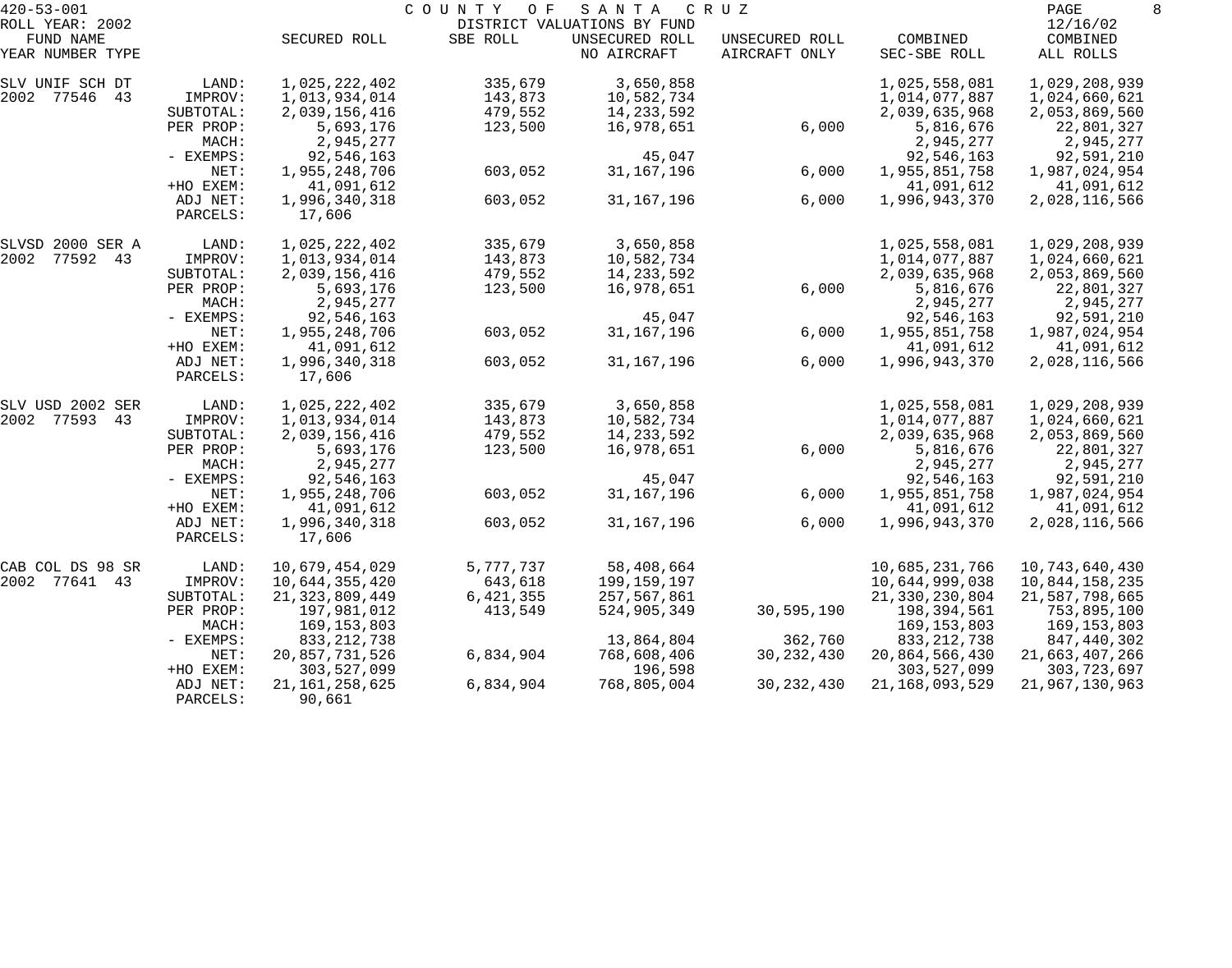| $420 - 53 - 001$              |                      |                             | COUNTY<br>O F | SANTA                         | C R U Z                         |                          | PAGE                  |  |
|-------------------------------|----------------------|-----------------------------|---------------|-------------------------------|---------------------------------|--------------------------|-----------------------|--|
| ROLL YEAR: 2002               |                      |                             |               | DISTRICT VALUATIONS BY FUND   |                                 |                          | 12/16/02              |  |
| FUND NAME<br>YEAR NUMBER TYPE |                      | SECURED ROLL                | SBE ROLL      | UNSECURED ROLL<br>NO AIRCRAFT | UNSECURED ROLL<br>AIRCRAFT ONLY | COMBINED<br>SEC-SBE ROLL | COMBINED<br>ALL ROLLS |  |
| CAB COL DS 98 SR              | LAND:                | 10,679,454,029              | 5,777,737     | 58,408,664                    |                                 | 10,685,231,766           | 10,743,640,430        |  |
| 2002 77645 43                 | IMPROV:              | 10,644,355,420              | 643,618       | 199,159,197                   |                                 | 10,644,999,038           | 10,844,158,235        |  |
|                               | SUBTOTAL:            | 21, 323, 809, 449           | 6,421,355     | 257,567,861                   |                                 | 21, 330, 230, 804        | 21,587,798,665        |  |
|                               | PER PROP:            | 197,981,012                 | 413,549       | 524,905,349                   | 30,595,190                      | 198,394,561              | 753,895,100           |  |
|                               | MACH:                | 169,153,803                 |               |                               |                                 | 169,153,803              | 169,153,803           |  |
|                               | - EXEMPS:            | 833, 212, 738               |               | 13,864,804                    | 362,760                         | 833, 212, 738            | 847,440,302           |  |
|                               | NET:                 | 20,857,731,526              | 6,834,904     | 768,608,406                   | 30, 232, 430                    | 20,864,566,430           | 21,663,407,266        |  |
|                               | +HO EXEM:            | 303,527,099                 |               | 196,598                       |                                 | 303,527,099              | 303,723,697           |  |
|                               | ADJ NET:<br>PARCELS: | 21, 161, 258, 625<br>90,661 | 6,834,904     | 768,805,004                   | 30, 232, 430                    | 21, 168, 093, 529        | 21,967,130,963        |  |
| CAB COL DS 98 SR              | LAND:                | 10,679,454,029              | 5,777,737     | 58,408,664                    |                                 | 10,685,231,766           | 10, 743, 640, 430     |  |
| 2002 77650 43                 | IMPROV:              | 10,644,355,420              | 643,618       | 199,159,197                   |                                 | 10,644,999,038           | 10,844,158,235        |  |
|                               | SUBTOTAL:            | 21, 323, 809, 449           | 6,421,355     | 257,567,861                   |                                 | 21, 330, 230, 804        | 21,587,798,665        |  |
|                               | PER PROP:            | 197,981,012                 | 413,549       | 524,905,349                   | 30,595,190                      | 198,394,561              | 753,895,100           |  |
|                               | MACH:                | 169,153,803                 |               |                               |                                 | 169, 153, 803            | 169,153,803           |  |
|                               | - EXEMPS:            | 833, 212, 738               |               | 13,864,804                    | 362,760                         | 833, 212, 738            | 847,440,302           |  |
|                               | NET:                 | 20,857,731,526              | 6,834,904     | 768,608,406                   | 30, 232, 430                    | 20,864,566,430           | 21,663,407,266        |  |
|                               | +HO EXEM:            | 303,527,099                 |               | 196,598                       |                                 | 303,527,099              | 303,723,697           |  |
|                               | ADJ NET:<br>PARCELS: | 21, 161, 258, 625<br>90,661 | 6,834,904     | 768,805,004                   | 30, 232, 430                    | 21, 168, 093, 529        | 21,967,130,963        |  |
| CAB COL DS 98 SR              | LAND:                | 10,679,454,029              | 5,777,737     | 58,408,664                    |                                 | 10,685,231,766           | 10,743,640,430        |  |
| 2002 77655 43                 | IMPROV:              | 10,644,355,420              | 643,618       | 199,159,197                   |                                 | 10,644,999,038           | 10,844,158,235        |  |
|                               | SUBTOTAL:            | 21, 323, 809, 449           | 6,421,355     | 257,567,861                   |                                 | 21, 330, 230, 804        | 21,587,798,665        |  |
|                               | PER PROP:            | 197,981,012                 | 413,549       | 524,905,349                   | 30,595,190                      | 198,394,561              | 753,895,100           |  |
|                               | MACH:                | 169,153,803                 |               |                               |                                 | 169, 153, 803            | 169,153,803           |  |
|                               | - EXEMPS:            | 833, 212, 738               |               | 13,864,804                    | 362,760                         | 833, 212, 738            | 847,440,302           |  |
|                               | NET:                 | 20,857,731,526              | 6,834,904     | 768,608,406                   | 30, 232, 430                    | 20,864,566,430           | 21,663,407,266        |  |
|                               | +HO EXEM:            | 303,527,099                 |               | 196,598                       |                                 | 303,527,099              | 303,723,697           |  |
|                               | ADJ NET:<br>PARCELS: | 21, 161, 258, 625<br>90,661 | 6,834,904     | 768,805,004                   | 30, 232, 430                    | 21, 168, 093, 529        | 21,967,130,963        |  |
| LMPCO CO WTR DT               | LAND:                | 39,021,534                  |               |                               |                                 | 39,021,534               | 39,021,534            |  |
| 2002<br>77812 44              | IMPROV:              | 31, 111, 203                |               |                               |                                 | 31, 111, 203             | 31, 111, 203          |  |
|                               | SUBTOTAL:            | 70,132,737                  |               |                               |                                 | 70,132,737               | 70,132,737            |  |
|                               | PER PROP:<br>MACH:   |                             |               | 77,063                        |                                 |                          | 77,063                |  |
|                               | - EXEMPS:            | 3, 163, 975                 |               |                               |                                 | 3, 163, 975              | 3, 163, 975           |  |
|                               | NET:                 | 66,968,762                  |               | 77,063                        |                                 | 66,968,762               | 67,045,825            |  |
|                               | +HO EXEM:            | 2,023,000                   |               |                               |                                 | 2,023,000                | 2,023,000             |  |
|                               | ADJ NET:<br>PARCELS: | 68,991,762<br>1,655         |               | 77,063                        |                                 | 68,991,762               | 69,068,825            |  |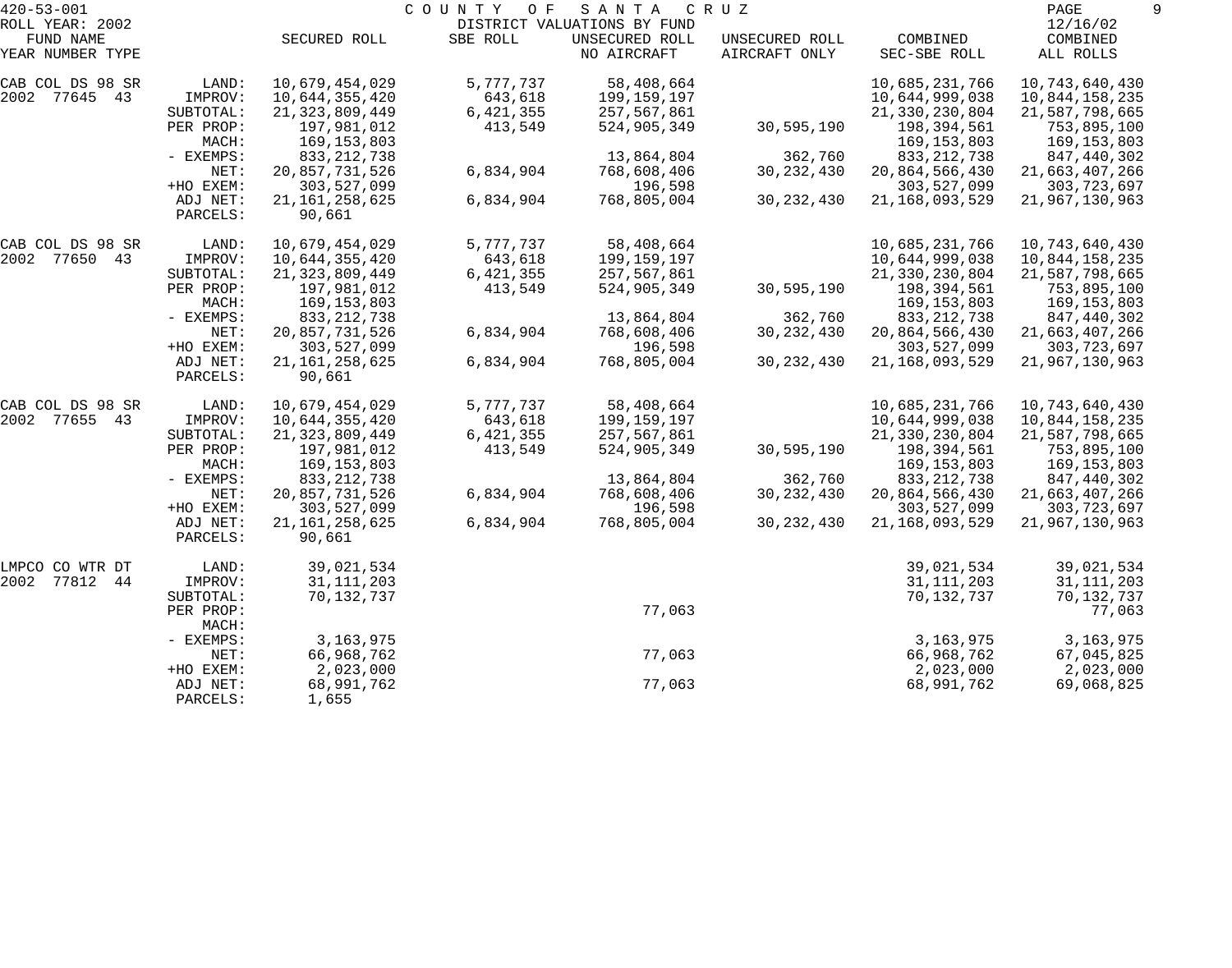| $420 - 53 - 001$                                 |                      |                      | COUNTY OF SANTA |                                                              | C R U Z                         |                          | PAGE<br>10                        |
|--------------------------------------------------|----------------------|----------------------|-----------------|--------------------------------------------------------------|---------------------------------|--------------------------|-----------------------------------|
| ROLL YEAR: 2002<br>FUND NAME<br>YEAR NUMBER TYPE |                      | SECURED ROLL         | SBE ROLL        | DISTRICT VALUATIONS BY FUND<br>UNSECURED ROLL<br>NO AIRCRAFT | UNSECURED ROLL<br>AIRCRAFT ONLY | COMBINED<br>SEC-SBE ROLL | 12/16/02<br>COMBINED<br>ALL ROLLS |
|                                                  |                      |                      |                 |                                                              |                                 |                          |                                   |
| SALSIPUEDES SAN                                  | LAND:                | 101,308,451          |                 | 909,728                                                      |                                 | 101,308,451              | 102, 218, 179                     |
| 2002 77878<br>44                                 | IMPROV:              | 103,331,082          |                 | 585,009                                                      |                                 | 103,331,082              | 103,916,091                       |
|                                                  | SUBTOTAL:            | 204,639,533          |                 | 1,494,737                                                    |                                 | 204,639,533              | 206, 134, 270                     |
|                                                  | PER PROP:<br>MACH:   | 129,410              |                 | 742,136                                                      |                                 | 129,410                  | 871,546                           |
|                                                  | $-$ EXEMPS:          | 7,874,347            |                 |                                                              |                                 | 7,874,347                | 7,874,347                         |
|                                                  | NET:                 | 196,894,596          |                 | 2,236,873                                                    |                                 | 196,894,596              | 199,131,469                       |
|                                                  | +HO EXEM:            | 6,692,000            |                 |                                                              |                                 | 6,692,000                | 6,692,000                         |
|                                                  | ADJ NET:<br>PARCELS: | 203,586,596<br>1,430 |                 | 2, 236, 873                                                  |                                 | 203,586,596              | 205,823,469                       |
| ZAYANTE FPD DT S                                 | LAND:                | 139,741,868          | 265,425         | 4,144                                                        |                                 | 140,007,293              | 140,011,437                       |
| 2002 77985 44                                    | IMPROV:              | 131, 314, 537        | 100,986         | 7,408                                                        |                                 | 131, 415, 523            | 131,422,931                       |
|                                                  | SUBTOTAL:            | 271,056,405          | 366,411         | 11,552                                                       |                                 | 271,422,816              | 271,434,368                       |
|                                                  | PER PROP:            | 1,348,145            | 86,685          | 493,348                                                      |                                 | 1,434,830                | 1,928,178                         |
|                                                  | MACH:                | 1,350,493            |                 |                                                              |                                 | 1,350,493                | 1,350,493                         |
|                                                  | - EXEMPS:            | 9,675,402            |                 |                                                              |                                 | 9,675,402                | 9,675,402                         |
|                                                  | NET:                 | 264,079,641          | 453,096         | 504,900                                                      |                                 | 264,532,737              | 265,037,637                       |
|                                                  | +HO EXEM:            | 6,146,000            |                 |                                                              |                                 | 6,146,000                | 6,146,000                         |
|                                                  | ADJ NET:             | 270, 225, 641        | 453,096         | 504,900                                                      |                                 | 270,678,737              | 271,183,637                       |
|                                                  | PARCELS:             | 3,981                |                 |                                                              |                                 |                          |                                   |
| AROMAS/S JUAN US                                 | LAND:                | 5, 244, 499          | 23,234          |                                                              |                                 | 5,267,733                | 5, 267, 733                       |
| 2002 79845 43                                    | IMPROV:              | 3, 222, 195          | 17,443          | 36,400                                                       |                                 | 3,239,638                | 3,276,038                         |
|                                                  | SUBTOTAL:            | 8,466,694            | 40,677          | 36,400                                                       |                                 | 8,507,371                | 8,543,771                         |
|                                                  | PER PROP:<br>MACH:   | 97,562               | 9,986           | 260,174                                                      |                                 | 107,548                  | 367,722                           |
|                                                  | - EXEMPS:            | 100,544              |                 |                                                              |                                 | 100,544                  | 100,544                           |
|                                                  | NET:                 | 8,463,712            | 50,663          | 296,574                                                      |                                 | 8,514,375                | 8,810,949                         |
|                                                  | +HO EXEM:            | 98,000               |                 |                                                              |                                 | 98,000                   | 98,000                            |
|                                                  | ADJ NET:             | 8,561,712            | 50,663          | 296,574                                                      |                                 | 8,612,375                | 8,908,949                         |
|                                                  | PARCELS:             | 67                   |                 |                                                              |                                 |                          |                                   |
| BNY DOON SCH                                     | LAND:                | 160,607,501          |                 | 79,591                                                       |                                 | 160,607,501              | 160,687,092                       |
| 2002 79902<br>43                                 | IMPROV:              | 166,993,000          |                 | 2,350,703                                                    |                                 | 166,993,000              | 169, 343, 703                     |
|                                                  | SUBTOTAL:            | 327,600,501          |                 | 2,430,294                                                    |                                 | 327,600,501              | 330,030,795                       |
|                                                  | PER PROP:            | 3,791,191            |                 | 1,705,732                                                    | 7,200                           | 3,791,191                | 5,504,123                         |
|                                                  | MACH:                | 5,894,293            |                 |                                                              |                                 | 5,894,293                | 5,894,293                         |
|                                                  | - EXEMPS:            | 8,520,753            |                 |                                                              |                                 | 8,520,753                | 8,520,753                         |
|                                                  | NET:                 | 328,765,232          |                 | 4,136,026                                                    | 7,200                           | 328,765,232              | 332,908,458                       |
|                                                  | +HO EXEM:            | 5,058,200            |                 |                                                              |                                 | 5,058,200                | 5,058,200                         |
|                                                  | ADJ NET:             | 333,823,432          |                 | 4,136,026                                                    | 7,200                           | 333,823,432              | 337,966,658                       |
|                                                  | PARCELS:             | 1,291                |                 |                                                              |                                 |                          |                                   |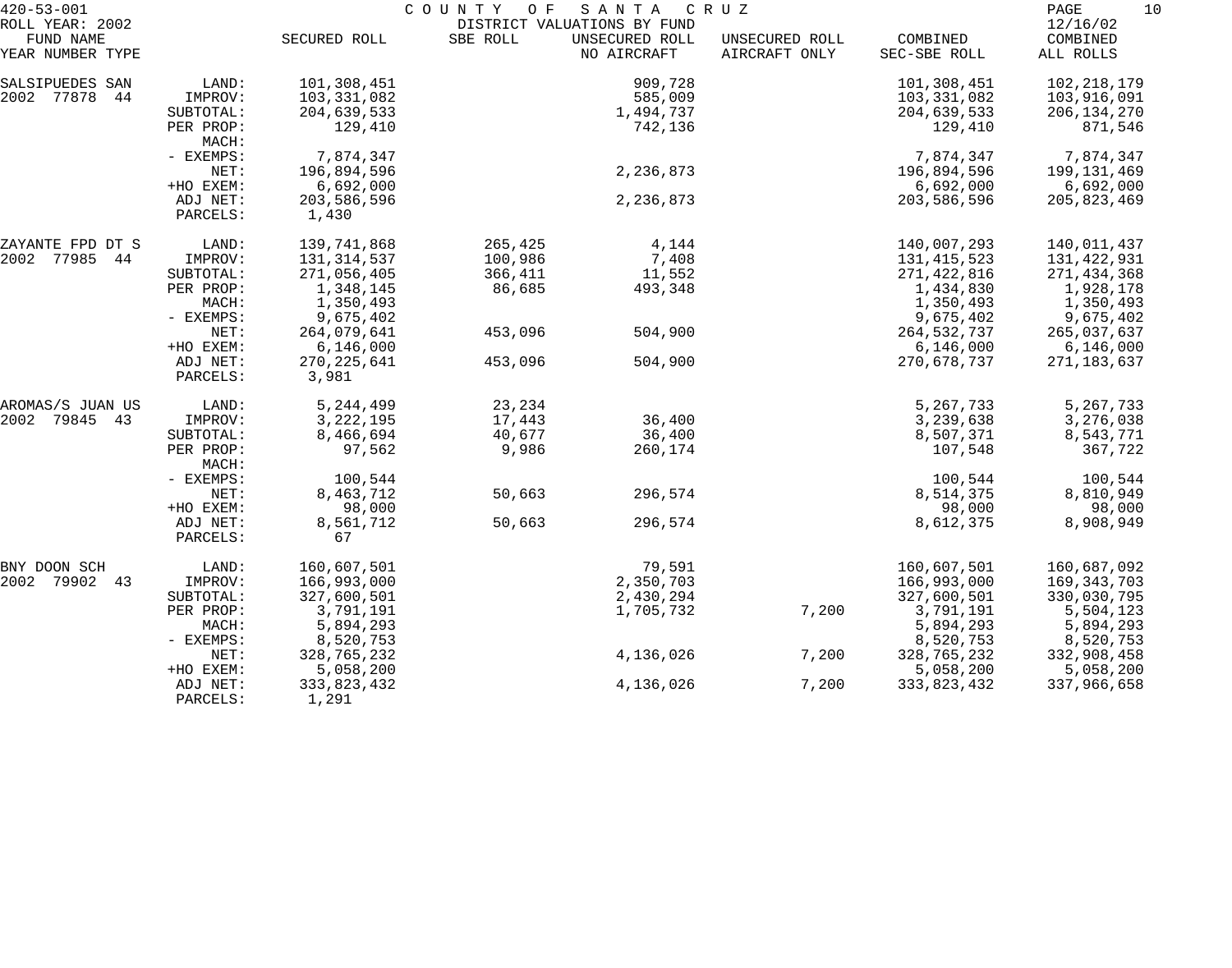| $420 - 53 - 001$                                 |                      | COUNTY<br>O F<br>SANTA<br>C R U Z |          |                                                              |                                 |                          |                                   |  |
|--------------------------------------------------|----------------------|-----------------------------------|----------|--------------------------------------------------------------|---------------------------------|--------------------------|-----------------------------------|--|
| ROLL YEAR: 2002<br>FUND NAME<br>YEAR NUMBER TYPE |                      | SECURED ROLL                      | SBE ROLL | DISTRICT VALUATIONS BY FUND<br>UNSECURED ROLL<br>NO AIRCRAFT | UNSECURED ROLL<br>AIRCRAFT ONLY | COMBINED<br>SEC-SBE ROLL | 12/16/02<br>COMBINED<br>ALL ROLLS |  |
| HPY VLY SCH                                      | LAND:                | 80,867,273                        |          |                                                              |                                 | 80,867,273               | 80,867,273                        |  |
| 2002 79911<br>43                                 | IMPROV:              | 81,919,296                        |          |                                                              |                                 | 81,919,296               | 81,919,296                        |  |
|                                                  | SUBTOTAL:            | 162,786,569                       |          |                                                              |                                 | 162,786,569              | 162,786,569                       |  |
|                                                  | PER PROP:<br>MACH:   | 108,086                           |          | 277,438                                                      |                                 | 108,086                  | 385,524                           |  |
|                                                  | - EXEMPS:            | 3,714,397                         |          |                                                              |                                 | 3,714,397                | 3,714,397                         |  |
|                                                  | NET:                 | 159,180,258                       |          | 277,438                                                      |                                 | 159,180,258              | 159,457,696                       |  |
|                                                  | +HO EXEM:            | 2,357,600                         |          |                                                              |                                 | 2,357,600                | 2,357,600                         |  |
|                                                  | ADJ NET:<br>PARCELS: | 161,537,858<br>574                |          | 277,438                                                      |                                 | 161,537,858              | 161,815,296                       |  |
| HPY VLY SCH-ST S                                 | LAND:                | 80,867,273                        |          |                                                              |                                 | 80,867,273               | 80,867,273                        |  |
| 2002 79912 43                                    | IMPROV:              | 81,919,296                        |          |                                                              |                                 | 81,919,296               | 81,919,296                        |  |
|                                                  | SUBTOTAL:            | 162,786,569                       |          |                                                              |                                 | 162,786,569              | 162,786,569                       |  |
|                                                  | PER PROP:            | 108,086                           |          | 277,438                                                      |                                 | 108,086                  | 385,524                           |  |
|                                                  | MACH:<br>- EXEMPS:   | 3,714,397                         |          |                                                              |                                 | 3,714,397                | 3,714,397                         |  |
|                                                  | NET:                 | 159,180,258                       |          | 277,438                                                      |                                 | 159,180,258              | 159,457,696                       |  |
|                                                  | +HO EXEM:            | 2,357,600                         |          |                                                              |                                 | 2,357,600                | 2,357,600                         |  |
|                                                  | ADJ NET:             | 161,537,858                       |          | 277,438                                                      |                                 | 161,537,858              | 161,815,296                       |  |
|                                                  | PARCELS:             | 574                               |          |                                                              |                                 |                          |                                   |  |
| LIVE OAK SCH                                     | LAND:                | 960, 270, 226                     | 277,106  | 8,209,651                                                    |                                 | 960, 547, 332            | 968,756,983                       |  |
| 2002<br>79915<br>43                              | IMPROV:              | 821, 511, 614                     | 23,578   | 25,984,635                                                   |                                 | 821,535,192              | 847,519,827                       |  |
|                                                  | SUBTOTAL:            | 1,781,781,840                     | 300,684  | 34,194,286                                                   |                                 | 1,782,082,524            | 1,816,276,810                     |  |
|                                                  | PER PROP:            | 5,471,904                         | 13,498   | 42,616,806                                                   |                                 | 5,485,402                | 48,102,208                        |  |
|                                                  | MACH:                | 670,303                           |          |                                                              |                                 | 670,303                  | 670,303                           |  |
|                                                  | - EXEMPS:            | 50,678,999                        |          | 3, 213, 958                                                  |                                 | 50,678,999               | 53,892,957                        |  |
|                                                  | NET:                 | 1,737,245,048                     | 314,182  | 73,597,134                                                   |                                 | 1,737,559,230            | 1,811,156,364                     |  |
|                                                  | +HO EXEM:            | 24,542,000                        |          | 136,425                                                      |                                 | 24,542,000               | 24,678,425                        |  |
|                                                  | ADJ NET:<br>PARCELS: | 1,761,787,048<br>6,934            | 314,182  | 73, 733, 559                                                 |                                 | 1,762,101,230            | 1,835,834,789                     |  |
| LIVE OAK ST SCH                                  | LAND:                | 960,270,226                       | 277,106  | 8,209,651                                                    |                                 | 960, 547, 332            | 968,756,983                       |  |
| 2002<br>79917<br>43                              | IMPROV:              | 821,511,614                       | 23,578   | 25,984,635                                                   |                                 | 821, 535, 192            | 847,519,827                       |  |
|                                                  | SUBTOTAL:            | 1,781,781,840                     | 300,684  | 34,194,286                                                   |                                 | 1,782,082,524            | 1,816,276,810                     |  |
|                                                  | PER PROP:            | 5,471,904                         | 13,498   | 42,616,806                                                   |                                 | 5,485,402                | 48,102,208                        |  |
|                                                  | MACH:                | 670,303                           |          |                                                              |                                 | 670,303                  | 670,303                           |  |
|                                                  | - EXEMPS:            | 50,678,999                        |          | 3, 213, 958                                                  |                                 | 50,678,999               | 53,892,957                        |  |
|                                                  | NET:                 | 1,737,245,048                     | 314,182  | 73,597,134                                                   |                                 | 1,737,559,230            | 1,811,156,364                     |  |
|                                                  | +HO EXEM:            | 24,542,000                        |          | 136,425                                                      |                                 | 24,542,000               | 24,678,425                        |  |
|                                                  | ADJ NET:<br>PARCELS: | 1,761,787,048<br>6,934            | 314,182  | 73, 733, 559                                                 |                                 | 1,762,101,230            | 1,835,834,789                     |  |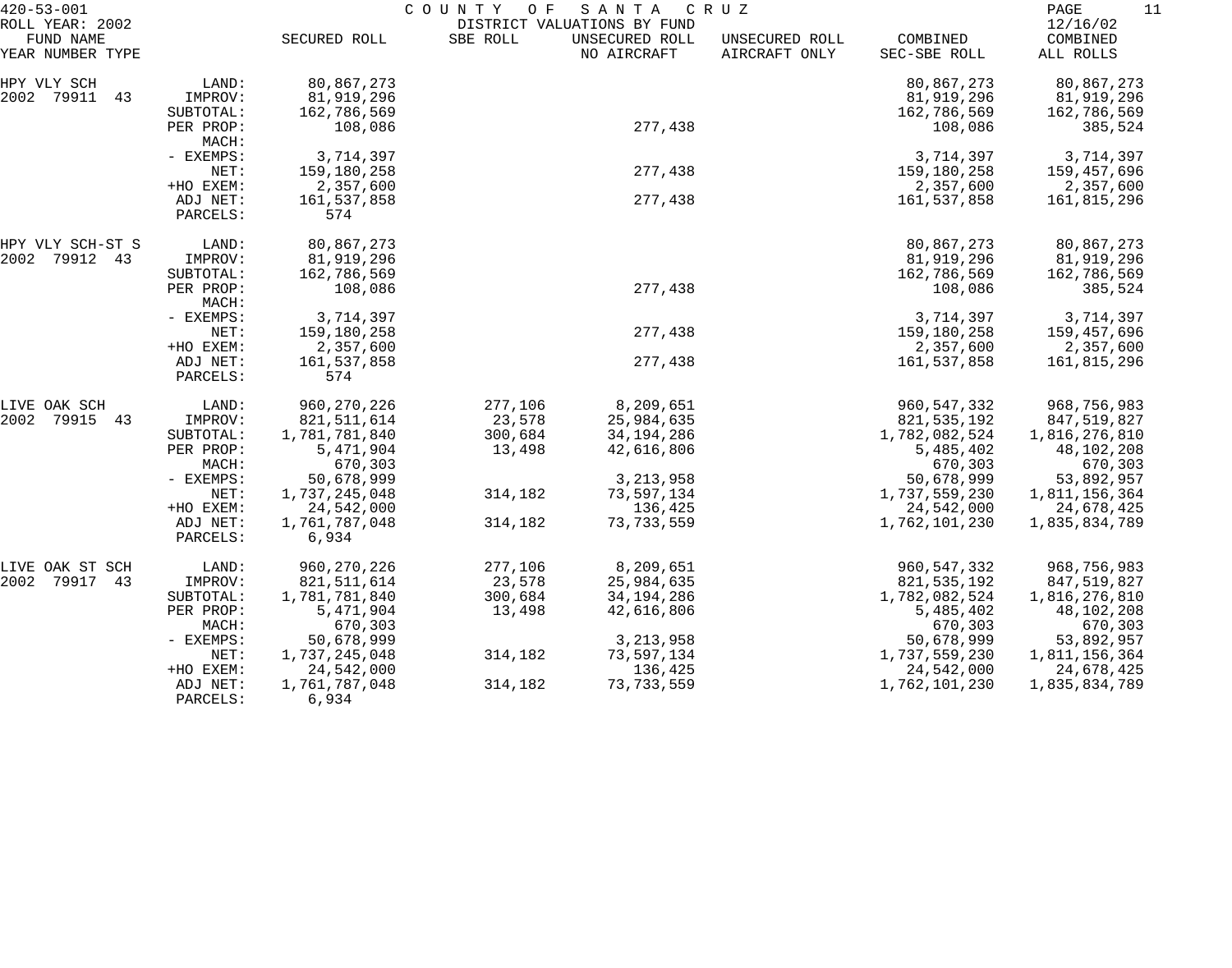| $420 - 53 - 001$                                 |                      | COUNTY OF<br>SANTA<br>C R U Z<br>DISTRICT VALUATIONS BY FUND |          |                               |                                 |                          |                                   |  |  |
|--------------------------------------------------|----------------------|--------------------------------------------------------------|----------|-------------------------------|---------------------------------|--------------------------|-----------------------------------|--|--|
| ROLL YEAR: 2002<br>FUND NAME<br>YEAR NUMBER TYPE |                      | SECURED ROLL                                                 | SBE ROLL | UNSECURED ROLL<br>NO AIRCRAFT | UNSECURED ROLL<br>AIRCRAFT ONLY | COMBINED<br>SEC-SBE ROLL | 12/16/02<br>COMBINED<br>ALL ROLLS |  |  |
| MTN SCH DIST                                     | LAND:                | 70,554,024                                                   |          |                               |                                 | 70,554,024               | 70,554,024                        |  |  |
| 2002 79921 43                                    | IMPROV:              | 69,075,992                                                   |          | 2,507,231                     |                                 | 69,075,992               | 71,583,223                        |  |  |
|                                                  | SUBTOTAL:            | 139,630,016                                                  |          | 2,507,231                     |                                 | 139,630,016              | 142,137,247                       |  |  |
|                                                  | PER PROP:<br>MACH:   | 129,130                                                      |          | 1,609,263                     |                                 | 129,130                  | 1,738,393                         |  |  |
|                                                  | - EXEMPS:            | 3,798,782                                                    |          |                               |                                 | 3,798,782                | 3,798,782                         |  |  |
|                                                  | NET:                 | 135,960,364                                                  |          | 4, 116, 494                   |                                 | 135,960,364              | 140,076,858                       |  |  |
|                                                  | +HO EXEM:            | 2,170,000                                                    |          |                               |                                 | 2,170,000                | 2,170,000                         |  |  |
|                                                  | ADJ NET:<br>PARCELS: | 138,130,364<br>552                                           |          | 4, 116, 494                   |                                 | 138,130,364              | 142,246,858                       |  |  |
| MOUNTN SCH-ST SC                                 | LAND:                | 70,554,024                                                   |          |                               |                                 | 70,554,024               | 70,554,024                        |  |  |
| 79922 43<br>2002                                 | IMPROV:              | 69,075,992                                                   |          | 2,507,231                     |                                 | 69,075,992               | 71,583,223                        |  |  |
|                                                  | SUBTOTAL:            | 139,630,016                                                  |          | 2,507,231                     |                                 | 139,630,016              | 142,137,247                       |  |  |
|                                                  | PER PROP:<br>MACH:   | 129,130                                                      |          | 1,609,263                     |                                 | 129,130                  | 1,738,393                         |  |  |
|                                                  | - EXEMPS:            | 3,798,782                                                    |          |                               |                                 | 3,798,782                | 3,798,782                         |  |  |
|                                                  | NET:                 | 135,960,364                                                  |          | 4, 116, 494                   |                                 | 135,960,364              | 140,076,858                       |  |  |
|                                                  | +HO EXEM:            | 2,170,000                                                    |          |                               |                                 | 2,170,000                | 2,170,000                         |  |  |
|                                                  | ADJ NET:<br>PARCELS: | 138,130,364<br>552                                           |          | 4, 116, 494                   |                                 | 138,130,364              | 142,246,858                       |  |  |
| PFC SCH DIST                                     | LAND:                | 35,809,964                                                   | 70,075   | 28,078                        |                                 | 35,880,039               | 35,908,117                        |  |  |
| 2002<br>79925 43                                 | IMPROV:              | 25,020,138                                                   | 6,064    | 7,850,012                     |                                 | 25,026,202               | 32,876,214                        |  |  |
|                                                  | SUBTOTAL:            | 60,830,102                                                   | 76,139   | 7,878,090                     |                                 | 60,906,241               | 68,784,331                        |  |  |
|                                                  | PER PROP:            | 8,588,183                                                    | 3,471    | 3, 142, 370                   |                                 | 8,591,654                | 11,734,024                        |  |  |
|                                                  | MACH:                | 53, 533, 520                                                 |          |                               |                                 | 53, 533, 520             | 53, 533, 520                      |  |  |
|                                                  | - EXEMPS:            | 6,495,601                                                    |          |                               |                                 | 6,495,601                | 6,495,601                         |  |  |
|                                                  | NET:                 | 116,456,204                                                  | 79,610   | 11,020,460                    |                                 | 116,535,814              | 127,556,274                       |  |  |
|                                                  | +HO EXEM:            | 836,145                                                      |          |                               |                                 | 836,145                  | 836,145                           |  |  |
|                                                  | ADJ NET:<br>PARCELS: | 117, 292, 349<br>458                                         | 79,610   | 11,020,460                    |                                 | 117,371,959              | 128,392,419                       |  |  |
| S C ELEM SCH                                     | LAND:                | 2, 259, 134, 941                                             | 544,551  | 17,067,007                    |                                 | 2, 259, 679, 492         | 2, 276, 746, 499                  |  |  |
| 2002 79933<br>43                                 | IMPROV:              | 2,346,126,296                                                | 123,479  | 57,012,736                    |                                 | 2,346,249,775            | 2,403,262,511                     |  |  |
|                                                  | SUBTOTAL:            | 4,605,261,237                                                | 668,030  | 74,079,743                    |                                 | 4,605,929,267            | 4,680,009,010                     |  |  |
|                                                  | PER PROP:            | 59,633,062                                                   | 74,650   | 145,973,250                   |                                 | 59,707,712               | 205,680,962                       |  |  |
|                                                  | MACH:                | 68,205,358                                                   |          |                               |                                 | 68, 205, 358             | 68,205,358                        |  |  |
|                                                  | $-$ EXEMPS:          | 164, 215, 583                                                |          | 5,700,316                     |                                 | 164, 215, 583            | 169,915,899                       |  |  |
|                                                  | NET:                 | 4,568,884,074                                                | 742,680  | 214, 352, 677                 |                                 | 4,569,626,754            | 4,783,979,431                     |  |  |
|                                                  | +HO EXEM:            | 62,364,126                                                   |          | 60,173                        |                                 | 62, 364, 126             | 62, 424, 299                      |  |  |
|                                                  | ADJ NET:<br>PARCELS: | 4,631,248,200<br>17,358                                      | 742,680  | 214, 412, 850                 |                                 | 4,631,990,880            | 4,846,403,730                     |  |  |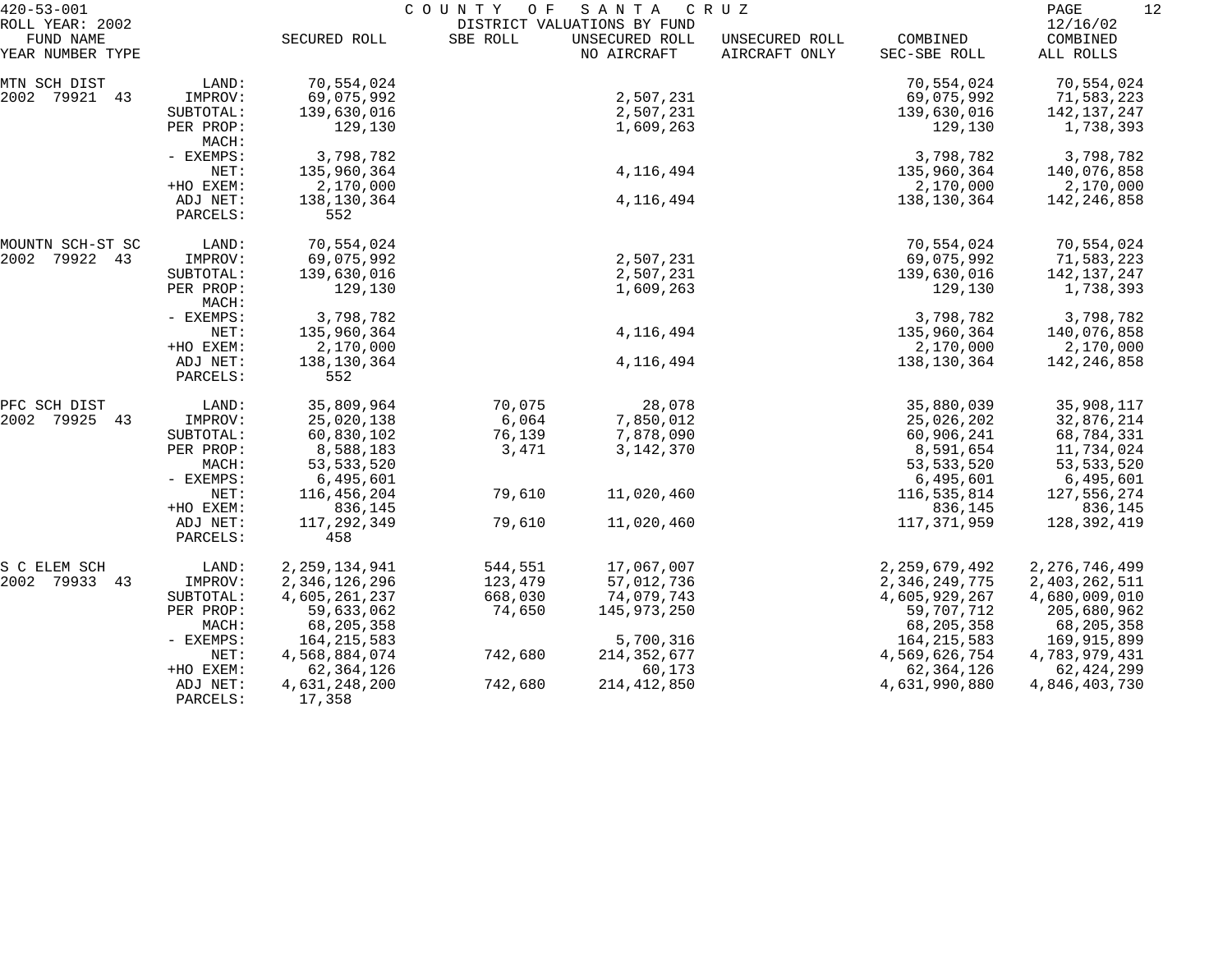| $420 - 53 - 001$    |           |               | COUNTY<br>O F | SANTA                       | C R U Z        |               | 13<br>PAGE       |
|---------------------|-----------|---------------|---------------|-----------------------------|----------------|---------------|------------------|
| ROLL YEAR: 2002     |           |               |               | DISTRICT VALUATIONS BY FUND |                |               | 12/16/02         |
| FUND NAME           |           | SECURED ROLL  | SBE ROLL      | UNSECURED ROLL              | UNSECURED ROLL | COMBINED      | COMBINED         |
| YEAR NUMBER TYPE    |           |               |               | NO AIRCRAFT                 | AIRCRAFT ONLY  | SEC-SBE ROLL  | ALL ROLLS        |
| SV SCH ST SCH RP    | LAND:     | 1,018,348,323 | 55,000        | 3,443,620                   |                | 1,018,403,323 | 1,021,846,943    |
| 2002 79946 43       | IMPROV:   | 1,151,695,154 |               | 16,098,741                  |                | 1,151,695,154 | 1,167,793,895    |
|                     | SUBTOTAL: | 2,170,043,477 | 55,000        | 19,542,361                  |                | 2,170,098,477 | 2,189,640,838    |
|                     | PER PROP: | 14,260,788    |               | 105,447,259                 | 480,000        | 14,260,788    | 120,188,047      |
|                     | MACH:     | 2,584,661     |               |                             |                | 2,584,661     | 2,584,661        |
|                     | - EXEMPS: | 60,950,116    |               | 367,234                     |                | 60,950,116    | 61,317,350       |
|                     | NET:      | 2,125,938,810 | 55,000        | 124,622,386                 | 480,000        | 2,125,993,810 | 2, 251, 096, 196 |
|                     | +HO EXEM: | 27,899,200    |               |                             |                | 27,899,200    | 27,899,200       |
|                     | ADJ NET:  | 2,153,838,010 | 55,000        | 124,622,386                 | 480,000        | 2,153,893,010 | 2, 278, 995, 396 |
|                     | PARCELS:  | 7,012         |               |                             |                |               |                  |
| S V SCH DIST        | LAND:     | 1,018,348,323 | 55,000        | 3,443,620                   |                | 1,018,403,323 | 1,021,846,943    |
| 2002 79947 43       | IMPROV:   | 1,151,695,154 |               | 16,098,741                  |                | 1,151,695,154 | 1,167,793,895    |
|                     | SUBTOTAL: | 2,170,043,477 | 55,000        | 19,542,361                  |                | 2,170,098,477 | 2,189,640,838    |
|                     | PER PROP: | 14,260,788    |               | 105,447,259                 | 480,000        | 14,260,788    | 120,188,047      |
|                     | MACH:     | 2,584,661     |               |                             |                | 2,584,661     | 2,584,661        |
|                     | - EXEMPS: | 60,950,116    |               | 367,234                     |                | 60,950,116    | 61,317,350       |
|                     | NET:      | 2,125,938,810 | 55,000        | 124,622,386                 | 480,000        | 2,125,993,810 | 2, 251, 096, 196 |
|                     | +HO EXEM: | 27,899,200    |               |                             |                | 27,899,200    | 27,899,200       |
|                     | ADJ NET:  | 2,153,838,010 | 55,000        | 124,622,386                 | 480,000        | 2,153,893,010 | 2, 278, 995, 396 |
|                     | PARCELS:  | 7,012         |               |                             |                |               |                  |
| SOQ SCH DIST        | LAND:     | 1,390,024,213 | 3,665,927     | 7,599,184                   |                | 1,393,690,140 | 1,401,289,324    |
| 2002<br>79952<br>43 | IMPROV:   | 1,373,443,407 | 189,441       | 18,489,995                  |                | 1,373,632,848 | 1,392,122,843    |
|                     | SUBTOTAL: | 2,763,467,620 | 3,855,368     | 26,089,179                  |                | 2,767,322,988 | 2,793,412,167    |
|                     | PER PROP: | 25,059,906    | 108,448       | 63,039,133                  |                | 25, 168, 354  | 88,207,487       |
|                     | MACH:     | 2,483,623     |               |                             |                | 2,483,623     | 2,483,623        |
|                     | - EXEMPS: | 186,675,089   |               | 1,245,468                   |                | 186,675,089   | 187,920,557      |
|                     | NET:      | 2,604,336,060 | 3,963,816     | 87,882,844                  |                | 2,608,299,876 | 2,696,182,720    |
|                     | +HO EXEM: | 36,166,200    |               |                             |                | 36,166,200    | 36,166,200       |
|                     | ADJ NET:  | 2,640,502,260 | 3,963,816     | 87,882,844                  |                | 2,644,466,076 | 2,732,348,920    |
|                     | PARCELS:  | 10,286        |               |                             |                |               |                  |
| S C HI SCH          | LAND:     | 4,957,268,142 | 4,557,659     | 32,983,511                  |                | 4,961,825,801 | 4,994,809,312    |
| 2002 79958<br>43    | IMPROV:   | 4,884,089,743 | 342,562       | 114, 195, 312               |                | 4,884,432,305 | 4,998,627,617    |
|                     | SUBTOTAL: | 9,841,357,885 | 4,900,221     | 147,178,823                 |                | 9,846,258,106 | 9,993,436,929    |
|                     | PER PROP: | 102,781,462   | 200,067       | 258,363,992                 | 7,200          | 102,981,529   | 361, 352, 721    |
|                     | MACH:     | 130,787,097   |               |                             |                | 130,787,097   | 130,787,097      |
|                     | - EXEMPS: | 424,099,204   |               | 10,159,742                  |                | 424,099,204   | 434,258,946      |
|                     | NET:      | 9,650,827,240 | 5,100,288     | 395, 383, 073               | 7,200          | 9,655,927,528 | 10,051,317,801   |
|                     | +HO EXEM: | 133, 494, 271 |               | 196,598                     |                | 133, 494, 271 | 133,690,869      |
|                     | ADJ NET:  | 9,784,321,511 | 5,100,288     | 395,579,671                 | 7,200          | 9,789,421,799 | 10,185,008,670   |
|                     | PARCELS:  | 37,453        |               |                             |                |               |                  |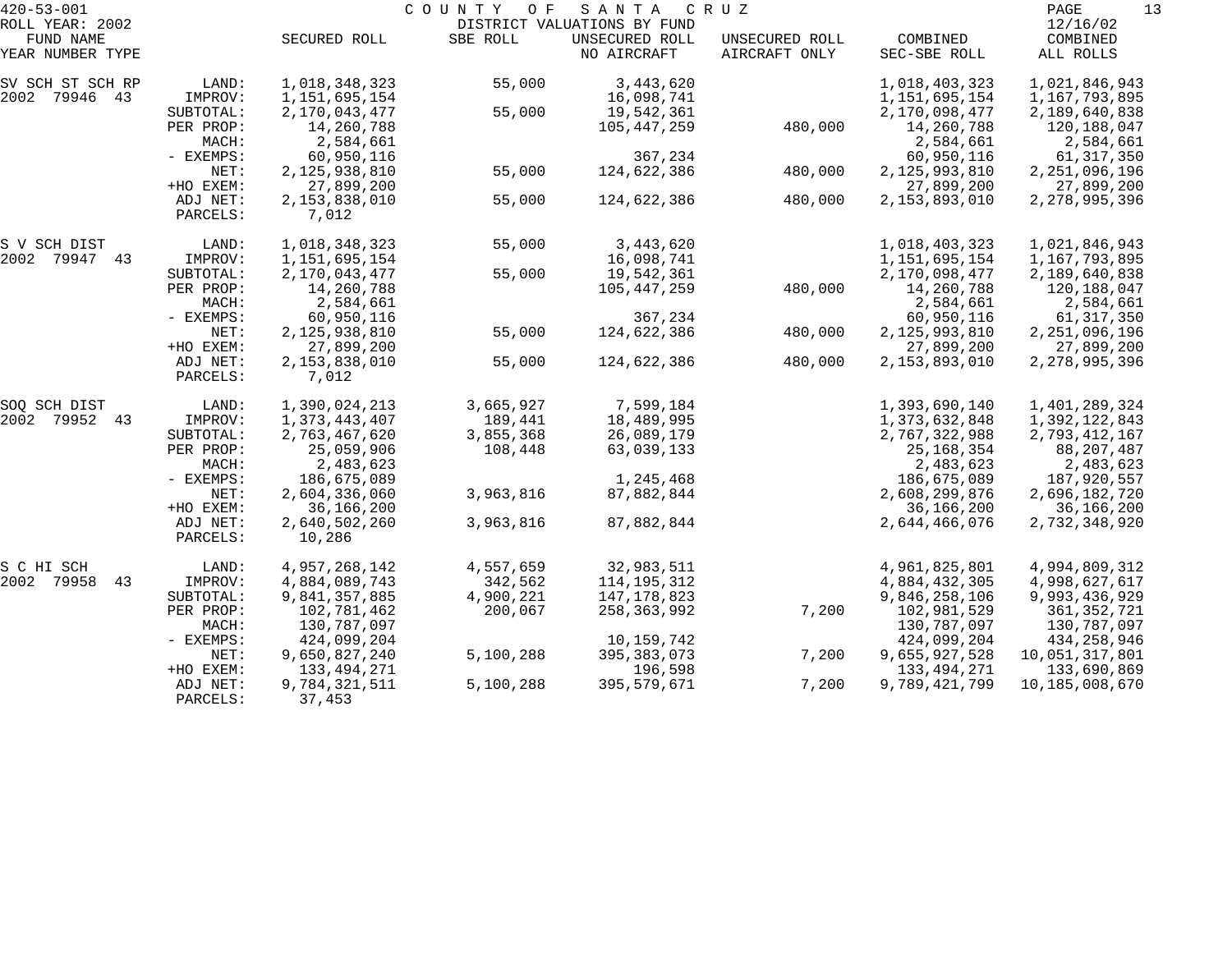| $420 - 53 - 001$             |                      |                            | COUNTY<br>O F | SANTA                                         | C R U Z        |                            | PAGE<br>14                   |
|------------------------------|----------------------|----------------------------|---------------|-----------------------------------------------|----------------|----------------------------|------------------------------|
| ROLL YEAR: 2002<br>FUND NAME |                      | SECURED ROLL               | SBE ROLL      | DISTRICT VALUATIONS BY FUND<br>UNSECURED ROLL | UNSECURED ROLL | COMBINED                   | 12/16/02<br>COMBINED         |
| YEAR NUMBER TYPE             |                      |                            |               | NO AIRCRAFT                                   | AIRCRAFT ONLY  | SEC-SBE ROLL               | ALL ROLLS                    |
| S C HI SCH-ST SC             | LAND:                | 4,957,268,142              | 4,557,659     | 32,983,511                                    |                | 4,961,825,801              | 4,994,809,312                |
| 2002 79963 43                | IMPROV:              | 4,884,089,743              | 342,562       | 114, 195, 312                                 |                | 4,884,432,305              | 4,998,627,617                |
|                              | SUBTOTAL:            | 9,841,357,885              | 4,900,221     | 147,178,823                                   |                | 9,846,258,106              | 9,993,436,929                |
|                              | PER PROP:<br>MACH:   | 102,781,462<br>130,787,097 | 200,067       | 258,363,992                                   | 7,200          | 102,981,529<br>130,787,097 | 361, 352, 721<br>130,787,097 |
|                              | - EXEMPS:            | 424,099,204                |               | 10,159,742                                    |                | 424,099,204                | 434,258,946                  |
|                              | NET:                 | 9,650,827,240              | 5,100,288     | 395, 383, 073                                 | 7,200          | 9,655,927,528              | 10,051,317,801               |
|                              | +HO EXEM:            | 133,494,271                |               | 196,598                                       |                | 133, 494, 271              | 133,690,869                  |
|                              | ADJ NET:<br>PARCELS: | 9,784,321,511<br>37,453    | 5,100,288     | 395,579,671                                   | 7,200          | 9,789,421,799              | 10,185,008,670               |
| PAJ VAL SCH-PB S             | LAND:                | 3,673,370,663              | 806,165       | 18,330,675                                    |                | 3,674,176,828              | 3,692,507,503                |
| 2002 79966 43                | IMPROV:              | 3,591,414,314              | 139,740       | 58,246,010                                    |                | 3,591,554,054              | 3,649,800,064                |
|                              | SUBTOTAL:            | 7,264,784,977              | 945,905       | 76,576,685                                    |                | 7,265,730,882              | 7,342,307,567                |
|                              | PER PROP:            | 75,148,024                 | 79,996        | 143,855,273                                   | 30,101,990     | 75,228,020                 | 249,185,283                  |
|                              | MACH:                | 32,836,768                 |               |                                               |                | 32,836,768                 | 32,836,768                   |
|                              | - EXEMPS:            | 255,516,711                |               | 3,292,781                                     | 362,760        | 255, 516, 711              | 259,172,252                  |
|                              | NET:                 | 7,117,253,058              | 1,025,901     | 217, 139, 177                                 | 29,739,230     | 7,118,278,959              | 7,365,157,366                |
|                              | +HO EXEM:            | 100,944,016                |               |                                               |                | 100,944,016                | 100,944,016                  |
|                              | ADJ NET:<br>PARCELS: | 7, 218, 197, 074<br>28,523 | 1,025,901     | 217, 139, 177                                 | 29,739,230     | 7,219,222,975              | 7,466,101,382                |
| PAJ VLY U S D                | LAND:                | 3,673,370,663              | 806,165       | 18,330,675                                    |                | 3,674,176,828              | 3,692,507,503                |
| 2002 79971 43                | IMPROV:              | 3,591,414,314              | 139,740       | 58,246,010                                    |                | 3,591,554,054              | 3,649,800,064                |
|                              | SUBTOTAL:            | 7,264,784,977              | 945,905       | 76,576,685                                    |                | 7,265,730,882              | 7,342,307,567                |
|                              | PER PROP:            | 75,148,024                 | 79,996        | 143,855,273                                   | 30,101,990     | 75,228,020                 | 249,185,283                  |
|                              | MACH:                | 32,836,768                 |               |                                               |                | 32,836,768                 | 32,836,768                   |
|                              | - EXEMPS:            | 255,516,711                |               | 3,292,781                                     | 362,760        | 255, 516, 711              | 259,172,252                  |
|                              | NET:                 | 7,117,253,058              | 1,025,901     | 217, 139, 177                                 | 29,739,230     | 7,118,278,959              | 7,365,157,366                |
|                              | +HO EXEM:            | 100,944,016                |               |                                               |                | 100,944,016                | 100,944,016                  |
|                              | ADJ NET:<br>PARCELS: | 7, 218, 197, 074<br>28,523 | 1,025,901     | 217, 139, 177                                 | 29,739,230     | 7,219,222,975              | 7,466,101,382                |
| PAJ VAL SCH PROP             | LAND:                | 3,673,370,663              | 806,165       | 18,330,675                                    |                | 3,674,176,828              | 3,692,507,503                |
| 2002 79972 43                | IMPROV:              | 3,591,414,314              | 139,740       | 58,246,010                                    |                | 3,591,554,054              | 3,649,800,064                |
|                              | SUBTOTAL:            | 7,264,784,977              | 945,905       | 76,576,685                                    |                | 7,265,730,882              | 7,342,307,567                |
|                              | PER PROP:            | 75,148,024                 | 79,996        | 143,855,273                                   | 30,101,990     | 75,228,020                 | 249,185,283                  |
|                              | MACH:                | 32,836,768                 |               |                                               |                | 32,836,768                 | 32,836,768                   |
|                              | - EXEMPS:            | 255,516,711                |               | 3, 292, 781                                   | 362,760        | 255,516,711                | 259,172,252                  |
|                              | NET:                 | 7,117,253,058              | 1,025,901     | 217,139,177                                   | 29,739,230     | 7,118,278,959              | 7,365,157,366                |
|                              | +HO EXEM:            | 100,944,016                |               |                                               |                | 100,944,016                | 100,944,016                  |
|                              | ADJ NET:<br>PARCELS: | 7, 218, 197, 074<br>28,523 | 1,025,901     | 217, 139, 177                                 | 29,739,230     | 7, 219, 222, 975           | 7,466,101,382                |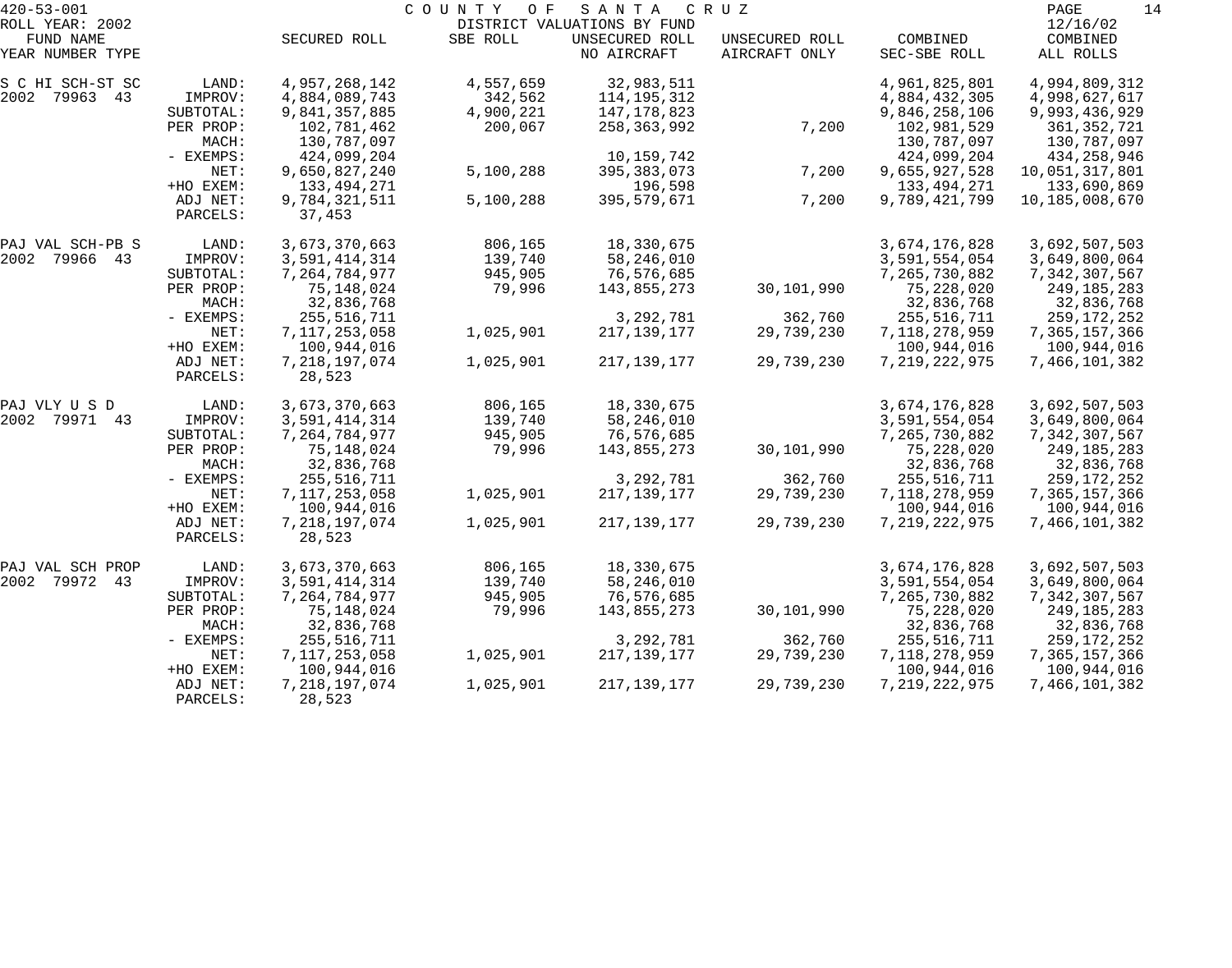| $420 - 53 - 001$ |           | COUNTY<br>O F<br>SANTA<br>C R U Z |           |                             |                |                   |                |  |
|------------------|-----------|-----------------------------------|-----------|-----------------------------|----------------|-------------------|----------------|--|
| ROLL YEAR: 2002  |           |                                   |           | DISTRICT VALUATIONS BY FUND |                |                   | 12/16/02       |  |
| FUND NAME        |           | SECURED ROLL                      | SBE ROLL  | UNSECURED ROLL              | UNSECURED ROLL | COMBINED          | COMBINED       |  |
| YEAR NUMBER TYPE |           |                                   |           | NO AIRCRAFT                 | AIRCRAFT ONLY  | SEC-SBE ROLL      | ALL ROLLS      |  |
| PAJ VAL SCH-ST S | LAND:     | 3,673,370,663                     | 806,165   | 18,330,675                  |                | 3,674,176,828     | 3,692,507,503  |  |
| 2002 79976 43    | IMPROV:   | 3,591,414,314                     | 139,740   | 58,246,010                  |                | 3,591,554,054     | 3,649,800,064  |  |
|                  | SUBTOTAL: | 7, 264, 784, 977                  | 945,905   | 76,576,685                  |                | 7,265,730,882     | 7,342,307,567  |  |
|                  | PER PROP: | 75,148,024                        | 79,996    | 143,855,273                 | 30,101,990     | 75,228,020        | 249,185,283    |  |
|                  | MACH:     | 32,836,768                        |           |                             |                | 32,836,768        | 32,836,768     |  |
|                  | - EXEMPS: | 255,516,711                       |           | 3,292,781                   | 362,760        | 255, 516, 711     | 259,172,252    |  |
|                  | NET:      | 7,117,253,058                     | 1,025,901 | 217, 139, 177               | 29,739,230     | 7,118,278,959     | 7,365,157,366  |  |
|                  | +HO EXEM: | 100,944,016                       |           |                             |                | 100,944,016       | 100,944,016    |  |
|                  | ADJ NET:  | 7, 218, 197, 074                  | 1,025,901 | 217, 139, 177               | 29,739,230     | 7, 219, 222, 975  | 7,466,101,382  |  |
|                  | PARCELS:  | 28,523                            |           |                             |                |                   |                |  |
| SLV U S D        | LAND:     | 1,025,222,402                     | 335,679   | 3,650,858                   |                | 1,025,558,081     | 1,029,208,939  |  |
| 2002 79978<br>43 | IMPROV:   | 1,013,934,014                     | 143,873   | 10,582,734                  |                | 1,014,077,887     | 1,024,660,621  |  |
|                  | SUBTOTAL: | 2,039,156,416                     | 479,552   | 14, 233, 592                |                | 2,039,635,968     | 2,053,869,560  |  |
|                  | PER PROP: | 5,693,176                         | 123,500   | 16,978,651                  | 6,000          | 5,816,676         | 22,801,327     |  |
|                  | MACH:     | 2,945,277                         |           |                             |                | 2,945,277         | 2,945,277      |  |
|                  | - EXEMPS: | 92,546,163                        |           | 45,047                      |                | 92,546,163        | 92,591,210     |  |
|                  | NET:      | 1,955,248,706                     | 603,052   | 31, 167, 196                | 6,000          | 1,955,851,758     | 1,987,024,954  |  |
|                  | +HO EXEM: | 41,091,612                        |           |                             |                | 41,091,612        | 41,091,612     |  |
|                  | ADJ NET:  | 1,996,340,318                     | 603,052   | 31, 167, 196                | 6,000          | 1,996,943,370     | 2,028,116,566  |  |
|                  | PARCELS:  | 17,606                            |           |                             |                |                   |                |  |
| CAB COMM COLL    | LAND:     | 10,679,454,029                    | 5,777,737 | 58,408,664                  |                | 10,685,231,766    | 10,743,640,430 |  |
| 2002 79981 43    | IMPROV:   | 10,644,355,420                    | 643,618   | 199,159,197                 |                | 10,644,999,038    | 10,844,158,235 |  |
|                  | SUBTOTAL: | 21, 323, 809, 449                 | 6,421,355 | 257,567,861                 |                | 21, 330, 230, 804 | 21,587,798,665 |  |
|                  | PER PROP: | 197,981,012                       | 413,549   | 524,905,349                 | 30,595,190     | 198,394,561       | 753,895,100    |  |
|                  | MACH:     | 169, 153, 803                     |           |                             |                | 169, 153, 803     | 169,153,803    |  |
|                  | - EXEMPS: | 833, 212, 738                     |           | 13,864,804                  | 362,760        | 833, 212, 738     | 847,440,302    |  |
|                  | NET:      | 20,857,731,526                    | 6,834,904 | 768,608,406                 | 30, 232, 430   | 20,864,566,430    | 21,663,407,266 |  |
|                  | +HO EXEM: | 303,527,099                       |           | 196,598                     |                | 303,527,099       | 303,723,697    |  |
|                  | ADJ NET:  | 21, 161, 258, 625                 | 6,834,904 | 768,805,004                 | 30, 232, 430   | 21, 168, 093, 529 | 21,967,130,963 |  |
|                  | PARCELS:  | 90,661                            |           |                             |                |                   |                |  |
| CO SCH SVC       | LAND:     | 10,679,454,029                    | 5,777,737 | 58,408,664                  |                | 10,685,231,766    | 10,743,640,430 |  |
| 2002 79988<br>43 | IMPROV:   | 10,644,355,420                    | 643,618   | 199,159,197                 |                | 10,644,999,038    | 10,844,158,235 |  |
|                  | SUBTOTAL: | 21, 323, 809, 449                 | 6,421,355 | 257,567,861                 |                | 21, 330, 230, 804 | 21,587,798,665 |  |
|                  | PER PROP: | 197,981,012                       | 413,549   | 524,905,349                 | 30,595,190     | 198,394,561       | 753,895,100    |  |
|                  | MACH:     | 169,153,803                       |           |                             |                | 169, 153, 803     | 169,153,803    |  |
|                  | - EXEMPS: | 833, 212, 738                     |           | 13,864,804                  | 362,760        | 833, 212, 738     | 847,440,302    |  |
|                  | NET:      | 20,857,731,526                    | 6,834,904 | 768,608,406                 | 30, 232, 430   | 20,864,566,430    | 21,663,407,266 |  |
|                  | +HO EXEM: | 303,527,099                       |           | 196,598                     |                | 303,527,099       | 303,723,697    |  |
|                  | ADJ NET:  | 21, 161, 258, 625                 | 6,834,904 | 768,805,004                 | 30, 232, 430   | 21, 168, 093, 529 | 21,967,130,963 |  |
|                  | PARCELS:  | 90,661                            |           |                             |                |                   |                |  |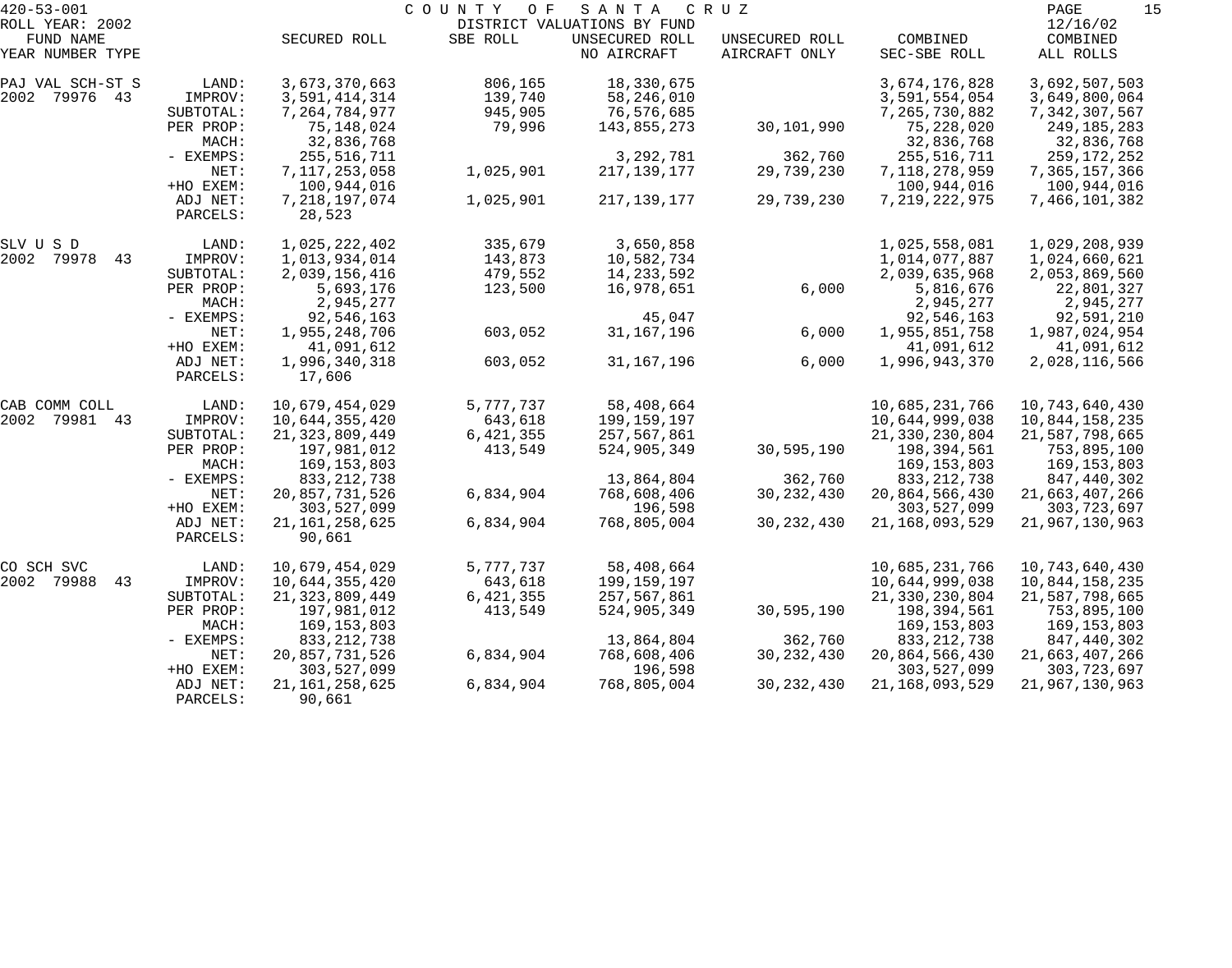| $420 - 53 - 001$    |                    | COUNTY OF<br>SANTA<br>C R U Z |             |                             |                |                   |                   |  |
|---------------------|--------------------|-------------------------------|-------------|-----------------------------|----------------|-------------------|-------------------|--|
| ROLL YEAR: 2002     |                    |                               |             | DISTRICT VALUATIONS BY FUND |                |                   | 12/16/02          |  |
| FUND NAME           |                    | SECURED ROLL                  | SBE ROLL    | UNSECURED ROLL              | UNSECURED ROLL | COMBINED          | COMBINED          |  |
| YEAR NUMBER TYPE    |                    |                               |             | NO AIRCRAFT                 | AIRCRAFT ONLY  | SEC-SBE ROLL      | ALL ROLLS         |  |
| AREAWIDE TAX        | LAND:              | 5,975,616,465                 | 4,612,659   | 36, 427, 131                |                | 5,980,229,124     | 6,016,656,255     |  |
| 2002 79991 43       | IMPROV:            | 6,035,784,897                 | 342,562     | 130,294,053                 |                | 6,036,127,459     | 6,166,421,512     |  |
|                     | SUBTOTAL:          | 12,011,401,362                | 4,955,221   | 166,721,184                 |                | 12,016,356,583    | 12, 183, 077, 767 |  |
|                     | PER PROP:          | 117,042,250                   | 200,067     | 363,811,251                 | 487,200        | 117,242,317       | 481,540,768       |  |
|                     | MACH:              | 133, 371, 758                 |             |                             |                | 133, 371, 758     | 133, 371, 758     |  |
|                     | - EXEMPS:          | 485,049,320                   |             | 10,526,976                  |                | 485,049,320       | 495,576,296       |  |
|                     | NET:               | 11,776,766,050                | 5, 155, 288 | 520,005,459                 | 487,200        | 11,781,921,338    | 12,302,413,997    |  |
|                     | +HO EXEM:          | 161,393,471                   |             | 196,598                     |                | 161, 393, 471     | 161,590,069       |  |
|                     | ADJ NET:           | 11,938,159,521                | 5, 155, 288 | 520, 202, 057               | 487,200        | 11,943,314,809    | 12,464,004,066    |  |
|                     | PARCELS:           | 44,465                        |             |                             |                |                   |                   |  |
| CO SCH BLD AID      | LAND:              | 10,679,454,029                | 5,777,737   | 58,408,664                  |                | 10,685,231,766    | 10,743,640,430    |  |
| 2002 79996 43       | IMPROV:            | 10,644,355,420                | 643,618     | 199,159,197                 |                | 10,644,999,038    | 10,844,158,235    |  |
|                     | SUBTOTAL:          | 21, 323, 809, 449             | 6, 421, 355 | 257,567,861                 |                | 21,330,230,804    | 21,587,798,665    |  |
|                     | PER PROP:          | 197,981,012                   | 413,549     | 524,905,349                 | 30,595,190     | 198,394,561       | 753,895,100       |  |
|                     | MACH:              | 169, 153, 803                 |             |                             |                | 169, 153, 803     | 169,153,803       |  |
|                     | - EXEMPS:          | 833, 212, 738                 |             | 13,864,804                  | 362,760        | 833, 212, 738     | 847,440,302       |  |
|                     | NET:               | 20,857,731,526                | 6,834,904   | 768,608,406                 | 30, 232, 430   | 20,864,566,430    | 21,663,407,266    |  |
|                     | +HO EXEM:          | 303,527,099                   |             | 196,598                     |                | 303,527,099       | 303, 723, 697     |  |
|                     | ADJ NET:           | 21, 161, 258, 625             | 6,834,904   | 768,805,004                 | 30, 232, 430   | 21, 168, 093, 529 | 21,967,130,963    |  |
|                     | PARCELS:           | 90,661                        |             |                             |                |                   |                   |  |
| APTOS SEASCPE CS    | LAND:              | 301,969,460                   | 23,128      | 2,568,123                   |                | 301,992,588       | 304,560,711       |  |
| 2002<br>80017<br>44 | IMPROV:            | 257,187,361                   | 17,365      | 362,028                     |                | 257, 204, 726     | 257,566,754       |  |
|                     | SUBTOTAL:          | 559, 156, 821                 | 40,493      | 2,930,151                   |                | 559, 197, 314     | 562, 127, 465     |  |
|                     | PER PROP:          | 3,445,024                     | 9,940       | 1,393,705                   |                | 3,454,964         | 4,848,669         |  |
|                     | MACH:              | 607,916                       |             |                             |                | 607,916           | 607,916           |  |
|                     | - EXEMPS:          | 8,694,685                     |             | 14,387                      |                | 8,694,685         | 8,709,072         |  |
|                     | NET:               | 554, 515, 076                 | 50,433      | 4,309,469                   |                | 554,565,509       | 558,874,978       |  |
|                     | +HO EXEM:          | 4,376,400                     |             |                             |                | 4,376,400         | 4,376,400         |  |
|                     | ADJ NET:           | 558,891,476                   | 50,433      | 4,309,469                   |                | 558,941,909       | 563, 251, 378     |  |
|                     | PARCELS:           | 1,634                         |             |                             |                |                   |                   |  |
| BOULDER CREEK CS    | LAND:              | 32, 222, 859                  |             |                             |                | 32, 222, 859      | 32, 222, 859      |  |
| 2002 81104 44       | IMPROV:            | 35,520,907                    |             |                             |                | 35,520,907        | 35,520,907        |  |
|                     | SUBTOTAL:          | 67, 743, 766                  |             |                             |                | 67, 743, 766      | 67, 743, 766      |  |
|                     | PER PROP:<br>MACH: |                               |             | 174,353                     |                |                   | 174,353           |  |
|                     | - EXEMPS:          | 1,334,396                     |             |                             |                | 1,334,396         | 1,334,396         |  |
|                     | NET:               | 66,409,370                    |             | 174,353                     |                | 66,409,370        | 66,583,723        |  |
|                     | +HO EXEM:          | 1,127,000                     |             |                             |                | 1,127,000         | 1,127,000         |  |
|                     | ADJ NET:           | 67,536,370                    |             | 174,353                     |                | 67,536,370        | 67,710,723        |  |
|                     | PARCELS:           | 337                           |             |                             |                |                   |                   |  |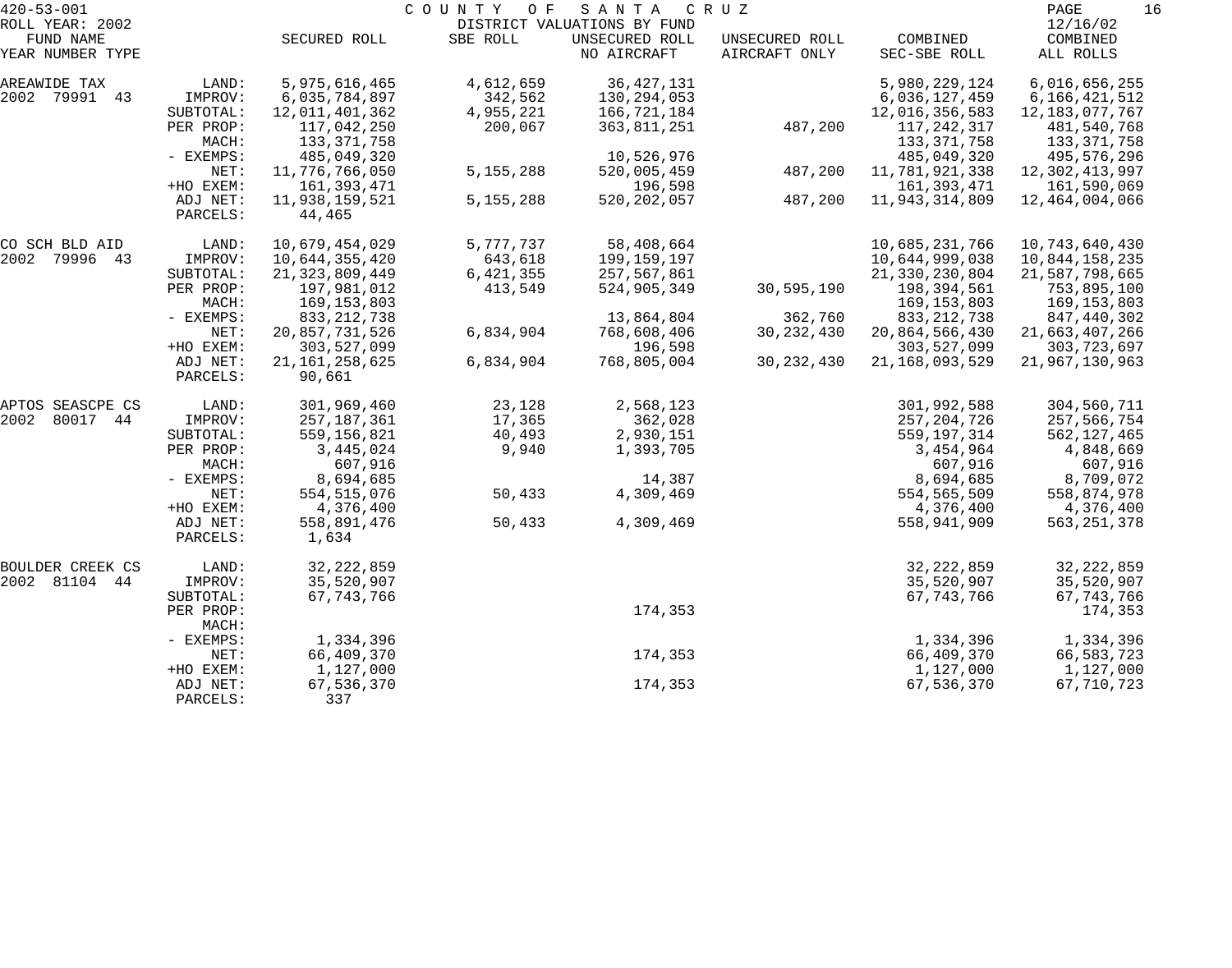| $420 - 53 - 001$                                 |                                 | COUNTY OF<br>SANTA<br>C R U Z<br>DISTRICT VALUATIONS BY FUND |                   |                               |                                 |                                |                                   |
|--------------------------------------------------|---------------------------------|--------------------------------------------------------------|-------------------|-------------------------------|---------------------------------|--------------------------------|-----------------------------------|
| ROLL YEAR: 2002<br>FUND NAME<br>YEAR NUMBER TYPE |                                 | SECURED ROLL                                                 | SBE ROLL          | UNSECURED ROLL<br>NO AIRCRAFT | UNSECURED ROLL<br>AIRCRAFT ONLY | COMBINED<br>SEC-SBE ROLL       | 12/16/02<br>COMBINED<br>ALL ROLLS |
| BRAEMOOR DR CSA<br>2002 81115<br>44              | LAND:<br>IMPROV:                | 7,905,607<br>8,983,586                                       |                   |                               |                                 | 7,905,607<br>8,983,586         | 7,905,607<br>8,983,586            |
|                                                  | SUBTOTAL:<br>PER PROP:<br>MACH: | 16,889,193                                                   |                   |                               |                                 | 16,889,193                     | 16,889,193                        |
|                                                  | - EXEMPS:                       | 259,000                                                      |                   |                               |                                 | 259,000                        | 259,000                           |
|                                                  | NET:<br>+HO EXEM:               | 16,630,193<br>259,000                                        |                   |                               |                                 | 16,630,193<br>259,000          | 16,630,193<br>259,000             |
|                                                  | ADJ NET:<br>PARCELS:            | 16,889,193<br>54                                             |                   |                               |                                 | 16,889,193                     | 16,889,193                        |
| COUNTY FPD CSA 4                                 | LAND:                           | 1,110,233,291                                                | 206,435           | 1,385,373                     |                                 | 1,110,439,726                  | 1, 111, 825, 099                  |
| 2002 81120<br>44                                 | IMPROV:                         | 1,033,526,863                                                | 49,248            | 18,120,731                    |                                 | 1,033,576,111                  | 1,051,696,842                     |
|                                                  | SUBTOTAL:<br>PER PROP:          | 2, 143, 760, 154<br>18,544,490                               | 255,683<br>28,192 | 19,506,104<br>25,918,290      | 487,200                         | 2, 144, 015, 837<br>18,572,682 | 2, 163, 521, 941<br>44,978,172    |
|                                                  | MACH:                           | 61, 221, 862                                                 |                   |                               |                                 | 61, 221, 862                   | 61,221,862                        |
|                                                  | - EXEMPS:                       | 79,109,987                                                   |                   | 6,888                         |                                 | 79,109,987                     | 79,116,875                        |
|                                                  | NET:                            | 2, 144, 416, 519                                             | 283,875           | 45, 417, 506                  | 487,200                         | 2, 144, 700, 394               | 2,190,605,100                     |
|                                                  | +HO EXEM:                       | 30, 125, 657                                                 |                   |                               |                                 | 30, 125, 657                   | 30, 125, 657                      |
|                                                  | ADJ NET:<br>PARCELS:            | 2, 174, 542, 176<br>9,683                                    | 283,875           | 45, 417, 506                  | 487,200                         | 2, 174, 826, 051               | 2, 220, 730, 757                  |
| CO HWY CSA #9                                    | LAND:                           | 6,787,133,828                                                | 4,145,060         | 19,836,377                    |                                 | 6,791,278,888                  | 6,811,115,265                     |
| 2002 81128<br>44                                 | IMPROV:                         | 6, 253, 075, 372                                             | 324,738           | 47,888,858                    |                                 | 6, 253, 400, 110               | 6,301,288,968                     |
|                                                  | SUBTOTAL:                       | 13,040,209,200                                               | 4,469,798         | 67,725,235                    |                                 | 13,044,678,998                 | 13, 112, 404, 233                 |
|                                                  | PER PROP:<br>MACH:              | 66,868,999<br>66,820,805                                     | 227,040           | 128, 133, 642                 | 493,200                         | 67,096,039<br>66,820,805       | 195,722,881<br>66,820,805         |
|                                                  | - EXEMPS:                       | 507, 337, 284                                                |                   | 3, 154, 635                   |                                 | 507, 337, 284                  | 510, 491, 919                     |
|                                                  | NET:                            | 12,666,561,720                                               | 4,696,838         | 192,704,242                   | 493,200                         | 12,671,258,558                 | 12,864,456,000                    |
|                                                  | +HO EXEM:                       | 193, 477, 869                                                |                   |                               |                                 | 193,477,869                    | 193,477,869                       |
|                                                  | ADJ NET:                        | 12,860,039,589                                               | 4,696,838         | 192,704,242                   | 493,200                         | 12,864,736,427                 | 13,057,933,869                    |
|                                                  | PARCELS:                        | 60,134                                                       |                   |                               |                                 |                                |                                   |
| CSA #9 ZN A                                      | LAND:                           | 2,610,978,182                                                | 3,357,304         | 15, 210, 415                  |                                 | 2,614,335,486                  | 2,629,545,901                     |
| 2002 81129<br>44                                 | IMPROV:                         | 2, 455, 813, 188                                             | 67,647            | 14, 112, 403                  |                                 | 2,455,880,835                  | 2,469,993,238                     |
|                                                  | SUBTOTAL:                       | 5,066,791,370                                                | 3, 424, 951       | 29, 322, 818                  |                                 | 5,070,216,321                  | 5,099,539,139                     |
|                                                  | PER PROP:                       | 35, 168, 225                                                 | 45,513            | 63,582,359                    |                                 | 35, 213, 738                   | 98,796,097                        |
|                                                  | MACH:                           | 56,063,501                                                   |                   |                               |                                 | 56,063,501                     | 56,063,501                        |
|                                                  | - EXEMPS:                       | 271,786,793                                                  |                   | 2,047,168                     |                                 | 271,786,793                    | 273,833,961                       |
|                                                  | NET:<br>+HO EXEM:               | 4,886,236,303<br>81,120,757                                  | 3,470,464         | 90,858,009                    |                                 | 4,889,706,767<br>81,120,757    | 4,980,564,776<br>81,120,757       |
|                                                  | ADJ NET:                        | 4,967,357,060                                                | 3,470,464         | 90,858,009                    |                                 | 4,970,827,524                  | 5,061,685,533                     |
|                                                  | PARCELS:                        | 22,260                                                       |                   |                               |                                 |                                |                                   |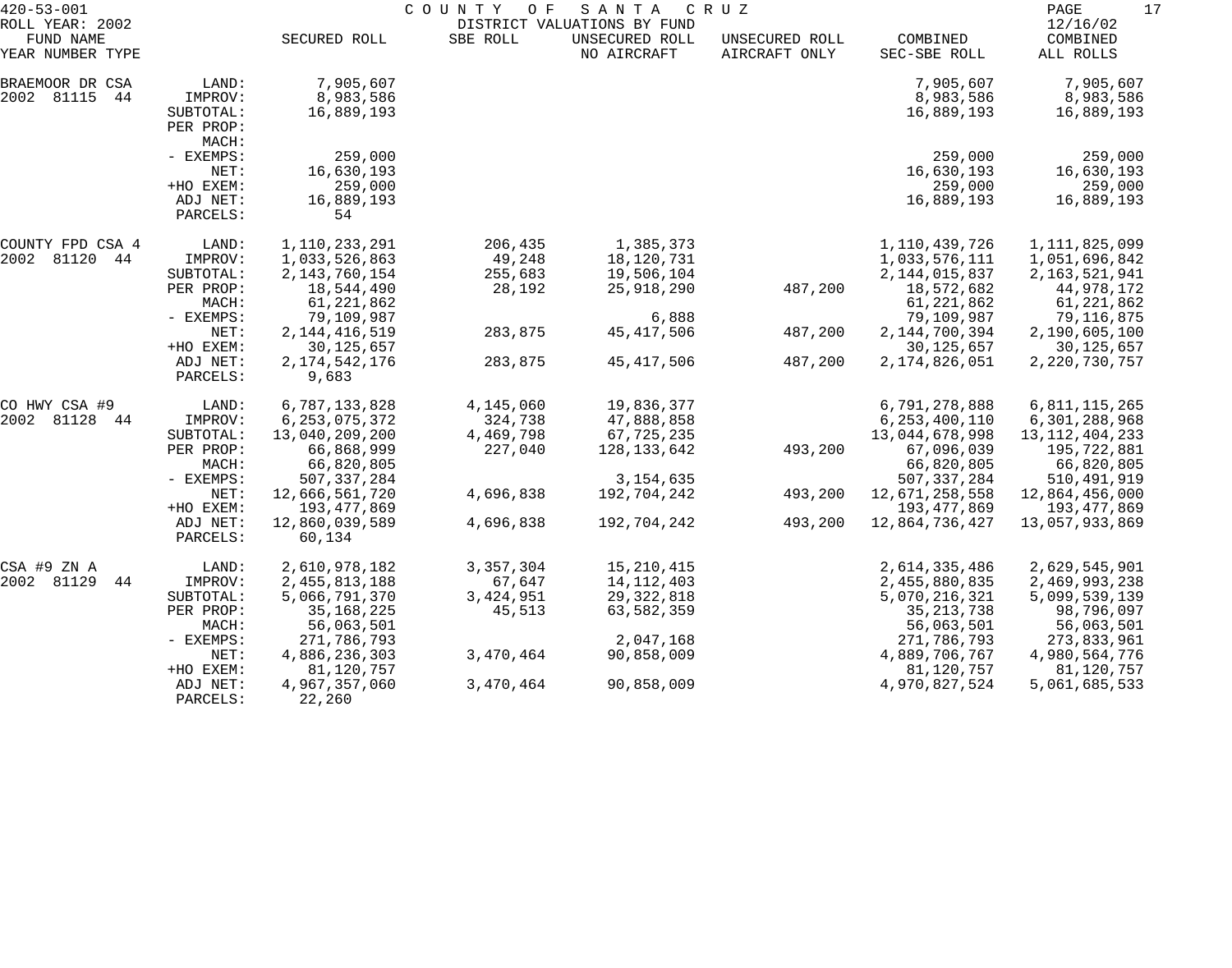| $420 - 53 - 001$              |                      |                         | COUNTY<br>O F | SANTA                         | C R U Z                         |                          | PAGE<br>18            |
|-------------------------------|----------------------|-------------------------|---------------|-------------------------------|---------------------------------|--------------------------|-----------------------|
| ROLL YEAR: 2002               |                      |                         |               | DISTRICT VALUATIONS BY FUND   |                                 |                          | 12/16/02              |
| FUND NAME<br>YEAR NUMBER TYPE |                      | SECURED ROLL            | SBE ROLL      | UNSECURED ROLL<br>NO AIRCRAFT | UNSECURED ROLL<br>AIRCRAFT ONLY | COMBINED<br>SEC-SBE ROLL | COMBINED<br>ALL ROLLS |
| CSA #9 ZN B                   | LAND:                | 902, 331, 330           | 273,295       | 3,488,174                     |                                 | 902,604,625              | 906,092,799           |
| 2002 81130<br>44              | IMPROV:              | 737,450,045             | 20,717        | 4,172,048                     |                                 | 737,470,762              | 741,642,810           |
|                               | SUBTOTAL:            | 1,639,781,375           | 294,012       | 7,660,222                     |                                 | 1,640,075,387            | 1,647,735,609         |
|                               | PER PROP:            | 3,573,650               | 11,860        | 15,934,368                    |                                 | 3,585,510                | 19,519,878            |
|                               | MACH:                | 670,303                 |               |                               |                                 | 670,303                  | 670,303               |
|                               | - EXEMPS:            | 47, 223, 918            |               | 992,262                       |                                 | 47, 223, 918             | 48, 216, 180          |
|                               | NET:                 | 1,596,801,410           | 305,872       | 22,602,328                    |                                 | 1,597,107,282            | 1,619,709,610         |
|                               | +HO EXEM:            | 24, 297, 000            |               |                               |                                 | 24, 297, 000             | 24,297,000            |
|                               | ADJ NET:             | 1,621,098,410           | 305,872       | 22,602,328                    |                                 | 1,621,404,282            | 1,644,006,610         |
|                               | PARCELS:             | 6,825                   |               |                               |                                 |                          |                       |
| CSA #9 ZN C                   | LAND:                | 7,442,591,525           | 4,150,060     | 23, 279, 997                  |                                 | 7,446,741,585            | 7,470,021,582         |
| 2002 81131<br>44              | IMPROV:              | 7,040,835,280           | 324,738       | 63,536,932                    |                                 | 7,041,160,018            | 7,104,696,950         |
|                               | SUBTOTAL:            | 14, 483, 426, 805       | 4, 474, 798   | 86,816,929                    |                                 | 14, 487, 901, 603        | 14,574,718,532        |
|                               | PER PROP:            | 77,885,941              | 227,040       | 228,520,597                   | 493,200                         | 78,112,981               | 307, 126, 778         |
|                               | MACH:                | 68,545,913              |               |                               |                                 | 68,545,913               | 68,545,913            |
|                               | - EXEMPS:            | 549,538,405             |               | 3,521,869                     |                                 | 549, 538, 405            | 553,060,274           |
|                               | NET:                 | 14,080,320,254          | 4,701,838     | 311,815,657                   | 493,200                         | 14,085,022,092           | 14,397,330,949        |
|                               | +HO EXEM:            | 210, 343, 669           |               |                               |                                 | 210, 343, 669            | 210, 343, 669         |
|                               | ADJ NET:             | 14,290,663,923          | 4,701,838     | 311,815,657                   | 493,200                         | 14, 295, 365, 761        | 14,607,674,618        |
|                               | PARCELS:             | 64,102                  |               |                               |                                 |                          |                       |
| CSA #9D1                      | LAND:                | 2, 258, 180, 780        | 545,768       | 4,547,737                     |                                 | 2, 258, 726, 548         | 2, 263, 274, 285      |
| 2002 81132<br>44              | IMPROV:              | 2, 262, 071, 869        | 162,080       | 25,011,635                    |                                 | 2, 262, 233, 949         | 2, 287, 245, 584      |
|                               | SUBTOTAL:            | 4,520,252,649           | 707,848       | 29,559,372                    |                                 | 4,520,960,497            | 4,550,519,869         |
|                               | PER PROP:            | 23, 282, 311            | 133,923       | 36,645,344                    | 493,200                         | 23, 416, 234             | 60,554,778            |
|                               | MACH:                | 63, 304, 873            |               |                               |                                 | 63,304,873               | 63,304,873            |
|                               | - EXEMPS:            | 171,614,030             |               | 199,823                       |                                 | 171,614,030              | 171,813,853           |
|                               | NET:                 | 4, 435, 225, 803        | 841,771       | 66,004,893                    | 493,200                         | 4,436,067,574            | 4,502,565,667         |
|                               | +HO EXEM:            | 79,445,366              |               |                               |                                 | 79,445,366               | 79,445,366            |
|                               | ADJ NET:<br>PARCELS: | 4,514,671,169<br>27,925 | 841,771       | 66,004,893                    | 493,200                         | 4,515,512,940            | 4,582,011,033         |
| CSA #9D2                      | LAND:                | 5, 421, 646, 613        | 3,740,359     | 19,119,750                    |                                 | 5, 425, 386, 972         | 5, 444, 506, 722      |
| 2002 81133<br>44              | IMPROV:              | 4,915,945,071           | 164,364       | 35, 221, 996                  |                                 | 4,916,109,435            | 4,951,331,431         |
|                               | SUBTOTAL:            | 10,337,591,684          | 3,904,723     | 54, 341, 746                  |                                 | 10, 341, 496, 407        | 10,395,838,153        |
|                               | PER PROP:            | 46,777,061              | 100,777       | 107,829,963                   | 480,000                         | 46,877,838               | 155,187,801           |
|                               | MACH:                | 4,455,187               |               |                               |                                 | 4, 455, 187              | 4,455,187             |
|                               | $-$ EXEMPS:          | 409,515,201             |               | 2,923,710                     |                                 | 409,515,201              | 412,438,911           |
|                               | NET:                 | 9,979,308,731           | 4,005,500     | 159,247,999                   | 480,000                         | 9,983,314,231            | 10, 143, 042, 230     |
|                               | +HO EXEM:            | 145,813,124             |               |                               |                                 | 145,813,124              | 145,813,124           |
|                               | ADJ NET:             | 10, 125, 121, 855       | 4,005,500     | 159, 247, 999                 | 480,000                         | 10, 129, 127, 355        | 10,288,855,354        |
|                               | PARCELS:             | 40,973                  |               |                               |                                 |                          |                       |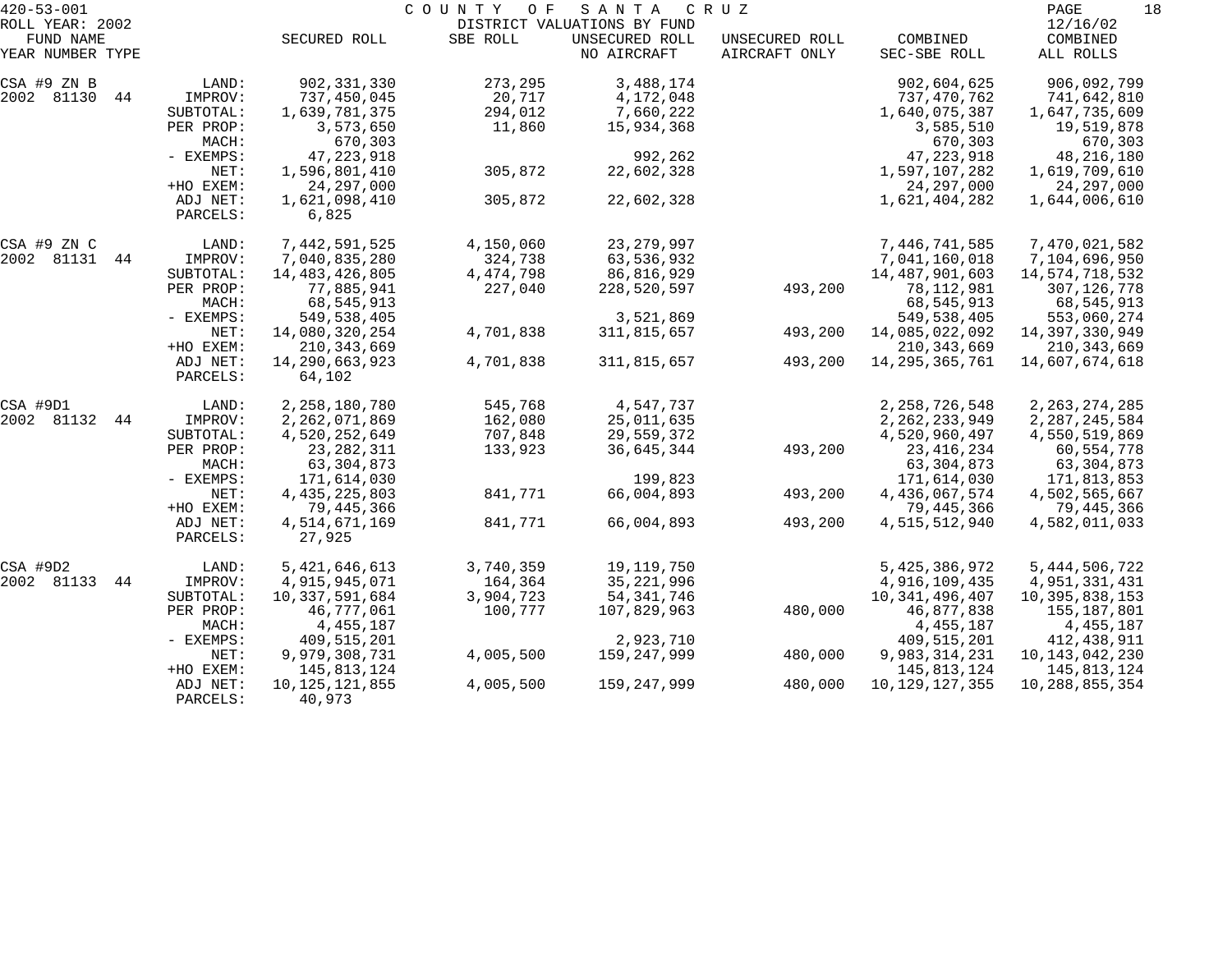| $420 - 53 - 001$              |                      |                 | COUNTY<br>O F | SANTA                         | C R U Z                         |                          | PAGE<br>19            |
|-------------------------------|----------------------|-----------------|---------------|-------------------------------|---------------------------------|--------------------------|-----------------------|
| ROLL YEAR: 2002               |                      |                 |               | DISTRICT VALUATIONS BY FUND   |                                 |                          | 12/16/02              |
| FUND NAME<br>YEAR NUMBER TYPE |                      | SECURED ROLL    | SBE ROLL      | UNSECURED ROLL<br>NO AIRCRAFT | UNSECURED ROLL<br>AIRCRAFT ONLY | COMBINED<br>SEC-SBE ROLL | COMBINED<br>ALL ROLLS |
| CSA #9D3                      | LAND:                | 2,686,047,865   | 229,163       | 7,726,820                     |                                 | 2,686,277,028            | 2,694,003,848         |
| 2002 81134<br>44              | IMPROV:              | 2,358,854,105   | 98,697        | 12,925,642                    |                                 | 2,358,952,802            | 2,371,878,444         |
|                               | SUBTOTAL:            | 5,044,901,970   | 327,860       | 20,652,462                    |                                 | 5,045,229,830            | 5,065,882,292         |
|                               | PER PROP:            | 15,126,500      | 56,501        | 46,985,834                    |                                 | 15,183,001               | 62,168,835            |
|                               | MACH:                | 529,967         |               |                               |                                 | 529,967                  | 529,967               |
|                               | - EXEMPS:            | 164,745,952     |               | 1,241,642                     |                                 | 164,745,952              | 165,987,594           |
|                               | NET:                 | 4,895,812,485   | 384,361       | 66,396,654                    |                                 | 4,896,196,846            | 4,962,593,500         |
|                               | +HO EXEM:            | 68,573,103      |               |                               |                                 | 68, 573, 103             | 68,573,103            |
|                               | ADJ NET:             | 4,964,385,588   | 384,361       | 66,396,654                    |                                 | 4,964,769,949            | 5,031,166,603         |
|                               | PARCELS:             | 19,177          |               |                               |                                 |                          |                       |
| COUNTRY ESTS CSA              | LAND:                | 3,572,269       |               |                               |                                 | 3,572,269                | 3,572,269             |
| 81140<br>2002<br>44           | IMPROV:              | 5,186,928       |               |                               |                                 | 5,186,928                | 5,186,928             |
|                               | SUBTOTAL:            | 8,759,197       |               |                               |                                 | 8,759,197                | 8,759,197             |
|                               | PER PROP:            |                 |               | 15,000                        |                                 |                          | 15,000                |
|                               | MACH:                |                 |               |                               |                                 |                          |                       |
|                               | - EXEMPS:            | 237,050         |               |                               |                                 | 237,050                  | 237,050               |
|                               | NET:                 | 8,522,147       |               | 15,000                        |                                 | 8,522,147                | 8,537,147             |
|                               | +HO EXEM:            | 133,000         |               |                               |                                 | 133,000                  | 133,000               |
|                               | ADJ NET:<br>PARCELS: | 8,655,147<br>34 |               | 15,000                        |                                 | 8,655,147                | 8,670,147             |
| DAVENPORT SANITA              | LAND:                | 8,198,875       | 5,169         |                               |                                 | 8,204,044                | 8,204,044             |
| 82202<br>2002<br>44           | IMPROV:              | 7,626,727       | 3,881         | 448,483                       |                                 | 7,630,608                | 8,079,091             |
|                               | SUBTOTAL:            | 15,825,602      | 9,050         | 448,483                       |                                 | 15,834,652               | 16,283,135            |
|                               | PER PROP:<br>MACH:   | 7,000           | 2,222         | 605,513                       |                                 | 9,222                    | 614,735               |
|                               | - EXEMPS:            | 439,962         |               |                               |                                 | 439,962                  | 439,962               |
|                               | NET:                 | 15,392,640      | 11,272        | 1,053,996                     |                                 | 15,403,912               | 16,457,908            |
|                               | +HO EXEM:            | 374,145         |               |                               |                                 | 374,145                  | 374,145               |
|                               | ADJ NET:             | 15,766,785      | 11,272        | 1,053,996                     |                                 | 15,778,057               | 16,832,053            |
|                               | PARCELS:             | 120             |               |                               |                                 |                          |                       |
| EMPIRE ACRES CSA              | LAND:                | 5,514,662       |               |                               |                                 | 5,514,662                | 5,514,662             |
| 2002<br>82247<br>44           | IMPROV:              | 6,076,084       |               |                               |                                 | 6,076,084                | 6,076,084             |
|                               | SUBTOTAL:            | 11,590,746      |               |                               |                                 | 11,590,746               | 11,590,746            |
|                               | PER PROP:<br>MACH:   |                 |               | 26,362                        |                                 |                          | 26,362                |
|                               | - EXEMPS:            | 259,373         |               |                               |                                 | 259,373                  | 259,373               |
|                               | NET:                 | 11,331,373      |               | 26,362                        |                                 | 11,331,373               | 11,357,735            |
|                               | +HO EXEM:            | 259,000         |               |                               |                                 | 259,000                  | 259,000               |
|                               | ADJ NET:             | 11,590,373      |               | 26,362                        |                                 | 11,590,373               | 11,616,735            |
|                               | PARCELS:             | 53              |               |                               |                                 |                          |                       |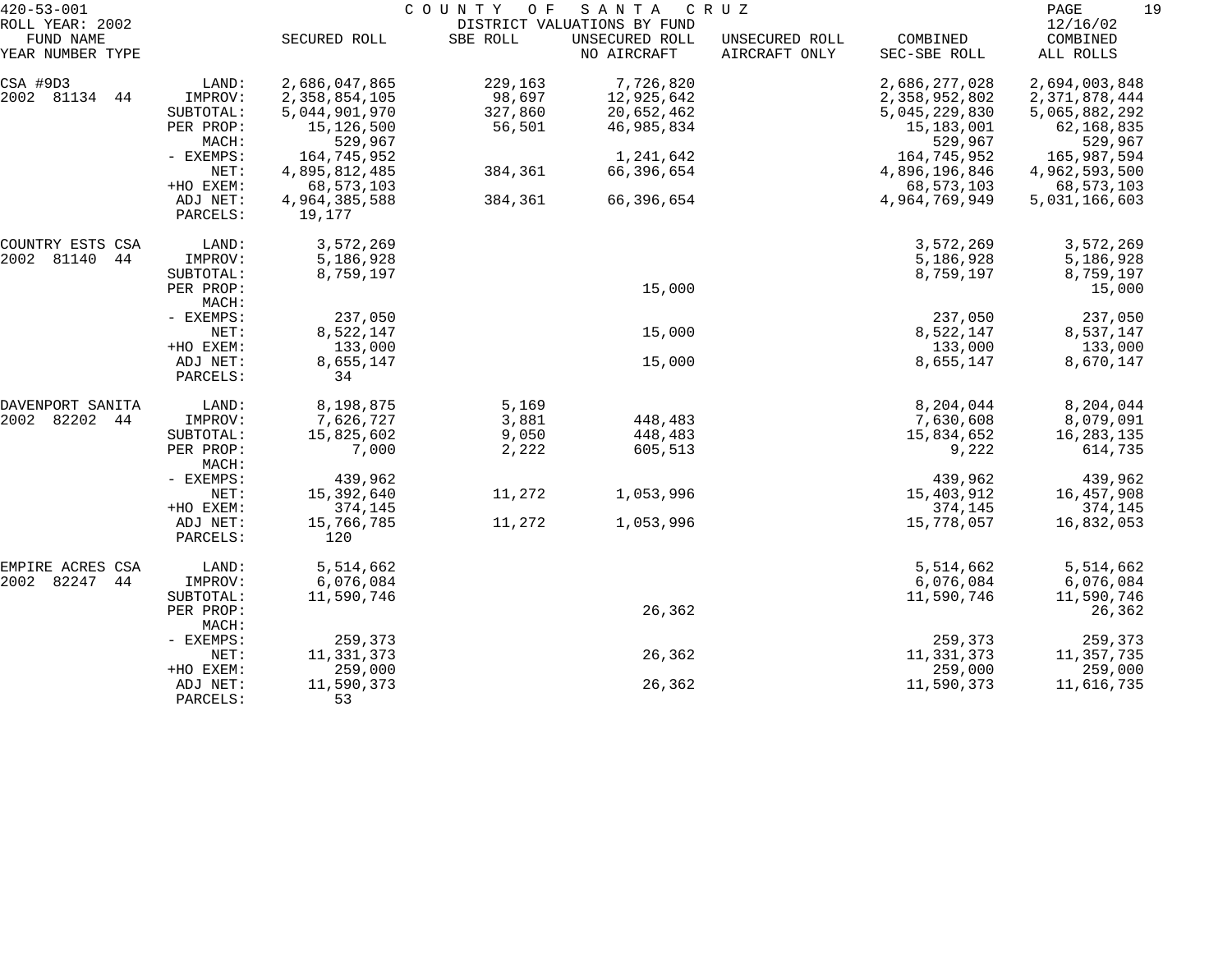| $420 - 53 - 001$              |                                 |                          | COUNTY<br>O F | SANTA                         | C R U Z                         |                          | 20<br>PAGE            |
|-------------------------------|---------------------------------|--------------------------|---------------|-------------------------------|---------------------------------|--------------------------|-----------------------|
| ROLL YEAR: 2002               |                                 |                          |               | DISTRICT VALUATIONS BY FUND   |                                 |                          | 12/16/02              |
| FUND NAME<br>YEAR NUMBER TYPE |                                 | SECURED ROLL             | SBE ROLL      | UNSECURED ROLL<br>NO AIRCRAFT | UNSECURED ROLL<br>AIRCRAFT ONLY | COMBINED<br>SEC-SBE ROLL | COMBINED<br>ALL ROLLS |
| EXT POL PRO CSA               | LAND:                           | 6,784,497,204            | 4,145,060     | 19,836,377                    |                                 | 6,788,642,264            | 6,808,478,641         |
| 2002 82250<br>44              | IMPROV:                         | 6, 251, 198, 596         | 324,738       | 47,888,858                    |                                 | 6, 251, 523, 334         | 6, 299, 412, 192      |
|                               | SUBTOTAL:                       | 13,035,695,800           | 4,469,798     | 67,725,235                    |                                 | 13,040,165,598           | 13,107,890,833        |
|                               | PER PROP:                       | 66,868,999               | 227,040       | 128,126,942                   | 493,200                         | 67,096,039               | 195,716,181           |
|                               | MACH:                           | 66,820,805               |               |                               |                                 | 66,820,805               | 66,820,805            |
|                               | - EXEMPS:                       | 507, 253, 284            |               | 3, 154, 635                   |                                 | 507, 253, 284            | 510, 407, 919         |
|                               | NET:                            | 12,662,132,320           | 4,696,838     | 192,697,542                   | 493,200                         | 12,666,829,158           | 12,860,019,900        |
|                               | +HO EXEM:                       | 193,393,869              |               |                               |                                 | 193,393,869              | 193,393,869           |
|                               | ADJ NET:<br>PARCELS:            | 12,855,526,189<br>60,116 | 4,696,838     | 192,697,542                   | 493,200                         | 12,860,223,027           | 13,053,413,769        |
| BONITAENCINO CSA              | LAND:                           | 7,563,462                |               |                               |                                 | 7,563,462                | 7,563,462             |
| 2002 83334<br>44              | IMPROV:                         | 6,390,645                |               |                               |                                 | 6,390,645                | 6,390,645             |
|                               | SUBTOTAL:                       | 13,954,107               |               |                               |                                 | 13,954,107               | 13,954,107            |
|                               | PER PROP:<br>MACH:              |                          |               |                               |                                 |                          |                       |
|                               | - EXEMPS:                       | 322,895                  |               |                               |                                 | 322,895                  | 322,895               |
|                               | NET:                            | 13,631,212               |               |                               |                                 | 13,631,212               | 13,631,212            |
|                               | +HO EXEM:                       | 322,000                  |               |                               |                                 | 322,000                  | 322,000               |
|                               | ADJ NET:<br>PARCELS:            | 13,953,212<br>82         |               |                               |                                 | 13,953,212               | 13,953,212            |
| FOREST GLEN CSA               | LAND:                           | 7,360,938                |               |                               |                                 | 7,360,938                | 7,360,938             |
| 83335<br>2002<br>-44          | IMPROV:                         | 7,325,030                |               |                               |                                 | 7,325,030                | 7,325,030             |
|                               | SUBTOTAL:<br>PER PROP:<br>MACH: | 14,685,968               |               |                               |                                 | 14,685,968               | 14,685,968            |
|                               | - EXEMPS:                       | 270,010                  |               |                               |                                 | 270,010                  | 270,010               |
|                               | NET:                            | 14, 415, 958             |               |                               |                                 | 14, 415, 958             | 14, 415, 958          |
|                               | +HO EXEM:                       | 266,000                  |               |                               |                                 | 266,000                  | 266,000               |
|                               | ADJ NET:<br>PARCELS:            | 14,681,958<br>78         |               |                               |                                 | 14,681,958               | 14,681,958            |
| FELTON GROVE CSA              | LAND:                           | 5,019,367                |               |                               |                                 | 5,019,367                | 5,019,367             |
| 2002 83340<br>44              | IMPROV:                         | 3,621,496                |               |                               |                                 | 3,621,496                | 3,621,496             |
|                               | SUBTOTAL:                       | 8,640,863                |               |                               |                                 | 8,640,863                | 8,640,863             |
|                               | PER PROP:<br>MACH:              | 2,000                    |               | 32,773                        |                                 | 2,000                    | 34,773                |
|                               | - EXEMPS:                       | 227,444                  |               |                               |                                 | 227,444                  | 227,444               |
|                               | NET:                            | 8, 415, 419              |               | 32,773                        |                                 | 8, 415, 419              | 8,448,192             |
|                               | +HO EXEM:                       | 224,000                  |               |                               |                                 | 224,000                  | 224,000               |
|                               | ADJ NET:<br>PARCELS:            | 8,639,419<br>57          |               | 32,773                        |                                 | 8,639,419                | 8,672,192             |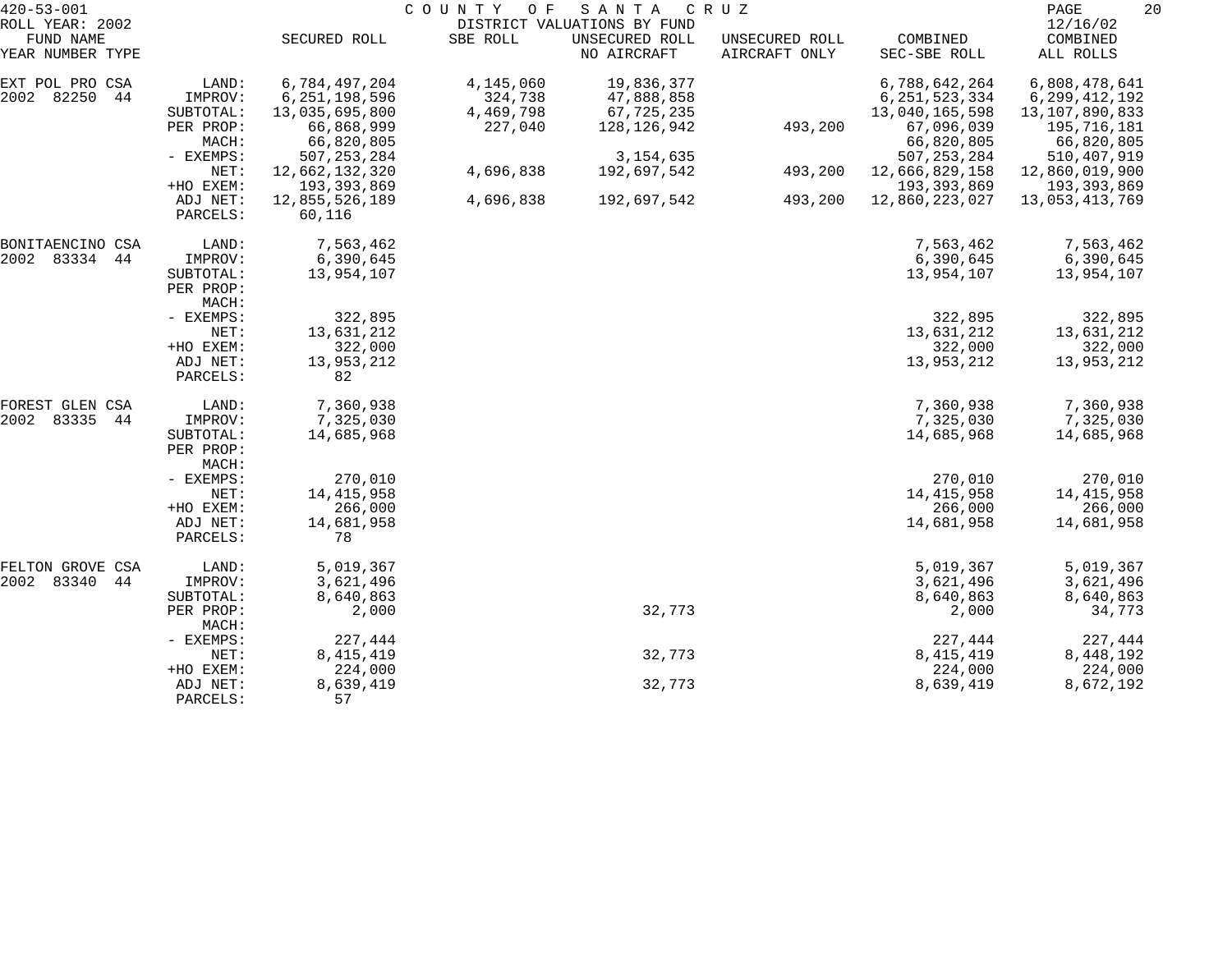| $420 - 53 - 001$              |                                 | COUNTY<br>SANTA<br>CRUZ<br>O F |                                           |                                 |                          |                       |  |  |
|-------------------------------|---------------------------------|--------------------------------|-------------------------------------------|---------------------------------|--------------------------|-----------------------|--|--|
| ROLL YEAR: 2002               |                                 |                                | DISTRICT VALUATIONS BY FUND               |                                 |                          | 12/16/02              |  |  |
| FUND NAME<br>YEAR NUMBER TYPE |                                 | SECURED ROLL                   | SBE ROLL<br>UNSECURED ROLL<br>NO AIRCRAFT | UNSECURED ROLL<br>AIRCRAFT ONLY | COMBINED<br>SEC-SBE ROLL | COMBINED<br>ALL ROLLS |  |  |
| FREEDOM CO SAN D              | LAND:                           | 112,517,435                    | 1,735,206                                 |                                 | 112,517,435              | 114, 252, 641         |  |  |
| 2002 83344 70                 | IMPROV:                         | 124,434,573                    | 143,368                                   |                                 | 124,434,573              | 124,577,941           |  |  |
|                               | SUBTOTAL:                       | 236,952,008                    | 1,878,574                                 |                                 | 236,952,008              | 238,830,582           |  |  |
|                               | PER PROP:                       | 92,386                         | 1,787,688                                 |                                 | 92,386                   | 1,880,074             |  |  |
|                               | MACH:                           |                                |                                           |                                 |                          |                       |  |  |
|                               | - EXEMPS:                       | 16,573,758                     |                                           |                                 | 16,573,758               | 16,573,758            |  |  |
|                               | NET:                            | 220,470,636                    | 3,666,262                                 |                                 | 220, 470, 636            | 224, 136, 898         |  |  |
|                               | +HO EXEM:                       | 7,026,600                      |                                           |                                 | 7,026,600                | 7,026,600             |  |  |
|                               | ADJ NET:                        | 227, 497, 236                  | 3,666,262                                 |                                 | 227, 497, 236            | 231, 163, 498         |  |  |
|                               | PARCELS:                        | 1,465                          |                                           |                                 |                          |                       |  |  |
| FREEDOM CO SAN E              | LAND:                           | 112,517,435                    | 1,735,206                                 |                                 | 112,517,435              | 114,252,641           |  |  |
| 2002 83347 44                 | IMPROV:                         | 124,434,573                    | 143,368                                   |                                 | 124,434,573              | 124,577,941           |  |  |
|                               | SUBTOTAL:                       | 236,952,008                    | 1,878,574                                 |                                 | 236,952,008              | 238,830,582           |  |  |
|                               | PER PROP:<br>MACH:              | 92,386                         | 1,787,688                                 |                                 | 92,386                   | 1,880,074             |  |  |
|                               | - EXEMPS:                       | 16,573,758                     |                                           |                                 | 16,573,758               | 16,573,758            |  |  |
|                               | NET:                            | 220, 470, 636                  | 3,666,262                                 |                                 | 220, 470, 636            | 224, 136, 898         |  |  |
|                               | +HO EXEM:                       | 7,026,600                      |                                           |                                 | 7,026,600                | 7,026,600             |  |  |
|                               | ADJ NET:<br>PARCELS:            | 227, 497, 236<br>1,465         | 3,666,262                                 |                                 | 227, 497, 236            | 231, 163, 498         |  |  |
| GLENWD ACRES CSA              | LAND:                           | 2, 241, 168                    |                                           |                                 | 2, 241, 168              | 2, 241, 168           |  |  |
| 2002 83380<br>44              | IMPROV:                         | 2,899,523                      |                                           |                                 | 2,899,523                | 2,899,523             |  |  |
|                               | SUBTOTAL:<br>PER PROP:<br>MACH: | 5,140,691                      |                                           |                                 | 5,140,691                | 5,140,691             |  |  |
|                               | - EXEMPS:                       | 77,000                         |                                           |                                 | 77,000                   | 77,000                |  |  |
|                               | NET:                            | 5,063,691                      |                                           |                                 | 5,063,691                | 5,063,691             |  |  |
|                               | +HO EXEM:                       | 77,000                         |                                           |                                 | 77,000                   | 77,000                |  |  |
|                               | ADJ NET:                        | 5,140,691                      |                                           |                                 | 5,140,691                | 5,140,691             |  |  |
|                               | PARCELS:                        | 22                             |                                           |                                 |                          |                       |  |  |
| HDDN VALLEY CSA               | LAND:                           | 15,966,930                     |                                           |                                 | 15,966,930               | 15,966,930            |  |  |
| 2002 84420<br>44              | IMPROV:                         | 16,774,503                     |                                           |                                 | 16,774,503               | 16,774,503            |  |  |
|                               | SUBTOTAL:                       | 32,741,433                     |                                           |                                 | 32,741,433               | 32,741,433            |  |  |
|                               | PER PROP:<br>MACH:              |                                | 74,141                                    |                                 |                          | 74,141                |  |  |
|                               | - EXEMPS:                       | 414,038                        |                                           |                                 | 414,038                  | 414,038               |  |  |
|                               | NET:                            | 32, 327, 395                   | 74,141                                    |                                 | 32, 327, 395             | 32,401,536            |  |  |
|                               | +HO EXEM:                       | 413,000                        |                                           |                                 | 413,000                  | 413,000               |  |  |
|                               | ADJ NET:<br>PARCELS:            | 32,740,395<br>87               | 74,141                                    |                                 | 32,740,395               | 32,814,536            |  |  |
|                               |                                 |                                |                                           |                                 |                          |                       |  |  |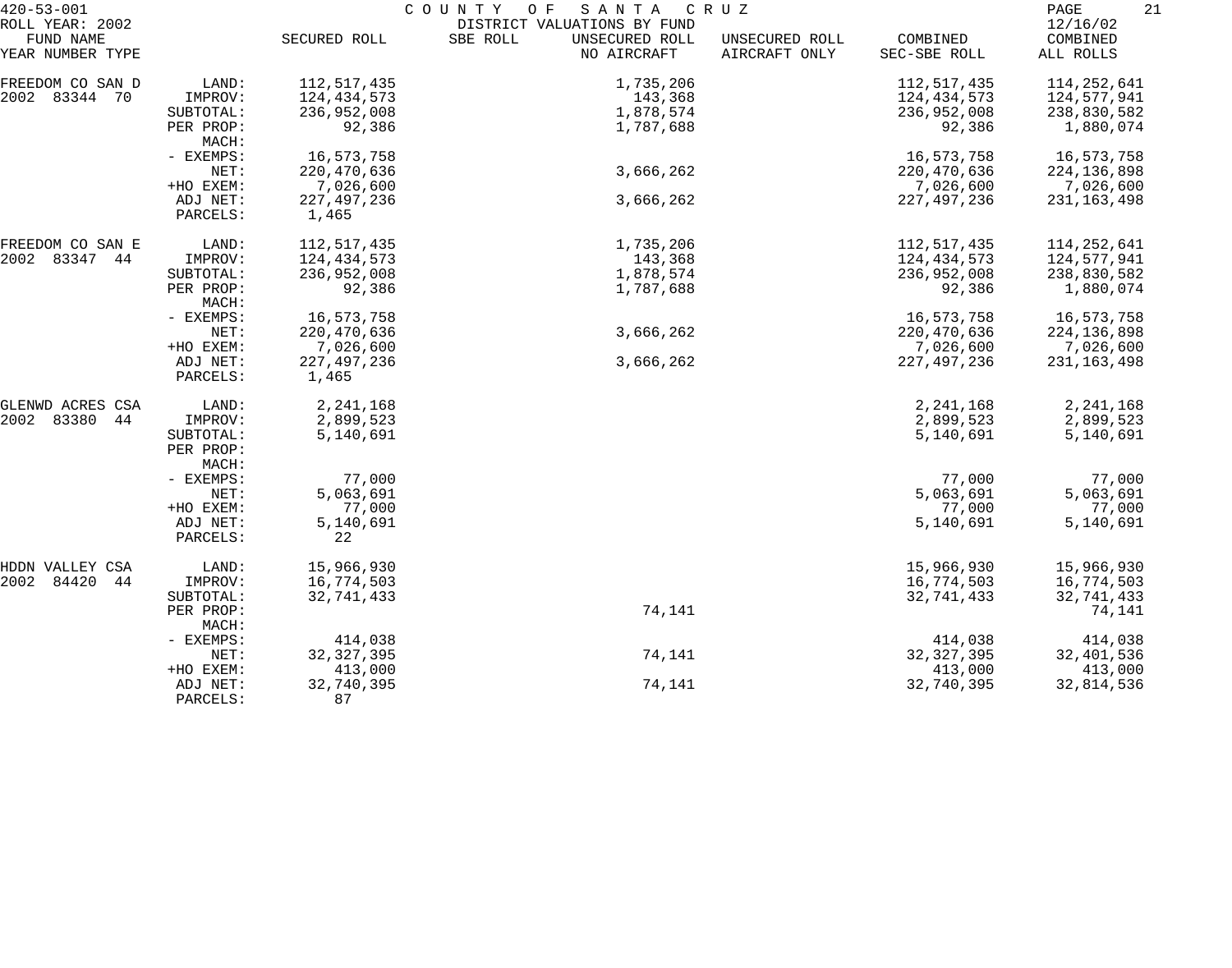| $420 - 53 - 001$                                 |                      | COUNTY<br>O F<br>SANTA<br>CRUZ |                                                                          |                                 |                          |                                   |  |  |
|--------------------------------------------------|----------------------|--------------------------------|--------------------------------------------------------------------------|---------------------------------|--------------------------|-----------------------------------|--|--|
| ROLL YEAR: 2002<br>FUND NAME<br>YEAR NUMBER TYPE |                      | SECURED ROLL                   | DISTRICT VALUATIONS BY FUND<br>SBE ROLL<br>UNSECURED ROLL<br>NO AIRCRAFT | UNSECURED ROLL<br>AIRCRAFT ONLY | COMBINED<br>SEC-SBE ROLL | 12/16/02<br>COMBINED<br>ALL ROLLS |  |  |
| HOPKINS GLCH CSA                                 | LAND:                | 6,937,630                      |                                                                          |                                 | 6,937,630                | 6,937,630                         |  |  |
| 2002<br>84430<br>44                              | IMPROV:              | 5, 471, 228                    |                                                                          |                                 | 5, 471, 228              | 5,471,228                         |  |  |
|                                                  | SUBTOTAL:            | 12,408,858                     |                                                                          |                                 | 12,408,858               | 12,408,858                        |  |  |
|                                                  | PER PROP:<br>MACH:   | 12,879                         | 24,000                                                                   |                                 | 12,879                   | 36,879                            |  |  |
|                                                  | - EXEMPS:            | 161,116                        |                                                                          |                                 | 161,116                  | 161,116                           |  |  |
|                                                  | NET:                 | 12,260,621                     | 24,000                                                                   |                                 | 12,260,621               | 12,284,621                        |  |  |
|                                                  | +HO EXEM:            | 161,000                        |                                                                          |                                 | 161,000                  | 161,000                           |  |  |
|                                                  | ADJ NET:<br>PARCELS: | 12,421,621<br>65               | 24,000                                                                   |                                 | 12,421,621               | 12,445,621                        |  |  |
| HCKLBRRY WDS CSA                                 | LAND:                | 5,078,839                      |                                                                          |                                 | 5,078,839                | 5,078,839                         |  |  |
| 2002<br>84434<br>44                              | IMPROV:              | 7,029,198                      |                                                                          |                                 | 7,029,198                | 7,029,198                         |  |  |
|                                                  | SUBTOTAL:            | 12,108,037                     |                                                                          |                                 | 12,108,037               | 12,108,037                        |  |  |
|                                                  | PER PROP:            |                                | 27,075                                                                   |                                 |                          | 27,075                            |  |  |
|                                                  | MACH:                |                                |                                                                          |                                 |                          |                                   |  |  |
|                                                  | - EXEMPS:            | 298,257                        |                                                                          |                                 | 298,257                  | 298,257                           |  |  |
|                                                  | NET:                 | 11,809,780                     | 27,075                                                                   |                                 | 11,809,780               | 11,836,855                        |  |  |
|                                                  | +HO EXEM:            | 287,000                        |                                                                          |                                 | 287,000                  | 287,000                           |  |  |
|                                                  | ADJ NET:<br>PARCELS: | 12,096,780<br>84               | 27,075                                                                   |                                 | 12,096,780               | 12, 123, 855                      |  |  |
| HTCHNSON RD CSA                                  | LAND:                | 27, 226, 172                   |                                                                          |                                 | 27, 226, 172             | 27, 226, 172                      |  |  |
| 2002<br>84435<br>44                              | IMPROV:              | 29,741,986                     |                                                                          |                                 | 29,741,986               | 29,741,986                        |  |  |
|                                                  | SUBTOTAL:            | 56,968,158                     |                                                                          |                                 | 56,968,158               | 56,968,158                        |  |  |
|                                                  | PER PROP:<br>MACH:   |                                | 88,345                                                                   |                                 |                          | 88,345                            |  |  |
|                                                  | - EXEMPS:            | 869,139                        |                                                                          |                                 | 869,139                  | 869,139                           |  |  |
|                                                  | NET:                 | 56,099,019                     | 88,345                                                                   |                                 | 56,099,019               | 56, 187, 364                      |  |  |
|                                                  | +HO EXEM:            | 866,600                        |                                                                          |                                 | 866,600                  | 866,600                           |  |  |
|                                                  | ADJ NET:<br>PARCELS: | 56,965,619<br>178              | 88,345                                                                   |                                 | 56,965,619               | 57,053,964                        |  |  |
| KELLY HILL CSA 2                                 | LAND:                | 800,095                        |                                                                          |                                 | 800,095                  | 800,095                           |  |  |
| 84475<br>2002<br>44                              | IMPROV:              | 888,308                        |                                                                          |                                 | 888,308                  | 888,308                           |  |  |
|                                                  | SUBTOTAL:            | 1,688,403                      |                                                                          |                                 | 1,688,403                | 1,688,403                         |  |  |
|                                                  | PER PROP:<br>MACH:   |                                |                                                                          |                                 |                          |                                   |  |  |
|                                                  | - EXEMPS:            | 30,284                         |                                                                          |                                 | 30,284                   | 30,284                            |  |  |
|                                                  | NET:                 | 1,658,119                      |                                                                          |                                 | 1,658,119                | 1,658,119                         |  |  |
|                                                  | +HO EXEM:            | 28,000                         |                                                                          |                                 | 28,000                   | 28,000                            |  |  |
|                                                  | ADJ NET:             | 1,686,119                      |                                                                          |                                 | 1,686,119                | 1,686,119                         |  |  |
|                                                  | PARCELS:             | 17                             |                                                                          |                                 |                          |                                   |  |  |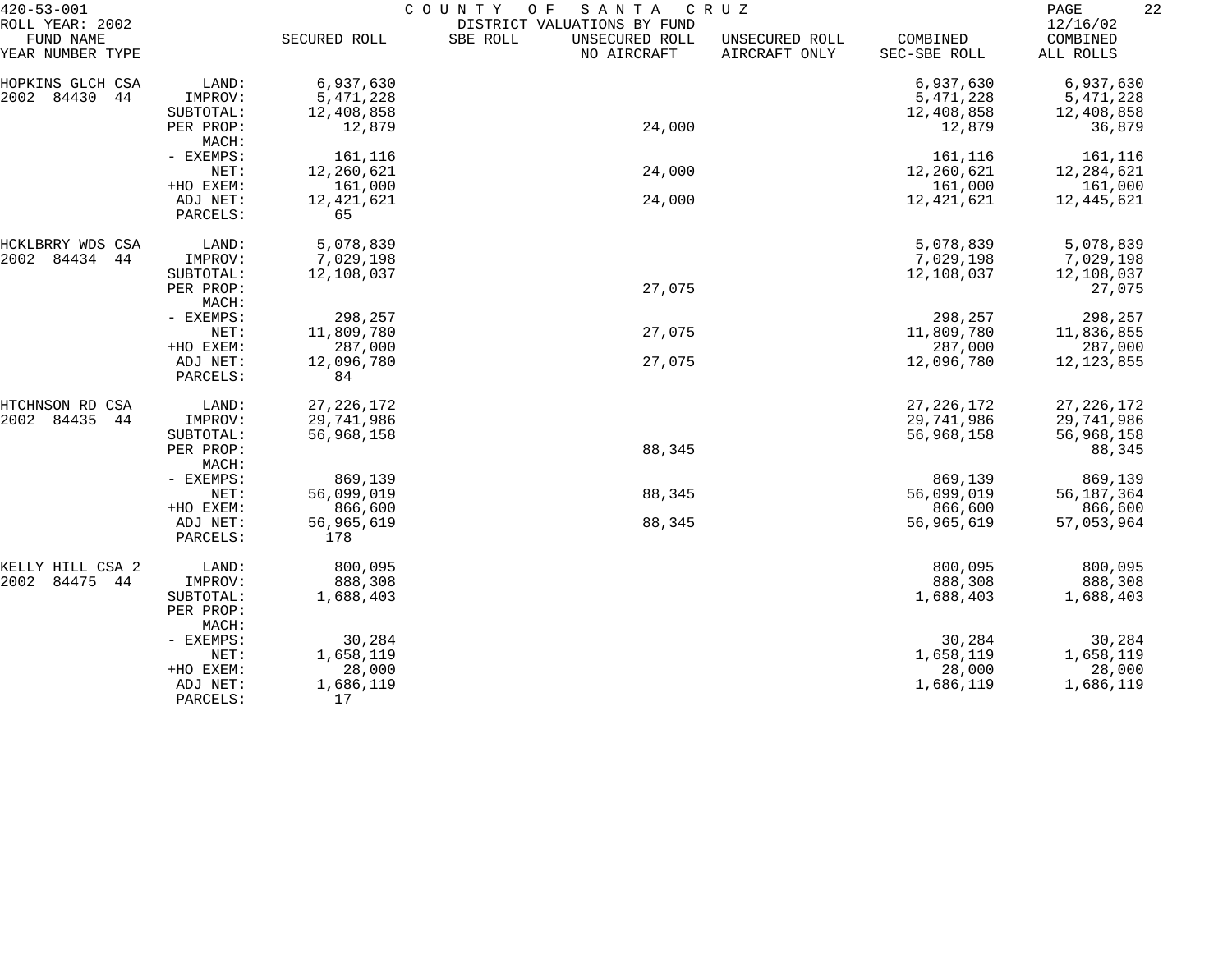| $420 - 53 - 001$                                 |                                            | COUNTY<br>SANTA<br>CRUZ<br>O F<br>DISTRICT VALUATIONS BY FUND |                      |                               |                                 |                                             |                                             |
|--------------------------------------------------|--------------------------------------------|---------------------------------------------------------------|----------------------|-------------------------------|---------------------------------|---------------------------------------------|---------------------------------------------|
| ROLL YEAR: 2002<br>FUND NAME<br>YEAR NUMBER TYPE |                                            | SECURED ROLL                                                  | SBE ROLL             | UNSECURED ROLL<br>NO AIRCRAFT | UNSECURED ROLL<br>AIRCRAFT ONLY | COMBINED<br>SEC-SBE ROLL                    | 12/16/02<br>COMBINED<br>ALL ROLLS           |
| LARSEN RD CSA 34<br>2002<br>85505<br>44          | LAND:<br>IMPROV:                           | 5,301,272<br>5,689,096                                        |                      |                               |                                 | 5,301,272<br>5,689,096                      | 5,301,272<br>5,689,096                      |
|                                                  | SUBTOTAL:<br>PER PROP:<br>MACH:            | 10,990,368                                                    |                      | 6,000                         |                                 | 10,990,368                                  | 10,990,368<br>6,000                         |
|                                                  | - EXEMPS:<br>NET:                          | 168,659<br>10,821,709                                         |                      | 6,000                         |                                 | 168,659<br>10,821,709                       | 168,659<br>10,827,709                       |
|                                                  | +HO EXEM:<br>ADJ NET:<br>PARCELS:          | 168,000<br>10,989,709<br>53                                   |                      | 6,000                         |                                 | 168,000<br>10,989,709                       | 168,000<br>10,995,709                       |
| LOMA PRIETA CSA                                  | LAND:                                      | 8,420,091                                                     |                      |                               |                                 | 8,420,091                                   | 8,420,091                                   |
| 2002<br>85506<br>44                              | IMPROV:<br>SUBTOTAL:<br>PER PROP:<br>MACH: | 8,095,712<br>16,515,803                                       |                      |                               |                                 | 8,095,712<br>16,515,803                     | 8,095,712<br>16,515,803                     |
|                                                  | - EXEMPS:<br>NET:<br>+HO EXEM:             | 309,947<br>16,205,856<br>308,000                              |                      |                               |                                 | 309,947<br>16,205,856<br>308,000            | 309,947<br>16,205,856<br>308,000            |
|                                                  | ADJ NET:<br>PARCELS:                       | 16,513,856<br>102                                             |                      |                               |                                 | 16,513,856                                  | 16,513,856                                  |
| LOMOND TERR CSA<br>2002<br>85515<br>44           | LAND:<br>IMPROV:                           | 9,753,593<br>10,713,006                                       |                      |                               |                                 | 9,753,593<br>10,713,006                     | 9,753,593<br>10,713,006                     |
|                                                  | SUBTOTAL:<br>PER PROP:<br>MACH:            | 20,466,599                                                    |                      | 169,263                       |                                 | 20,466,599                                  | 20,466,599<br>169,263                       |
|                                                  | - EXEMPS:<br>NET:                          | 408,156<br>20,058,443                                         |                      | 169,263                       |                                 | 408,156<br>20,058,443                       | 408,156<br>20, 227, 706<br>406,000          |
|                                                  | +HO EXEM:<br>ADJ NET:<br>PARCELS:          | 406,000<br>20, 464, 443<br>94                                 |                      | 169,263                       |                                 | 406,000<br>20, 464, 443                     | 20,633,706                                  |
| MOSQUITO CSA #53<br>2002 86540<br>44             | LAND:<br>IMPROV:                           | 7,616,657,486<br>7,400,415,517                                | 4,672,029<br>346,986 | 30, 417, 021<br>94, 421, 898  |                                 | 7,621,329,515<br>7,400,762,503              | 7,651,746,536<br>7,495,184,401              |
|                                                  | SUBTOTAL:<br>PER PROP:<br>MACH:            | 15,017,073,003<br>124,155,920<br>98,591,920                   | 5,019,015<br>239,776 | 124,838,919<br>230, 775, 359  | 30,595,190                      | 15,022,092,018<br>124,395,696<br>98,591,920 | 15,146,930,937<br>385,766,245<br>98,591,920 |
|                                                  | $-$ EXEMPS:<br>NET:                        | 611,499,669<br>14,628,321,174                                 | 5, 258, 791          | 5,360,550<br>350, 253, 728    | 362,760<br>30, 232, 430         | 611, 499, 669<br>14,633,579,965             | 617, 222, 979<br>15,014,066,123             |
|                                                  | +HO EXEM:<br>ADJ NET:<br>PARCELS:          | 224,849,182<br>14,853,170,356<br>68,677                       | 5,258,791            | 350, 253, 728                 | 30, 232, 430                    | 224,849,182<br>14,858,429,147               | 224,849,182<br>15, 238, 915, 305            |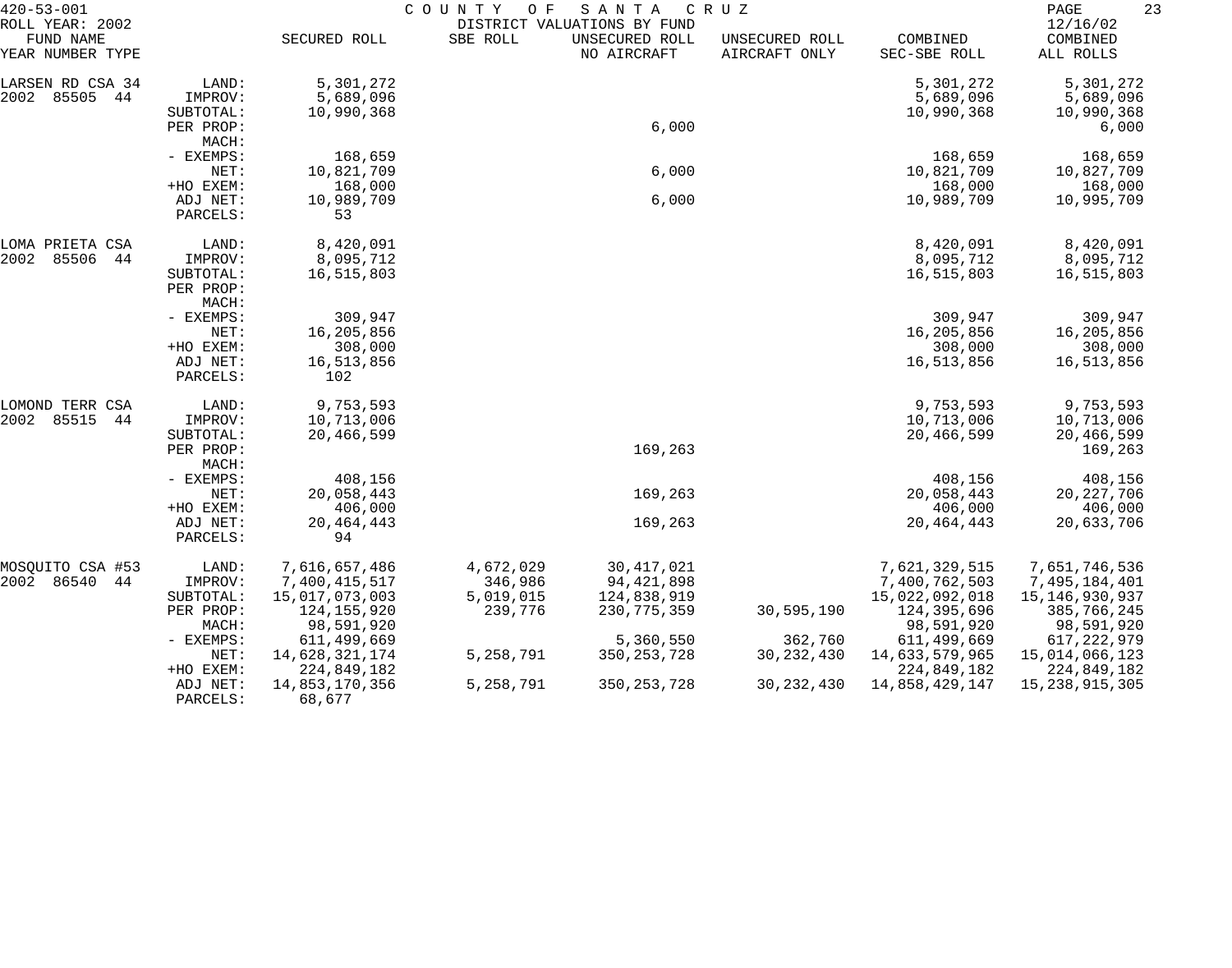| $420 - 53 - 001$             |                      | COUNTY OF<br>SANTA<br>C R U Z |          |                                               |                |                  |                      |  |
|------------------------------|----------------------|-------------------------------|----------|-----------------------------------------------|----------------|------------------|----------------------|--|
| ROLL YEAR: 2002<br>FUND NAME |                      | SECURED ROLL                  | SBE ROLL | DISTRICT VALUATIONS BY FUND<br>UNSECURED ROLL | UNSECURED ROLL | COMBINED         | 12/16/02<br>COMBINED |  |
| YEAR NUMBER TYPE             |                      |                               |          | NO AIRCRAFT                                   | AIRCRAFT ONLY  | SEC-SBE ROLL     | ALL ROLLS            |  |
| OLD RANCH RD CSA             | LAND:                | 5,680,399                     |          |                                               |                | 5,680,399        | 5,680,399            |  |
| 86570<br>2002<br>44          | IMPROV:              | 5,151,990                     |          |                                               |                | 5,151,990        | 5,151,990            |  |
|                              | SUBTOTAL:            | 10,832,389                    |          |                                               |                | 10,832,389       | 10,832,389           |  |
|                              | PER PROP:            |                               |          |                                               |                |                  |                      |  |
|                              | MACH:                |                               |          |                                               |                |                  |                      |  |
|                              | - EXEMPS:            | 143,873                       |          |                                               |                | 143,873          | 143,873              |  |
|                              | NET:                 | 10,688,516                    |          |                                               |                | 10,688,516       | 10,688,516           |  |
|                              | +HO EXEM:            | 140,000                       |          |                                               |                | 140,000          | 140,000              |  |
|                              | ADJ NET:             | 10,828,516                    |          |                                               |                | 10,828,516       | 10,828,516           |  |
|                              | PARCELS:             | 41                            |          |                                               |                |                  |                      |  |
| PAJARO STORM DRA             | LAND:                | 1,595,187,982                 | 556,409  | 12,534,608                                    |                | 1,595,744,391    | 1,608,278,999        |  |
| 86685<br>2002<br>44          | IMPROV:              | 1,814,277,922                 | 44,350   | 51,393,950                                    |                | 1,814,322,272    | 1,865,716,222        |  |
|                              | SUBTOTAL:            | 3,409,465,904                 | 600,759  | 63,928,558                                    |                | 3,410,066,663    | 3, 473, 995, 221     |  |
|                              | PER PROP:            | 67,033,439                    | 25,389   | 123, 295, 115                                 | 30,101,990     | 67,058,828       | 220, 455, 933        |  |
|                              | MACH:                | 31,993,777                    |          |                                               |                | 31,993,777       | 31,993,777           |  |
|                              | - EXEMPS:            | 171,471,300                   |          | 2,436,840                                     | 362,760        | 171,471,300      | 174,270,900          |  |
|                              | NET:                 | 3,337,021,820                 | 626,148  | 184,786,833                                   | 29,739,230     | 3, 337, 647, 968 | 3,552,174,031        |  |
|                              | +HO EXEM:            | 53,953,016                    |          |                                               |                | 53,953,016       | 53,953,016           |  |
|                              | ADJ NET:<br>PARCELS: | 3,390,974,836<br>15,088       | 626,148  | 184,786,833                                   | 29,739,230     | 3,391,600,984    | 3,606,127,047        |  |
| PAJARO DUNES CSA             | LAND:                | 130,975,516                   |          |                                               |                | 130,975,516      | 130,975,516          |  |
| 2002<br>86687<br>44          | IMPROV:              | 87,050,690                    |          | 406,402                                       |                | 87,050,690       | 87,457,092           |  |
|                              | SUBTOTAL:            | 218,026,206                   |          | 406,402                                       |                | 218,026,206      | 218,432,608          |  |
|                              | PER PROP:<br>MACH:   | 121,298                       |          | 40,210                                        |                | 121,298          | 161,508              |  |
|                              | - EXEMPS:            | 282,100                       |          |                                               |                | 282,100          | 282,100              |  |
|                              | NET:                 | 217,865,404                   |          | 446,612                                       |                | 217,865,404      | 218, 312, 016        |  |
|                              | +HO EXEM:            | 280,000                       |          |                                               |                | 280,000          | 280,000              |  |
|                              | ADJ NET:             | 218, 145, 404                 |          | 446,612                                       |                | 218, 145, 404    | 218,592,016          |  |
|                              | PARCELS:             | 625                           |          |                                               |                |                  |                      |  |
| PINECREST DR CSA             | LAND:                | 3,876,643                     |          |                                               |                | 3,876,643        | 3,876,643            |  |
| 2002 86691<br>44             | IMPROV:              | 4,441,699                     |          |                                               |                | 4,441,699        | 4,441,699            |  |
|                              | SUBTOTAL:            | 8,318,342                     |          |                                               |                | 8,318,342        | 8,318,342            |  |
|                              | PER PROP:<br>MACH:   |                               |          |                                               |                |                  |                      |  |
|                              | - EXEMPS:            | 263,164                       |          |                                               |                | 263,164          | 263,164              |  |
|                              | NET:                 | 8,055,178                     |          |                                               |                | 8,055,178        | 8,055,178            |  |
|                              | +HO EXEM:            | 154,000                       |          |                                               |                | 154,000          | 154,000              |  |
|                              | ADJ NET:             | 8,209,178                     |          |                                               |                | 8,209,178        | 8,209,178            |  |
|                              | PARCELS:             | 61                            |          |                                               |                |                  |                      |  |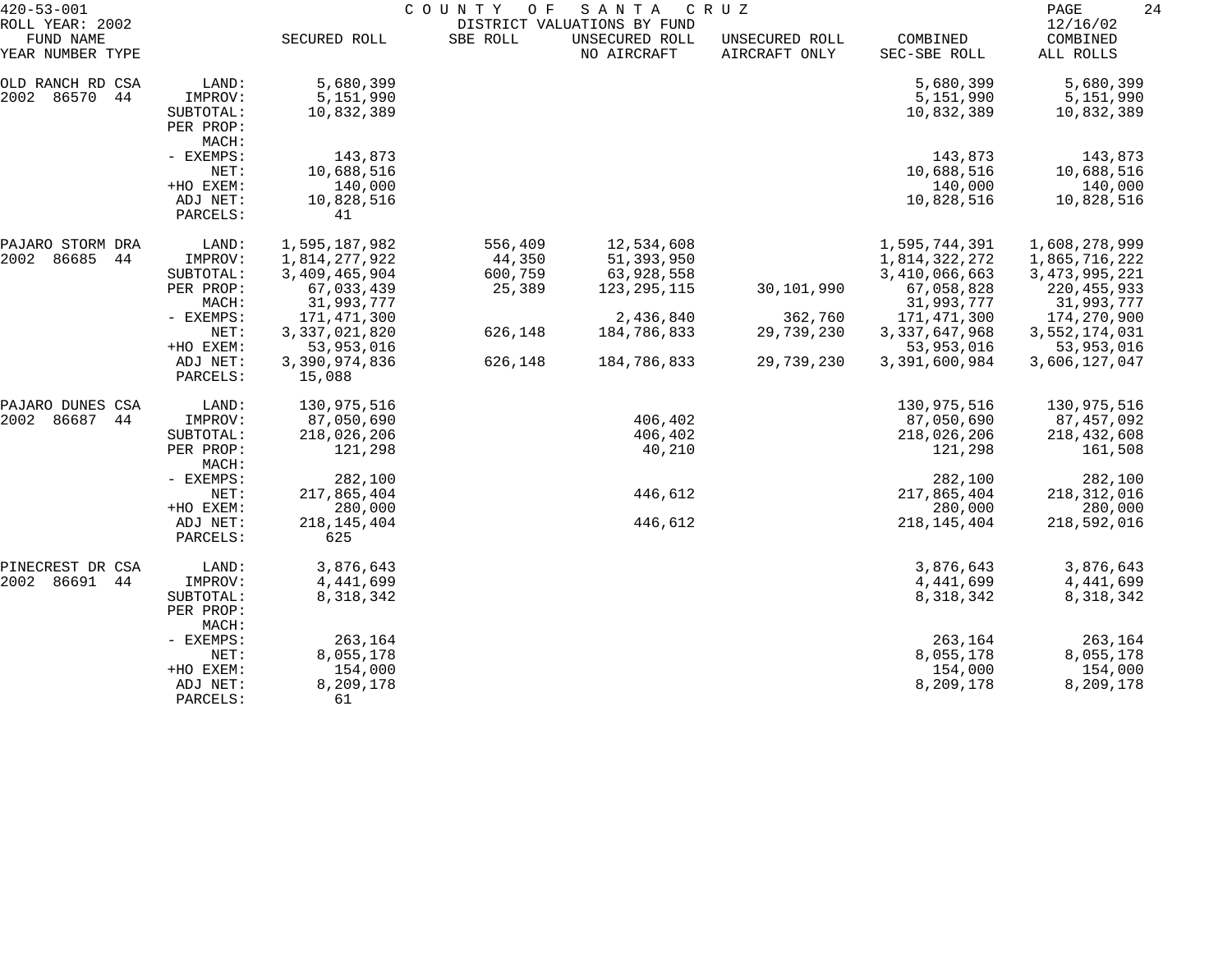| $420 - 53 - 001$                                 |                                            | COUNTY<br>SANTA<br>O F<br>C R U Z<br>DISTRICT VALUATIONS BY FUND |           |                                         |                                 |                                                |                                            |
|--------------------------------------------------|--------------------------------------------|------------------------------------------------------------------|-----------|-----------------------------------------|---------------------------------|------------------------------------------------|--------------------------------------------|
| ROLL YEAR: 2002<br>FUND NAME<br>YEAR NUMBER TYPE |                                            | SECURED ROLL                                                     | SBE ROLL  | UNSECURED ROLL<br>NO AIRCRAFT           | UNSECURED ROLL<br>AIRCRAFT ONLY | COMBINED<br>SEC-SBE ROLL                       | 12/16/02<br>COMBINED<br>ALL ROLLS          |
| PINE RIDGE CSA 2<br>2002<br>86697 44             | LAND:<br>IMPROV:<br>SUBTOTAL:              | 10,896,829<br>15,841,485<br>26,738,314                           |           |                                         |                                 | 10,896,829<br>15,841,485<br>26,738,314         | 10,896,829<br>15,841,485<br>26,738,314     |
|                                                  | PER PROP:<br>MACH:                         |                                                                  |           | 41,988                                  |                                 |                                                | 41,988                                     |
|                                                  | - EXEMPS:<br>NET:<br>+HO EXEM:             | 553,172<br>26, 185, 142<br>553,000                               |           | 41,988                                  |                                 | 553,172<br>26, 185, 142<br>553,000             | 553,172<br>26, 227, 130<br>553,000         |
|                                                  | ADJ NET:<br>PARCELS:                       | 26,738,142<br>97                                                 |           | 41,988                                  |                                 | 26,738,142                                     | 26,780,130                                 |
| PLACE DE MER CSA<br>2002<br>86698<br>44          | LAND:<br>IMPROV:                           | 25,838,471<br>14,834,593                                         |           |                                         |                                 | 25,838,471<br>14,834,593                       | 25,838,471<br>14,834,593                   |
|                                                  | SUBTOTAL:<br>PER PROP:<br>MACH:            | 40,673,064                                                       |           |                                         |                                 | 40,673,064                                     | 40,673,064                                 |
|                                                  | - EXEMPS:<br>NET:                          | 165,963<br>40,507,101                                            |           |                                         |                                 | 165,963<br>40,507,101                          | 165,963<br>40,507,101                      |
|                                                  | +HO EXEM:<br>ADJ NET:<br>PARCELS:          | 161,000<br>40,668,101<br>110                                     |           |                                         |                                 | 161,000<br>40,668,101                          | 161,000<br>40,668,101                      |
| RALSTON WAY CSA<br>2002<br>86699<br>44           | LAND:                                      | 2,004,962                                                        |           |                                         |                                 | 2,004,962                                      | 2,004,962                                  |
|                                                  | IMPROV:<br>SUBTOTAL:<br>PER PROP:<br>MACH: | 2,198,153<br>4,203,115                                           |           |                                         |                                 | 2,198,153<br>4,203,115                         | 2,198,153<br>4,203,115                     |
|                                                  | - EXEMPS:<br>NET:                          | 78,244<br>4,124,871                                              |           |                                         |                                 | 78,244<br>4,124,871                            | 78,244<br>4,124,871                        |
|                                                  | +HO EXEM:<br>ADJ NET:<br>PARCELS:          | 77,000<br>4,201,871<br>17                                        |           |                                         |                                 | 77,000<br>4,201,871                            | 77,000<br>4,201,871                        |
| SOQ VLG BUSN IMP                                 | LAND:                                      | 484,795,279                                                      | 3,014,235 | 4,100,222                               |                                 | 487,809,514                                    | 491,909,736                                |
| 2002 87101 41                                    | IMPROV:<br>SUBTOTAL:<br>PER PROP:          | 565, 197, 262<br>1,049,992,541<br>21, 285, 957                   | 3,014,235 | 5,943,626<br>10,043,848<br>34, 328, 313 |                                 | 565, 197, 262<br>1,053,006,776<br>21, 285, 957 | 571,140,888<br>1,063,050,624<br>55,614,270 |
|                                                  | MACH:<br>- EXEMPS:                         | 1,852,206<br>137,003,259                                         |           | 995,472                                 |                                 | 1,852,206<br>137,003,259                       | 1,852,206<br>137,998,731                   |
|                                                  | NET:<br>+HO EXEM:                          | 936, 127, 445<br>14,277,200                                      | 3,014,235 | 43,376,689                              |                                 | 939,141,680<br>14,277,200                      | 982,518,369<br>14,277,200                  |
|                                                  | ADJ NET:<br>PARCELS:                       | 950,404,645<br>3,888                                             | 3,014,235 | 43,376,689                              |                                 | 953, 418, 880                                  | 996,795,569                                |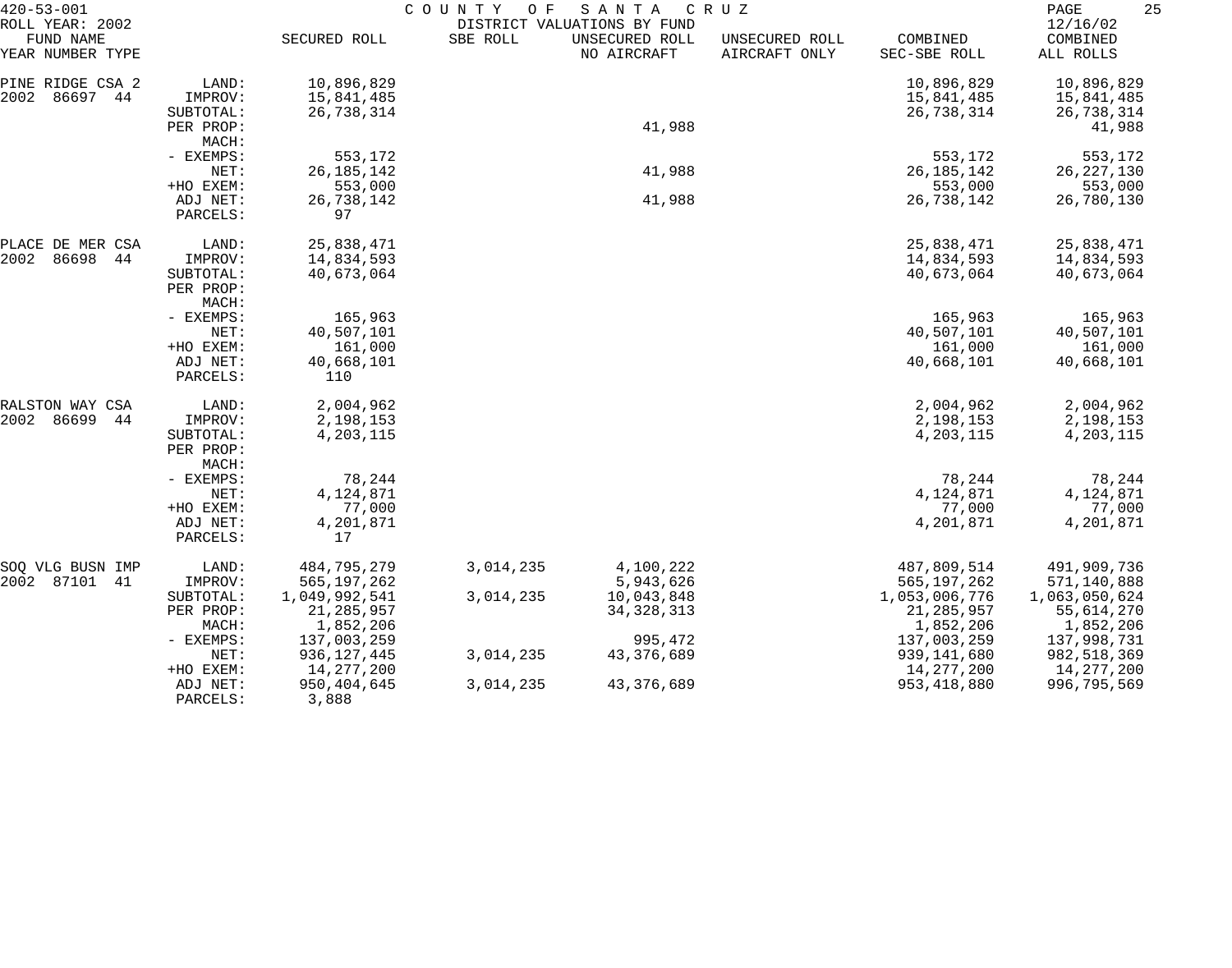| $420 - 53 - 001$              |                      | COUNTY<br>O F<br>S A N T A<br>C R U Z |           |                               |                                 |                          |                       |  |  |
|-------------------------------|----------------------|---------------------------------------|-----------|-------------------------------|---------------------------------|--------------------------|-----------------------|--|--|
| ROLL YEAR: 2002               |                      |                                       |           | DISTRICT VALUATIONS BY FUND   |                                 |                          | 12/16/02              |  |  |
| FUND NAME<br>YEAR NUMBER TYPE |                      | SECURED ROLL                          | SBE ROLL  | UNSECURED ROLL<br>NO AIRCRAFT | UNSECURED ROLL<br>AIRCRAFT ONLY | COMBINED<br>SEC-SBE ROLL | COMBINED<br>ALL ROLLS |  |  |
| SOQ VLG PKG IMP               | LAND:                | 484,795,279                           | 3,014,235 | 4,100,222                     |                                 | 487,809,514              | 491,909,736           |  |  |
| 2002 87102 41                 | IMPROV:              | 565, 197, 262                         |           | 5,943,626                     |                                 | 565, 197, 262            | 571,140,888           |  |  |
|                               | SUBTOTAL:            | 1,049,992,541                         | 3,014,235 | 10,043,848                    |                                 | 1,053,006,776            | 1,063,050,624         |  |  |
|                               | PER PROP:            | 21, 285, 957                          |           | 34, 328, 313                  |                                 | 21, 285, 957             | 55,614,270            |  |  |
|                               | MACH:                | 1,852,206                             |           |                               |                                 | 1,852,206                | 1,852,206             |  |  |
|                               | - EXEMPS:            | 137,003,259                           |           | 995,472                       |                                 | 137,003,259              | 137,998,731           |  |  |
|                               | NET:                 | 936, 127, 445                         | 3,014,235 | 43,376,689                    |                                 | 939,141,680              | 982,518,369           |  |  |
|                               | +HO EXEM:            | 14,277,200                            |           |                               |                                 | 14,277,200               | 14,277,200            |  |  |
|                               | ADJ NET:<br>PARCELS: | 950,404,645<br>3,888                  | 3,014,235 | 43,376,689                    |                                 | 953, 418, 880            | 996,795,569           |  |  |
| PARKS & REC CSA               | LAND:                | 6, 207, 612, 514                      | 4,103,530 | 19,836,377                    |                                 | 6, 211, 716, 044         | 6, 231, 552, 421      |  |  |
| 2002 87704 44                 | IMPROV:              | 5,720,235,933                         | 293,559   | 46,883,267                    |                                 | 5,720,529,492            | 5,767,412,759         |  |  |
|                               | SUBTOTAL:            | 11,927,848,447                        | 4,397,089 | 66,719,644                    |                                 | 11,932,245,536           | 11,998,965,180        |  |  |
|                               | PER PROP:            | 66, 253, 842                          | 209,191   | 123,865,205                   | 487,200                         | 66, 463, 033             | 190,815,438           |  |  |
|                               | MACH:                | 66,820,805                            |           |                               |                                 | 66,820,805               | 66,820,805            |  |  |
|                               | - EXEMPS:            | 474,181,974                           |           | 3, 154, 635                   |                                 | 474, 181, 974            | 477,336,609           |  |  |
|                               | NET:                 | 11,586,741,120                        | 4,606,280 | 187,430,214                   | 487,200                         | 11,591,347,400           | 11,779,264,814        |  |  |
|                               | +HO EXEM:            | 172,599,669                           |           |                               |                                 | 172,599,669              | 172,599,669           |  |  |
|                               | ADJ NET:<br>PARCELS: | 11,759,340,789<br>52,114              | 4,606,280 | 187,430,214                   | 487,200                         | 11,763,947,069           | 11,951,864,483        |  |  |
| STREETSCAPE CSA               | LAND:                | 1,518,912,906                         | 3,287,530 | 7,588,396                     |                                 | 1,522,200,436            | 1,529,788,832         |  |  |
| 2002 87705<br>44              | IMPROV:              | 1,404,858,656                         | 20,717    | 10,203,533                    |                                 | 1,404,879,373            | 1,415,082,906         |  |  |
|                               | SUBTOTAL:            | 2,923,771,562                         | 3,308,247 | 17,791,929                    |                                 | 2,927,079,809            | 2,944,871,738         |  |  |
|                               | PER PROP:            | 24,882,843                            | 11,860    | 50,964,771                    |                                 | 24,894,703               | 75,859,474            |  |  |
|                               | MACH:                | 2,522,509                             |           |                               |                                 | 2,522,509                | 2,522,509             |  |  |
|                               | - EXEMPS:            | 188,918,245                           |           | 1,987,734                     |                                 | 188,918,245              | 190,905,979           |  |  |
|                               | NET:                 | 2,762,258,669                         | 3,320,107 | 66,768,966                    |                                 | 2,765,578,776            | 2,832,347,742         |  |  |
|                               | +HO EXEM:            | 43,005,200                            |           |                               |                                 | 43,005,200               | 43,005,200            |  |  |
|                               | ADJ NET:<br>PARCELS: | 2,805,263,869<br>11,610               | 3,320,107 | 66,768,966                    |                                 | 2,808,583,976            | 2,875,352,942         |  |  |
| REDWOOD DR CSA 3              | LAND:                | 15,008,524                            |           |                               |                                 | 15,008,524               | 15,008,524            |  |  |
| 2002 87710 44                 | IMPROV:              | 15, 145, 193                          |           |                               |                                 | 15, 145, 193             | 15,145,193            |  |  |
|                               | SUBTOTAL:            | 30, 153, 717                          |           |                               |                                 | 30, 153, 717             | 30, 153, 717          |  |  |
|                               | PER PROP:<br>MACH:   | 53,287                                |           | 12,980                        |                                 | 53,287                   | 66,267                |  |  |
|                               | - EXEMPS:            | 1,430,316                             |           |                               |                                 | 1,430,316                | 1,430,316             |  |  |
|                               | NET:                 | 28,776,688                            |           | 12,980                        |                                 | 28,776,688               | 28,789,668            |  |  |
|                               | +HO EXEM:            | 600,600                               |           |                               |                                 | 600,600                  | 600,600               |  |  |
|                               | ADJ NET:<br>PARCELS: | 29, 377, 288<br>290                   |           | 12,980                        |                                 | 29, 377, 288             | 29,390,268            |  |  |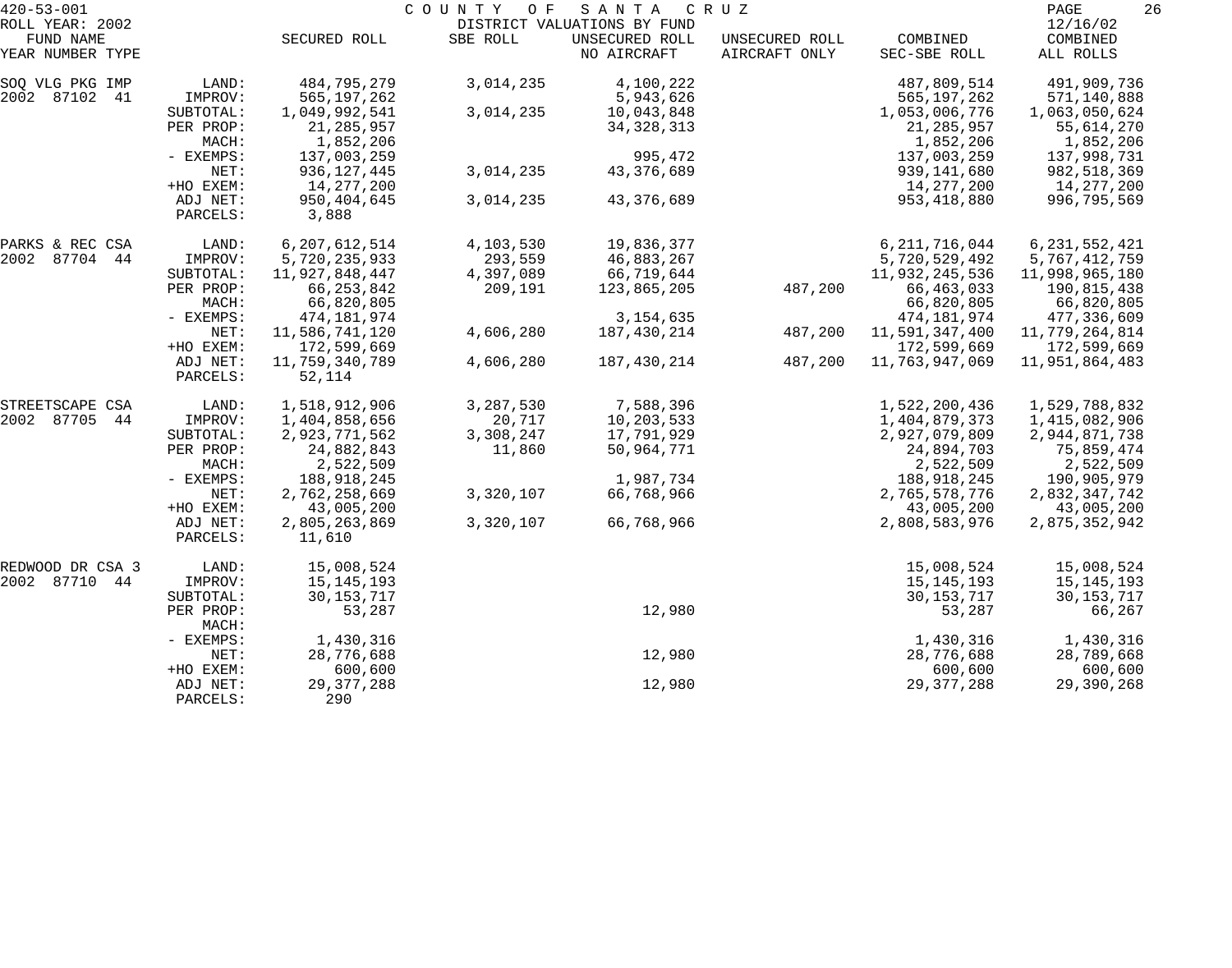| $420 - 53 - 001$                                 |                                            | COUNTY<br>O F<br>SANTA<br>C R U Z<br>DISTRICT VALUATIONS BY FUND |          |                               |                                 |                                     |                                     |  |  |
|--------------------------------------------------|--------------------------------------------|------------------------------------------------------------------|----------|-------------------------------|---------------------------------|-------------------------------------|-------------------------------------|--|--|
| ROLL YEAR: 2002<br>FUND NAME<br>YEAR NUMBER TYPE |                                            | SECURED ROLL                                                     | SBE ROLL | UNSECURED ROLL<br>NO AIRCRAFT | UNSECURED ROLL<br>AIRCRAFT ONLY | COMBINED<br>SEC-SBE ROLL            | 12/16/02<br>COMBINED<br>ALL ROLLS   |  |  |
| REED ST CSA 39<br>2002<br>87711<br>44            | LAND:<br>IMPROV:<br>SUBTOTAL:              | 1,284,973<br>967,800<br>2, 252, 773                              |          |                               |                                 | 1,284,973<br>967,800<br>2, 252, 773 | 1,284,973<br>967,800<br>2, 252, 773 |  |  |
|                                                  | PER PROP:<br>MACH:                         |                                                                  |          |                               |                                 |                                     |                                     |  |  |
|                                                  | - EXEMPS:<br>NET:                          | 15,705<br>2,237,068                                              |          |                               |                                 | 15,705<br>2,237,068                 | 15,705<br>2,237,068                 |  |  |
|                                                  | +HO EXEM:                                  | 14,000                                                           |          |                               |                                 | 14,000                              | 14,000                              |  |  |
|                                                  | ADJ NET:<br>PARCELS:                       | 2,251,068<br>14                                                  |          |                               |                                 | 2,251,068                           | 2,251,068                           |  |  |
| ROBERTS RD CSA 3                                 | LAND:                                      | 5,511,086                                                        |          |                               |                                 | 5,511,086                           | 5,511,086                           |  |  |
| 87712<br>2002<br>44                              | IMPROV:<br>SUBTOTAL:<br>PER PROP:<br>MACH: | 5,459,166<br>10,970,252                                          |          |                               |                                 | 5,459,166<br>10,970,252             | 5,459,166<br>10,970,252             |  |  |
|                                                  | - EXEMPS:                                  | 229,789                                                          |          |                               |                                 | 229,789                             | 229,789                             |  |  |
|                                                  | NET:<br>+HO EXEM:                          | 10,740,463<br>203,000                                            |          |                               |                                 | 10,740,463<br>203,000               | 10,740,463<br>203,000               |  |  |
|                                                  | ADJ NET:<br>PARCELS:                       | 10,943,463<br>99                                                 |          |                               |                                 | 10,943,463                          | 10,943,463                          |  |  |
| ROBAK DR CSA 16                                  | LAND:                                      | 9,018,000                                                        |          |                               |                                 | 9,018,000                           | 9,018,000                           |  |  |
| 87737<br>2002<br>44                              | IMPROV:<br>SUBTOTAL:                       | 8,883,943<br>17,901,943                                          |          |                               |                                 | 8,883,943<br>17,901,943             | 8,883,943<br>17,901,943             |  |  |
|                                                  | PER PROP:<br>MACH:                         |                                                                  |          | 24,712                        |                                 |                                     | 24,712                              |  |  |
|                                                  | - EXEMPS:                                  | 310,074                                                          |          |                               |                                 | 310,074                             | 310,074                             |  |  |
|                                                  | NET:<br>+HO EXEM:                          | 17,591,869<br>308,000                                            |          | 24,712                        |                                 | 17,591,869<br>308,000               | 17,616,581<br>308,000               |  |  |
|                                                  | ADJ NET:<br>PARCELS:                       | 17,899,869<br>77                                                 |          | 24,712                        |                                 | 17,899,869                          | 17,924,581                          |  |  |
| ROLLING WDS CSA                                  | LAND:                                      | 5,513,892                                                        |          |                               |                                 | 5,513,892                           | 5,513,892                           |  |  |
| 2002 87738<br>44                                 | IMPROV:<br>SUBTOTAL:                       | 6,002,456<br>11,516,348                                          |          |                               |                                 | 6,002,456<br>11,516,348             | 6,002,456<br>11,516,348             |  |  |
|                                                  | PER PROP:<br>MACH:                         |                                                                  |          | 16,704                        |                                 |                                     | 16,704                              |  |  |
|                                                  | - EXEMPS:                                  | 204,040                                                          |          |                               |                                 | 204,040                             | 204,040                             |  |  |
|                                                  | NET:<br>+HO EXEM:                          | 11, 312, 308<br>203,000                                          |          | 16,704                        |                                 | 11, 312, 308<br>203,000             | 11,329,012<br>203,000               |  |  |
|                                                  | ADJ NET:<br>PARCELS:                       | 11,515,308<br>38                                                 |          | 16,704                        |                                 | 11,515,308                          | 11,532,012                          |  |  |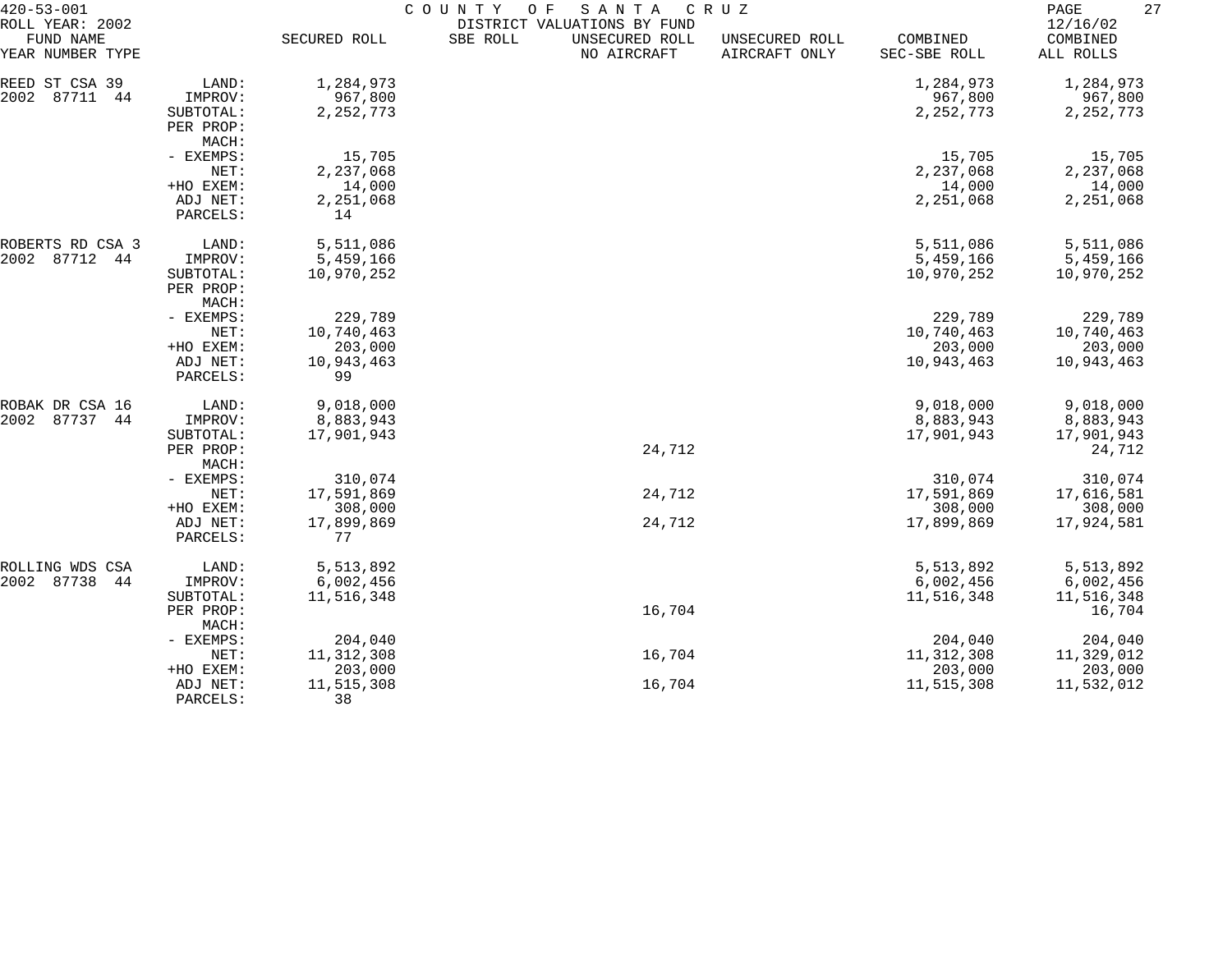| $420 - 53 - 001$                                 |                                                                  | COUNTY OF<br>SANTA<br>C R U Z<br>DISTRICT VALUATIONS BY FUND                                     |                                                |                                                                   |                                 |                                                                                                  |                                                                                                |  |
|--------------------------------------------------|------------------------------------------------------------------|--------------------------------------------------------------------------------------------------|------------------------------------------------|-------------------------------------------------------------------|---------------------------------|--------------------------------------------------------------------------------------------------|------------------------------------------------------------------------------------------------|--|
| ROLL YEAR: 2002<br>FUND NAME<br>YEAR NUMBER TYPE |                                                                  | SECURED ROLL                                                                                     | SBE ROLL                                       | UNSECURED ROLL<br>NO AIRCRAFT                                     | UNSECURED ROLL<br>AIRCRAFT ONLY | COMBINED<br>SEC-SBE ROLL                                                                         | 12/16/02<br>COMBINED<br>ALL ROLLS                                                              |  |
| SND DLLR BCH CSA<br>2002 88832 44                | LAND:<br>IMPROV:<br>SUBTOTAL:<br>PER PROP:<br>MACH:              | 34,581,236<br>30, 294, 811<br>64,876,047                                                         |                                                | 39,096                                                            |                                 | 34,581,236<br>30, 294, 811<br>64,876,047                                                         | 34,581,236<br>30, 294, 811<br>64,876,047<br>39,096                                             |  |
|                                                  | - EXEMPS:<br>NET:<br>+HO EXEM:                                   | 385,000<br>64,491,047<br>385,000                                                                 |                                                | 39,096                                                            |                                 | 385,000<br>64,491,047<br>385,000                                                                 | 385,000<br>64,530,143<br>385,000                                                               |  |
|                                                  | ADJ NET:<br>PARCELS:                                             | 64,876,047<br>190                                                                                |                                                | 39,096                                                            |                                 | 64,876,047                                                                                       | 64, 915, 143                                                                                   |  |
| SC FLD CT & WC Z<br>2002 88836<br>70             | LAND:<br>IMPROV:<br>SUBTOTAL:                                    | 11,024,151,228<br>10,979,864,330<br>22,004,015,558                                               | 5,777,737<br>643,618<br>6, 421, 355            | 58, 451, 915<br>199,456,499<br>257,908,414                        |                                 | 11,029,928,965<br>10,980,507,948<br>22,010,436,913                                               | 11,088,380,880<br>11,179,964,447<br>22, 268, 345, 327                                          |  |
|                                                  | PER PROP:<br>MACH:<br>- EXEMPS:                                  | 199,068,880<br>169, 153, 803<br>843,476,668                                                      | 413,549                                        | 526,666,543<br>13,864,804                                         | 30,595,190<br>362,760           | 199,482,429<br>169, 153, 803<br>843, 476, 668                                                    | 756,744,162<br>169,153,803<br>857,704,232                                                      |  |
|                                                  | NET:<br>+HO EXEM:                                                | 21,528,761,573<br>312,711,099                                                                    | 6,834,904                                      | 770,710,153<br>196,598                                            | 30, 232, 430                    | 21, 535, 596, 477<br>312,711,099                                                                 | 22,336,539,060<br>312,907,697                                                                  |  |
|                                                  | ADJ NET:<br>PARCELS:                                             | 21,841,472,672<br>93,050                                                                         | 6,834,904                                      | 770,906,751                                                       | 30, 232, 430                    | 21,848,307,576                                                                                   | 22,649,446,757                                                                                 |  |
| SC FLD CT & WC Z<br>2002 88837<br>70             | LAND:<br>IMPROV:<br>SUBTOTAL:<br>PER PROP:<br>MACH:<br>- EXEMPS: | 2,184,866,468<br>2,028,985,346<br>4, 213, 851, 814<br>30, 164, 231<br>3, 153, 926<br>230,544,981 | 3,924,818<br>199,344<br>4, 124, 162<br>114,117 | 11,042,058<br>38,682,963<br>49,725,021<br>87,674,270<br>2,886,763 |                                 | 2,188,791,286<br>2,029,184,690<br>4, 217, 975, 976<br>30, 278, 348<br>3, 153, 926<br>230,544,981 | 2,199,833,344<br>2,067,867,653<br>4,267,700,997<br>117,952,618<br>3, 153, 926<br>233, 431, 744 |  |
|                                                  | NET:<br>+HO EXEM:<br>ADJ NET:<br>PARCELS:                        | 4,016,624,990<br>56, 417, 200<br>4,073,042,190<br>16,146                                         | 4,238,279<br>4,238,279                         | 134,512,528<br>134,512,528                                        |                                 | 4,020,863,269<br>56,417,200<br>4,077,280,469                                                     | 4, 155, 375, 797<br>56,417,200<br>4, 211, 792, 997                                             |  |
| SC FLD CT & WC G<br>2002 88838<br>70             | LAND:<br>IMPROV:<br>SUBTOTAL:<br>PER PROP:                       | 11,024,679,494<br>10,980,434,839<br>22,005,114,333<br>199,068,880                                | 5,777,737<br>643,618<br>6, 421, 355<br>413,549 | 58,451,915<br>199,456,499<br>257,908,414<br>526,666,543           | 30,595,190                      | 11,030,457,231<br>10,981,078,457<br>22,011,535,688<br>199,482,429                                | 11,088,909,146<br>11,180,534,956<br>22, 269, 444, 102<br>756,744,162                           |  |
|                                                  | MACH:<br>$-$ EXEMPS:<br>NET:                                     | 169, 153, 803<br>843,490,668<br>21,529,846,348                                                   | 6,834,904                                      | 13,864,804<br>770,710,153                                         | 362,760<br>30, 232, 430         | 169, 153, 803<br>843,490,668<br>21,536,681,252                                                   | 169,153,803<br>857,718,232<br>22, 337, 623, 835                                                |  |
|                                                  | +HO EXEM:<br>ADJ NET:<br>PARCELS:                                | 312,725,099<br>21,842,571,447<br>93,054                                                          | 6,834,904                                      | 196,598<br>770,906,751                                            | 30, 232, 430                    | 312,725,099<br>21,849,406,351                                                                    | 312,921,697<br>22,650,545,532                                                                  |  |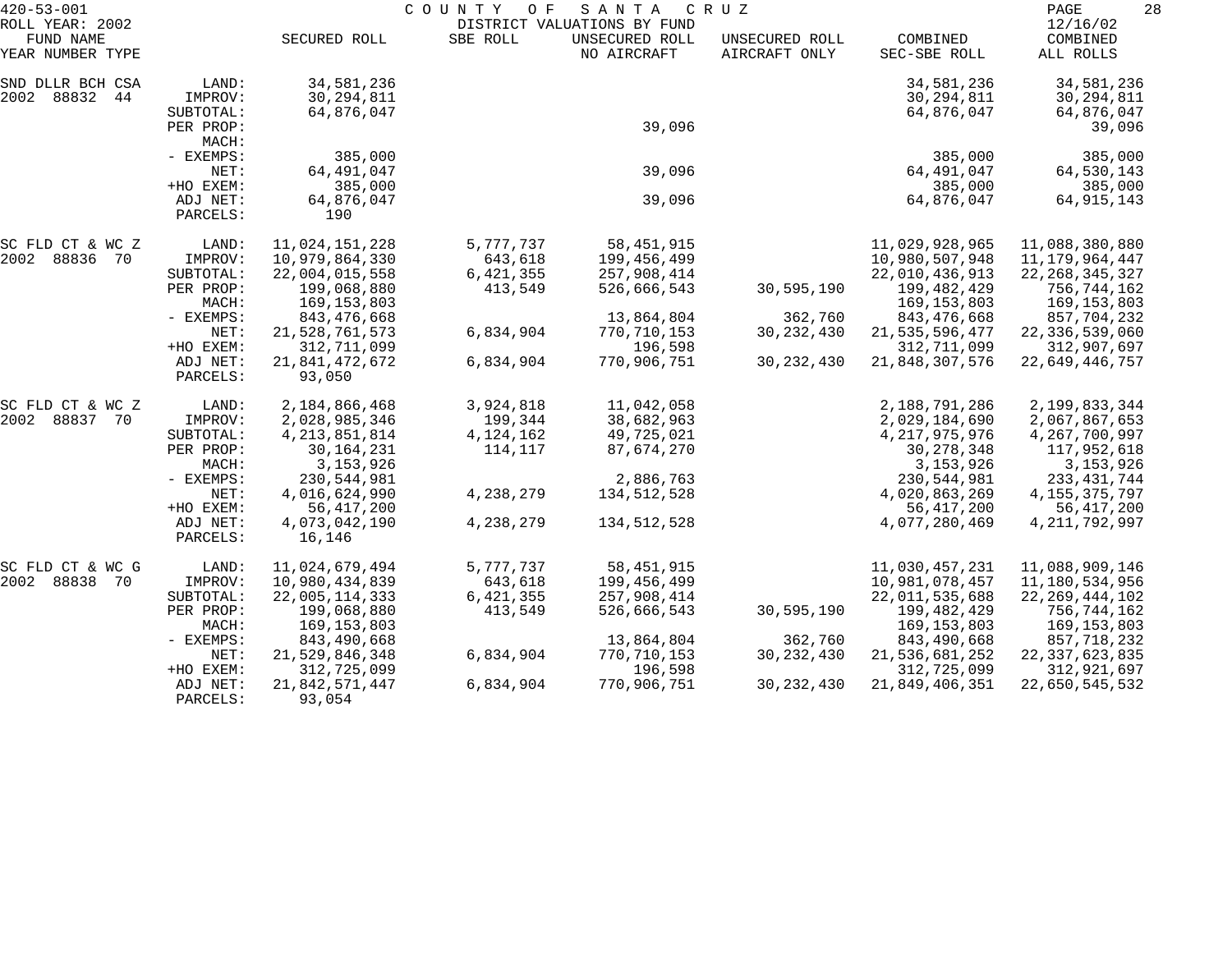| $420 - 53 - 001$              |           | COUNTY<br>O F<br>SANTA<br>C R U Z |          |                               |                                 |                          |                       |  |
|-------------------------------|-----------|-----------------------------------|----------|-------------------------------|---------------------------------|--------------------------|-----------------------|--|
| ROLL YEAR: 2002               |           |                                   |          | DISTRICT VALUATIONS BY FUND   |                                 |                          | 12/16/02              |  |
| FUND NAME<br>YEAR NUMBER TYPE |           | SECURED ROLL                      | SBE ROLL | UNSECURED ROLL<br>NO AIRCRAFT | UNSECURED ROLL<br>AIRCRAFT ONLY | COMBINED<br>SEC-SBE ROLL | COMBINED<br>ALL ROLLS |  |
|                               |           |                                   |          |                               |                                 |                          |                       |  |
| SC FLD CT & WC Z              | LAND:     | 1,024,893,443                     | 335,679  | 3,266,075                     |                                 | 1,025,229,122            | 1,028,495,197         |  |
| 2002 88839 44                 | IMPROV:   | 1,010,090,845                     | 143,873  | 6,749,436                     |                                 | 1,010,234,718            | 1,016,984,154         |  |
|                               | SUBTOTAL: | 2,034,984,288                     | 479,552  | 10,015,511                    |                                 | 2,035,463,840            | 2,045,479,351         |  |
|                               | PER PROP: | 3,929,253                         | 123,500  | 16,963,610                    | 6,000                           | 4,052,753                | 21,022,363            |  |
|                               | MACH:     | 1,357,965                         |          |                               |                                 | 1,357,965                | 1,357,965             |  |
|                               | - EXEMPS: | 91, 212, 195                      |          | 45,047                        |                                 | 91, 212, 195             | 91,257,242            |  |
|                               | NET:      | 1,949,059,311                     | 603,052  | 26,934,074                    | 6,000                           | 1,949,662,363            | 1,976,602,437         |  |
|                               | +HO EXEM: | 41,189,612                        |          |                               |                                 | 41,189,612               | 41,189,612            |  |
|                               | ADJ NET:  | 1,990,248,923                     | 603,052  | 26,934,074                    | 6,000                           | 1,990,851,975            | 2,017,792,049         |  |
|                               | PARCELS:  | 17,547                            |          |                               |                                 |                          |                       |  |
| SC FLD CT & WC Z              | LAND:     | 1,339,914,333                     | 194,526  | 5,656,315                     |                                 | 1,340,108,859            | 1,345,765,174         |  |
| 2002 88843 70                 | IMPROV:   | 1,089,710,297                     | 76,448   | 6,447,038                     |                                 | 1,089,786,745            | 1,096,233,783         |  |
|                               | SUBTOTAL: | 2,429,624,630                     | 270,974  | 12,103,353                    |                                 | 2,429,895,604            | 2, 441, 998, 957      |  |
|                               | PER PROP: | 5,731,239                         | 43,764   | 15,743,007                    |                                 | 5,775,003                | 21,518,010            |  |
|                               | MACH:     | 807,497                           |          |                               |                                 | 807,497                  | 807,497               |  |
|                               | - EXEMPS: | 46,612,395                        |          | 884,041                       |                                 | 46,612,395               | 47,496,436            |  |
|                               | NET:      | 2,389,550,971                     | 314,738  | 26,962,319                    |                                 | 2,389,865,709            | 2,416,828,028         |  |
|                               | +HO EXEM: | 28, 463, 400                      |          |                               |                                 | 28, 463, 400             | 28,463,400            |  |
|                               | ADJ NET:  | 2, 418, 014, 371                  | 314,738  | 26,962,319                    |                                 | 2, 418, 329, 109         | 2, 445, 291, 428      |  |
|                               | PARCELS:  | 8,291                             |          |                               |                                 |                          |                       |  |
| SC FLD CT & WC Z              | LAND:     | 1,595,187,982                     | 556,409  | 12,534,608                    |                                 | 1,595,744,391            | 1,608,278,999         |  |
| 2002 88844 44                 | IMPROV:   | 1,814,277,922                     | 44,350   | 51,393,950                    |                                 | 1,814,322,272            | 1,865,716,222         |  |
|                               | SUBTOTAL: | 3,409,465,904                     | 600,759  | 63,928,558                    |                                 | 3,410,066,663            | 3, 473, 995, 221      |  |
|                               | PER PROP: | 67,033,439                        | 25,389   | 123,295,115                   | 30,101,990                      | 67,058,828               | 220, 455, 933         |  |
|                               | MACH:     | 31,993,777                        |          |                               |                                 | 31,993,777               | 31,993,777            |  |
|                               | - EXEMPS: | 171,471,300                       |          | 2,436,840                     | 362,760                         | 171,471,300              | 174,270,900           |  |
|                               | NET:      | 3, 337, 021, 820                  | 626,148  | 184,786,833                   | 29,739,230                      | 3, 337, 647, 968         | 3,552,174,031         |  |
|                               | +HO EXEM: | 53,953,016                        |          |                               |                                 | 53,953,016               | 53,953,016            |  |
|                               | ADJ NET:  | 3,390,974,836                     | 626,148  | 184,786,833                   | 29,739,230                      | 3,391,600,984            | 3,606,127,047         |  |
|                               | PARCELS:  | 15,088                            |          |                               |                                 |                          |                       |  |
| SUMMIT WEST CSA               | LAND:     | 34,667,021                        |          |                               |                                 | 34,667,021               | 34,667,021            |  |
| 2002<br>88845<br>44           | IMPROV:   | 36, 326, 178                      |          |                               |                                 | 36, 326, 178             | 36, 326, 178          |  |
|                               | SUBTOTAL: | 70,993,199                        |          |                               |                                 | 70,993,199               | 70,993,199            |  |
|                               | PER PROP: |                                   |          | 121,178                       |                                 |                          | 121,178               |  |
|                               | MACH:     |                                   |          |                               |                                 |                          |                       |  |
|                               | - EXEMPS: | 999,103                           |          |                               |                                 | 999,103                  | 999,103               |  |
|                               | NET:      | 69,994,096                        |          | 121,178                       |                                 | 69,994,096               | 70, 115, 274          |  |
|                               | +HO EXEM: | 994,000                           |          |                               |                                 | 994,000                  | 994,000               |  |
|                               | ADJ NET:  | 70,988,096                        |          | 121,178                       |                                 | 70,988,096               | 71,109,274            |  |
|                               | PARCELS:  | 223                               |          |                               |                                 |                          |                       |  |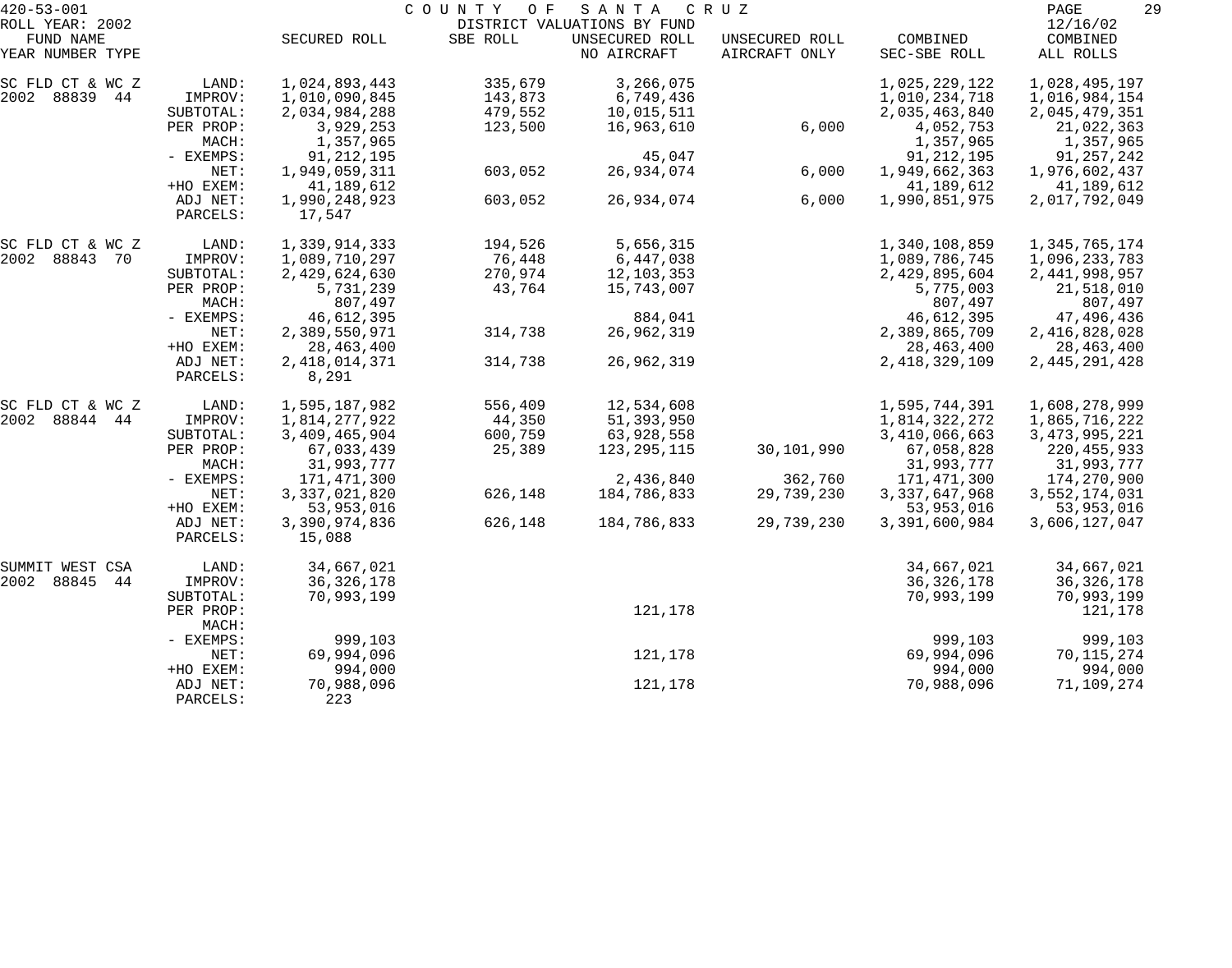| $420 - 53 - 001$    |           |                  | COUNTY OF | SANTA                       | C R U Z        |                  | 30<br>PAGE       |
|---------------------|-----------|------------------|-----------|-----------------------------|----------------|------------------|------------------|
| ROLL YEAR: 2002     |           |                  |           | DISTRICT VALUATIONS BY FUND |                |                  | 12/16/02         |
| FUND NAME           |           | SECURED ROLL     | SBE ROLL  | UNSECURED ROLL              | UNSECURED ROLL | COMBINED         | COMBINED         |
| YEAR NUMBER TYPE    |           |                  |           | NO AIRCRAFT                 | AIRCRAFT ONLY  | SEC-SBE ROLL     | ALL ROLLS        |
| SEPTNK MGMT CSA1    | LAND:     | 2,001,144,581    | 415,538   | 4,344,385                   |                | 2,001,560,119    | 2,005,904,504    |
| 2002<br>88877<br>41 | IMPROV:   | 1,995,078,036    | 147,791   | 15,488,299                  |                | 1,995,225,827    | 2,010,714,126    |
|                     | SUBTOTAL: | 3,996,222,617    | 563,329   | 19,832,684                  |                | 3,996,785,946    | 4,016,618,630    |
|                     | PER PROP: | 14, 317, 335     | 125,743   | 26,518,867                  | 493,200        | 14,443,078       | 41, 455, 145     |
|                     | MACH:     | 9,699,123        |           |                             |                | 9,699,123        | 9,699,123        |
|                     | - EXEMPS: | 139,000,588      |           | 45,047                      |                | 139,000,588      | 139,045,635      |
|                     | NET:      | 3,881,238,487    | 689,072   | 46,306,504                  | 493,200        | 3,881,927,559    | 3,928,727,263    |
|                     | +HO EXEM: | 69,754,221       |           |                             |                | 69,754,221       | 69,754,221       |
|                     | ADJ NET:  | 3,950,992,708    | 689,072   | 46,306,504                  | 493,200        | 3,951,681,780    | 3,998,481,484    |
|                     | PARCELS:  | 25,430           |           |                             |                |                  |                  |
|                     |           |                  |           |                             |                |                  |                  |
| SEP TNK MNT CSA     | LAND:     | 3, 454, 262, 719 | 667,832   | 4,851,704                   |                | 3, 454, 930, 551 | 3, 459, 782, 255 |
| 2002<br>88878<br>41 | IMPROV:   | 3, 327, 885, 107 | 231,198   | 29,964,639                  |                | 3, 328, 116, 305 | 3,358,080,944    |
|                     | SUBTOTAL: | 6,782,147,826    | 899,030   | 34,816,343                  |                | 6,783,046,856    | 6,817,863,199    |
|                     | PER PROP: | 34,996,192       | 173,491   | 54, 557, 590                | 493,200        | 35,169,683       | 90,220,473       |
|                     | MACH:     | 63,490,799       |           |                             |                | 63,490,799       | 63,490,799       |
|                     | - EXEMPS: | 240,449,449      |           | 282,860                     |                | 240, 449, 449    | 240,732,309      |
|                     | NET:      | 6,640,185,368    | 1,072,521 | 89,091,073                  | 493,200        | 6,641,257,889    | 6,730,842,162    |
|                     | +HO EXEM: | 108,946,924      |           |                             |                | 108,946,924      | 108,946,924      |
|                     | ADJ NET:  | 6,749,132,292    | 1,072,521 | 89,091,073                  | 493,200        | 6,750,204,813    | 6,839,789,086    |
|                     | PARCELS:  | 36,544           |           |                             |                |                  |                  |
| SUNLIT LANE CSA     | LAND:     | 6,212,639        |           |                             |                | 6,212,639        | 6,212,639        |
| 2002<br>88880<br>44 | IMPROV:   | 7,238,020        |           |                             |                | 7,238,020        | 7,238,020        |
|                     | SUBTOTAL: | 13,450,659       |           |                             |                | 13,450,659       | 13,450,659       |
|                     | PER PROP: |                  |           | 69,626                      |                |                  | 69,626           |
|                     | MACH:     |                  |           |                             |                |                  |                  |
|                     | - EXEMPS: | 203,000          |           |                             |                | 203,000          | 203,000          |
|                     | NET:      | 13, 247, 659     |           | 69,626                      |                | 13, 247, 659     | 13, 317, 285     |
|                     | +HO EXEM: | 203,000          |           |                             |                | 203,000          | 203,000          |
|                     | ADJ NET:  | 13,450,659       |           | 69,626                      |                | 13,450,659       | 13,520,285       |
|                     | PARCELS:  | 44               |           |                             |                |                  |                  |
| SUNBEAM WDS CSA     | LAND:     | 3,631,032        |           |                             |                | 3,631,032        | 3,631,032        |
| 2002<br>88881<br>44 | IMPROV:   | 3,734,657        |           |                             |                | 3,734,657        | 3,734,657        |
|                     | SUBTOTAL: | 7,365,689        |           |                             |                | 7,365,689        | 7,365,689        |
|                     | PER PROP: |                  |           | 8,123                       |                |                  | 8,123            |
|                     | MACH:     |                  |           |                             |                |                  |                  |
|                     | - EXEMPS: | 199,899          |           |                             |                | 199,899          | 199,899          |
|                     | NET:      | 7,165,790        |           | 8,123                       |                | 7,165,790        | 7,173,913        |
|                     | +HO EXEM: | 196,000          |           |                             |                | 196,000          | 196,000          |
|                     | ADJ NET:  | 7,361,790        |           | 8,123                       |                | 7,361,790        | 7,369,913        |
|                     | PARCELS:  | 66               |           |                             |                |                  |                  |
|                     |           |                  |           |                             |                |                  |                  |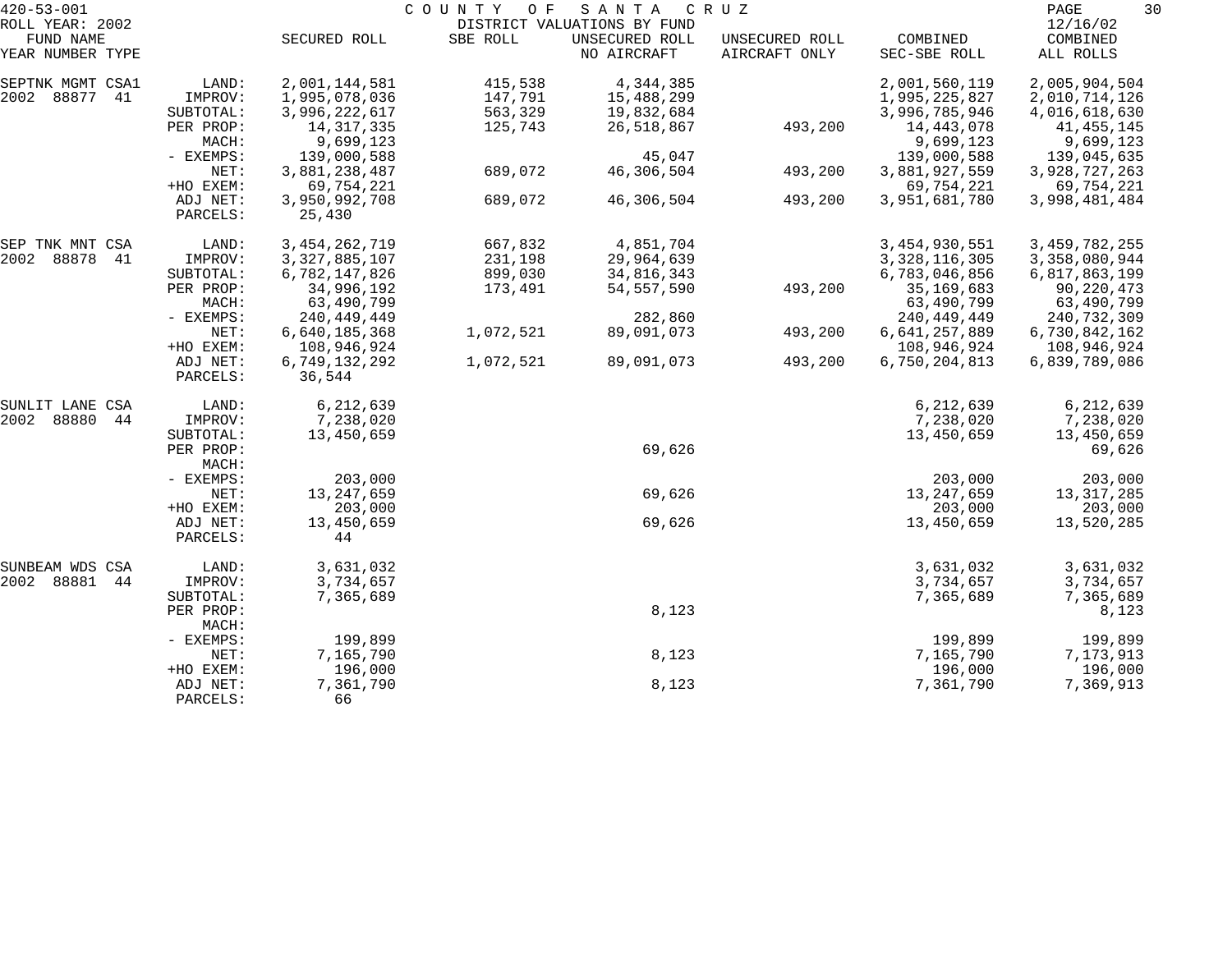| $420 - 53 - 001$                                 |                                 | COUNTY<br>O F<br>SANTA<br>CRUZ |                                                                          |                                 |                          |                                   |  |  |
|--------------------------------------------------|---------------------------------|--------------------------------|--------------------------------------------------------------------------|---------------------------------|--------------------------|-----------------------------------|--|--|
| ROLL YEAR: 2002<br>FUND NAME<br>YEAR NUMBER TYPE |                                 | SECURED ROLL                   | DISTRICT VALUATIONS BY FUND<br>SBE ROLL<br>UNSECURED ROLL<br>NO AIRCRAFT | UNSECURED ROLL<br>AIRCRAFT ONLY | COMBINED<br>SEC-SBE ROLL | 12/16/02<br>COMBINED<br>ALL ROLLS |  |  |
| VINEYARD CSA 50                                  | LAND:                           | 5,748,222                      |                                                                          |                                 | 5,748,222                | 5,748,222                         |  |  |
| 88883<br>2002<br>44                              | IMPROV:                         | 8,044,920                      |                                                                          |                                 | 8,044,920                | 8,044,920                         |  |  |
|                                                  | SUBTOTAL:<br>PER PROP:<br>MACH: | 13,793,142                     | 10,631                                                                   |                                 | 13,793,142               | 13,793,142<br>10,631              |  |  |
|                                                  | - EXEMPS:                       | 281,561                        |                                                                          |                                 | 281,561                  | 281,561                           |  |  |
|                                                  | NET:                            | 13,511,581                     | 10,631                                                                   |                                 | 13,511,581               | 13,522,212                        |  |  |
|                                                  | +HO EXEM:                       | 280,000                        |                                                                          |                                 | 280,000                  | 280,000                           |  |  |
|                                                  | ADJ NET:<br>PARCELS:            | 13,791,581<br>57               | 10,631                                                                   |                                 | 13,791,581               | 13,802,212                        |  |  |
| TRESTLE BCH CSA                                  | LAND:                           | 5,980,616                      |                                                                          |                                 | 5,980,616                | 5,980,616                         |  |  |
| 88885<br>2002<br>44                              | IMPROV:                         | 3,149,920                      |                                                                          |                                 | 3,149,920                | 3,149,920                         |  |  |
|                                                  | SUBTOTAL:<br>PER PROP:<br>MACH: | 9,130,536                      |                                                                          |                                 | 9,130,536                | 9,130,536                         |  |  |
|                                                  | - EXEMPS:                       | 56,000                         |                                                                          |                                 | 56,000                   | 56,000                            |  |  |
|                                                  | NET:                            | 9,074,536                      |                                                                          |                                 | 9,074,536                | 9,074,536                         |  |  |
|                                                  | +HO EXEM:                       | 56,000                         |                                                                          |                                 | 56,000                   | 56,000                            |  |  |
|                                                  | ADJ NET:<br>PARCELS:            | 9,130,536<br>24                |                                                                          |                                 | 9,130,536                | 9,130,536                         |  |  |
| VIEW CIRCLE CSA                                  | LAND:                           | 1,101,491                      |                                                                          |                                 | 1,101,491                | 1,101,491                         |  |  |
| 2002<br>89960<br>44                              | IMPROV:                         | 1,464,803                      |                                                                          |                                 | 1,464,803                | 1,464,803                         |  |  |
|                                                  | SUBTOTAL:                       | 2,566,294                      |                                                                          |                                 | 2,566,294                | 2,566,294                         |  |  |
|                                                  | PER PROP:<br>MACH:              |                                | 12,432                                                                   |                                 |                          | 12,432                            |  |  |
|                                                  | - EXEMPS:<br>NET:               | 63,000<br>2,503,294            |                                                                          |                                 | 63,000<br>2,503,294      | 63,000<br>2,515,726               |  |  |
|                                                  | +HO EXEM:                       | 63,000                         | 12,432                                                                   |                                 | 63,000                   | 63,000                            |  |  |
|                                                  | ADJ NET:                        | 2,566,294                      | 12,432                                                                   |                                 | 2,566,294                | 2,578,726                         |  |  |
|                                                  | PARCELS:                        | 11                             |                                                                          |                                 |                          |                                   |  |  |
| VIEW PNT RD<br>CSA                               | LAND:                           | 10,129,691                     |                                                                          |                                 | 10,129,691               | 10,129,691                        |  |  |
| 89965<br>2002<br>44                              | IMPROV:                         | 10,770,476                     |                                                                          |                                 | 10,770,476               | 10,770,476                        |  |  |
|                                                  | SUBTOTAL:                       | 20,900,167                     |                                                                          |                                 | 20,900,167               | 20,900,167                        |  |  |
|                                                  | PER PROP:<br>MACH:              |                                | 32,675                                                                   |                                 |                          | 32,675                            |  |  |
|                                                  | - EXEMPS:                       | 301,530                        |                                                                          |                                 | 301,530                  | 301,530                           |  |  |
|                                                  | NET:                            | 20,598,637                     | 32,675                                                                   |                                 | 20,598,637               | 20,631,312                        |  |  |
|                                                  | +HO EXEM:                       | 301,000                        |                                                                          |                                 | 301,000                  | 301,000                           |  |  |
|                                                  | ADJ NET:                        | 20,899,637                     | 32,675                                                                   |                                 | 20,899,637               | 20,932,312                        |  |  |
|                                                  | PARCELS:                        | 56                             |                                                                          |                                 |                          |                                   |  |  |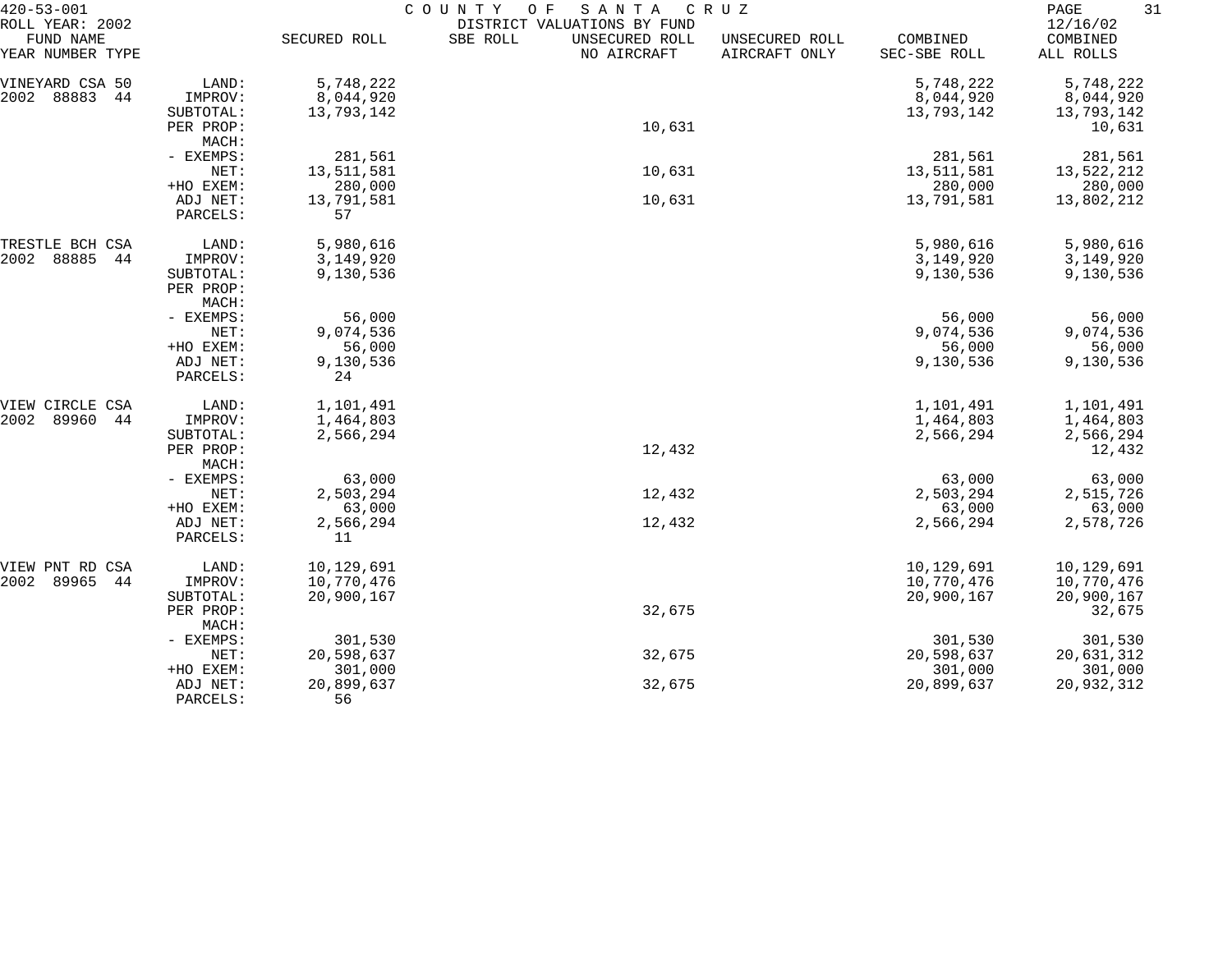| $420 - 53 - 001$                                 |                    | COUNTY<br>SANTA<br>C R U Z<br>O F |                                                                          |                                 |                          |                                   |  |  |
|--------------------------------------------------|--------------------|-----------------------------------|--------------------------------------------------------------------------|---------------------------------|--------------------------|-----------------------------------|--|--|
| ROLL YEAR: 2002<br>FUND NAME<br>YEAR NUMBER TYPE |                    | SECURED ROLL                      | DISTRICT VALUATIONS BY FUND<br>SBE ROLL<br>UNSECURED ROLL<br>NO AIRCRAFT | UNSECURED ROLL<br>AIRCRAFT ONLY | COMBINED<br>SEC-SBE ROLL | 12/16/02<br>COMBINED<br>ALL ROLLS |  |  |
| UPPR PLSNT VLY #                                 | LAND:              | 8,823,660                         |                                                                          |                                 | 8,823,660                | 8,823,660                         |  |  |
| 2002<br>89971<br>44                              | IMPROV:            | 10,121,192                        |                                                                          |                                 | 10,121,192               | 10,121,192                        |  |  |
|                                                  | SUBTOTAL:          | 18,944,852                        |                                                                          |                                 | 18,944,852               | 18,944,852                        |  |  |
|                                                  | PER PROP:          |                                   | 129,540                                                                  |                                 |                          | 129,540                           |  |  |
|                                                  | MACH:              |                                   |                                                                          |                                 |                          |                                   |  |  |
|                                                  | - EXEMPS:          | 175,378                           |                                                                          |                                 | 175,378                  | 175,378                           |  |  |
|                                                  | NET:               | 18,769,474                        | 129,540                                                                  |                                 | 18,769,474               | 18,899,014                        |  |  |
|                                                  | +HO EXEM:          | 175,000                           |                                                                          |                                 | 175,000                  | 175,000                           |  |  |
|                                                  | ADJ NET:           | 18,944,474                        | 129,540                                                                  |                                 | 18,944,474               | 19,074,014                        |  |  |
|                                                  | PARCELS:           | 49                                |                                                                          |                                 |                          |                                   |  |  |
| RIVERDALE PK CSA                                 | LAND:              | 3,848,894                         |                                                                          |                                 | 3,848,894                | 3,848,894                         |  |  |
| 2002<br>89972<br>44                              | IMPROV:            | 2,634,214                         |                                                                          |                                 | 2,634,214                | 2,634,214                         |  |  |
|                                                  | SUBTOTAL:          | 6,483,108                         |                                                                          |                                 | 6,483,108                | 6,483,108                         |  |  |
|                                                  | PER PROP:<br>MACH: |                                   |                                                                          |                                 |                          |                                   |  |  |
|                                                  | - EXEMPS:          | 156,600                           |                                                                          |                                 | 156,600                  | 156,600                           |  |  |
|                                                  | NET:               | 6,326,508                         |                                                                          |                                 | 6,326,508                | 6,326,508                         |  |  |
|                                                  | +HO EXEM:          | 133,000                           |                                                                          |                                 | 133,000                  | 133,000                           |  |  |
|                                                  | ADJ NET:           | 6,459,508                         |                                                                          |                                 | 6,459,508                | 6,459,508                         |  |  |
|                                                  | PARCELS:           | 72                                |                                                                          |                                 |                          |                                   |  |  |
| WESTDALE CSA 21                                  | LAND:              | 3,669,001                         |                                                                          |                                 | 3,669,001                | 3,669,001                         |  |  |
| 2002<br>89973<br>44                              | IMPROV:            | 4,379,592                         |                                                                          |                                 | 4,379,592                | 4,379,592                         |  |  |
|                                                  | SUBTOTAL:          | 8,048,593                         |                                                                          |                                 | 8,048,593                | 8,048,593                         |  |  |
|                                                  | PER PROP:          |                                   | 34,200                                                                   |                                 |                          | 34,200                            |  |  |
|                                                  | MACH:              |                                   |                                                                          |                                 |                          |                                   |  |  |
|                                                  | - EXEMPS:          | 154,000                           |                                                                          |                                 | 154,000                  | 154,000                           |  |  |
|                                                  | NET:               | 7,894,593                         | 34,200                                                                   |                                 | 7,894,593                | 7,928,793                         |  |  |
|                                                  | +HO EXEM:          | 154,000                           |                                                                          |                                 | 154,000                  | 154,000                           |  |  |
|                                                  | ADJ NET:           | 8,048,593                         | 34,200                                                                   |                                 | 8,048,593                | 8,082,793                         |  |  |
|                                                  | PARCELS:           | 38                                |                                                                          |                                 |                          |                                   |  |  |
| GRAHAM HILL CSA                                  | LAND:              | 7,185,687                         |                                                                          |                                 | 7,185,687                | 7,185,687                         |  |  |
| 2002<br>89975<br>44                              | IMPROV:            |                                   |                                                                          |                                 |                          |                                   |  |  |
|                                                  | SUBTOTAL:          | 7,185,687                         |                                                                          |                                 | 7,185,687                | 7,185,687                         |  |  |
|                                                  | PER PROP:          |                                   |                                                                          |                                 |                          |                                   |  |  |
|                                                  | MACH:              |                                   |                                                                          |                                 |                          |                                   |  |  |
|                                                  | - EXEMPS:          |                                   |                                                                          |                                 |                          |                                   |  |  |
|                                                  | NET:               | 7,185,687                         |                                                                          |                                 | 7,185,687                | 7,185,687                         |  |  |
|                                                  | +HO EXEM:          |                                   |                                                                          |                                 |                          |                                   |  |  |
|                                                  | ADJ NET:           | 7,185,687                         |                                                                          |                                 | 7,185,687                | 7,185,687                         |  |  |
|                                                  | PARCELS:           | 66                                |                                                                          |                                 |                          |                                   |  |  |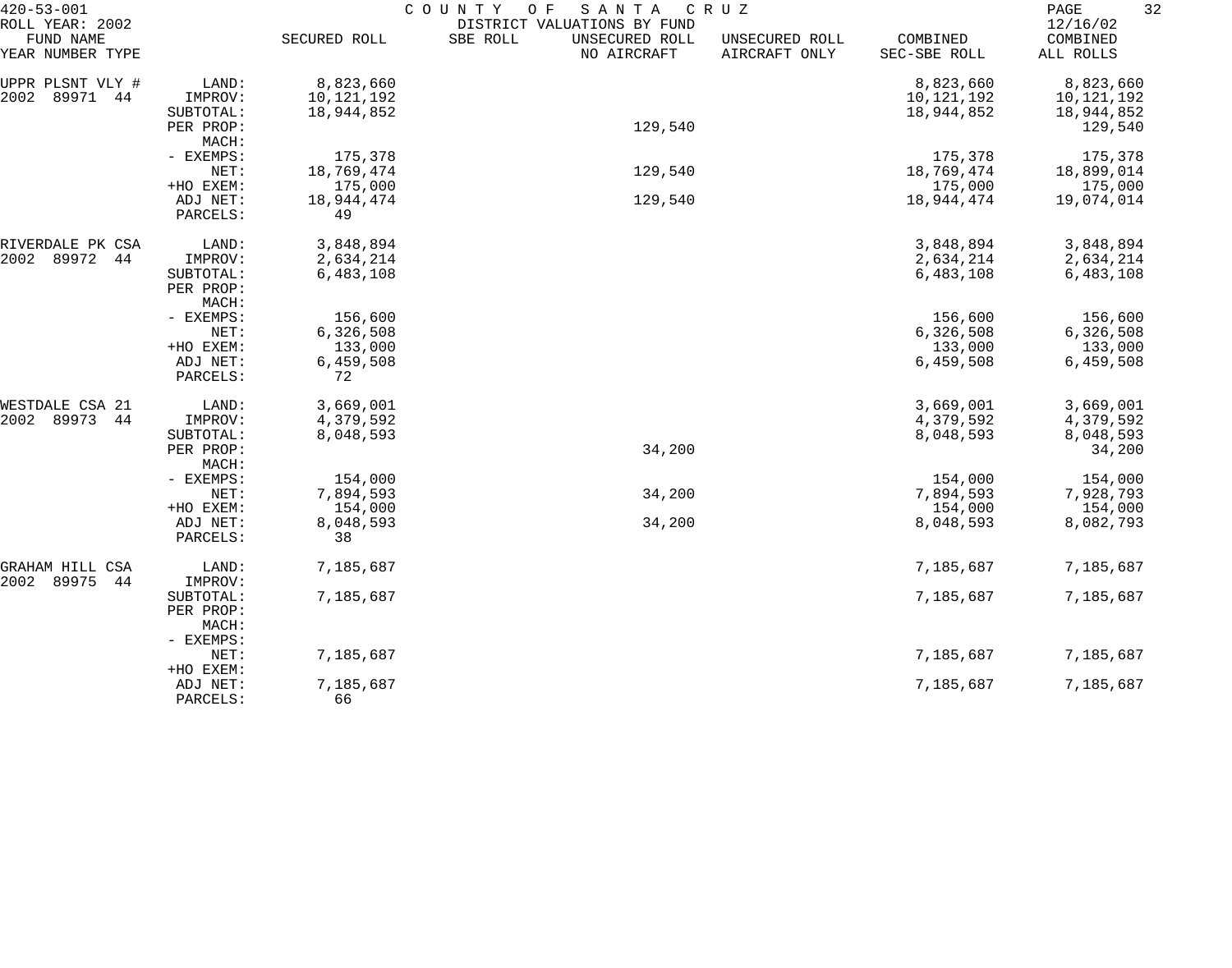| $420 - 53 - 001$<br>ROLL YEAR: 2002  |                                                                                       | COUNTY<br>SANTA<br>C R U Z<br>O F<br>DISTRICT VALUATIONS BY FUND                                                          |                                                   |                                                                             |                                 |                                                                                                                           |                                                                                                                         |
|--------------------------------------|---------------------------------------------------------------------------------------|---------------------------------------------------------------------------------------------------------------------------|---------------------------------------------------|-----------------------------------------------------------------------------|---------------------------------|---------------------------------------------------------------------------------------------------------------------------|-------------------------------------------------------------------------------------------------------------------------|
| FUND NAME<br>YEAR NUMBER TYPE        |                                                                                       | SECURED ROLL                                                                                                              | SBE ROLL                                          | UNSECURED ROLL<br>NO AIRCRAFT                                               | UNSECURED ROLL<br>AIRCRAFT ONLY | COMBINED<br>SEC-SBE ROLL                                                                                                  | 12/16/02<br>COMBINED<br>ALL ROLLS                                                                                       |
| WHTHS CYN RD CSA<br>2002<br>89982 44 | LAND:<br>IMPROV:<br>SUBTOTAL:<br>PER PROP:<br>MACH:                                   | 3,757,678<br>1,956,730<br>5,714,408<br>96,858                                                                             |                                                   |                                                                             |                                 | 3,757,678<br>1,956,730<br>5,714,408<br>96,858                                                                             | 3,757,678<br>1,956,730<br>5,714,408<br>96,858                                                                           |
|                                      | - EXEMPS:<br>NET:<br>+HO EXEM:<br>ADJ NET:<br>PARCELS:                                | 551,181<br>5,260,085<br>105,000<br>5,365,085<br>63                                                                        |                                                   |                                                                             |                                 | 551,181<br>5,260,085<br>105,000<br>5,365,085                                                                              | 551,181<br>5,260,085<br>105,000<br>5,365,085                                                                            |
| ALBA REC & PARK<br>2002<br>90004 44  | LAND:<br>IMPROV:<br>SUBTOTAL:<br>PER PROP:<br>MACH:                                   | 2,361,569<br>2,926,301<br>5,287,870                                                                                       |                                                   |                                                                             |                                 | 2,361,569<br>2,926,301<br>5,287,870                                                                                       | 2,361,569<br>2,926,301<br>5,287,870                                                                                     |
|                                      | - EXEMPS:<br>NET:<br>+HO EXEM:<br>ADJ NET:<br>PARCELS:                                | 1,441,737<br>3,846,133<br>96,600<br>3,942,733<br>46                                                                       |                                                   |                                                                             |                                 | 1,441,737<br>3,846,133<br>96,600<br>3,942,733                                                                             | 1,441,737<br>3,846,133<br>96,600<br>3,942,733                                                                           |
| APTOS-LA SELVA F<br>2002<br>90100 44 | LAND:<br>IMPROV:<br>SUBTOTAL:<br>PER PROP:<br>MACH:<br>- EXEMPS:<br>NET:<br>+HO EXEM: | 1,839,005,104<br>1,551,875,706<br>3,390,880,810<br>6,044,884<br>807,497<br>65,961,147<br>3, 331, 772, 044<br>41, 472, 200 | 232,850<br>86,451<br>319,301<br>49,491<br>368,792 | 5,673,665<br>6,630,620<br>12,304,285<br>17,288,832<br>884,041<br>28,709,076 |                                 | 1,839,237,954<br>1,551,962,157<br>3,391,200,111<br>6,094,375<br>807,497<br>65,961,147<br>3, 332, 140, 836<br>41, 472, 200 | 1,844,911,619<br>1,558,592,777<br>3,403,504,396<br>23, 383, 207<br>807,497<br>66,845,188<br>3,360,849,912<br>41,472,200 |
|                                      | ADJ NET:<br>PARCELS:                                                                  | 3, 373, 244, 244<br>11,838                                                                                                | 368,792                                           | 28,709,076                                                                  |                                 | 3, 373, 613, 036                                                                                                          | 3, 402, 322, 112                                                                                                        |
| BEN LOMOND FPD<br>2002 91113<br>44   | LAND:<br>IMPROV:<br>SUBTOTAL:<br>PER PROP:<br>MACH:                                   | 189,598,312<br>204, 176, 705<br>393,775,017<br>781,620                                                                    |                                                   | 203,732<br>203,732<br>1,257,007                                             |                                 | 189,598,312<br>204, 176, 705<br>393,775,017<br>781,620                                                                    | 189,598,312<br>204, 380, 437<br>393,978,749<br>2,038,627                                                                |
|                                      | - EXEMPS:<br>NET:<br>+HO EXEM:<br>ADJ NET:                                            | 15, 232, 372<br>379, 324, 265<br>8,453,200<br>387, 777, 465                                                               |                                                   | 40,247<br>1,420,492<br>1,420,492                                            |                                 | 15, 232, 372<br>379, 324, 265<br>8,453,200<br>387, 777, 465                                                               | 15,272,619<br>380,744,757<br>8,453,200<br>389, 197, 957                                                                 |
|                                      | PARCELS:                                                                              | 2,696                                                                                                                     |                                                   |                                                                             |                                 |                                                                                                                           |                                                                                                                         |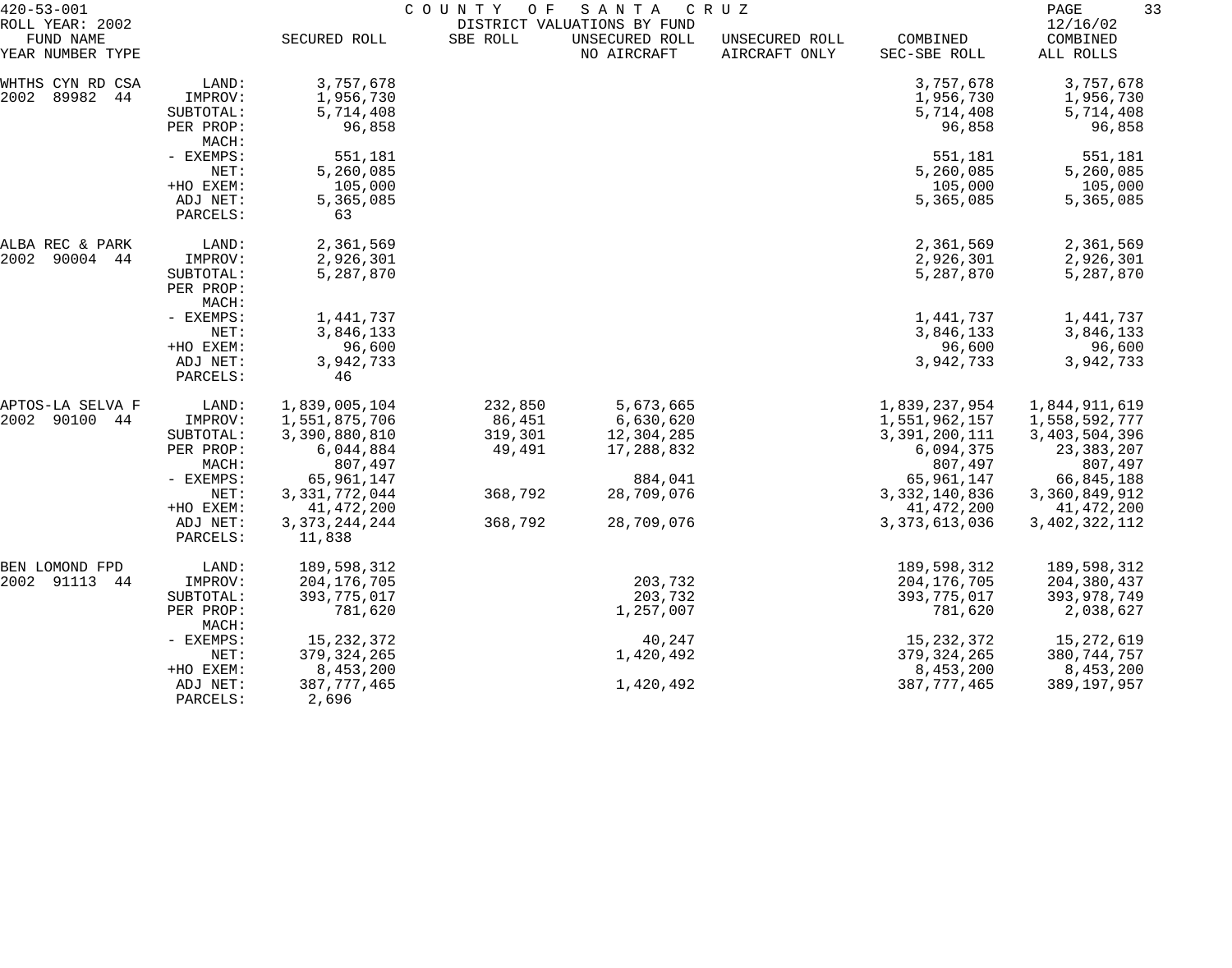| $420 - 53 - 001$                                 |                                   | COUNTY<br>O F<br>SANTA<br>C R U Z<br>DISTRICT VALUATIONS BY FUND |                      |                               |                                 |                             |                                   |  |
|--------------------------------------------------|-----------------------------------|------------------------------------------------------------------|----------------------|-------------------------------|---------------------------------|-----------------------------|-----------------------------------|--|
| ROLL YEAR: 2002<br>FUND NAME<br>YEAR NUMBER TYPE |                                   | SECURED ROLL                                                     | SBE ROLL             | UNSECURED ROLL<br>NO AIRCRAFT | UNSECURED ROLL<br>AIRCRAFT ONLY | COMBINED<br>SEC-SBE ROLL    | 12/16/02<br>COMBINED<br>ALL ROLLS |  |
|                                                  |                                   |                                                                  |                      |                               |                                 |                             |                                   |  |
| BOULDER CREEK FP<br>2002 91119 44                | LAND:<br>IMPROV:                  | 395,509,938<br>391,255,800                                       |                      | 906,524                       |                                 | 395,509,938<br>391,255,800  | 395,509,938<br>392,162,324        |  |
|                                                  | SUBTOTAL:<br>PER PROP:<br>MACH:   | 786,765,738<br>588,021                                           |                      | 906,524<br>3,336,136          | 6,000                           | 786,765,738<br>588,021      | 787,672,262<br>3,930,157          |  |
|                                                  | - EXEMPS:                         | 25,728,208                                                       |                      |                               |                                 | 25,728,208                  | 25,728,208                        |  |
|                                                  | NET:                              | 761,625,551                                                      |                      | 4,242,660                     | 6,000                           | 761,625,551                 | 765,874,211                       |  |
|                                                  | +HO EXEM:<br>ADJ NET:<br>PARCELS: | 16,140,600<br>777,766,151<br>6,755                               |                      | 4,242,660                     | 6,000                           | 16,140,600<br>777,766,151   | 16,140,600<br>782,014,811         |  |
| BOULDER CREEK RE                                 | LAND:                             | 394,150,589                                                      |                      |                               |                                 | 394,150,589                 | 394,150,589                       |  |
| 2002 91121 44                                    | IMPROV:                           | 390,301,912                                                      |                      | 906,524                       |                                 | 390,301,912                 | 391,208,436                       |  |
|                                                  | SUBTOTAL:                         | 784,452,501                                                      |                      | 906,524                       |                                 | 784,452,501                 | 785,359,025                       |  |
|                                                  | PER PROP:<br>MACH:                | 588,021                                                          |                      | 3,351,612                     | 6,000                           | 588,021                     | 3,945,633                         |  |
|                                                  | - EXEMPS:                         | 25,763,690                                                       |                      |                               |                                 | 25,763,690                  | 25,763,690                        |  |
|                                                  | NET:                              | 759,276,832                                                      |                      | 4,258,136                     | 6,000                           | 759,276,832                 | 763,540,968                       |  |
|                                                  | +HO EXEM:<br>ADJ NET:<br>PARCELS: | 16,161,600<br>775,438,432<br>6,789                               |                      | 4,258,136                     | 6,000                           | 16,161,600<br>775,438,432   | 16,161,600<br>779,702,568         |  |
| BRANCIFORTE FPD                                  | LAND:                             | 99, 151, 772                                                     |                      |                               |                                 | 99,151,772                  | 99, 151, 772                      |  |
| 2002 91127<br>44                                 | IMPROV:                           | 99,711,496                                                       |                      |                               |                                 | 99,711,496                  | 99,711,496                        |  |
|                                                  | SUBTOTAL:                         | 198,863,268                                                      |                      |                               |                                 | 198,863,268                 | 198,863,268                       |  |
|                                                  | PER PROP:<br>MACH:                | 151,232                                                          |                      | 277,438                       |                                 | 151,232                     | 428,670                           |  |
|                                                  | - EXEMPS:                         | 4,249,009                                                        |                      |                               |                                 | 4,249,009                   | 4,249,009                         |  |
|                                                  | NET:<br>+HO EXEM:                 | 194,765,491<br>2,882,600                                         |                      | 277,438                       |                                 | 194,765,491<br>2,882,600    | 195,042,929<br>2,882,600          |  |
|                                                  | ADJ NET:<br>PARCELS:              | 197,648,091<br>745                                               |                      | 277,438                       |                                 | 197,648,091                 | 197,925,529                       |  |
| CENTRAL FPD                                      | LAND:                             | 2,402,371,908                                                    | 3,940,774            | 11,087,358                    |                                 | 2,406,312,682               | 2, 417, 400, 040                  |  |
| 2002 91129<br>44                                 | IMPROV:                           | 2, 240, 963, 815                                                 | 211,323              | 40,581,172                    |                                 | 2, 241, 175, 138            | 2, 281, 756, 310                  |  |
|                                                  | SUBTOTAL:<br>PER PROP:            | 4,643,335,723<br>30,624,985                                      | 4,152,097<br>120,975 | 51,668,530<br>88,011,027      |                                 | 4,647,487,820<br>30,745,960 | 4,699,156,350<br>118,756,987      |  |
|                                                  | MACH:                             | 3, 153, 926                                                      |                      |                               |                                 | 3, 153, 926                 | 3, 153, 926                       |  |
|                                                  | - EXEMPS:                         | 240, 237, 169                                                    |                      | 2,202,742                     |                                 | 240, 237, 169               | 242,439,911                       |  |
|                                                  | NET:                              | 4,436,877,465                                                    | 4, 273, 072          | 137,476,815                   |                                 | 4, 441, 150, 537            | 4,578,627,352                     |  |
|                                                  | +HO EXEM:<br>ADJ NET:             | 62,351,800<br>4,499,229,265                                      | 4, 273, 072          | 137,476,815                   |                                 | 62,351,800<br>4,503,502,337 | 62,351,800<br>4,640,979,152       |  |
|                                                  | PARCELS:                          | 17,617                                                           |                      |                               |                                 |                             |                                   |  |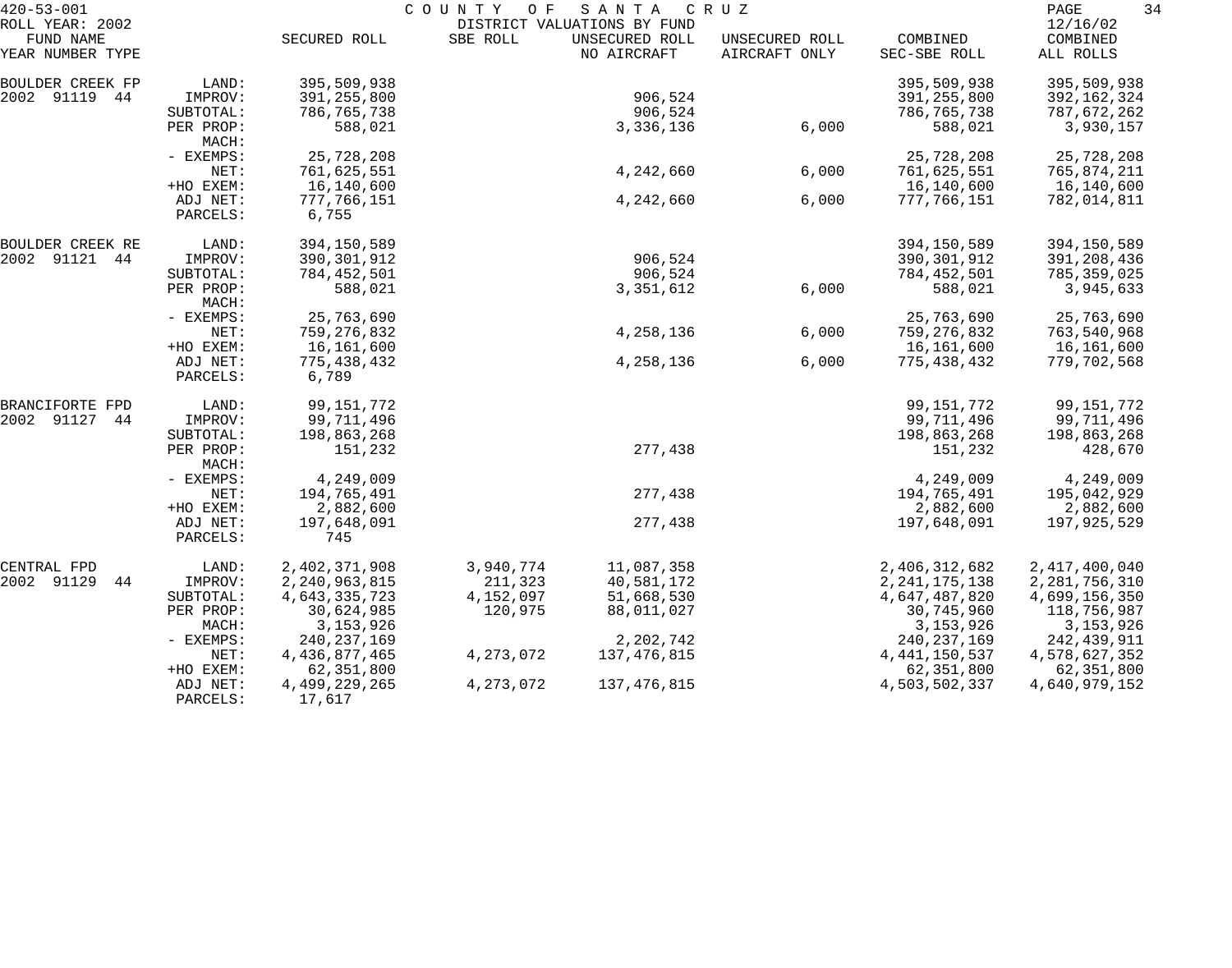| $420 - 53 - 001$              |                      |                      | COUNTY OF | SANTA                         | C R U Z                         |                          | 35<br>PAGE            |
|-------------------------------|----------------------|----------------------|-----------|-------------------------------|---------------------------------|--------------------------|-----------------------|
| ROLL YEAR: 2002               |                      |                      |           | DISTRICT VALUATIONS BY FUND   |                                 |                          | 12/16/02              |
| FUND NAME<br>YEAR NUMBER TYPE |                      | SECURED ROLL         | SBE ROLL  | UNSECURED ROLL<br>NO AIRCRAFT | UNSECURED ROLL<br>AIRCRAFT ONLY | COMBINED<br>SEC-SBE ROLL | COMBINED<br>ALL ROLLS |
| CENTRAL WATER                 | LAND:                | 148,958,881          | 25,000    | 19,402                        |                                 | 148,983,881              | 149,003,283           |
| 2002 92201 44                 | IMPROV:              | 154, 233, 749        |           | 158,560                       |                                 | 154,233,749              | 154,392,309           |
|                               | SUBTOTAL:            | 303, 192, 630        | 25,000    | 177,962                       |                                 | 303, 217, 630            | 303, 395, 592         |
|                               | PER PROP:<br>MACH:   | 191,531              |           | 1,228,533                     |                                 | 191,531                  | 1,420,064             |
|                               | - EXEMPS:            | 6,389,742            |           |                               |                                 | 6,389,742                | 6,389,742             |
|                               | NET:                 | 296,994,419          | 25,000    | 1,406,495                     |                                 | 297,019,419              | 298, 425, 914         |
|                               | +HO EXEM:            | 5,042,800            |           |                               |                                 | 5,042,800                | 5,042,800             |
|                               | ADJ NET:<br>PARCELS: | 302,037,219<br>1,103 | 25,000    | 1,406,495                     |                                 | 302,062,219              | 303, 468, 714         |
| FELTON FPD                    | LAND:                | 238,954,778          | 70,254    | 3, 245, 692                   |                                 | 239,025,032              | 242, 270, 724         |
| 2002 94347<br>44              | IMPROV:              | 244,581,701          | 42,887    | 4,464,388                     |                                 | 244,624,588              | 249,088,976           |
|                               | SUBTOTAL:            | 483,536,479          | 113,141   | 7,710,080                     |                                 | 483,649,620              | 491,359,700           |
|                               | PER PROP:            | 983,231              | 36,815    | 5,420,171                     |                                 | 1,020,046                | 6,440,217             |
|                               | MACH:                | 7,472                |           |                               |                                 | 7,472                    | 7,472                 |
|                               | - EXEMPS:            | 34, 357, 512         |           | 4,800                         |                                 | 34, 357, 512             | 34, 362, 312          |
|                               | NET:                 | 450,169,670          | 149,956   | 13, 125, 451                  |                                 | 450, 319, 626            | 463,445,077           |
|                               | +HO EXEM:            | 9,262,612            |           |                               |                                 | 9,262,612                | 9,262,612             |
|                               | ADJ NET:             | 459, 432, 282        | 149,956   | 13, 125, 451                  |                                 | 459,582,238              | 472,707,689           |
|                               | PARCELS:             | 2,987                |           |                               |                                 |                          |                       |
| LA SELVA REC                  | LAND:                | 112,344,342          | 41,530    |                               |                                 | 112,385,872              | 112,385,872           |
| 2002 95504 44                 | IMPROV:              | 99,549,047           | 31,179    | 12,953                        |                                 | 99,580,226               | 99,593,179            |
|                               | SUBTOTAL:            | 211,893,389          | 72,709    | 12,953                        |                                 | 211,966,098              | 211,979,051           |
|                               | PER PROP:<br>MACH:   | 3,900                | 17,849    | 422,929                       |                                 | 21,749                   | 444,678               |
|                               | - EXEMPS:            | 4,491,402            |           |                               |                                 | 4,491,402                | 4,491,402             |
|                               | NET:                 | 207,405,887          | 90,558    | 435,882                       |                                 | 207,496,445              | 207,932,327           |
|                               | +HO EXEM:            | 3,241,000            |           |                               |                                 | 3,241,000                | 3,241,000             |
|                               | ADJ NET:             | 210,646,887          | 90,558    | 435,882                       |                                 | 210, 737, 445            | 211, 173, 327         |
|                               | PARCELS:             | 840                  |           |                               |                                 |                          |                       |
| LOMPICO WATER                 | LAND:                | 39,021,534           |           |                               |                                 | 39,021,534               | 39,021,534            |
| 2002<br>96609<br>44           | IMPROV:              | 31, 111, 203         |           |                               |                                 | 31, 111, 203             | 31, 111, 203          |
|                               | SUBTOTAL:            | 70,132,737           |           |                               |                                 | 70,132,737               | 70,132,737            |
|                               | PER PROP:<br>MACH:   |                      |           | 77,063                        |                                 |                          | 77,063                |
|                               | - EXEMPS:            | 3, 163, 975          |           |                               |                                 | 3, 163, 975              | 3, 163, 975           |
|                               | NET:                 | 66,968,762           |           | 77,063                        |                                 | 66,968,762               | 67,045,825            |
|                               | +HO EXEM:            | 2,023,000            |           |                               |                                 | 2,023,000                | 2,023,000             |
|                               | ADJ NET:<br>PARCELS: | 68,991,762<br>1,655  |           | 77,063                        |                                 | 68,991,762               | 69,068,825            |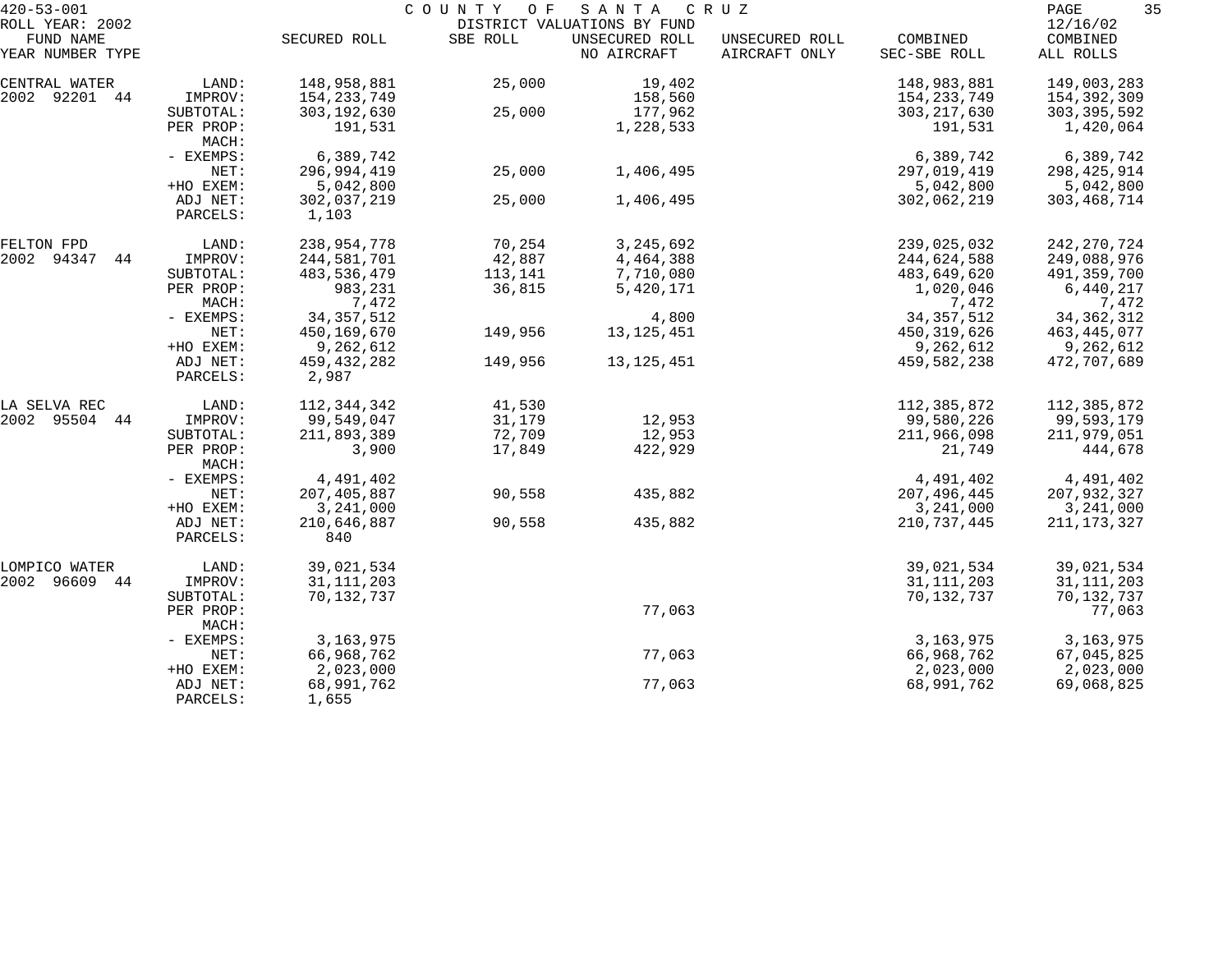| $420 - 53 - 001$                                 |                      | C O U N T Y<br>O F<br>SANTA<br>C R U Z |          |                                                              |                                 |                          |                                   |  |
|--------------------------------------------------|----------------------|----------------------------------------|----------|--------------------------------------------------------------|---------------------------------|--------------------------|-----------------------------------|--|
| ROLL YEAR: 2002<br>FUND NAME<br>YEAR NUMBER TYPE |                      | SECURED ROLL                           | SBE ROLL | DISTRICT VALUATIONS BY FUND<br>UNSECURED ROLL<br>NO AIRCRAFT | UNSECURED ROLL<br>AIRCRAFT ONLY | COMBINED<br>SEC-SBE ROLL | 12/16/02<br>COMBINED<br>ALL ROLLS |  |
|                                                  |                      |                                        |          |                                                              |                                 |                          |                                   |  |
| OPAL CLFS REC<br>2002 96612 44                   | LAND:<br>IMPROV:     | 76,002,802<br>43,629,427               |          | 86,114                                                       |                                 | 76,002,802<br>43,629,427 | 76,002,802<br>43,715,541          |  |
|                                                  | SUBTOTAL:            | 119,632,229                            |          | 86,114                                                       |                                 | 119,632,229              | 119,718,343                       |  |
|                                                  | PER PROP:            | 23,236                                 |          | 509,207                                                      |                                 | 23,236                   | 532,443                           |  |
|                                                  | MACH:                |                                        |          |                                                              |                                 |                          |                                   |  |
|                                                  | - EXEMPS:            | 1,528,481                              |          |                                                              |                                 | 1,528,481                | 1,528,481                         |  |
|                                                  | NET:                 | 118, 126, 984                          |          | 595,321                                                      |                                 | 118,126,984              | 118,722,305                       |  |
|                                                  | +HO EXEM:            | 1,449,000                              |          |                                                              |                                 | 1,449,000                | 1,449,000                         |  |
|                                                  | ADJ NET:             | 119,575,984                            |          | 595,321                                                      |                                 | 119,575,984              | 120,171,305                       |  |
|                                                  | PARCELS:             | 383                                    |          |                                                              |                                 |                          |                                   |  |
| PV CEMETERY                                      | LAND:                | 1,869,035,613                          | 556,409  | 12,608,524                                                   |                                 | 1,869,592,022            | 1,882,200,546                     |  |
| 2002 96615<br>44                                 | IMPROV:              | 2,079,513,890                          | 44,350   | 51, 535, 593                                                 |                                 | 2,079,558,240            | 2, 131, 093, 833                  |  |
|                                                  | SUBTOTAL:            | 3,948,549,503                          | 600,759  | 64, 144, 117                                                 |                                 | 3,949,150,262            | 4,013,294,379                     |  |
|                                                  | PER PROP:            | 67, 270, 765                           | 25,389   | 125,653,674                                                  | 30,101,990                      | 67,296,154               | 223,051,818                       |  |
|                                                  | MACH:                | 32,029,271                             |          |                                                              |                                 | 32,029,271               | 32,029,271                        |  |
|                                                  | - EXEMPS:            | 180,330,496                            |          | 2,443,728                                                    | 362,760                         | 180,330,496              | 183, 136, 984                     |  |
|                                                  | NET:                 | 3,867,519,043                          | 626,148  | 187,354,063                                                  | 29,739,230                      | 3,868,145,191            | 4,085,238,484                     |  |
|                                                  | +HO EXEM:            | 61,553,616                             |          |                                                              |                                 | 61,553,616               | 61,553,616                        |  |
|                                                  | ADJ NET:<br>PARCELS: | 3,929,072,659<br>17,005                | 626,148  | 187,354,063                                                  | 29,739,230                      | 3,929,698,807            | 4, 146, 792, 100                  |  |
| PAJARO VALLEY FP                                 | LAND:                | 431,603,142                            |          | 1,934,351                                                    |                                 | 431,603,142              | 433, 537, 493                     |  |
| 2002<br>96619 44                                 | IMPROV:              | 415,484,529                            |          | 3,942,317                                                    |                                 | 415,484,529              | 419,426,846                       |  |
|                                                  | SUBTOTAL:            | 847,087,671                            |          | 5,876,668                                                    |                                 | 847,087,671              | 852,964,339                       |  |
|                                                  | PER PROP:            | 8,678,397                              |          | 13,216,896                                                   |                                 | 8,678,397                | 21,895,293                        |  |
|                                                  | MACH:                | 51,419                                 |          |                                                              |                                 | 51,419                   | 51,419                            |  |
|                                                  | - EXEMPS:            | 45, 322, 151                           |          | 230,925                                                      |                                 | 45, 322, 151             | 45,553,076                        |  |
|                                                  | NET:                 | 810, 495, 336                          |          | 18,862,639                                                   |                                 | 810, 495, 336            | 829,357,975                       |  |
|                                                  | +HO EXEM:            | 16,552,200                             |          |                                                              |                                 | 16,552,200               | 16,552,200                        |  |
|                                                  | ADJ NET:<br>PARCELS: | 827,047,536<br>4,083                   |          | 18,862,639                                                   |                                 | 827,047,536              | 845,910,175                       |  |
| SCOTTS VLY FPD                                   | LAND:                | 1,045,970,094                          | 55,000   | 3,443,620                                                    |                                 | 1,046,025,094            | 1,049,468,714                     |  |
| 2002<br>98861<br>44                              | IMPROV:              | 1,183,320,813                          |          | 16,144,645                                                   |                                 | 1,183,320,813            | 1,199,465,458                     |  |
|                                                  | SUBTOTAL:            | 2,229,290,907                          | 55,000   | 19,588,265                                                   |                                 | 2, 229, 345, 907         | 2, 248, 934, 172                  |  |
|                                                  | PER PROP:            | 14, 294, 833                           |          | 105,457,635                                                  |                                 | 14,294,833               | 119,752,468                       |  |
|                                                  | MACH:                | 2,584,661                              |          |                                                              |                                 | 2,584,661                | 2,584,661                         |  |
|                                                  | $-$ EXEMPS:          | 61,928,320                             |          | 367,234                                                      |                                 | 61,928,320               | 62,295,554                        |  |
|                                                  | NET:                 | 2,184,242,081                          | 55,000   | 124,678,666                                                  |                                 | 2,184,297,081            | 2,308,975,747                     |  |
|                                                  | +HO EXEM:            | 28,865,200                             |          |                                                              |                                 | 28,865,200               | 28,865,200                        |  |
|                                                  | ADJ NET:<br>PARCELS: | 2, 213, 107, 281<br>7,255              | 55,000   | 124,678,666                                                  |                                 | 2, 213, 162, 281         | 2,337,840,947                     |  |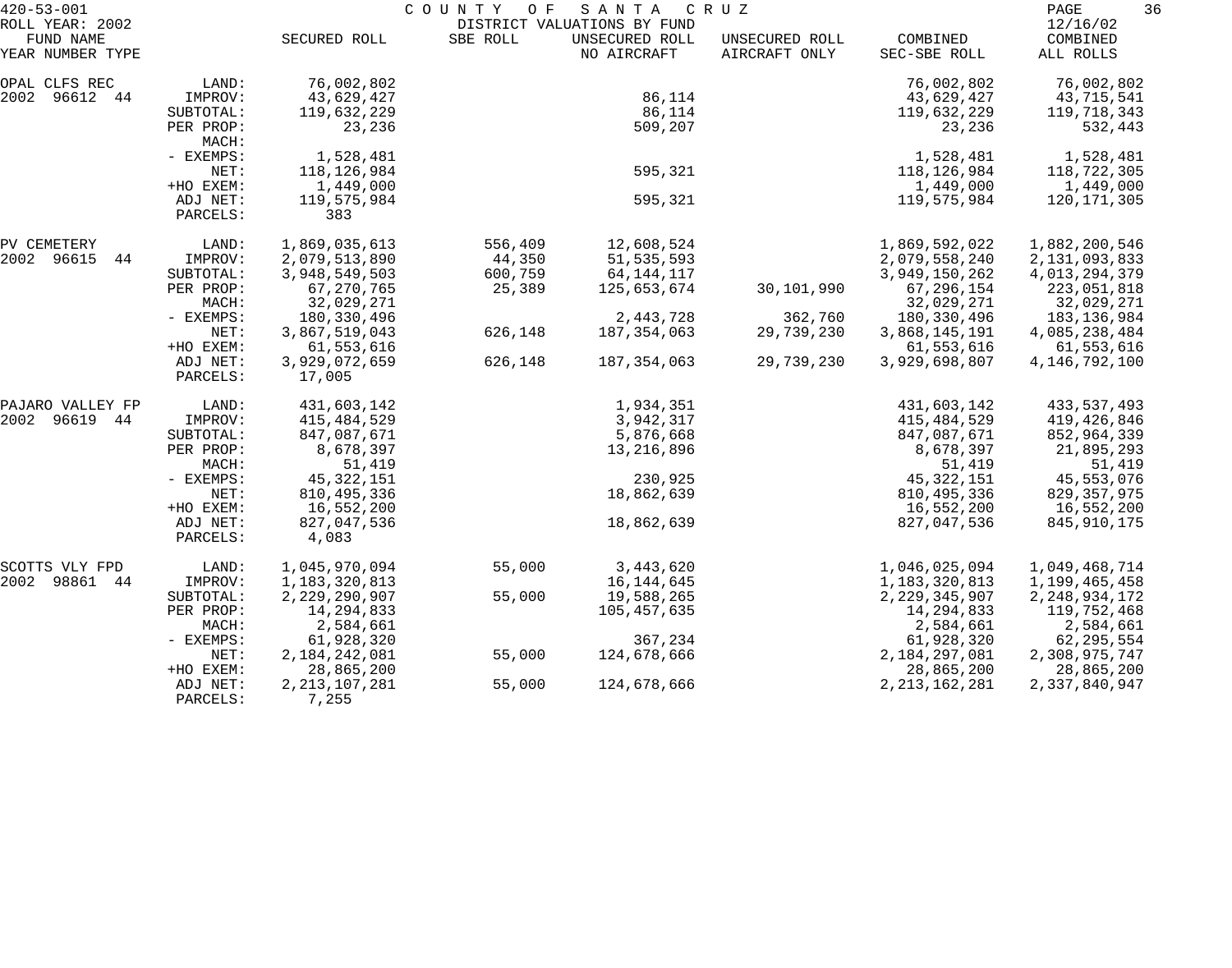| $420 - 53 - 001$                                 |                                   |                                             | COUNTY OF | SANTA                                                        | C R U Z                         |                                             | 37<br>PAGE                              |
|--------------------------------------------------|-----------------------------------|---------------------------------------------|-----------|--------------------------------------------------------------|---------------------------------|---------------------------------------------|-----------------------------------------|
| ROLL YEAR: 2002<br>FUND NAME<br>YEAR NUMBER TYPE |                                   | SECURED ROLL                                | SBE ROLL  | DISTRICT VALUATIONS BY FUND<br>UNSECURED ROLL<br>NO AIRCRAFT | UNSECURED ROLL<br>AIRCRAFT ONLY | COMBINED<br>SEC-SBE ROLL                    | 12/16/02<br>COMBINED<br>ALL ROLLS       |
| SV FPD ZN A                                      | LAND:                             | 135,963,192                                 |           |                                                              |                                 | 135,963,192                                 | 135,963,192                             |
| 2002 98862<br>44                                 | IMPROV:<br>SUBTOTAL:<br>PER PROP: | 136,411,014<br>272, 374, 206<br>969,285     |           | 307,633<br>307,633<br>636,408                                |                                 | 136,411,014<br>272, 374, 206<br>969,285     | 136,718,647<br>272,681,839<br>1,605,693 |
|                                                  | MACH:<br>- EXEMPS:<br>NET:        | 37,612<br>4, 117, 969                       |           | 944,041                                                      |                                 | 37,612<br>4,117,969                         | 37,612<br>4,117,969                     |
|                                                  | +HO EXEM:<br>ADJ NET:             | 269, 263, 134<br>4,009,600<br>273, 272, 734 |           | 944,041                                                      |                                 | 269, 263, 134<br>4,009,600<br>273, 272, 734 | 270, 207, 175<br>4,009,600              |
|                                                  | PARCELS:                          | 876                                         |           |                                                              |                                 |                                             | 274, 216, 775                           |
| SV FPD CITY SVC                                  | LAND:                             | 655,235,390                                 | 5,000     | 3,443,620                                                    |                                 | 655, 240, 390                               | 658,684,010                             |
| 2002 98866<br>44                                 | IMPROV:                           | 787,606,916                                 |           | 15,648,074                                                   |                                 | 787,606,916                                 | 803, 254, 990                           |
|                                                  | SUBTOTAL:                         | 1,442,842,306                               | 5,000     | 19,091,694                                                   |                                 | 1,442,847,306                               | 1,461,939,000                           |
|                                                  | PER PROP:                         | 11,016,942                                  |           | 100,386,955                                                  |                                 | 11,016,942                                  | 111,403,897                             |
|                                                  | MACH:                             | 1,725,108<br>42, 201, 121                   |           | 367,234                                                      |                                 | 1,725,108                                   | 1,725,108                               |
|                                                  | - EXEMPS:<br>NET:                 | 1, 413, 383, 235                            | 5,000     | 119, 111, 415                                                |                                 | 42, 201, 121<br>1, 413, 388, 235            | 42,568,355<br>1,532,499,650             |
|                                                  | +HO EXEM:                         | 16,865,800                                  |           |                                                              |                                 | 16,865,800                                  | 16,865,800                              |
|                                                  | ADJ NET:<br>PARCELS:              | 1,430,249,035<br>3,966                      | 5,000     | 119, 111, 415                                                |                                 | 1,430,254,035                               | 1,549,365,450                           |
|                                                  |                                   |                                             |           |                                                              |                                 |                                             |                                         |
| RESOURCE CONS                                    | LAND:                             | 7,373,024,992                               | 4,788,972 | 23, 330, 583                                                 |                                 | 7,377,813,964                               | 7,401,144,547                           |
| 2002 98867<br>60                                 | IMPROV:                           | 6,799,055,743                               | 508,338   | 76,109,939                                                   |                                 | 6,799,564,081                               | 6,875,674,020                           |
|                                                  | SUBTOTAL:                         | 14, 172, 080, 735                           | 5,297,310 | 99,440,522                                                   |                                 | 14, 177, 378, 045                           | 14, 276, 818, 567                       |
|                                                  | PER PROP:                         | 71,241,756                                  | 332,144   | 161,053,792                                                  | 493,200                         | 71,573,900                                  | 233,120,892                             |
|                                                  | MACH:                             | 67, 452, 222                                |           |                                                              |                                 | 67, 452, 222                                | 67,452,222                              |
|                                                  | - EXEMPS:                         | 539,975,228                                 |           | 3,369,643                                                    |                                 | 539,975,228                                 | 543,344,871                             |
|                                                  | NET:                              | 13,770,799,485                              | 5,629,454 | 257,124,671                                                  | 493,200                         | 13,776,428,939                              | 14,034,046,810                          |
|                                                  | +HO EXEM:                         | 205, 757, 269                               |           |                                                              |                                 | 205, 757, 269                               | 205,757,269                             |
|                                                  | ADJ NET:<br>PARCELS:              | 13,976,556,754<br>64,359                    | 5,629,454 | 257, 124, 671                                                | 493,200                         | 13,982,186,208                              | 14, 239, 804, 079                       |
| SC CO<br>SAN                                     | LAND:                             | 3,524,866,301                               | 4,109,000 | 16,738,917                                                   |                                 | 3,528,975,301                               | 3,545,714,218                           |
| 2002<br>98869<br>70                              | IMPROV:                           | 3, 118, 847, 289                            | 268,025   | 44,586,124                                                   |                                 | 3, 119, 115, 314                            | 3, 163, 701, 438                        |
|                                                  | SUBTOTAL:                         | 6,643,713,590                               | 4,377,025 | 61,325,041                                                   |                                 | 6,648,090,615                               | 6,709,415,656                           |
|                                                  | PER PROP:                         | 35,895,470                                  | 153,435   | 102,498,459                                                  |                                 | 36,048,905                                  | 138,547,364                             |
|                                                  | MACH:                             | 3,961,423                                   |           |                                                              |                                 | 3,961,423                                   | 3,961,423                               |
|                                                  | $-$ EXEMPS:                       | 277, 178, 376                               |           | 3,086,783                                                    |                                 | 277, 178, 376                               | 280, 265, 159                           |
|                                                  | NET:                              | 6,406,392,107                               | 4,530,460 | 160,736,717                                                  |                                 | 6,410,922,567                               | 6,571,659,284                           |
|                                                  | +HO EXEM:                         | 84,901,600                                  |           |                                                              |                                 | 84,901,600                                  | 84,901,600                              |
|                                                  | ADJ NET:<br>PARCELS:              | 6, 491, 293, 707<br>24,437                  | 4,530,460 | 160,736,717                                                  |                                 | 6,495,824,167                               | 6,656,560,884                           |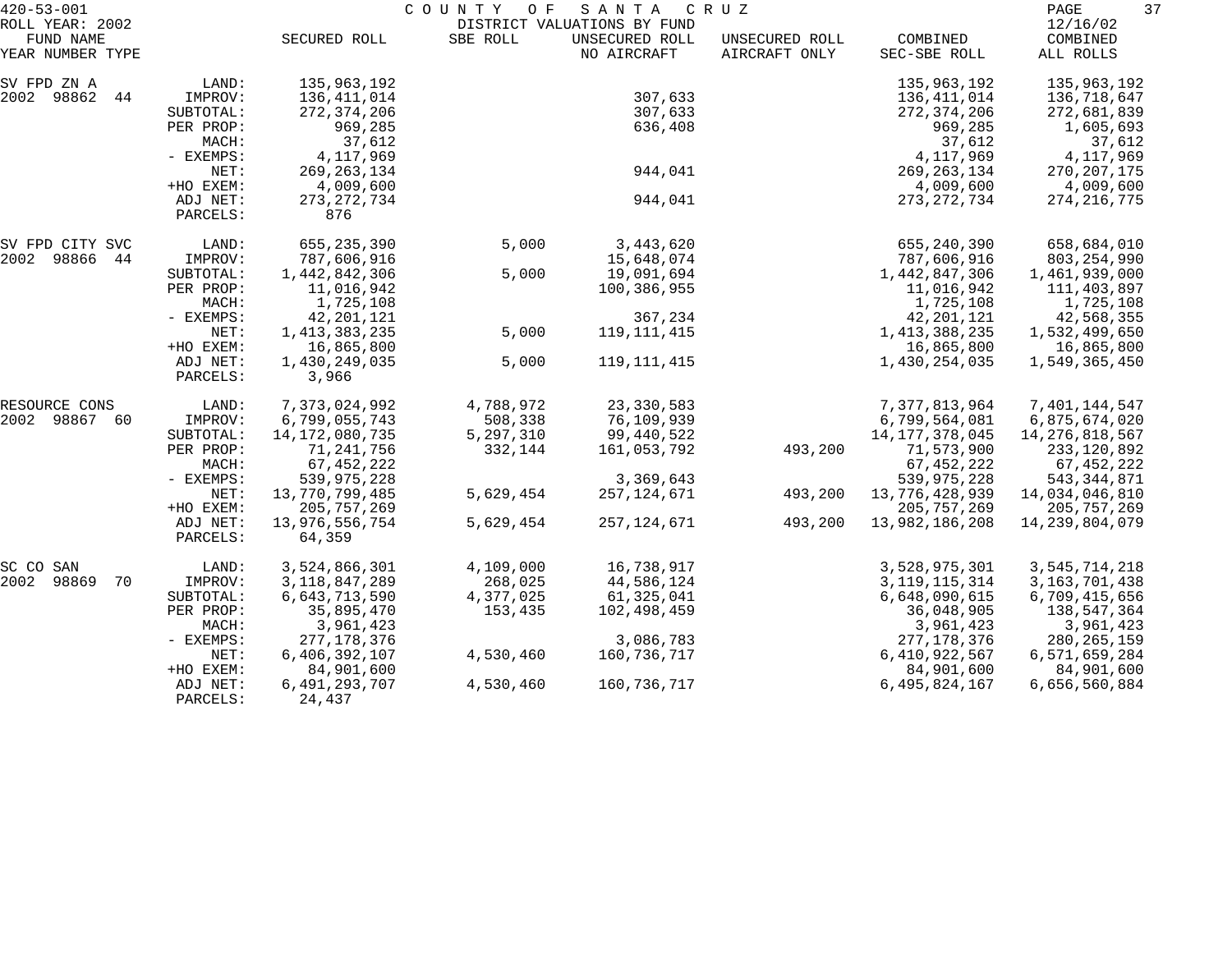| $420 - 53 - 001$<br>ROLL YEAR: 2002<br>FUND NAME |                      | SECURED ROLL            | COUNTY<br>O F<br>SBE ROLL | SANTA<br>DISTRICT VALUATIONS BY FUND<br>UNSECURED ROLL | C R U Z<br>UNSECURED ROLL | COMBINED         | 38<br>PAGE<br>12/16/02<br>COMBINED |
|--------------------------------------------------|----------------------|-------------------------|---------------------------|--------------------------------------------------------|---------------------------|------------------|------------------------------------|
| YEAR NUMBER TYPE                                 |                      |                         |                           | NO AIRCRAFT                                            | AIRCRAFT ONLY             | SEC-SBE ROLL     | ALL ROLLS                          |
| SC CO SAN                                        | LAND:                | 3,521,385,001           | 4, 115, 671               | 16,743,673                                             |                           | 3,525,500,672    | 3,542,244,345                      |
| 2002 98885<br>44                                 | IMPROV:              | 3, 116, 295, 413        | 273,034                   | 44,627,116                                             |                           | 3, 116, 568, 447 | 3, 161, 195, 563                   |
|                                                  | SUBTOTAL:            | 6,637,680,414           | 4,388,705                 | 61,370,789                                             |                           | 6,642,069,119    | 6,703,439,908                      |
|                                                  | PER PROP:            | 35,895,470              | 156,302                   | 102,498,459                                            |                           | 36,051,772       | 138,550,231                        |
|                                                  | MACH:                | 3,961,423               |                           |                                                        |                           | 3,961,423        | 3,961,423                          |
|                                                  | $-$ EXEMPS:          | 277,107,919             |                           | 3,086,783                                              |                           | 277,107,919      | 280,194,702                        |
|                                                  | NET:                 | 6,400,429,388           | 4,545,007                 | 160,782,465                                            |                           | 6,404,974,395    | 6,565,756,860                      |
|                                                  | +HO EXEM:            | 84,831,600              |                           |                                                        |                           | 84,831,600       | 84,831,600                         |
|                                                  | ADJ NET:<br>PARCELS: | 6,485,260,988<br>24,407 | 4,545,007                 | 160,782,465                                            |                           | 6,489,805,995    | 6,650,588,460                      |
| ZAYANTE FPD                                      | LAND:                | 139,741,868             | 265,425                   | 4,144                                                  |                           | 140,007,293      | 140,011,437                        |
| 2002 99350 44                                    | IMPROV:              | 131, 314, 537           | 100,986                   | 7,408                                                  |                           | 131, 415, 523    | 131,422,931                        |
|                                                  | SUBTOTAL:            | 271,056,405             | 366,411                   | 11,552                                                 |                           | 271,422,816      | 271,434,368                        |
|                                                  | PER PROP:            | 1,348,145               | 86,685                    | 493,348                                                |                           | 1,434,830        | 1,928,178                          |
|                                                  | MACH:                | 1,350,493               |                           |                                                        |                           | 1,350,493        | 1,350,493                          |
|                                                  | - EXEMPS:            | 9,675,402               |                           |                                                        |                           | 9,675,402        | 9,675,402                          |
|                                                  | NET:                 | 264,079,641             | 453,096                   | 504,900                                                |                           | 264,532,737      | 265,037,637                        |
|                                                  | +HO EXEM:            | 6,146,000               |                           |                                                        |                           | 6,146,000        | 6,146,000                          |
|                                                  | ADJ NET:<br>PARCELS: | 270, 225, 641<br>3,981  | 453,096                   | 504,900                                                |                           | 270,678,737      | 271,183,637                        |
| AROMAS FPD                                       | LAND:                | 5,690,285               | 23,234                    |                                                        |                           | 5,713,519        | 5,713,519                          |
| 2002<br>99800<br>44                              | IMPROV:              | 3, 226, 251             | 17,443                    | 36,400                                                 |                           | 3,243,694        | 3,280,094                          |
|                                                  | SUBTOTAL:            | 8,916,536               | 40,677                    | 36,400                                                 |                           | 8,957,213        | 8,993,613                          |
|                                                  | PER PROP:<br>MACH:   | 97,562                  | 9,986                     | 260,174                                                |                           | 107,548          | 367,722                            |
|                                                  | - EXEMPS:            | 100,544                 |                           |                                                        |                           | 100,544          | 100,544                            |
|                                                  | NET:                 | 8,913,554               | 50,663                    | 296,574                                                |                           | 8,964,217        | 9,260,791                          |
|                                                  | +HO EXEM:            | 98,000                  |                           |                                                        |                           | 98,000           | 98,000                             |
|                                                  | ADJ NET:<br>PARCELS: | 9,011,554<br>70         | 50,663                    | 296,574                                                |                           | 9,062,217        | 9,358,791                          |
| SC EASTSIDE RDA                                  | LAND:                | 51,815,893              |                           |                                                        |                           | 51,815,893       | 51,815,893                         |
| 2002 99801<br>44                                 | IMPROV:              | 66,945,696              |                           | 6,402,254                                              |                           | 66,945,696       | 73,347,950                         |
|                                                  | SUBTOTAL:            | 118,761,589             |                           | 6,402,254                                              |                           | 118,761,589      | 125,163,843                        |
|                                                  | PER PROP:            | 2, 215, 472             |                           | 16,943,190                                             |                           | 2, 215, 472      | 19,158,662                         |
|                                                  | MACH:                | 178,034                 |                           |                                                        |                           | 178,034          | 178,034                            |
|                                                  | - EXEMPS:            | 13,801,729              |                           | 3,209,404                                              |                           | 13,801,729       | 17,011,133                         |
|                                                  | NET:                 | 107,353,366             |                           | 20,136,040                                             |                           | 107, 353, 366    | 127,489,406                        |
|                                                  | +HO EXEM:            | 84,000                  |                           |                                                        |                           | 84,000           | 84,000                             |
|                                                  | ADJ NET:<br>PARCELS: | 107,437,366<br>240      |                           | 20,136,040                                             |                           | 107, 437, 366    | 127,573,406                        |
|                                                  |                      |                         |                           |                                                        |                           |                  |                                    |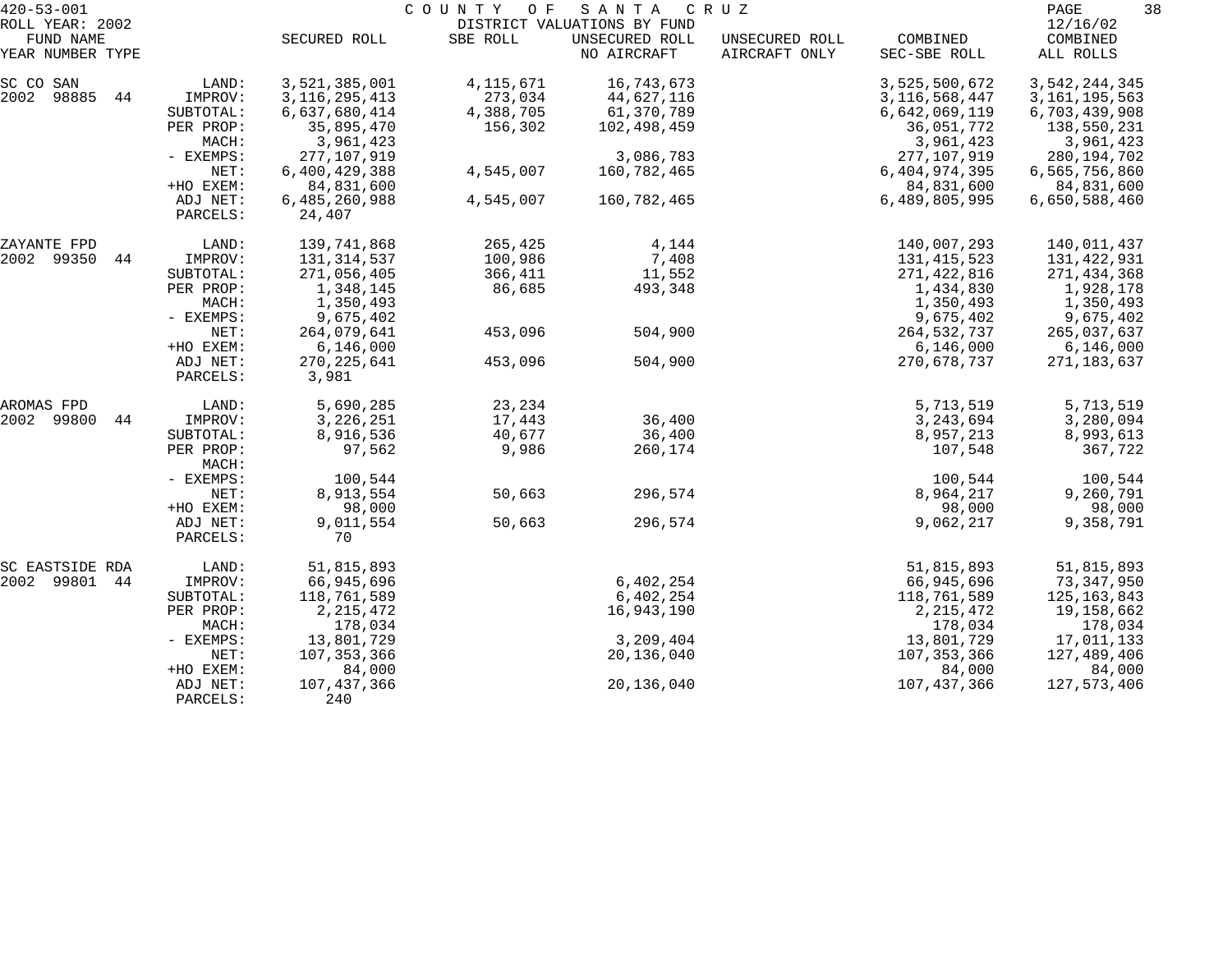| $420 - 53 - 001$              |                      |                        | C O U N T Y<br>O F | SANTA                         | C R U Z                         |                          | 39<br>PAGE            |
|-------------------------------|----------------------|------------------------|--------------------|-------------------------------|---------------------------------|--------------------------|-----------------------|
| ROLL YEAR: 2002               |                      |                        |                    | DISTRICT VALUATIONS BY FUND   |                                 |                          | 12/16/02              |
| FUND NAME<br>YEAR NUMBER TYPE |                      | SECURED ROLL           | SBE ROLL           | UNSECURED ROLL<br>NO AIRCRAFT | UNSECURED ROLL<br>AIRCRAFT ONLY | COMBINED<br>SEC-SBE ROLL | COMBINED<br>ALL ROLLS |
| SL RIVER 1991 RD              | LAND:                | 231,002,869            | 306,293            | 4,435,973                     |                                 | 231,309,162              | 235,745,135           |
| 2002 99802 44                 | IMPROV:              | 316,537,568            | 39,656             | 24,908,218                    |                                 | 316, 577, 224            | 341,485,442           |
|                               | SUBTOTAL:            | 547, 540, 437          | 345,949            | 29, 344, 191                  |                                 | 547,886,386              | 577, 230, 577         |
|                               | PER PROP:            | 52,200,992             | 22,701             | 64,949,390                    |                                 | 52, 223, 693             | 117,173,083           |
|                               | MACH:                | 66,056,049             |                    |                               |                                 | 66,056,049               | 66,056,049            |
|                               | - EXEMPS:            | 9,687,755              |                    | 576,771                       |                                 | 9,687,755                | 10,264,526            |
|                               | NET:                 | 656,109,723            | 368,650            | 93,716,810                    |                                 | 656, 478, 373            | 750,195,183           |
|                               | +HO EXEM:            | 987,000                |                    |                               |                                 | 987,000                  | 987,000               |
|                               | ADJ NET:<br>PARCELS: | 657,096,723<br>1,056   | 368,650            | 93,716,810                    |                                 | 657, 465, 373            | 751,182,183           |
| SC N MALL 1991 R              | LAND:                | 2,554,151              |                    |                               |                                 | 2,554,151                | 2,554,151             |
| 2002<br>99803 44              | IMPROV:              | 7,213,871              |                    | 421,296                       |                                 | 7,213,871                | 7,635,167             |
|                               | SUBTOTAL:            | 9,768,022              |                    | 421,296                       |                                 | 9,768,022                | 10,189,318            |
|                               | PER PROP:<br>MACH:   | 50,000                 |                    | 688,114                       |                                 | 50,000                   | 738,114               |
|                               | - EXEMPS:            |                        |                    |                               |                                 |                          |                       |
|                               | NET:<br>+HO EXEM:    | 9,818,022              |                    | 1,109,410                     |                                 | 9,818,022                | 10,927,432            |
|                               | ADJ NET:<br>PARCELS: | 9,818,022<br>5         |                    | 1,109,410                     |                                 | 9,818,022                | 10,927,432            |
| SCOTTS VALLEY RD              | LAND:                | 279,369,846            | 5,000              | 1,488,344                     |                                 | 279, 374, 846            | 280,863,190           |
| 2002<br>99805 44              | IMPROV:              | 371,419,620            |                    | 13,875,723                    |                                 | 371,419,620              | 385, 295, 343         |
|                               | SUBTOTAL:            | 650,789,466            | 5,000              | 15,364,067                    |                                 | 650,794,466              | 666, 158, 533         |
|                               | PER PROP:            | 8,790,443              |                    | 80,852,989                    |                                 | 8,790,443                | 89,643,432            |
|                               | MACH:                | 1,725,108              |                    |                               |                                 | 1,725,108                | 1,725,108             |
|                               | - EXEMPS:            | 15,710,769             |                    | 367,234                       |                                 | 15,710,769               | 16,078,003            |
|                               | NET:                 | 645,594,248            | 5,000              | 95,849,822                    |                                 | 645,599,248              | 741,449,070           |
|                               | +HO EXEM:            | 4,919,600              |                    |                               |                                 | 4,919,600                | 4,919,600             |
|                               | ADJ NET:<br>PARCELS: | 650, 513, 848<br>1,381 | 5,000              | 95,849,822                    |                                 | 650, 518, 848            | 746,368,670           |
| CAPITOLA RDA                  | LAND:                | 80,079,816             |                    |                               |                                 | 80,079,816               | 80,079,816            |
| 2002 99810<br>44              | IMPROV:              | 99,468,090             |                    | 17,181,859                    |                                 | 99,468,090               | 116,649,949           |
|                               | SUBTOTAL:            | 179,547,906            |                    | 17,181,859                    |                                 | 179,547,906              | 196,729,765           |
|                               | PER PROP:            | 2,540,184              |                    | 14,091,714                    |                                 | 2,540,184                | 16,631,898            |
|                               | MACH:                | 43,768                 |                    |                               |                                 | 43,768                   | 43,768                |
|                               | - EXEMPS:            | 3,679,276              |                    | 14,589                        |                                 | 3,679,276                | 3,693,865             |
|                               | NET:                 | 178,452,582            |                    | 31,258,984                    |                                 | 178,452,582              | 209,711,566           |
|                               | +HO EXEM:            | 469,000                |                    |                               |                                 | 469,000                  | 469,000               |
|                               | ADJ NET:<br>PARCELS: | 178,921,582<br>213     |                    | 31,258,984                    |                                 | 178,921,582              | 210,180,566           |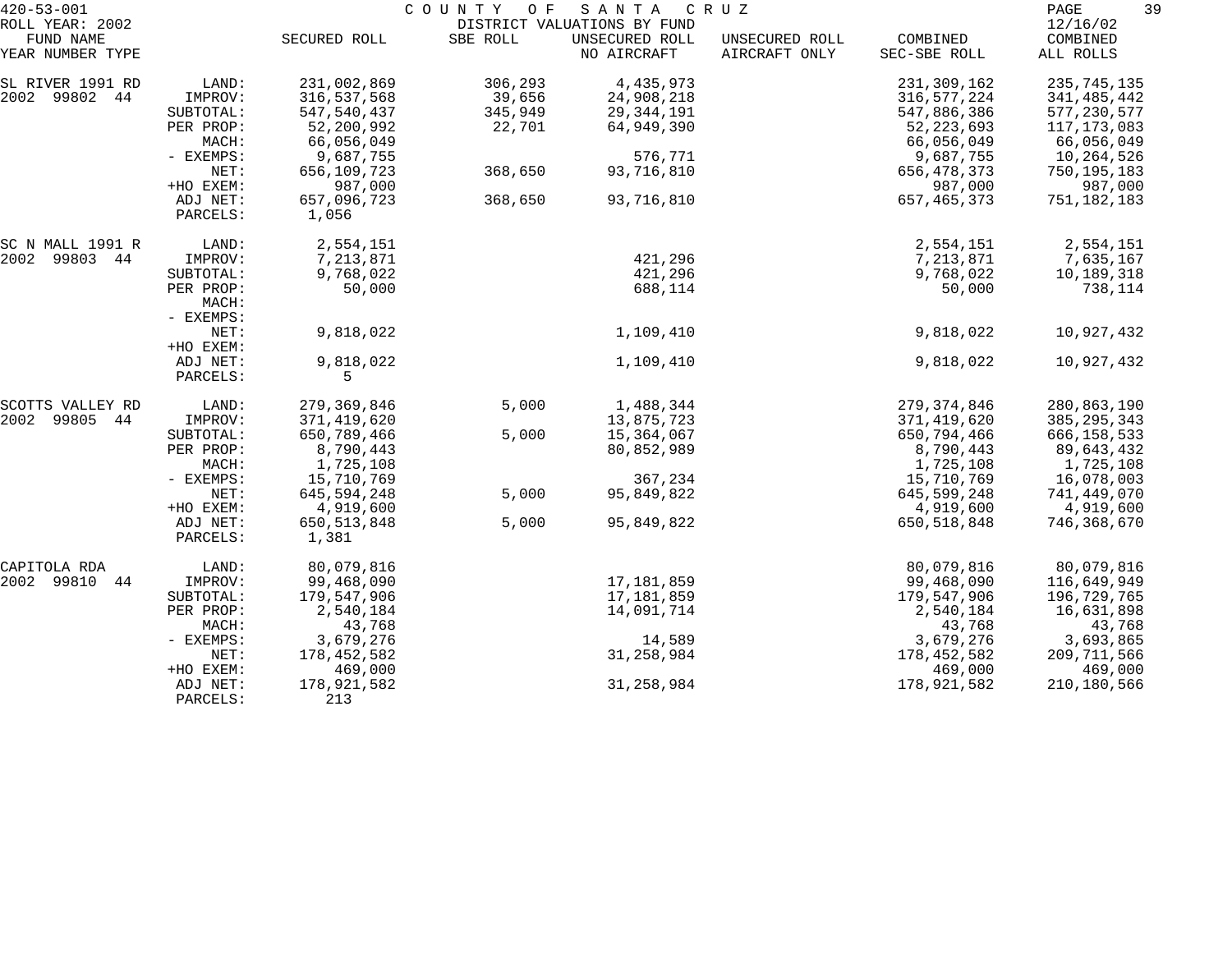| $420 - 53 - 001$                                 |                                                                                                               | COUNTY<br>O F<br>SANTA<br>C R U Z                                                                                                       |                                            |                                                                                         |                                 |                                                                                                                                |                                                                                                                                 |
|--------------------------------------------------|---------------------------------------------------------------------------------------------------------------|-----------------------------------------------------------------------------------------------------------------------------------------|--------------------------------------------|-----------------------------------------------------------------------------------------|---------------------------------|--------------------------------------------------------------------------------------------------------------------------------|---------------------------------------------------------------------------------------------------------------------------------|
| ROLL YEAR: 2002<br>FUND NAME<br>YEAR NUMBER TYPE |                                                                                                               | SECURED ROLL                                                                                                                            | SBE ROLL                                   | DISTRICT VALUATIONS BY FUND<br>UNSECURED ROLL<br>NO AIRCRAFT                            | UNSECURED ROLL<br>AIRCRAFT ONLY | COMBINED<br>SEC-SBE ROLL                                                                                                       | 12/16/02<br>COMBINED<br>ALL ROLLS                                                                                               |
| SC N MALL RDA<br>2002 99811 44                   | LAND:<br>IMPROV:<br>SUBTOTAL:<br>PER PROP:                                                                    | 24, 248, 321<br>72,266,203<br>96, 514, 524                                                                                              |                                            | 355,659<br>10,964,863<br>11,320,522<br>14,812,188                                       |                                 | 24, 248, 321<br>72,266,203<br>96, 514, 524                                                                                     | 24,603,980<br>83,231,066<br>107,835,046<br>14,812,188                                                                           |
|                                                  | MACH:<br>- EXEMPS:<br>NET:<br>+HO EXEM:                                                                       | 6,425,500<br>90,089,024                                                                                                                 |                                            | 592,671<br>25,540,039                                                                   |                                 | 6,425,500<br>90,089,024                                                                                                        | 7,018,171<br>115,629,063                                                                                                        |
|                                                  | ADJ NET:<br>PARCELS:                                                                                          | 90,089,024<br>72                                                                                                                        |                                            | 25,540,039                                                                              |                                 | 90,089,024                                                                                                                     | 115,629,063                                                                                                                     |
| LIVE OAK RDA<br>2002 99812 44                    | LAND:<br>IMPROV:<br>SUBTOTAL:<br>PER PROP:<br>MACH:<br>- EXEMPS:                                              | 1,518,912,906<br>1,404,858,656<br>2,923,771,562<br>24,882,843<br>2,522,509<br>188,918,245                                               | 3,287,530<br>20,717<br>3,308,247<br>11,860 | 7,588,396<br>10,203,533<br>17,791,929<br>50,964,771<br>1,987,734                        |                                 | 1,522,200,436<br>1,404,879,373<br>2,927,079,809<br>24,894,703<br>2,522,509<br>188,918,245                                      | 1,529,788,832<br>1,415,082,906<br>2,944,871,738<br>75,859,474<br>2,522,509<br>190,905,979                                       |
|                                                  | NET:<br>+HO EXEM:<br>ADJ NET:<br>PARCELS:                                                                     | 2,762,258,669<br>43,005,200<br>2,805,263,869<br>11,610                                                                                  | 3,320,107<br>3,320,107                     | 66,768,966<br>66,768,966                                                                |                                 | 2,765,578,776<br>43,005,200<br>2,808,583,976                                                                                   | 2,832,347,742<br>43,005,200<br>2,875,352,942                                                                                    |
| SL RIVER RDA<br>2002 99813 44                    | LAND:<br>IMPROV:<br>SUBTOTAL:<br>PER PROP:<br>MACH:<br>- EXEMPS:<br>NET:<br>+HO EXEM:<br>ADJ NET:<br>PARCELS: | 145,340,932<br>189,153,980<br>334,494,912<br>3,592,173<br>1,962,635<br>21,047,480<br>319,002,240<br>2,348,517<br>321, 350, 757<br>1,059 |                                            | 985,560<br>5,036,107<br>6,021,667<br>9,762,663<br>1,376,878<br>14,407,452<br>14,407,452 |                                 | 145,340,932<br>189,153,980<br>334,494,912<br>3,592,173<br>1,962,635<br>21,047,480<br>319,002,240<br>2,348,517<br>321, 350, 757 | 146,326,492<br>194,190,087<br>340,516,579<br>13,354,836<br>1,962,635<br>22, 424, 358<br>333,409,692<br>2,348,517<br>335,758,209 |
| SL RIVER 1990 RD<br>2002 99814 44                | LAND:<br>IMPROV:<br>SUBTOTAL:<br>PER PROP:<br>MACH:                                                           | 49, 229, 175<br>58,612,334<br>107,841,509<br>253,180                                                                                    | 18,400<br>13,814<br>32,214<br>7,908        | 59,415<br>59,415<br>529,188                                                             |                                 | 49, 247, 575<br>58,626,148<br>107,873,723<br>261,088                                                                           | 49, 247, 575<br>58,685,563<br>107,933,138<br>790,276<br>8,042,407                                                               |
|                                                  | - EXEMPS:<br>NET:<br>+HO EXEM:                                                                                | 8,042,407<br>100,052,282<br>938,000                                                                                                     | 40,122                                     | 588,603<br>588,603                                                                      |                                 | 8,042,407<br>100,092,404<br>938,000                                                                                            | 100,681,007<br>938,000                                                                                                          |
|                                                  | ADJ NET:<br>PARCELS:                                                                                          | 100,990,282<br>321                                                                                                                      | 40,122                                     |                                                                                         |                                 | 101,030,404                                                                                                                    | 101,619,007                                                                                                                     |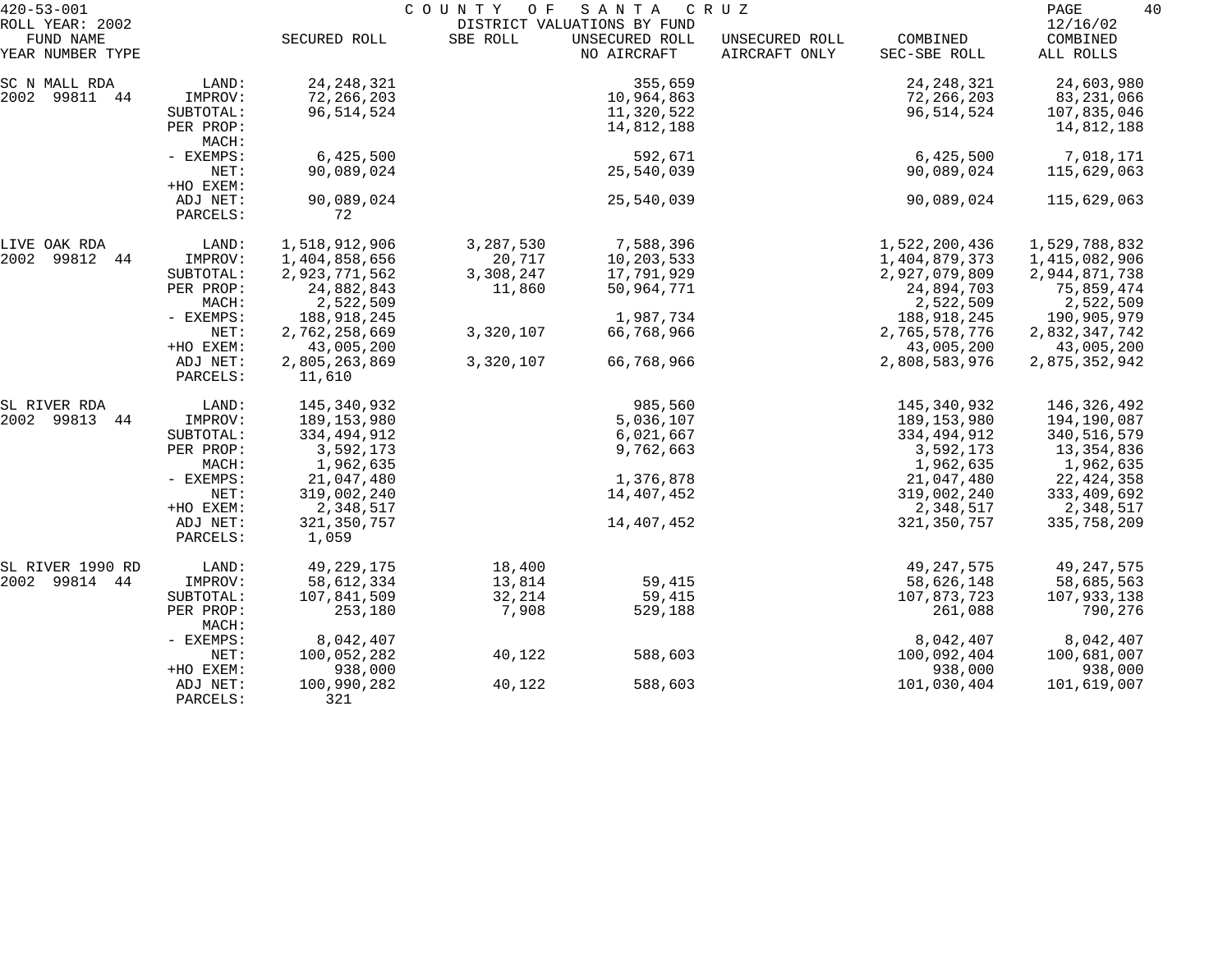| $420 - 53 - 001$              |                      |                            | COUNTY<br>O F | SANTA                         | C R U Z                         |                          | 41<br>PAGE                |
|-------------------------------|----------------------|----------------------------|---------------|-------------------------------|---------------------------------|--------------------------|---------------------------|
| ROLL YEAR: 2002               |                      |                            |               | DISTRICT VALUATIONS BY FUND   |                                 |                          | 12/16/02                  |
| FUND NAME<br>YEAR NUMBER TYPE |                      | SECURED ROLL               | SBE ROLL      | UNSECURED ROLL<br>NO AIRCRAFT | UNSECURED ROLL<br>AIRCRAFT ONLY | COMBINED<br>SEC-SBE ROLL | COMBINED<br>ALL ROLLS     |
| WTSV CITY - RTRM              | LAND:                | 829,523,658                | 526,969       | 10,580,644                    |                                 | 830,050,627              | 840,631,271               |
| 2002 99815<br>42              | IMPROV:              | 1,147,340,145              | 22,248        | 46,533,040                    |                                 | 1, 147, 362, 393         | 1,193,895,433             |
|                               | SUBTOTAL:            | 1,976,863,803              | 549,217       | 57, 113, 684                  |                                 | 1,977,413,020            | 2,034,526,704             |
|                               | PER PROP:<br>MACH:   | 57,286,921<br>31,771,115   | 12,736        | 102,641,717                   | 30,101,990                      | 57,299,657<br>31,771,115 | 190,043,364<br>31,771,115 |
|                               | - EXEMPS:            | 104,162,385                |               | 2,205,915                     | 362,760                         | 104,162,385              | 106,731,060               |
|                               | NET:                 | 1,961,759,454              | 561,953       | 157,549,486                   | 29,739,230                      | 1,962,321,407            | 2,149,610,123             |
|                               | +HO EXEM:            | 31, 371, 313               |               |                               |                                 | 31, 371, 313             | 31, 371, 313              |
|                               | ADJ NET:<br>PARCELS: | 1,993,130,767<br>8,543     | 561,953       | 157,549,486                   | 29,739,230                      | 1,993,692,720            | 2,180,981,436             |
| WTSNVL CITY-DT S              | LAND:                | 761,890,415                | 214,316       | 10,122,386                    |                                 | 762,104,731              | 772,227,117               |
| 2002<br>99816 42              | IMPROV:              | 1,008,660,612              |               | 38, 138, 752                  |                                 | 1,008,660,612            | 1,046,799,364             |
|                               | SUBTOTAL:            | 1,770,551,027              | 214,316       | 48,261,138                    |                                 | 1,770,765,343            | 1,819,026,481             |
|                               | PER PROP:            | 23,350,418                 |               | 88,890,840                    | 30,101,990                      | 23,350,418               | 142,343,248               |
|                               | MACH:                | 3,574,770                  |               |                               |                                 | 3,574,770                | 3,574,770                 |
|                               | - EXEMPS:            | 92,325,300                 |               | 2,036,159                     | 362,760                         | 92, 325, 300             | 94,724,219                |
|                               | NET:                 | 1,705,150,915              | 214,316       | 135, 115, 819                 | 29,739,230                      | 1,705,365,231            | 1,870,220,280             |
|                               | +HO EXEM:            | 31,021,313                 |               |                               |                                 | 31,021,313               | 31,021,313                |
|                               | ADJ NET:<br>PARCELS: | 1,736,172,228<br>8,117     | 214,316       | 135,115,819                   | 29,739,230                      | 1,736,386,544            | 1,901,241,593             |
| WTSNVL CITY-PRK               | LAND:                | 9,998,418                  |               | 363,361                       |                                 | 9,998,418                | 10,361,779                |
| 2002<br>99817 70              | IMPROV:              | 21,816,481                 |               | 1,277,530                     |                                 | 21,816,481               | 23,094,011                |
|                               | SUBTOTAL:            | 31,814,899                 |               | 1,640,891                     |                                 | 31,814,899               | 33, 455, 790              |
|                               | PER PROP:            | 289,492                    |               | 1,688,658                     |                                 | 289,492                  | 1,978,150                 |
|                               | MACH:                | 5,099                      |               |                               |                                 | 5,099                    | 5,099                     |
|                               | - EXEMPS:            | 2,356,951                  |               | 62,668                        |                                 | 2,356,951                | 2,419,619                 |
|                               | NET:                 | 29,752,539                 |               | 3,266,881                     |                                 | 29,752,539               | 33,019,420                |
|                               | +HO EXEM:            | 7,000                      |               |                               |                                 | 7,000                    | 7,000                     |
|                               | ADJ NET:             | 29,759,539                 |               | 3,266,881                     |                                 | 29,759,539               | 33,026,420                |
|                               | PARCELS:             | 42                         |               |                               |                                 |                          |                           |
| S C CITY-LIBRY D              | LAND:                | 2,180,766,167              | 456,796       | 21,097,068                    |                                 | 2,181,222,963            | 2,202,320,031             |
| 2002 99819<br>42              | IMPROV:              | 2, 261, 437, 989           | 113,032       | 61,479,120                    |                                 | 2, 261, 551, 021         | 2,323,030,141             |
|                               | SUBTOTAL:            | 4, 442, 204, 156           | 569,828       | 82,576,188                    |                                 | 4, 442, 773, 984         | 4,525,350,172             |
|                               | PER PROP:            | 59, 523, 261               | 68,669        | 163,101,877                   |                                 | 59,591,930               | 222,693,807               |
|                               | MACH:                | 68,205,358                 |               |                               |                                 | 68, 205, 358             | 68,205,358                |
|                               | - EXEMPS:            | 157,941,596                |               | 7,922,012                     |                                 | 157,941,596              | 165,863,608               |
|                               | NET:                 | 4, 411, 991, 179           | 638,497       | 237,756,053                   |                                 | 4, 412, 629, 676         | 4,650,385,729             |
|                               | +HO EXEM:            | 59, 178, 717               |               | 196,598                       |                                 | 59,178,717               | 59, 375, 315              |
|                               | ADJ NET:<br>PARCELS: | 4, 471, 169, 896<br>16,272 | 638,497       | 237,952,651                   |                                 | 4, 471, 808, 393         | 4,709,761,044             |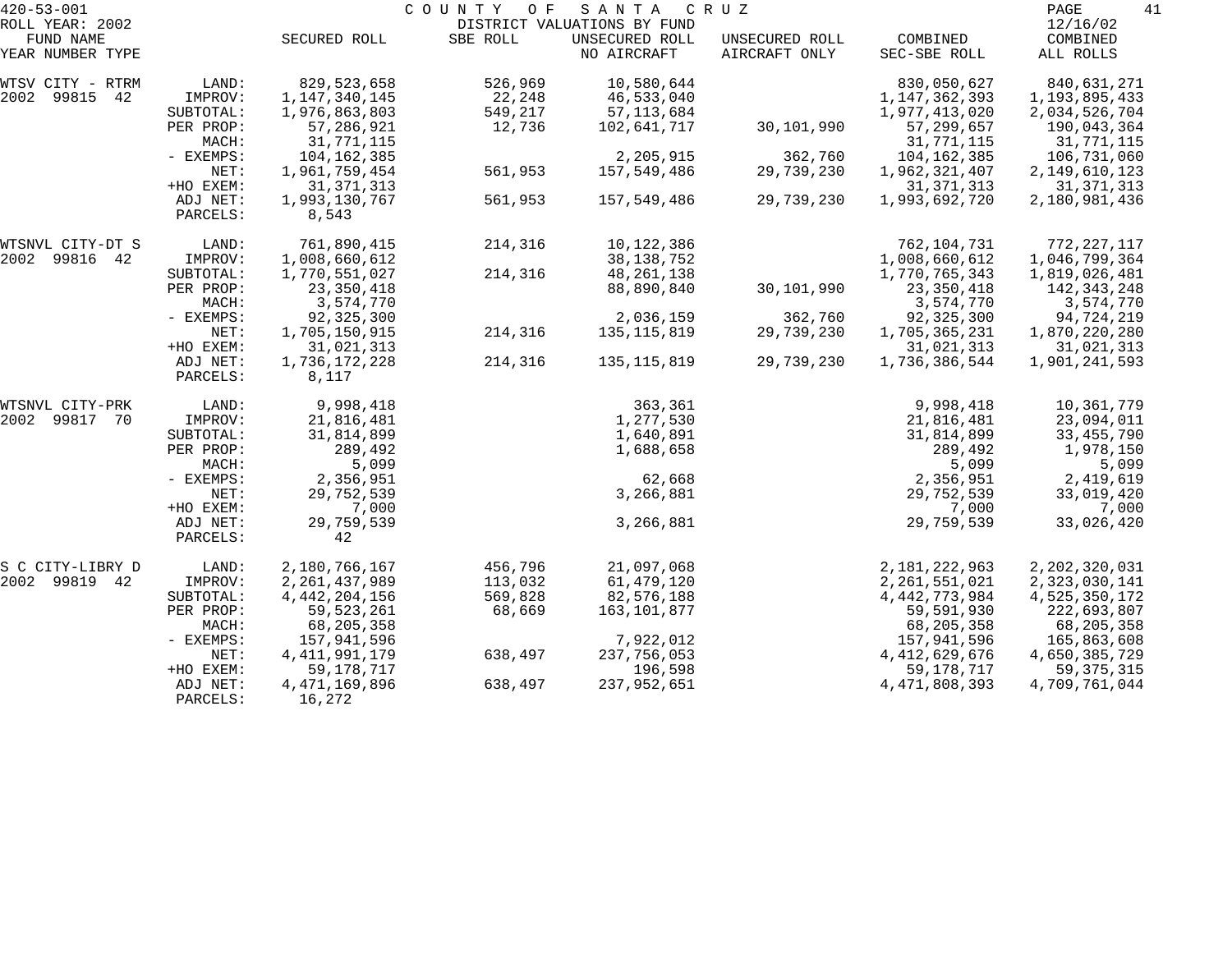| $420 - 53 - 001$              |                      |                         | COUNTY OF | S A N T A                     | C R U Z                         |                          | 42<br>PAGE            |
|-------------------------------|----------------------|-------------------------|-----------|-------------------------------|---------------------------------|--------------------------|-----------------------|
| ROLL YEAR: 2002               |                      |                         |           | DISTRICT VALUATIONS BY FUND   |                                 |                          | 12/16/02              |
| FUND NAME<br>YEAR NUMBER TYPE |                      | SECURED ROLL            | SBE ROLL  | UNSECURED ROLL<br>NO AIRCRAFT | UNSECURED ROLL<br>AIRCRAFT ONLY | COMBINED<br>SEC-SBE ROLL | COMBINED<br>ALL ROLLS |
| CITY SC 99 DS GO              | LAND:                | 2,166,731,685           | 456,796   | 21,097,068                    |                                 | 2,167,188,481            | 2,188,285,549         |
| 99820 42<br>2002              | IMPROV:              | 2, 246, 926, 579        | 113,032   | 61,479,120                    |                                 | 2,247,039,611            | 2,308,518,731         |
|                               | SUBTOTAL:            | 4, 413, 658, 264        | 569,828   | 82,576,188                    |                                 | 4, 414, 228, 092         | 4,496,804,280         |
|                               | PER PROP:            | 59, 523, 261            | 68,669    | 163,047,662                   |                                 | 59,591,930               | 222,639,592           |
|                               | MACH:                | 68,205,358              |           |                               |                                 | 68,205,358               | 68,205,358            |
|                               | - EXEMPS:            | 157, 151, 934           |           | 7,922,012                     |                                 | 157, 151, 934            | 165,073,946           |
|                               | NET:                 | 4,384,234,949           | 638,497   | 237,701,838                   |                                 | 4,384,873,446            | 4,622,575,284         |
|                               | +HO EXEM:            | 58,730,717              |           | 196,598                       |                                 | 58,730,717               | 58,927,315            |
|                               | ADJ NET:<br>PARCELS: | 4,442,965,666<br>16,185 | 638,497   | 237,898,436                   |                                 | 4, 443, 604, 163         | 4,681,502,599         |
| SANTA CRUZ CITY               | LAND:                | 2,166,731,685           | 456,796   | 21,097,068                    |                                 | 2,167,188,481            | 2,188,285,549         |
| 2002<br>99821 42              | IMPROV:              | 2, 246, 926, 579        | 113,032   | 61,479,120                    |                                 | 2, 247, 039, 611         | 2,308,518,731         |
|                               | SUBTOTAL:            | 4, 413, 658, 264        | 569,828   | 82,576,188                    |                                 | 4, 414, 228, 092         | 4,496,804,280         |
|                               | PER PROP:            | 59,523,261              | 68,669    | 163,047,662                   |                                 | 59,591,930               | 222,639,592           |
|                               | MACH:                | 68,205,358              |           |                               |                                 | 68,205,358               | 68,205,358            |
|                               | - EXEMPS:            | 157, 151, 934           |           | 7,922,012                     |                                 | 157, 151, 934            | 165,073,946           |
|                               | NET:                 | 4,384,234,949           | 638,497   | 237,701,838                   |                                 | 4,384,873,446            | 4,622,575,284         |
|                               | +HO EXEM:            | 58,730,717              |           | 196,598                       |                                 | 58,730,717               | 58,927,315            |
|                               | ADJ NET:<br>PARCELS: | 4,442,965,666<br>16,185 | 638,497   | 237,898,436                   |                                 | 4, 443, 604, 163         | 4,681,502,599         |
| CITY SC 99 DS GO              | LAND:                | 2,166,731,685           | 456,796   | 21,097,068                    |                                 | 2,167,188,481            | 2,188,285,549         |
| 99822 42<br>2002              | IMPROV:              | 2, 246, 926, 579        | 113,032   | 61,479,120                    |                                 | 2,247,039,611            | 2,308,518,731         |
|                               | SUBTOTAL:            | 4, 413, 658, 264        | 569,828   | 82,576,188                    |                                 | 4, 414, 228, 092         | 4,496,804,280         |
|                               | PER PROP:            | 59, 523, 261            | 68,669    | 163,047,662                   |                                 | 59,591,930               | 222,639,592           |
|                               | MACH:                | 68,205,358              |           |                               |                                 | 68,205,358               | 68,205,358            |
|                               | - EXEMPS:            | 157, 151, 934           |           | 7,922,012                     |                                 | 157, 151, 934            | 165,073,946           |
|                               | NET:                 | 4,384,234,949           | 638,497   | 237,701,838                   |                                 | 4,384,873,446            | 4,622,575,284         |
|                               | +HO EXEM:            | 58,730,717              |           | 196,598                       |                                 | 58,730,717               | 58,927,315            |
|                               | ADJ NET:<br>PARCELS: | 4,442,965,666<br>16,185 | 638,497   | 237,898,436                   |                                 | 4, 443, 604, 163         | 4,681,502,599         |
| WATSONVILLE<br>CITY           | LAND:                | 829,523,658             | 526,969   | 10,580,644                    |                                 | 830,050,627              | 840,631,271           |
| 2002 99823<br>42              | IMPROV:              | 1, 147, 340, 145        | 22,248    | 46,533,040                    |                                 | 1, 147, 362, 393         | 1, 193, 895, 433      |
|                               | SUBTOTAL:            | 1,976,863,803           | 549,217   | 57, 113, 684                  |                                 | 1,977,413,020            | 2,034,526,704         |
|                               | PER PROP:            | 57,286,921              | 12,736    | 102,641,717                   | 30,101,990                      | 57,299,657               | 190,043,364           |
|                               | MACH:                | 31,771,115              |           |                               |                                 | 31,771,115               | 31,771,115            |
|                               | $-$ EXEMPS:          | 104,162,385             |           | 2,205,915                     | 362,760                         | 104, 162, 385            | 106,731,060           |
|                               | NET:                 | 1,961,759,454           | 561,953   | 157,549,486                   | 29,739,230                      | 1,962,321,407            | 2, 149, 610, 123      |
|                               | +HO EXEM:            | 31, 371, 313            |           |                               |                                 | 31, 371, 313             | 31, 371, 313          |
|                               | ADJ NET:<br>PARCELS: | 1,993,130,767<br>8,543  | 561,953   | 157,549,486                   | 29,739,230                      | 1,993,692,720            | 2,180,981,436         |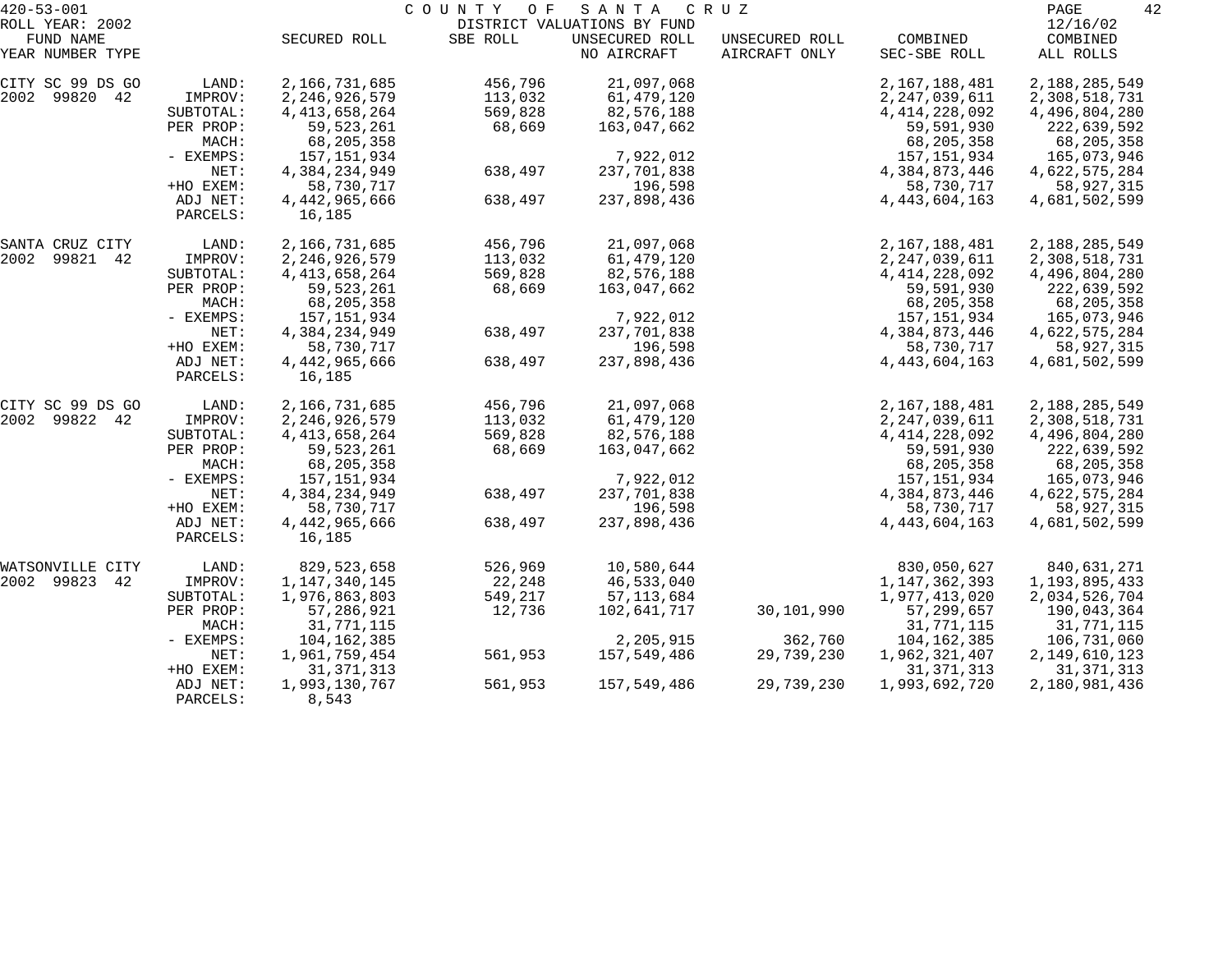| $420 - 53 - 001$              |                      |                        | COUNTY<br>O F | SANTA                         | C R U Z                         |                          | 43<br>PAGE            |
|-------------------------------|----------------------|------------------------|---------------|-------------------------------|---------------------------------|--------------------------|-----------------------|
| ROLL YEAR: 2002               |                      |                        |               | DISTRICT VALUATIONS BY FUND   |                                 |                          | 12/16/02              |
| FUND NAME<br>YEAR NUMBER TYPE |                      | SECURED ROLL           | SBE ROLL      | UNSECURED ROLL<br>NO AIRCRAFT | UNSECURED ROLL<br>AIRCRAFT ONLY | COMBINED<br>SEC-SBE ROLL | COMBINED<br>ALL ROLLS |
| SCOTTS VLY CITY               | LAND:                | 655,457,697            | 5,000         | 3, 443, 620                   |                                 | 655,462,697              | 658,906,317           |
| 2002 99824 42                 | IMPROV:              | 787,759,908            |               | 15,648,074                    |                                 | 787,759,908              | 803,407,982           |
|                               | SUBTOTAL:            | 1,443,217,605          | 5,000         | 19,091,694                    |                                 | 1,443,222,605            | 1,462,314,299         |
|                               | PER PROP:            | 11,016,942             |               | 100,386,955                   |                                 | 11,016,942               | 111,403,897           |
|                               | MACH:                | 1,725,108              |               |                               |                                 | 1,725,108                | 1,725,108             |
|                               | - EXEMPS:            | 42, 201, 121           |               | 367,234                       |                                 | 42, 201, 121             | 42,568,355            |
|                               | NET:                 | 1, 413, 758, 534       | 5,000         | 119, 111, 415                 |                                 | 1, 413, 763, 534         | 1,532,874,949         |
|                               | +HO EXEM:            | 16,865,800             |               |                               |                                 | 16,865,800               | 16,865,800            |
|                               | ADJ NET:<br>PARCELS: | 1,430,624,334<br>3,968 | 5,000         | 119, 111, 415                 |                                 | 1,430,629,334            | 1,549,740,749         |
| CAPITOLA CITY                 | LAND:                | 585,832,626            | 643,912       | 3,494,206                     |                                 | 586, 476, 538            | 589,970,744           |
| 2002 99825<br>42              | IMPROV:              | 545, 332, 835          | 183,600       | 27,907,407                    |                                 | 545, 516, 435            | 573, 423, 842         |
|                               | SUBTOTAL:            | 1,131,165,461          | 827,512       | 31,401,613                    |                                 | 1,131,992,973            | 1,163,394,586         |
|                               | PER PROP:            | 4,372,757              | 105,104       | 32,456,567                    |                                 | 4,477,861                | 36,934,428            |
|                               | MACH:                | 631,417                |               |                               |                                 | 631,417                  | 631,417               |
|                               | - EXEMPS:            | 32,637,944             |               | 215,008                       |                                 | 32,637,944               | 32,852,952            |
|                               | NET:                 | 1,103,531,691          | 932,616       | 63,643,172                    |                                 | 1,104,464,307            | 1,168,107,479         |
|                               | +HO EXEM:            | 12,279,400             |               |                               |                                 | 12,279,400               | 12,279,400            |
|                               | ADJ NET:<br>PARCELS: | 1,115,811,091<br>4,224 | 932,616       | 63,643,172                    |                                 | 1,116,743,707            | 1,180,386,879         |
| LMA PRTA-ST SCH               | LAND:                | 250,751,645            |               |                               |                                 | 250,751,645              | 250,751,645           |
| 2002 99881<br>43              | IMPROV:              | 244,673,566            |               | 82,851                        |                                 | 244,673,566              | 244,756,417           |
|                               | SUBTOTAL:            | 495, 425, 211          |               | 82,851                        |                                 | 495, 425, 211            | 495,508,062           |
|                               | PER PROP:<br>MACH:   | 29,547                 |               | 762,944                       |                                 | 29,547                   | 792,491               |
|                               | - EXEMPS:            | 7,647,369              |               |                               |                                 | 7,647,369                | 7,647,369             |
|                               | NET:                 | 487,807,389            |               | 845,795                       |                                 | 487,807,389              | 488,653,184           |
|                               | +HO EXEM:            | 6,791,400              |               |                               |                                 | 6,791,400                | 6,791,400             |
|                               | ADJ NET:<br>PARCELS: | 494,598,789<br>1,663   |               | 845,795                       |                                 | 494,598,789              | 495, 444, 584         |
| LAKESIDE SCH ST               | LAND:                | 94, 473, 820           |               | 43,251                        |                                 | 94, 473, 820             | 94,517,071            |
| 2002 99882<br>43              | IMPROV:              | 91,405,853             |               | 214,451                       |                                 | 91,405,853               | 91,620,304            |
|                               | SUBTOTAL:            | 185,879,673            |               | 257,702                       |                                 | 185,879,673              | 186, 137, 375         |
|                               | PER PROP:<br>MACH:   | 1,058,321              |               | 998,250                       |                                 | 1,058,321                | 2,056,571             |
|                               | - EXEMPS:            | 2,630,561              |               |                               |                                 | 2,630,561                | 2,630,561             |
|                               | NET:                 | 184, 307, 433          |               | 1,255,952                     |                                 | 184,307,433              | 185,563,385           |
|                               | +HO EXEM:            | 2,406,600              |               |                               |                                 | 2,406,600                | 2,406,600             |
|                               | ADJ NET:<br>PARCELS: | 186,714,033<br>730     |               | 1,255,952                     |                                 | 186,714,033              | 187,969,985           |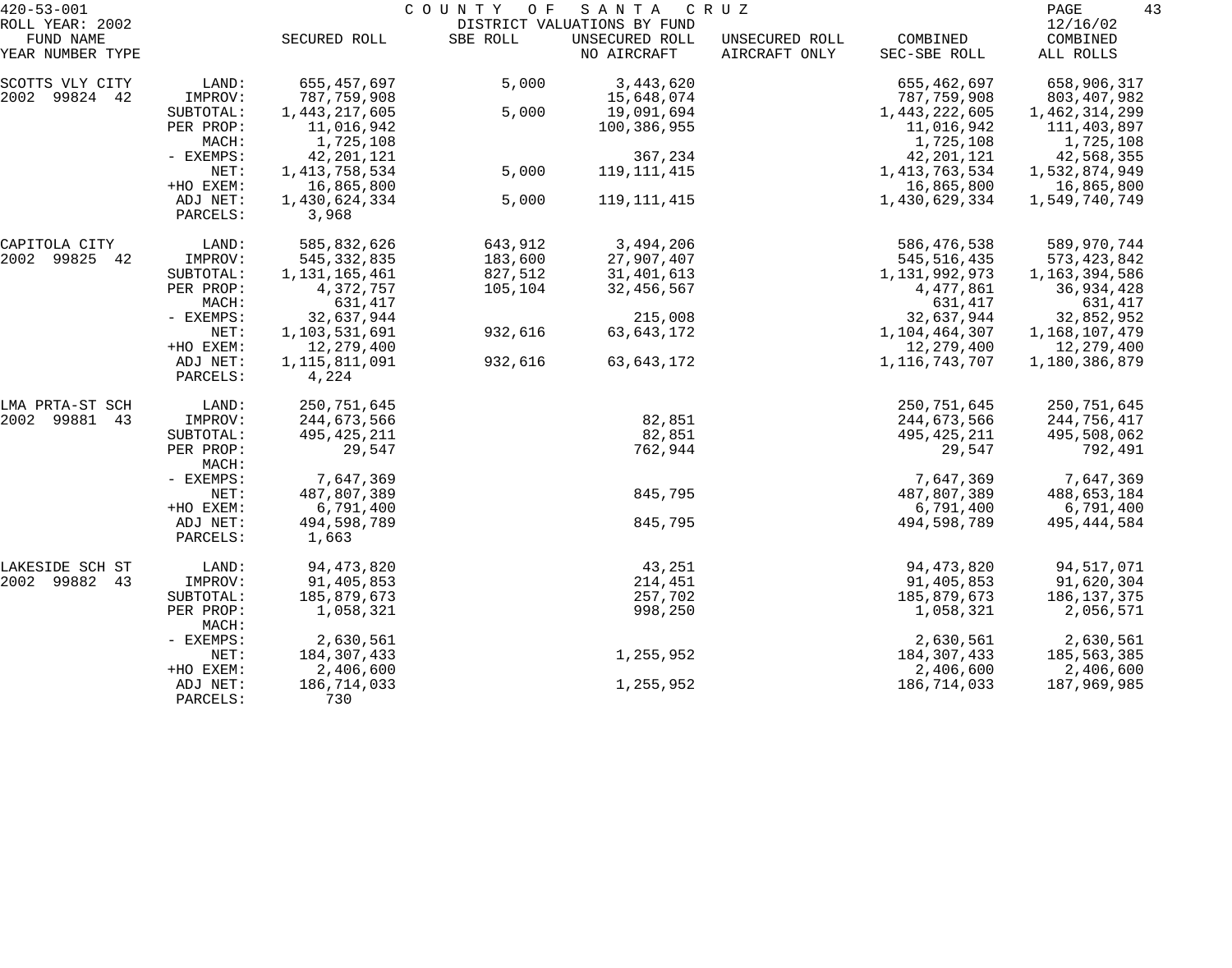| $420 - 53 - 001$             | COUNTY<br>O F<br>SANTA<br>C R U Z |                        |                                                           |                |               |                      |
|------------------------------|-----------------------------------|------------------------|-----------------------------------------------------------|----------------|---------------|----------------------|
| ROLL YEAR: 2002<br>FUND NAME |                                   | SECURED ROLL           | DISTRICT VALUATIONS BY FUND<br>SBE ROLL<br>UNSECURED ROLL | UNSECURED ROLL | COMBINED      | 12/16/02<br>COMBINED |
| YEAR NUMBER TYPE             |                                   |                        | NO AIRCRAFT                                               | AIRCRAFT ONLY  | SEC-SBE ROLL  | ALL ROLLS            |
| LAKESIDE SCH                 | LAND:                             | 94, 473, 820           | 43,251                                                    |                | 94, 473, 820  | 94,517,071           |
| 2002 99883 43                | IMPROV:                           | 91,405,853             | 214,451                                                   |                | 91,405,853    | 91,620,304           |
|                              | SUBTOTAL:                         | 185,879,673            | 257,702                                                   |                | 185,879,673   | 186,137,375          |
|                              | PER PROP:<br>MACH:                | 1,058,321              | 998,250                                                   |                | 1,058,321     | 2,056,571            |
|                              | - EXEMPS:                         | 2,630,561              |                                                           |                | 2,630,561     | 2,630,561            |
|                              | NET:                              | 184,307,433            | 1,255,952                                                 |                | 184,307,433   | 185,563,385          |
|                              | +HO EXEM:                         | 2,406,600              |                                                           |                | 2,406,600     | 2,406,600            |
|                              | ADJ NET:<br>PARCELS:              | 186,714,033<br>730     | 1,255,952                                                 |                | 186,714,033   | 187,969,985          |
| LOMA PRIETA SCH              | LAND:                             | 250,751,645            |                                                           |                | 250,751,645   | 250,751,645          |
| 2002<br>99884 43             | IMPROV:                           | 244,673,566            | 82,851                                                    |                | 244,673,566   | 244,756,417          |
|                              | SUBTOTAL:                         | 495, 425, 211          | 82,851                                                    |                | 495, 425, 211 | 495,508,062          |
|                              | PER PROP:<br>MACH:                | 29,547                 | 762,944                                                   |                | 29,547        | 792,491              |
|                              | - EXEMPS:                         | 7,647,369              |                                                           |                | 7,647,369     | 7,647,369            |
|                              | NET:                              | 487,807,389            | 845,795                                                   |                | 487,807,389   | 488,653,184          |
|                              | +HO EXEM:                         | 6,791,400              |                                                           |                | 6,791,400     | 6,791,400            |
|                              | ADJ NET:<br>PARCELS:              | 494,598,789<br>1,663   | 845,795                                                   |                | 494,598,789   | 495, 444, 584        |
| LOS GATOS HI                 | LAND:                             | 345, 225, 465          | 43,251                                                    |                | 345, 225, 465 | 345, 268, 716        |
| 2002<br>99885<br>43          | IMPROV:                           | 336,079,419            | 297,302                                                   |                | 336,079,419   | 336,376,721          |
|                              | SUBTOTAL:                         | 681,304,884            | 340,553                                                   |                | 681,304,884   | 681,645,437          |
|                              | PER PROP:<br>MACH:                | 1,087,868              | 1,761,194                                                 |                | 1,087,868     | 2,849,062            |
|                              | - EXEMPS:                         | 10,277,930             |                                                           |                | 10,277,930    | 10,277,930           |
|                              | NET:                              | 672, 114, 822          | 2,101,747                                                 |                | 672, 114, 822 | 674, 216, 569        |
|                              | +HO EXEM:                         | 9,198,000              |                                                           |                | 9,198,000     | 9,198,000            |
|                              | ADJ NET:<br>PARCELS:              | 681, 312, 822<br>2,393 | 2,101,747                                                 |                | 681, 312, 822 | 683, 414, 569        |
| LAKESIDE SC 98 S             | LAND:                             | 94, 473, 820           | 43,251                                                    |                | 94, 473, 820  | 94,517,071           |
| 2002 99886<br>43             | IMPROV:                           | 91,405,853             | 214,451                                                   |                | 91,405,853    | 91,620,304           |
|                              | SUBTOTAL:                         | 185,879,673            | 257,702                                                   |                | 185,879,673   | 186,137,375          |
|                              | PER PROP:<br>MACH:                | 1,058,321              | 998,250                                                   |                | 1,058,321     | 2,056,571            |
|                              | - EXEMPS:                         | 2,630,561              |                                                           |                | 2,630,561     | 2,630,561            |
|                              | NET:                              | 184, 307, 433          | 1,255,952                                                 |                | 184,307,433   | 185,563,385          |
|                              | +HO EXEM:                         | 2,406,600              |                                                           |                | 2,406,600     | 2,406,600            |
|                              | ADJ NET:<br>PARCELS:              | 186,714,033<br>730     | 1,255,952                                                 |                | 186,714,033   | 187,969,985          |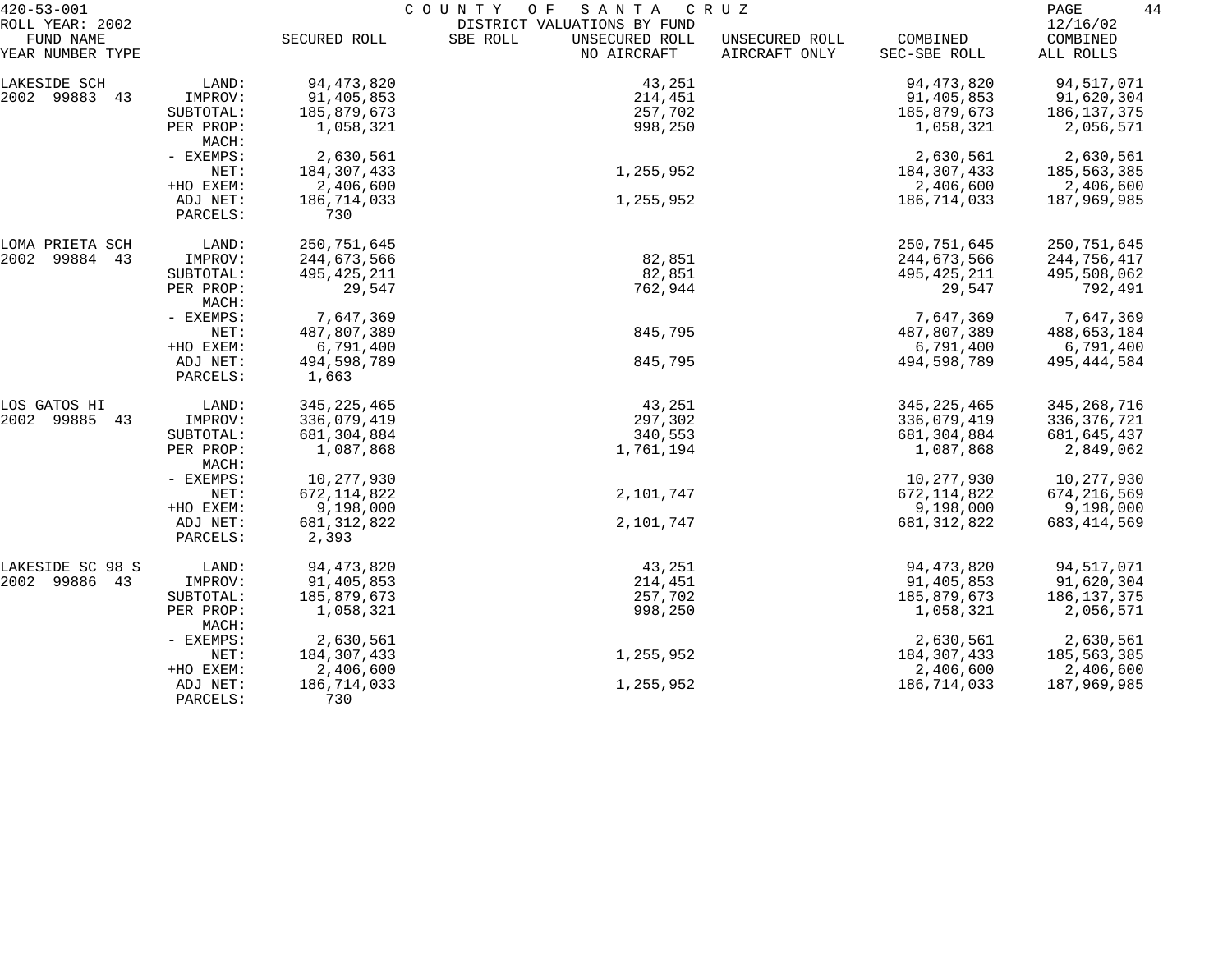| $420 - 53 - 001$                                 |                      |                         | COUNTY OF | SANTA                                                        | C R U Z                         |                          | 45<br>PAGE                        |
|--------------------------------------------------|----------------------|-------------------------|-----------|--------------------------------------------------------------|---------------------------------|--------------------------|-----------------------------------|
| ROLL YEAR: 2002<br>FUND NAME<br>YEAR NUMBER TYPE |                      | SECURED ROLL            | SBE ROLL  | DISTRICT VALUATIONS BY FUND<br>UNSECURED ROLL<br>NO AIRCRAFT | UNSECURED ROLL<br>AIRCRAFT ONLY | COMBINED<br>SEC-SBE ROLL | 12/16/02<br>COMBINED<br>ALL ROLLS |
| LOMA PR SCH 2002                                 | LAND:                | 250,751,645             |           |                                                              |                                 | 250, 751, 645            | 250,751,645                       |
| 2002 99887 43                                    | IMPROV:              | 244,673,566             |           | 82,851                                                       |                                 | 244,673,566              | 244,756,417                       |
|                                                  | SUBTOTAL:            | 495, 425, 211           |           | 82,851                                                       |                                 | 495, 425, 211            | 495,508,062                       |
|                                                  | PER PROP:<br>MACH:   | 29,547                  |           | 762,944                                                      |                                 | 29,547                   | 792,491                           |
|                                                  | - EXEMPS:            | 7,647,369               |           |                                                              |                                 | 7,647,369                | 7,647,369                         |
|                                                  | NET:                 | 487,807,389             |           | 845,795                                                      |                                 | 487,807,389              | 488,653,184                       |
|                                                  | +HO EXEM:            | 6,791,400               |           |                                                              |                                 | 6,791,400                | 6,791,400                         |
|                                                  | ADJ NET:<br>PARCELS: | 494,598,789<br>1,663    |           | 845,795                                                      |                                 | 494,598,789              | 495, 444, 584                     |
| LOS GATOS HS 98S                                 | LAND:                | 345, 225, 465           |           | 43,251                                                       |                                 | 345, 225, 465            | 345,268,716                       |
| 2002 99888 43                                    | IMPROV:              | 336,079,419             |           | 297,302                                                      |                                 | 336,079,419              | 336, 376, 721                     |
|                                                  | SUBTOTAL:            | 681,304,884             |           | 340,553                                                      |                                 | 681,304,884              | 681,645,437                       |
|                                                  | PER PROP:<br>MACH:   | 1,087,868               |           | 1,761,194                                                    |                                 | 1,087,868                | 2,849,062                         |
|                                                  | - EXEMPS:            | 10,277,930              |           |                                                              |                                 | 10,277,930               | 10,277,930                        |
|                                                  | NET:                 | 672, 114, 822           |           | 2,101,747                                                    |                                 | 672, 114, 822            | 674,216,569                       |
|                                                  | +HO EXEM:            | 9,198,000               |           |                                                              |                                 | 9,198,000                | 9,198,000                         |
|                                                  | ADJ NET:<br>PARCELS: | 681, 312, 822<br>2,393  |           | 2,101,747                                                    |                                 | 681, 312, 822            | 683, 414, 569                     |
| LAKESIDE 1998 SR                                 | LAND:                | 94, 473, 820            |           | 43,251                                                       |                                 | 94, 473, 820             | 94,517,071                        |
| 2002 99890 43                                    | IMPROV:              | 91,405,853              |           | 214,451                                                      |                                 | 91,405,853               | 91,620,304                        |
|                                                  | SUBTOTAL:            | 185,879,673             |           | 257,702                                                      |                                 | 185,879,673              | 186, 137, 375                     |
|                                                  | PER PROP:<br>MACH:   | 1,058,321               |           | 998,250                                                      |                                 | 1,058,321                | 2,056,571                         |
|                                                  | - EXEMPS:            | 2,630,561               |           |                                                              |                                 | 2,630,561                | 2,630,561                         |
|                                                  | NET:                 | 184,307,433             |           | 1,255,952                                                    |                                 | 184,307,433              | 185,563,385                       |
|                                                  | +HO EXEM:            | 2,406,600               |           |                                                              |                                 | 2,406,600                | 2,406,600                         |
|                                                  | ADJ NET:<br>PARCELS: | 186,714,033<br>730      |           | 1,255,952                                                    |                                 | 186,714,033              | 187,969,985                       |
| PV WTR MGMT AGEN                                 | LAND:                | 1,821,680,094           | 574,485   | 12,659,714                                                   |                                 | 1,822,254,579            | 1,834,914,293                     |
| 99915<br>2002<br>44                              | IMPROV:              | 2,018,959,186           | 54,167    | 51,672,632                                                   |                                 | 2,019,013,353            | 2,070,685,985                     |
|                                                  | SUBTOTAL:            | 3,840,639,280           | 628,652   | 64, 332, 346                                                 |                                 | 3,841,267,932            | 3,905,600,278                     |
|                                                  | PER PROP:            | 68,865,773              | 31,009    | 126,148,504                                                  | 30,101,990                      | 68,896,782               | 225, 147, 276                     |
|                                                  | MACH:                | 32,029,271              |           |                                                              |                                 | 32,029,271               | 32,029,271                        |
|                                                  | $-$ EXEMPS:          | 176,615,813             |           | 2,212,803                                                    | 362,760                         | 176,615,813              | 179,191,376                       |
|                                                  | NET:                 | 3,764,918,511           | 659,661   | 188,268,047                                                  | 29,739,230                      | 3,765,578,172            | 3,983,585,449                     |
|                                                  | +HO EXEM:            | 57, 353, 616            |           |                                                              |                                 | 57, 353, 616             | 57, 353, 616                      |
|                                                  | ADJ NET:<br>PARCELS: | 3,822,272,127<br>15,888 | 659,661   | 188,268,047                                                  | 29,739,230                      | 3,822,931,788            | 4,040,939,065                     |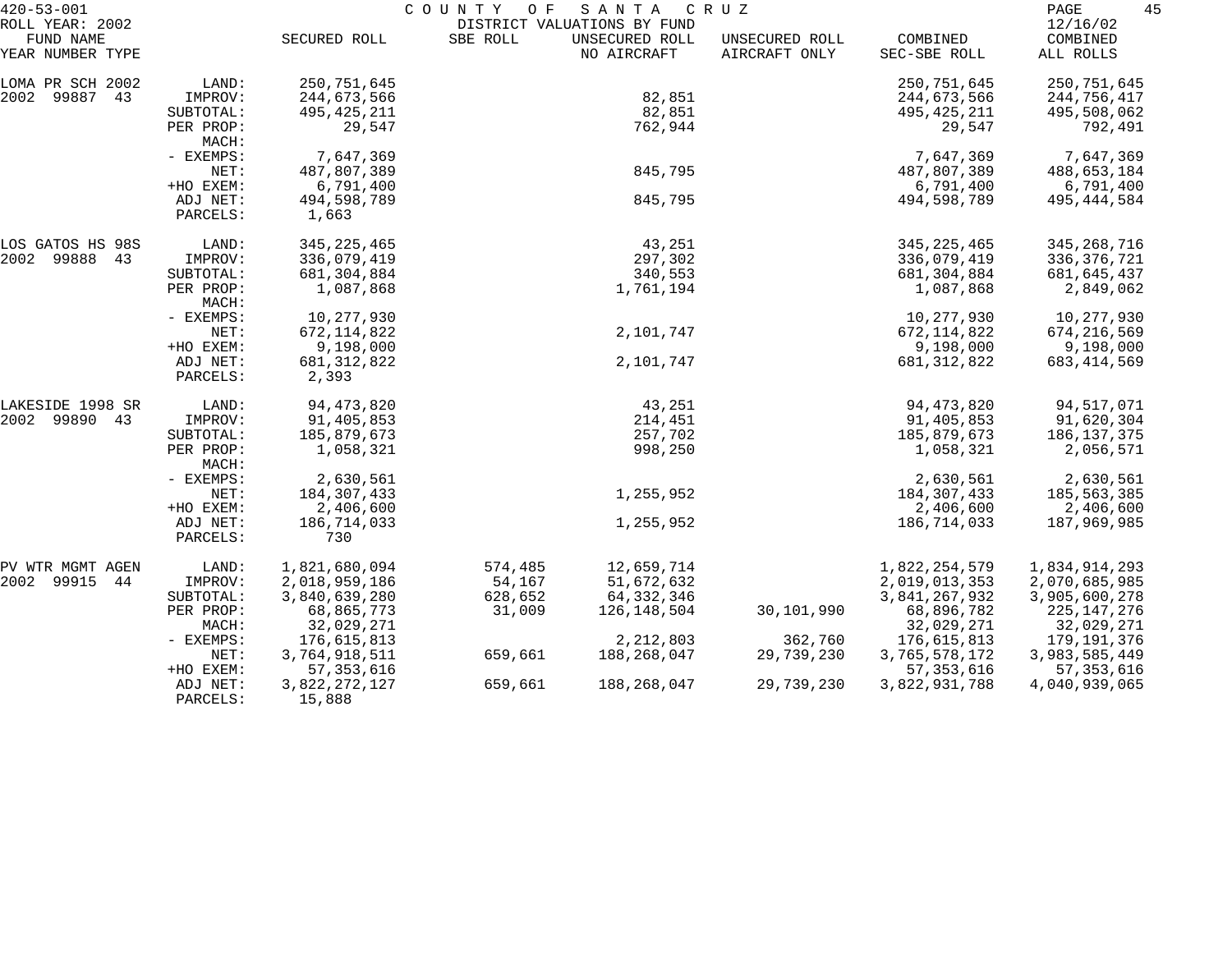| $420 - 53 - 001$             |                    | COUNTY<br>SANTA<br>C R U Z<br>O F<br>DISTRICT VALUATIONS BY FUND |           |                |                |               |                      |  |
|------------------------------|--------------------|------------------------------------------------------------------|-----------|----------------|----------------|---------------|----------------------|--|
| ROLL YEAR: 2002<br>FUND NAME |                    | SECURED ROLL                                                     | SBE ROLL  | UNSECURED ROLL | UNSECURED ROLL | COMBINED      | 12/16/02<br>COMBINED |  |
| YEAR NUMBER TYPE             |                    |                                                                  |           | NO AIRCRAFT    | AIRCRAFT ONLY  | SEC-SBE ROLL  | ALL ROLLS            |  |
| SC PARKING #1                | LAND:              | 57,663,932                                                       |           | 461,851        |                | 57,663,932    | 58, 125, 783         |  |
| 2002 99941 43                | IMPROV:            | 135, 342, 515                                                    |           | 14,621,714     |                | 135,342,515   | 149,964,229          |  |
|                              | SUBTOTAL:          | 193,006,447                                                      |           | 15,083,565     |                | 193,006,447   | 208,090,012          |  |
|                              | PER PROP:          | 1,763,955                                                        |           | 20,746,746     |                | 1,763,955     | 22,510,701           |  |
|                              | MACH:              | 1,804,592                                                        |           |                |                | 1,804,592     | 1,804,592            |  |
|                              | - EXEMPS:          | 14,653,651                                                       |           | 1,969,549      |                | 14,653,651    | 16,623,200           |  |
|                              | NET:               | 181,921,343                                                      |           | 33,860,762     |                | 181,921,343   | 215,782,105          |  |
|                              | +HO EXEM:          | 21,000                                                           |           |                |                | 21,000        | 21,000               |  |
|                              | ADJ NET:           | 181,942,343                                                      |           | 33,860,762     |                | 181, 942, 343 | 215,803,105          |  |
|                              | PARCELS:           | 231                                                              |           |                |                |               |                      |  |
| SANTA CRUZ RDA               | LAND:              | 24, 248, 321                                                     |           | 355,659        |                | 24, 248, 321  | 24,603,980           |  |
| 2002<br>99942 43             | IMPROV:            | 72,266,203                                                       |           | 10,964,863     |                | 72,266,203    | 83,231,066           |  |
|                              | SUBTOTAL:          | 96, 514, 524                                                     |           | 11,320,522     |                | 96,514,524    | 107,835,046          |  |
|                              | PER PROP:<br>MACH: |                                                                  |           | 14,812,188     |                |               | 14,812,188           |  |
|                              | - EXEMPS:          | 6,425,500                                                        |           | 592,671        |                | 6,425,500     | 7,018,171            |  |
|                              | NET:               | 90,089,024                                                       |           | 25,540,039     |                | 90,089,024    | 115,629,063          |  |
|                              | +HO EXEM:          |                                                                  |           |                |                |               |                      |  |
|                              | ADJ NET:           | 90,089,024                                                       |           | 25,540,039     |                | 90,089,024    | 115,629,063          |  |
|                              | PARCELS:           | 72                                                               |           |                |                |               |                      |  |
| SLV WTR DIST                 | LAND:              | 740,937,363                                                      | 161,110   | 16,239         |                | 741,098,473   | 741, 114, 712        |  |
| 2002 99951 44                | IMPROV:            | 754, 237, 114                                                    | 67,828    | 1,146,254      |                | 754,304,942   | 755,451,196          |  |
|                              | SUBTOTAL:          | 1,495,174,477                                                    | 228,938   | 1,162,493      |                | 1,495,403,415 | 1,496,565,908        |  |
|                              | PER PROP:<br>MACH: | 1,991,562                                                        | 58,223    | 5,865,289      |                | 2,049,785     | 7,915,074            |  |
|                              | - EXEMPS:          | 53,684,302                                                       |           | 40,247         |                | 53,684,302    | 53,724,549           |  |
|                              | NET:               | 1,443,481,737                                                    | 287,161   | 6,987,535      |                | 1,443,768,898 | 1,450,756,433        |  |
|                              | +HO EXEM:          | 30, 147, 600                                                     |           |                |                | 30, 147, 600  | 30, 147, 600         |  |
|                              | ADJ NET:           | 1, 473, 629, 337                                                 | 287,161   | 6,987,535      |                | 1,473,916,498 | 1,480,904,033        |  |
|                              | PARCELS:           | 11,456                                                           |           |                |                |               |                      |  |
| SC PORT DIST                 | LAND:              | 3,946,609,497                                                    | 3,752,968 | 26, 103, 614   |                | 3,950,362,465 | 3,976,466,079        |  |
| 2002 99952<br>44             | IMPROV:            | 3,913,890,525                                                    | 140,237   | 67, 411, 887   |                | 3,914,030,762 | 3,981,442,649        |  |
|                              | SUBTOTAL:          | 7,860,500,022                                                    | 3,893,205 | 93, 515, 501   |                | 7,864,393,227 | 7,957,908,728        |  |
|                              | PER PROP:          | 85,789,436                                                       | 84,244    | 212,841,023    |                | 85,873,680    | 298,714,703          |  |
|                              | MACH:              | 70,765,479                                                       |           |                |                | 70,765,479    | 70,765,479           |  |
|                              | - EXEMPS:          | 362,969,678                                                      |           | 9,909,746      |                | 362,969,678   | 372,879,424          |  |
|                              | NET:               | 7,654,085,259                                                    | 3,977,449 | 296, 446, 778  |                | 7,658,062,708 | 7,954,509,486        |  |
|                              | +HO EXEM:          | 108,603,326                                                      |           | 196,598        |                | 108,603,326   | 108,799,924          |  |
|                              | ADJ NET:           | 7,762,688,585                                                    | 3,977,449 | 296,643,376    |                | 7,766,666,034 | 8,063,309,410        |  |
|                              | PARCELS:           | 29,804                                                           |           |                |                |               |                      |  |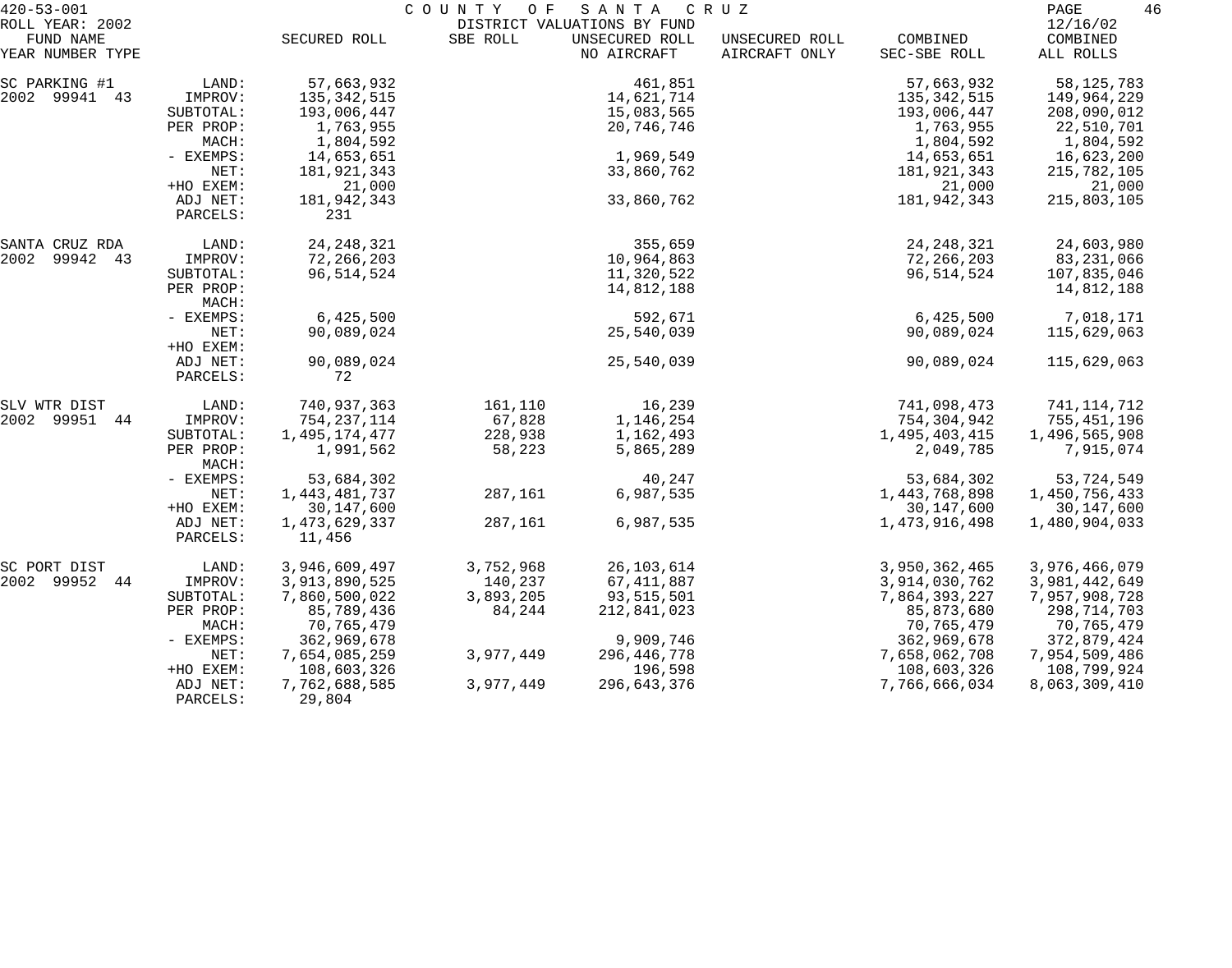| $420 - 53 - 001$              |                      | COUNTY<br>SANTA<br>O F<br>C R U Z |           |                               |                                 |                             |                             |
|-------------------------------|----------------------|-----------------------------------|-----------|-------------------------------|---------------------------------|-----------------------------|-----------------------------|
| ROLL YEAR: 2002               |                      |                                   |           | DISTRICT VALUATIONS BY FUND   |                                 |                             | 12/16/02                    |
| FUND NAME<br>YEAR NUMBER TYPE |                      | SECURED ROLL                      | SBE ROLL  | UNSECURED ROLL<br>NO AIRCRAFT | UNSECURED ROLL<br>AIRCRAFT ONLY | COMBINED<br>SEC-SBE ROLL    | COMBINED<br>ALL ROLLS       |
| SV WTR DIST                   | LAND:                | 607,914,700                       | 5,000     | 3,443,620                     |                                 | 607,919,700                 | 611,363,320                 |
| 2002 99953 44                 | IMPROV:              | 722,625,311                       |           | 15,648,074                    |                                 | 722,625,311                 | 738, 273, 385               |
|                               | SUBTOTAL:            | 1,330,540,011                     | 5,000     | 19,091,694                    |                                 | 1,330,545,011               | 1,349,636,705               |
|                               | PER PROP:            | 10,699,045                        |           | 100, 311, 513                 |                                 | 10,699,045                  | 111,010,558                 |
|                               | MACH:                | 1,725,108                         |           |                               |                                 | 1,725,108                   | 1,725,108                   |
|                               | - EXEMPS:<br>NET:    | 40,236,107<br>1,302,728,057       | 5,000     | 367,234<br>119,035,973        |                                 | 40,236,107<br>1,302,733,057 | 40,603,341<br>1,421,769,030 |
|                               | +HO EXEM:            | 15,108,800                        |           |                               |                                 | 15,108,800                  | 15,108,800                  |
|                               | ADJ NET:             | 1,317,836,857                     | 5,000     | 119,035,973                   |                                 | 1,317,841,857               | 1,436,877,830               |
|                               | PARCELS:             | 3,651                             |           |                               |                                 |                             |                             |
| SOQUEL WTR DIST               | LAND:                | 2,584,858,153                     | 855,181   | 9,200,308                     |                                 | 2,585,713,334               | 2,594,913,642               |
| 2002 99954 44                 | IMPROV:              | 2, 211, 000, 012                  | 272,617   | 15,952,886                    |                                 | 2, 211, 272, 629            | 2, 227, 225, 515            |
|                               | SUBTOTAL:            | 4,795,858,165                     | 1,127,798 | 25, 153, 194                  |                                 | 4,796,985,963               | 4,822,139,157               |
|                               | PER PROP:            | 8,612,876                         | 156,064   | 42,160,009                    |                                 | 8,768,940                   | 50,928,949                  |
|                               | MACH:                | 1,042,239                         |           |                               |                                 | 1,042,239                   | 1,042,239                   |
|                               | - EXEMPS:            | 120,749,067                       |           | 1,253,825                     |                                 | 120,749,067                 | 122,002,892                 |
|                               | NET:<br>+HO EXEM:    | 4,684,764,213                     | 1,283,862 | 66,059,378                    |                                 | 4,686,048,075               | 4,752,107,453               |
|                               | ADJ NET:             | 61,818,400<br>4,746,582,613       | 1,283,862 | 66,059,378                    |                                 | 61,818,400<br>4,747,866,475 | 61,818,400<br>4,813,925,853 |
|                               | PARCELS:             | 18,189                            |           |                               |                                 |                             |                             |
| S CLARA SPEC SCH              | LAND:                | 345, 225, 465                     |           | 43,251                        |                                 | 345, 225, 465               | 345,268,716                 |
| 2002 99957 43                 | IMPROV:              | 336,079,419                       |           | 297,302                       |                                 | 336,079,419                 | 336,376,721                 |
|                               | SUBTOTAL:            | 681,304,884                       |           | 340,553                       |                                 | 681,304,884                 | 681,645,437                 |
|                               | PER PROP:<br>MACH:   | 1,087,868                         |           | 1,761,194                     |                                 | 1,087,868                   | 2,849,062                   |
|                               | - EXEMPS:            | 10,277,930                        |           |                               |                                 | 10,277,930                  | 10,277,930                  |
|                               | NET:                 | 672, 114, 822                     |           | 2,101,747                     |                                 | 672, 114, 822               | 674, 216, 569               |
|                               | +HO EXEM:            | 9,198,000                         |           |                               |                                 | 9,198,000                   | 9,198,000                   |
|                               | ADJ NET:             | 681, 312, 822                     |           | 2,101,747                     |                                 | 681, 312, 822               | 683, 414, 569               |
|                               | PARCELS:             | 2,393                             |           |                               |                                 |                             |                             |
| S CLARA INST TAX              | LAND:                | 345, 225, 465                     |           | 43,251                        |                                 | 345, 225, 465               | 345,268,716                 |
| 2002 99958 43                 | IMPROV:              | 336,079,419                       |           | 297,302                       |                                 | 336,079,419                 | 336,376,721                 |
|                               | SUBTOTAL:            | 681,304,884                       |           | 340,553                       |                                 | 681, 304, 884               | 681, 645, 437               |
|                               | PER PROP:<br>MACH:   | 1,087,868                         |           | 1,761,194                     |                                 | 1,087,868                   | 2,849,062                   |
|                               | - EXEMPS:            | 10,277,930                        |           |                               |                                 | 10,277,930                  | 10,277,930                  |
|                               | NET:                 | 672, 114, 822                     |           | 2,101,747                     |                                 | 672, 114, 822               | 674, 216, 569               |
|                               | +HO EXEM:            | 9,198,000                         |           |                               |                                 | 9,198,000                   | 9,198,000                   |
|                               | ADJ NET:<br>PARCELS: | 681, 312, 822<br>2,393            |           | 2,101,747                     |                                 | 681, 312, 822               | 683, 414, 569               |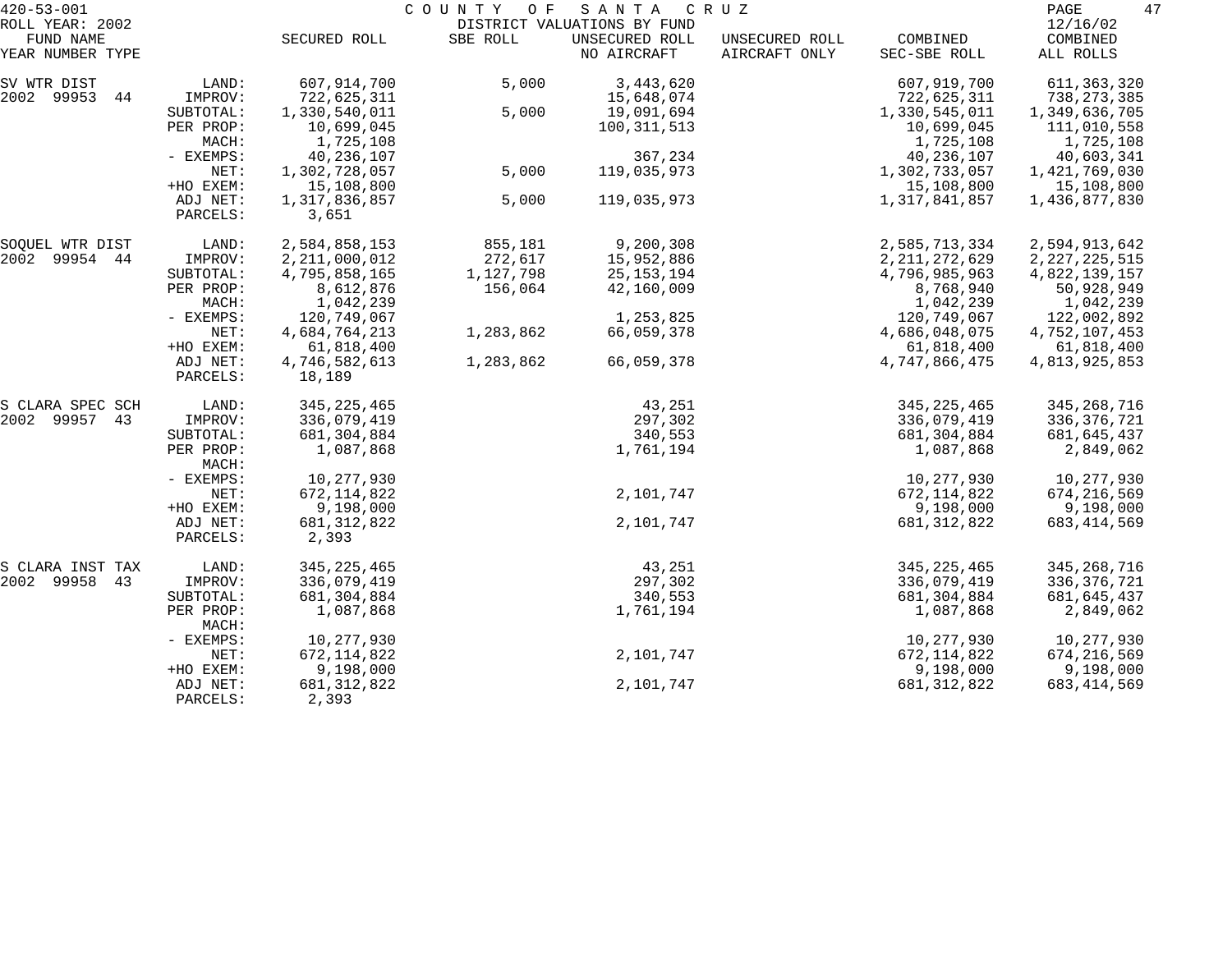| $420 - 53 - 001$             | COUNTY<br>SANTA<br>C R U Z<br>O F |                        |                                                           |                |               |                      |  |
|------------------------------|-----------------------------------|------------------------|-----------------------------------------------------------|----------------|---------------|----------------------|--|
| ROLL YEAR: 2002<br>FUND NAME |                                   | SECURED ROLL           | DISTRICT VALUATIONS BY FUND<br>SBE ROLL<br>UNSECURED ROLL | UNSECURED ROLL | COMBINED      | 12/16/02<br>COMBINED |  |
| YEAR NUMBER TYPE             |                                   |                        | NO AIRCRAFT                                               | AIRCRAFT ONLY  | SEC-SBE ROLL  | ALL ROLLS            |  |
| S CLARA DEV CTR              | LAND:                             | 345, 225, 465          | 43,251                                                    |                | 345, 225, 465 | 345, 268, 716        |  |
| 2002 99959 43                | IMPROV:                           | 336,079,419            | 297,302                                                   |                | 336,079,419   | 336,376,721          |  |
|                              | SUBTOTAL:                         | 681,304,884            | 340,553                                                   |                | 681,304,884   | 681,645,437          |  |
|                              | PER PROP:<br>MACH:                | 1,087,868              | 1,761,194                                                 |                | 1,087,868     | 2,849,062            |  |
|                              | - EXEMPS:                         | 10,277,930             |                                                           |                | 10,277,930    | 10,277,930           |  |
|                              | NET:                              | 672, 114, 822          | 2,101,747                                                 |                | 672, 114, 822 | 674,216,569          |  |
|                              | +HO EXEM:                         | 9,198,000              |                                                           |                | 9,198,000     | 9,198,000            |  |
|                              | ADJ NET:<br>PARCELS:              | 681, 312, 822<br>2,393 | 2,101,747                                                 |                | 681, 312, 822 | 683, 414, 569        |  |
| S CLARA PHYS HND             | LAND:                             | 345, 225, 465          | 43,251                                                    |                | 345, 225, 465 | 345,268,716          |  |
| 2002 99960 43                | IMPROV:                           | 336,079,419            | 297,302                                                   |                | 336,079,419   | 336,376,721          |  |
|                              | SUBTOTAL:                         | 681,304,884            | 340,553                                                   |                | 681,304,884   | 681,645,437          |  |
|                              | PER PROP:<br>MACH:                | 1,087,868              | 1,761,194                                                 |                | 1,087,868     | 2,849,062            |  |
|                              | - EXEMPS:                         | 10,277,930             |                                                           |                | 10,277,930    | 10,277,930           |  |
|                              | NET:                              | 672, 114, 822          | 2,101,747                                                 |                | 672, 114, 822 | 674,216,569          |  |
|                              | +HO EXEM:                         | 9,198,000              |                                                           |                | 9,198,000     | 9,198,000            |  |
|                              | ADJ NET:<br>PARCELS:              | 681, 312, 822<br>2,393 | 2,101,747                                                 |                | 681, 312, 822 | 683, 414, 569        |  |
| S CLARA CO SCH S             | LAND:                             | 345, 225, 465          | 43,251                                                    |                | 345, 225, 465 | 345, 268, 716        |  |
| 2002 99961 43                | IMPROV:                           | 336,079,419            | 297,302                                                   |                | 336,079,419   | 336, 376, 721        |  |
|                              | SUBTOTAL:                         | 681,304,884            | 340,553                                                   |                | 681,304,884   | 681,645,437          |  |
|                              | PER PROP:<br>MACH:                | 1,087,868              | 1,761,194                                                 |                | 1,087,868     | 2,849,062            |  |
|                              | - EXEMPS:                         | 10,277,930             |                                                           |                | 10,277,930    | 10,277,930           |  |
|                              | NET:                              | 672, 114, 822          | 2,101,747                                                 |                | 672, 114, 822 | 674,216,569          |  |
|                              | +HO EXEM:                         | 9,198,000              |                                                           |                | 9,198,000     | 9,198,000            |  |
|                              | ADJ NET:<br>PARCELS:              | 681, 312, 822<br>2,393 | 2,101,747                                                 |                | 681, 312, 822 | 683, 414, 569        |  |
| LOMA PRTA AREAWI             | LAND:                             | 250,751,645            |                                                           |                | 250, 751, 645 | 250,751,645          |  |
| 2002<br>99962 43             | IMPROV:                           | 244,673,566            | 82,851                                                    |                | 244,673,566   | 244,756,417          |  |
|                              | SUBTOTAL:                         | 495, 425, 211          | 82,851                                                    |                | 495, 425, 211 | 495,508,062          |  |
|                              | PER PROP:<br>MACH:                | 29,547                 | 762,944                                                   |                | 29,547        | 792,491              |  |
|                              | - EXEMPS:                         | 7,647,369              |                                                           |                | 7,647,369     | 7,647,369            |  |
|                              | NET:                              | 487,807,389            | 845,795                                                   |                | 487,807,389   | 488,653,184          |  |
|                              | +HO EXEM:                         | 6,791,400              |                                                           |                | 6,791,400     | 6,791,400            |  |
|                              | ADJ NET:<br>PARCELS:              | 494,598,789<br>1,663   | 845,795                                                   |                | 494,598,789   | 495, 444, 584        |  |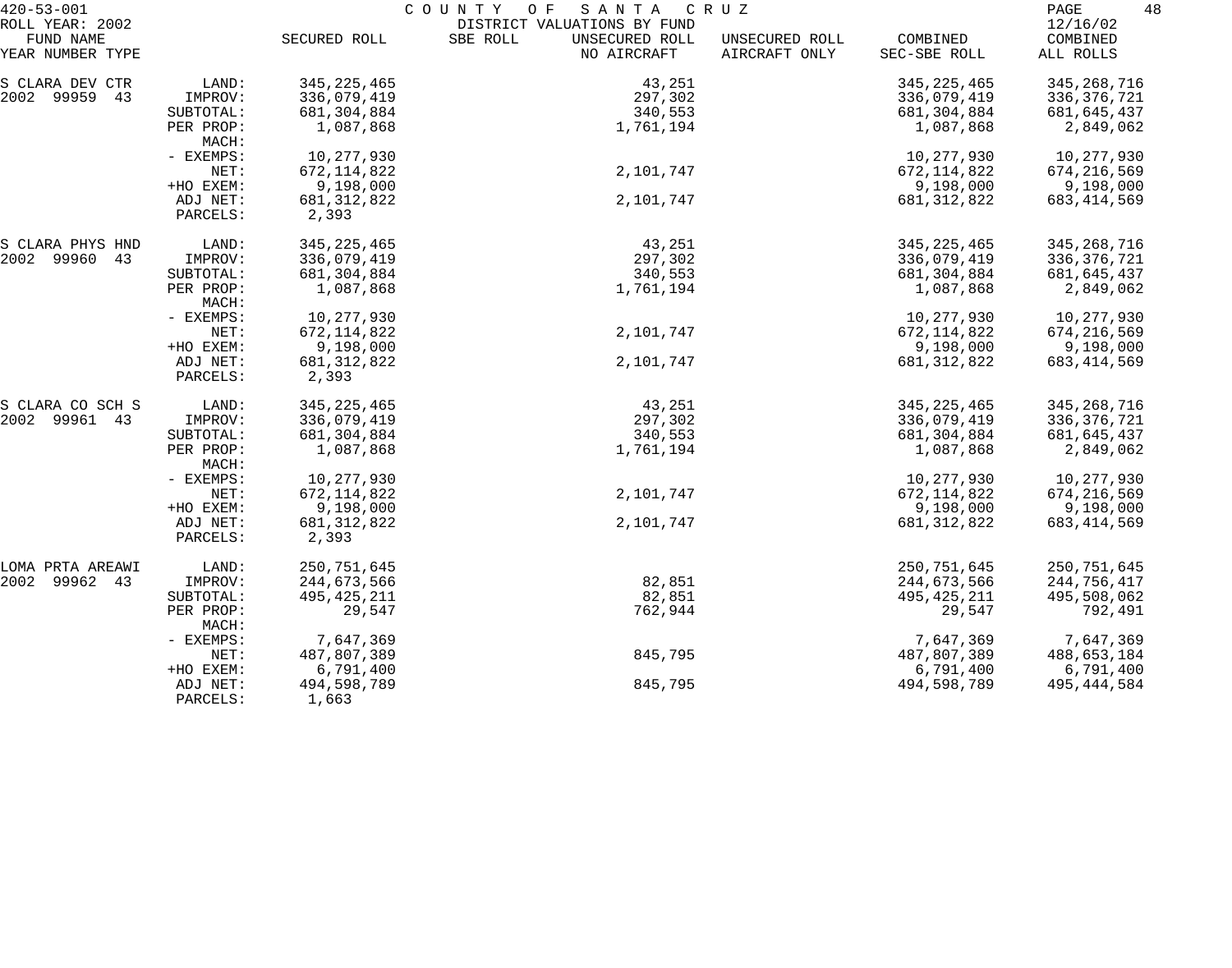| $420 - 53 - 001$              |                      | COUNTY<br>SANTA<br>O F<br>C R U Z |                                           |                                 |                          | 49<br>PAGE            |
|-------------------------------|----------------------|-----------------------------------|-------------------------------------------|---------------------------------|--------------------------|-----------------------|
| ROLL YEAR: 2002               |                      |                                   | DISTRICT VALUATIONS BY FUND               |                                 |                          | 12/16/02              |
| FUND NAME<br>YEAR NUMBER TYPE |                      | SECURED ROLL                      | SBE ROLL<br>UNSECURED ROLL<br>NO AIRCRAFT | UNSECURED ROLL<br>AIRCRAFT ONLY | COMBINED<br>SEC-SBE ROLL | COMBINED<br>ALL ROLLS |
| S CLARA ALL CAP               | LAND:                | 345, 225, 465                     | 43,251                                    |                                 | 345, 225, 465            | 345, 268, 716         |
| 2002 99964 43                 | IMPROV:              | 336,079,419                       | 297,302                                   |                                 | 336,079,419              | 336, 376, 721         |
|                               | SUBTOTAL:            | 681,304,884                       | 340,553                                   |                                 | 681,304,884              | 681,645,437           |
|                               | PER PROP:<br>MACH:   | 1,087,868                         | 1,761,194                                 |                                 | 1,087,868                | 2,849,062             |
|                               | - EXEMPS:            | 10,277,930                        |                                           |                                 | 10,277,930               | 10,277,930            |
|                               | NET:                 | 672, 114, 822                     | 2,101,747                                 |                                 | 672, 114, 822            | 674,216,569           |
|                               | +HO EXEM:            | 9,198,000                         |                                           |                                 | 9,198,000                | 9,198,000             |
|                               | ADJ NET:             | 681, 312, 822                     | 2,101,747                                 |                                 | 681, 312, 822            | 683, 414, 569         |
|                               | PARCELS:             | 2,393                             |                                           |                                 |                          |                       |
| S CLARA EQU AID               | LAND:                | 345, 225, 465                     | 43,251                                    |                                 | 345, 225, 465            | 345,268,716           |
| 2002 99965 43                 | IMPROV:              | 336,079,419                       | 297,302                                   |                                 | 336,079,419              | 336, 376, 721         |
|                               | SUBTOTAL:            | 681,304,884                       | 340,553                                   |                                 | 681,304,884              | 681,645,437           |
|                               | PER PROP:<br>MACH:   | 1,087,868                         | 1,761,194                                 |                                 | 1,087,868                | 2,849,062             |
|                               | - EXEMPS:            | 10,277,930                        |                                           |                                 | 10,277,930               | 10,277,930            |
|                               | NET:                 | 672, 114, 822                     | 2,101,747                                 |                                 | 672, 114, 822            | 674, 216, 569         |
|                               | +HO EXEM:            | 9,198,000                         |                                           |                                 | 9,198,000                | 9,198,000             |
|                               | ADJ NET:<br>PARCELS: | 681, 312, 822<br>2,393            | 2,101,747                                 |                                 | 681, 312, 822            | 683, 414, 569         |
| S CLARA JUV HALL              | LAND:                | 345, 225, 465                     | 43,251                                    |                                 | 345, 225, 465            | 345, 268, 716         |
| 2002 99966 43                 | IMPROV:              | 336,079,419                       | 297,302                                   |                                 | 336,079,419              | 336, 376, 721         |
|                               | SUBTOTAL:            | 681, 304, 884                     | 340,553                                   |                                 | 681,304,884              | 681,645,437           |
|                               | PER PROP:<br>MACH:   | 1,087,868                         | 1,761,194                                 |                                 | 1,087,868                | 2,849,062             |
|                               | - EXEMPS:            | 10,277,930                        |                                           |                                 | 10,277,930               | 10,277,930            |
|                               | NET:                 | 672, 114, 822                     | 2,101,747                                 |                                 | 672, 114, 822            | 674,216,569           |
|                               | +HO EXEM:            | 9,198,000                         |                                           |                                 | 9,198,000                | 9,198,000             |
|                               | ADJ NET:             | 681, 312, 822                     | 2,101,747                                 |                                 | 681, 312, 822            | 683, 414, 569         |
|                               | PARCELS:             | 2,393                             |                                           |                                 |                          |                       |
| LAKESIDE AREAWID              | LAND:                | 94, 473, 820                      | 43,251                                    |                                 | 94, 473, 820             | 94,517,071            |
| 2002 99967 43                 | IMPROV:              | 91,405,853                        | 214,451                                   |                                 | 91,405,853               | 91,620,304            |
|                               | SUBTOTAL:            | 185,879,673                       | 257,702                                   |                                 | 185,879,673              | 186,137,375           |
|                               | PER PROP:<br>MACH:   | 1,058,321                         | 998,250                                   |                                 | 1,058,321                | 2,056,571             |
|                               | - EXEMPS:            | 2,630,561                         |                                           |                                 | 2,630,561                | 2,630,561             |
|                               | NET:                 | 184,307,433                       | 1,255,952                                 |                                 | 184,307,433              | 185,563,385           |
|                               | +HO EXEM:            | 2,406,600                         |                                           |                                 | 2,406,600                | 2,406,600             |
|                               | ADJ NET:<br>PARCELS: | 186,714,033<br>730                | 1,255,952                                 |                                 | 186,714,033              | 187,969,985           |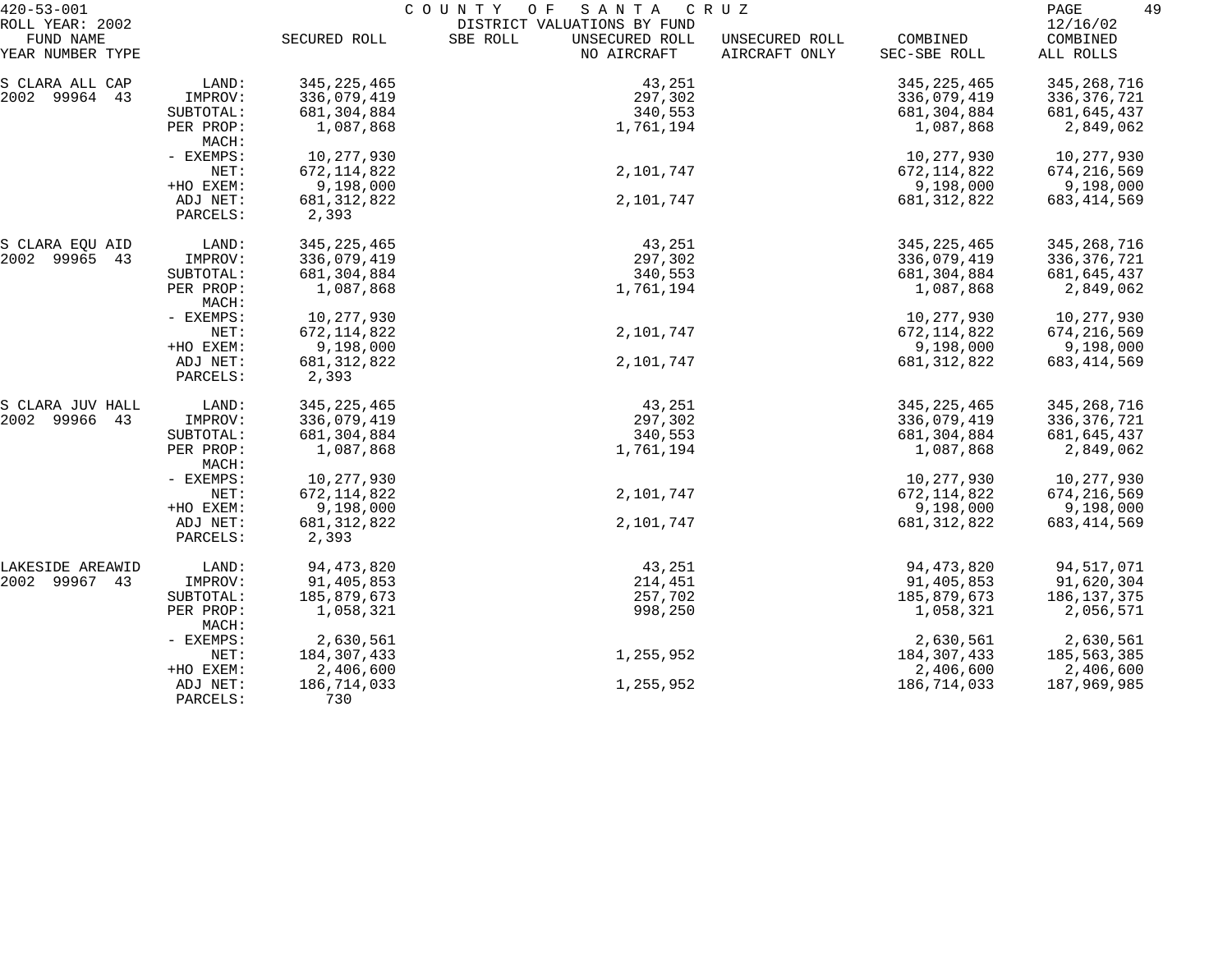| $420 - 53 - 001$              | COUNTY<br>O F<br>SANTA<br>C R U Z |                    |          |                               |                                 | 50<br>PAGE               |                       |
|-------------------------------|-----------------------------------|--------------------|----------|-------------------------------|---------------------------------|--------------------------|-----------------------|
| ROLL YEAR: 2002               |                                   |                    |          | DISTRICT VALUATIONS BY FUND   |                                 |                          | 12/16/02              |
| FUND NAME<br>YEAR NUMBER TYPE |                                   | SECURED ROLL       | SBE ROLL | UNSECURED ROLL<br>NO AIRCRAFT | UNSECURED ROLL<br>AIRCRAFT ONLY | COMBINED<br>SEC-SBE ROLL | COMBINED<br>ALL ROLLS |
| WATS RDA-CENTRAL              | LAND:                             | 36,678,559         | 185,232  | 458,258                       |                                 | 36,863,791               | 37, 322, 049          |
| 2002<br>99971 43              | IMPROV:                           | 61,559,656         |          | 2,822,203                     |                                 | 61,559,656               | 64,381,859            |
|                               | SUBTOTAL:                         | 98, 238, 215       | 185,232  | 3,280,461                     |                                 | 98, 423, 447             | 101,703,908           |
|                               | PER PROP:                         | 805,719            |          | 4,585,096                     |                                 | 805,719                  | 5,390,815             |
|                               | MACH:                             | 303,975            |          |                               |                                 | 303,975                  | 303,975               |
|                               | - EXEMPS:                         | 11,783,829         |          | 62,668                        |                                 | 11,783,829               | 11,846,497            |
|                               | NET:                              | 87,564,080         | 185,232  | 7,802,889                     |                                 | 87,749,312               | 95,552,201            |
|                               | +HO EXEM:                         | 301,000            |          |                               |                                 | 301,000                  | 301,000               |
|                               | ADJ NET:                          | 87,865,080<br>297  | 185,232  | 7,802,889                     |                                 | 88,050,312               | 95,853,201            |
|                               | PARCELS:                          |                    |          |                               |                                 |                          |                       |
| WATS RDA-WESTSID              | LAND:                             | 30,949,139         | 127,421  |                               |                                 | 31,076,560               | 31,076,560            |
| 2002<br>99972 43              | IMPROV:                           | 77,124,069         | 22,248   | 5,572,085                     |                                 | 77,146,317               | 82,718,402            |
|                               | SUBTOTAL:                         | 108,073,208        | 149,669  | 5,572,085                     |                                 | 108, 222, 877            | 113,794,962           |
|                               | PER PROP:                         | 33, 130, 784       | 12,736   | 9,165,781                     |                                 | 33, 143, 520             | 42,309,301            |
|                               | MACH:                             | 27,892,370         |          |                               |                                 | 27,892,370               | 27,892,370            |
|                               | - EXEMPS:                         | 53,256             |          | 107,088                       |                                 | 53,256                   | 160,344               |
|                               | NET:                              | 169,043,106        | 162,405  | 14,630,778                    |                                 | 169,205,511              | 183,836,289           |
|                               | +HO EXEM:                         | 49,000             |          |                               |                                 | 49,000                   | 49,000                |
|                               | ADJ NET:<br>PARCELS:              | 169,092,106<br>132 | 162,405  | 14,630,778                    |                                 | 169,254,511              | 183,885,289           |
|                               |                                   |                    |          |                               |                                 |                          |                       |
| WATS RDA CNTL 19              | LAND:                             | 2,322,623          |          |                               |                                 | 2,322,623                | 2,322,623             |
| 2002<br>99973 43              | IMPROV:                           | 5,824,896          |          | 4,053                         |                                 | 5,824,896                | 5,828,949             |
|                               | SUBTOTAL:                         | 8,147,519          |          | 4,053                         |                                 | 8,147,519                | 8,151,572             |
|                               | PER PROP:<br>MACH:                | 356,988            |          | 79,904                        |                                 | 356,988                  | 436,892               |
|                               | - EXEMPS:                         | 723,137            |          |                               |                                 | 723,137                  | 723,137               |
|                               | NET:                              | 7,781,370          |          | 83,957                        |                                 | 7,781,370                | 7,865,327             |
|                               | +HO EXEM:                         | 7,000              |          |                               |                                 | 7,000                    | 7,000                 |
|                               | ADJ NET:                          | 7,788,370          |          | 83,957                        |                                 | 7,788,370                | 7,872,327             |
|                               | PARCELS:                          | 15                 |          |                               |                                 |                          |                       |
| WATS RDA WEST 19              | LAND:                             | 14,395,752         |          | 18,386                        |                                 | 14,395,752               | 14, 414, 138          |
| 2002 99974 43                 | IMPROV:                           | 19,847,524         |          | 1,688,218                     |                                 | 19,847,524               | 21,535,742            |
|                               | SUBTOTAL:                         | 34, 243, 276       |          | 1,706,604                     |                                 | 34, 243, 276             | 35,949,880            |
|                               | PER PROP:<br>MACH:                | 929,876            |          | 4, 122, 746                   |                                 | 929,876                  | 5,052,622             |
|                               | - EXEMPS:                         | 264,163            |          |                               |                                 | 264,163                  | 264,163               |
|                               | NET:                              | 34,908,989         |          | 5,829,350                     |                                 | 34,908,989               | 40,738,339            |
|                               | +HO EXEM:                         | 35,000             |          |                               |                                 | 35,000                   | 35,000                |
|                               | ADJ NET:                          | 34, 943, 989       |          | 5,829,350                     |                                 | 34,943,989               | 40,773,339            |
|                               | PARCELS:                          | 78                 |          |                               |                                 |                          |                       |